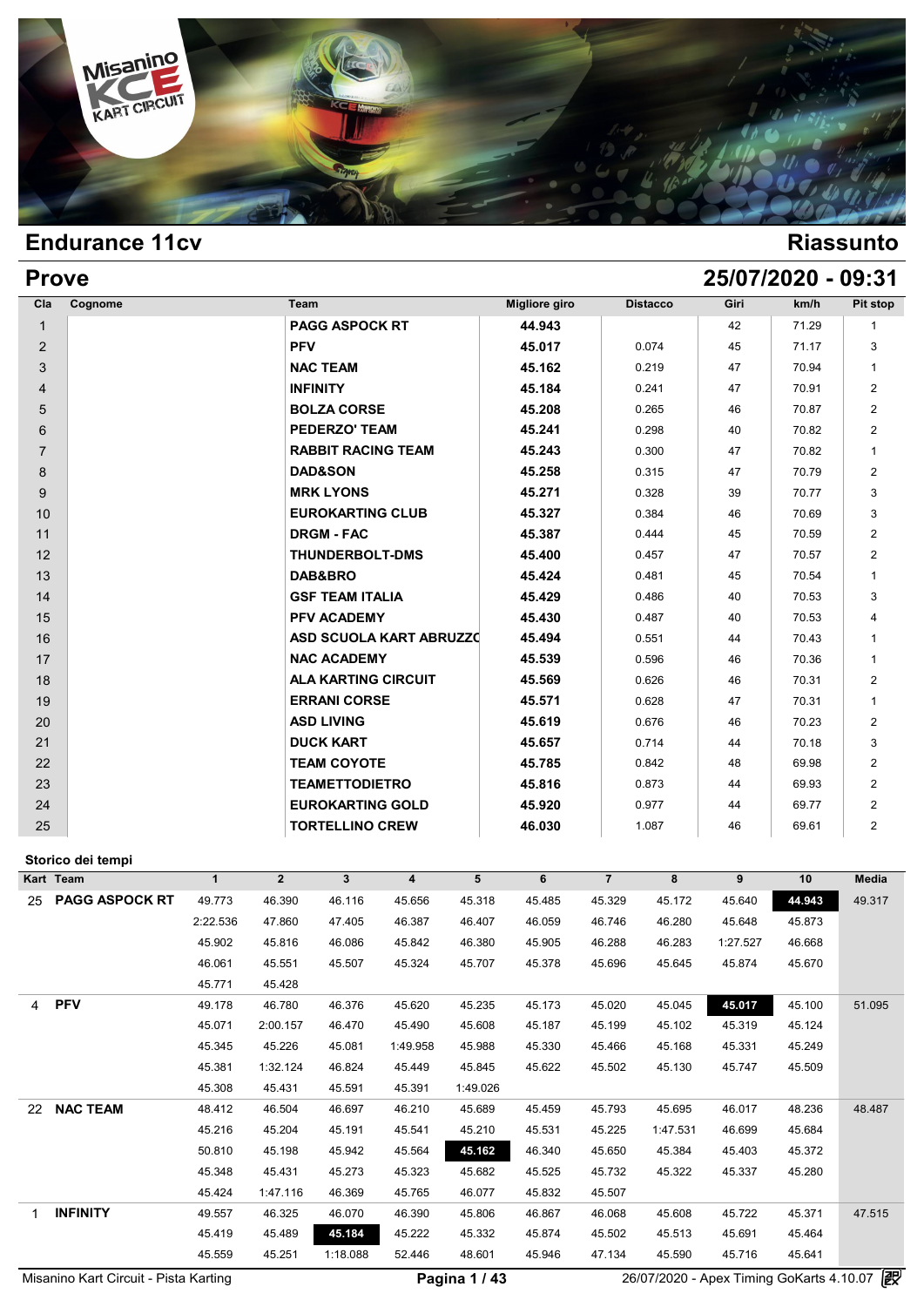

### **Endurance 11cv Riassunto Kart Team 1 2 3 4 5 6 7 8 9 10 Media 1**<br>
46.168 45.294 45.604 45.918 45.647 45.513 45.943 45.864 45.998 46.290<br>
46.021 45.671 45.406 45.517 45.569 45.702 1:10.540 1 2 3 4 5 6 7 8<br>46.168 45.294 45.604 45.918 45.647 45.513 45.943 45.8<br>49.031 45.671 45.496 45.517 45.568 45.702 1:19.540<br>48.996 48.326 49.164 46.530 46.493 45.638 45.572 1:19.540 8 **BOLZA CORSE** 48.996 48.236 48.164 46.530 46.492 45.628 45.507 45.909 45.642 45.398 49.450 46.168 45.294 45.604 45.918 45.647 45.513 45.943 45.864 45.998 46.290<br>
49.031 45.671 45.496 45.517 45.568 45.702 1:19.540<br>
48.996 48.236 48.164 46.530 46.492 45.628 45.507 45.909 45.642 45.398 49.4<br>
45.208 45.704 45.864 46 45.830 46.827 45.867 46.68 46.492 46.830 46.732 45.864 46.830 46.827 45.668 46.403 46.860 46.138 46.732 46.033 46.030 46.734 46.630 46.530 46.403 46.403 46.732 46.732 46.033 46.030 46.734 46.630 46.687 46.688 46.403 46.403 46.996 48.236 48.164 46.530 46.492 45.628 45.507 45.909 45.642 45.398 49.4<br>
45.208 45.704 45.864 46.197 45.801 45.747 45.696 45.731 45.632 45.843<br>
45.830 45.827 45.757 45.668 46.403 45.860 46.138 46.732 46.039 46.030<br>
45.74 45.208 45.704 45.864 46.197 45.801 45.747 45.61<br>45.830 45.827 45.757 45.668 46.403 45.860 46.1;<br>45.745 2:04.526 46.697 45.651 45.481 45.530 46.3<br>45.671 45.581 2:01.231 47.625 46.799 46.676 21 **PEDERZO' TEAM** 51.137 46.692 45.916 45.726 45.676 45.642 45.577 45.414 45.578 45.289 56.713 45.745 2:04.526 46.697 45.651 45.481 45.530 46.379 45.694 45.526 45.690<br>45.671 45.581 2:01.231 47.625 46.799 46.676<br>51.137 46.692 45.916 45.726 45.676 45.642 45.577 45.414 45.578 45.289 56.7<br>45.640 3:23.164 46.556 45.759 5 45.671 45.581 2:01.231 47.625 46.799 46.676<br>
51.137 46.692 45.916 45.726 45.676 45.642 45.577 45.414 45.578 45.289 56.7<br>
45.640 3:23.164 46.556 45.759 58.990 45.563 45.327 45.241 45.447 45.481<br>
50.757 55.068 45.289 45.545 46.692 45.916 45.726 45.676 45.642 45.577 45.414 45.578 45.289 56.7<br>45.640 3:23.164 46.556 45.759 58.990 45.563 45.327 45.241 45.447 45.481<br>50.757 55.068 45.289 45.545 55.293 54.576 49.267 45.319 45.320 45.669<br>47.848 45.39 24 **RABBIT RACING TEAM**50.625 47.073 46.767 45.934 45.864 45.768 46.067 45.456 45.571 45.650 47.911 46.796 46.597 46.787 46.989 46.986 47.513 511.228 49.267 45.319 45.320 45.669<br>
47.848 45.397 45.369 45.566 47.513 3:11.228 2:03.252 49.005 45.624 45.804<br>
50.625 47.073 46.767 45.934 45.864 45.768 46.067 45.456 45.571 45.65 46.884 46.987 46.096 46.682 46.087 46.884 46.982 46.087 46.884 45.862 46.096 46.562 46.096 46.884 45.932 46.096 45.562 46.096 45.562 46.096 45.562 46.984 45.756 46.7576 46.884 45.962 46.096 45.562 46.090 45.970 46.774 45.8 46.625 47.073 46.767 45.934 45.864 45.768 46.067 45.456 45.571 45.650 47.9<br>45.796 45.592 45.415 45.243 45.734 45.628 1:23.142 48.294 47.233 46.837<br>46.884 45.962 46.096 45.562 46.090 45.970 45.817 45.747 45.548 45.936<br>45.77 45.796 45.592 45.415 45.243 45.734 45.628 1:23.142 48.2<br>46.884 45.962 46.096 45.562 46.090 45.970 45.817 45.1<br>45.775 45.729 45.315 45.659 45.744 54.856 45.742 45.9<br>47.775 50.166 45.629 46.150 46.240 46.302 1:20.091 10 **DAD&SON** 48.682 46.507 46.278 45.929 45.530 45.459 45.644 45.515 45.513 **45.258** 48.116 45.775 45.729 45.315 45.659 45.744 54.856 45.742 45.926 45.837 45.585<br>47.775 50.166 45.629 46.150 46.240 46.302 1:20.091<br>48.682 46.507 46.278 45.929 45.530 45.459 45.644 45.515 45.513 45.743 48.1<br>45.446 45.427 45.460 1:19. 47.775 50.166 45.629 46.150 46.240 46.302 1:20.091<br>48.682 46.507 46.278 45.929 45.530 45.459 45.644 45.515 45.513 45.258 48.1<br>45.446 45.427 45.460 1:19.798 47.545 46.611 45.962 45.706 45.949 45.805<br>46.274 45.551 45.661 45. 46.627 46.507 46.278 45.929 45.530 45.459 45.644 45.515 45.513 45.258 48.1<br>45.446 45.427 45.460 1:19.798 47.545 46.611 45.962 45.706 45.949 45.805<br>46.274 45.551 45.661 45.743 45.792 45.672 1:24.594 46.477 45.558 45.424<br>45. 45.446 45.427 45.460 1:19.798 47.545 46.611 45.962 45.71<br>46.274 45.551 45.661 45.743 45.792 45.672 1:24.594 46.4<br>45.615 45.417 45.564 45.762 45.553 1:16.391 47.022 45.6<br>45.656 45.557 45.723 45.530 45.592 45.618 45.446 20 **MRK LYONS** 48.889 46.942 46.380 46.120 45.869 45.594 45.687 45.522 45.526 45.743 59.152 45.615 45.417 45.564 45.762 45.553 1:16.391 47.022 45.671 49.009 45.561<br>45.656 45.557 45.723 45.530 45.592 45.618 45.446<br>48.889 46.942 46.380 46.120 45.869 45.594 45.687 45.522 45.526 45.743 59.<br>45.462 45.334 1:35.733 2:06 46.382 46.311 45.280 46.388 45.485 45.486 45.687 45.522 45.526 45.743 59.1<br>45.462 45.334 1:35.733 2:06.582 46.563 45.694 45.756 45.485 45.741 2:56.199<br>46.382 45.311 45.280 45.388 45.485 45.460 45.409 2:03.169 46.213 45.820 46.889 46.942 46.380 46.120 45.869 45.594 45.687 45.522 45.526 45.74<br>45.462 45.334 1:35.733 2:06.582 46.563 45.694 45.756 45.485 45.271 2:56.1<br>46.382 45.311 45.280 45.388 45.485 45.485 45.409 2:03.169 46.213 45.8:<br>45.555 4 6 **EUROKARTING CLUB** 54.734 47.443 46.455 46.523 45.989 45.634 45.420 45.514 45.458 1:18.678 49.806 46.382 45.311 45.280 45.388 45.485 45.460 45.409 2:03.169 46.213 45.820<br>45.555 45.700 45.377 45.451 45.572 3:43.275 46.348 45.905 49.502<br>54.734 47.443 46.455 46.523 45.989 45.634 45.420 45.514 45.458 1:18.678 49.8<br>47.873 47 46.555 46.700 45.377 45.451 45.572 3:43.275 46.348 45.905 49.502<br>
54.734 47.443 46.455 46.523 45.989 45.634 45.420 45.514 45.458 1:18.678 49.8<br>
47.873 47.522 46.804 46.780 46.708 46.448 46.595 46.629 46.610 46.536<br>
46.622 1 46.734 47.443 46.455 46.523 45.989 45.634 45.420 45.514 45.458 1:18.678 49.8<br>47.873 47.522 46.804 46.780 46.708 46.448 46.595 46.629 46.610 46.536<br>46.622 1:42.064 47.473 46.032 46.168 45.940 46.038 46.156 45.941 45.920<br>45. 47.873 47.522 46.804 46.780 46.708 46.448 46.51<br>46.622 1:42.064 47.473 46.032 46.168 45.940 46.03<br>45.957 45.778 48.080 46.561 1:11.429 47.913 46.21<br>45.700 45.608 45.463 45.827 45.519 45.433 3 **DRGM - FAC** 48.767 47.091 47.023 46.362 45.898 45.741 45.702 45.619 1:34.187 46.945 52.080 46.957 45.778 48.080 46.561 1:11.429 47.913 46.265 45.875 1:22.749 48.753<br>45.700 45.608 45.463 45.327 45.519 45.433<br>48.767 47.091 47.023 46.362 45.898 45.741 45.702 45.619 1:34.187 46.945 52.0<br>46.333 45.929 45.520 45.727 45 45.700 45.608 45.463 45.327 45.519 45.433<br>48.767 47.091 47.023 46.362 45.898 45.741 45.702 45.619 1:34.187 46.945 52<br>46.333 45.929 45.520 45.727 45.621 1:53.490 47.853 46.054 45.621 45.479<br>45.505 45.541 2:00.525 46.692 45. 46.767 47.091 47.023 46.362 45.898 45.741 45.702 45.619 1:34.187 46.945 52.0<br>
46.333 45.929 45.520 45.727 45.621 1:53.490 47.853 46.054 45.621 45.479<br>
45.505 45.541 2:00.525 46.692 45.965 45.529 45.462 45.598 45.604 45.617 46.333 45.929 45.520 45.727 45.621 1:53.4<br>45.505 45.541 2:00.525 46.692 45.965 45.5<br>45.521 45.935 45.559 45.449 45.424 45.4<br>45.744 45.529 51.802 45.773 46.311 13 **THUNDERBOLT-DMS** 48.593 47.267 46.310 46.021 46.239 45.715 45.586 45.945 45.707 45.836 48.255 45.521 45.935 45.559 45.449 45.424 45.457 2:04.578 46.402 45.846 45.516<br>45.744 45.529 51.802 45.773 46.311<br>48.593 47.267 46.310 46.021 46.239 45.715 45.586 45.945 45.707 45.836 48.2<br>45.666 45.491 45.473 45.423 1:48.252 47.8 45.744 45.529 51.802 45.773 46.311<br>48.593 47.267 46.310 46.021 46.239 45.715 45.586 45.945 45.707 45.836 48.2<br>45.666 45.491 45.473 45.423 1:48.252 47.842 46.070 45.464 45.554 45.511<br>45.715 45.419 45.400 45.940 45.710 45.56 41:48.593 47.267 46.310 46.021 46.239 45.715 45.586 45.945 45.707 45.836 48.2<br>45.666 45.491 45.473 45.423 1:48.252 47.842 46.070 45.464 45.584 45.511<br>45.715 45.419 45.400 45.940 45.710 45.561 45.599 46.301 45.685 45.626<br>1:1 45.666 45.491 45.473 45.423 1:48.252 47.842 46.070 45.41<br>45.715 45.419 45.400 45.940 45.710 45.561 45.599 45.5<br>1:12.260 47.326 45.952 45.701 45.926 45.979 46.301 45.6i<br>45.604 45.702 45.746 1:04.781 47.326 46.199 45.901 11 **DAB&BRO** 48.472 46.793 46.695 46.195 45.903 46.026 46.304 46.193 46.005 46.104 48.723 1:12.260 47.326 45.952 45.701 45.926 45.979 46.301 45.685 45.872 45.630<br>45.604 45.702 45.746 1:04.781 47.326 46.199 45.901<br>48.472 46.793 46.695 46.195 45.903 46.026 46.304 46.193 46.005 46.104 48.7.<br>46.322 45.636 45.793 1 45.604 45.702 45.746 1:04.781 47.326 46.199 45.901<br>48.472 46.793 46.695 46.195 45.903 46.026 46.304 46.193 46.005 46.104 48.7<br>46.322 45.636 45.793 1:53.577 47.853 46.602 45.891 45.872 46.033 45.748<br>45.649 45.815 46.145 45. 46.472 46.793 46.695 46.195 45.903 46.026 46.304 46.193 46.005 46.104 48.7<br>46.322 45.636 45.793 1:53.577 47.853 46.602 45.891 45.872 46.033 45.748<br>45.649 45.815 46.145 45.793 45.628 45.722 45.722 45.841 46.086 45.804<br>45.445 46.322 45.636 45.793 1:53.577 47.853 46.6<br>45.649 45.815 46.145 45.793 45.628 45.7<br>45.445 1:32.024 46.741 46.737 45.848 45.7<br>45.424 46.012 45.483 45.568 52.980 26 **GSF TEAM ITALIA** 53.246 46.946 46.689 48.197 46.411 1:23.819 48.341 46.887 47.528 3:00.794 54.468 45.445 1:32.024 46.741 46.737 45.848 45.770 45.684 45.486 45.527 45.599<br>45.424 46.012 45.483 45.568 52.980<br>53.246 46.946 46.689 48.197 46.411 1:23.819 48.341 46.887 47.528 3:00.794 54.4<br>47.965 46.922 47.223 47.113 47.156 4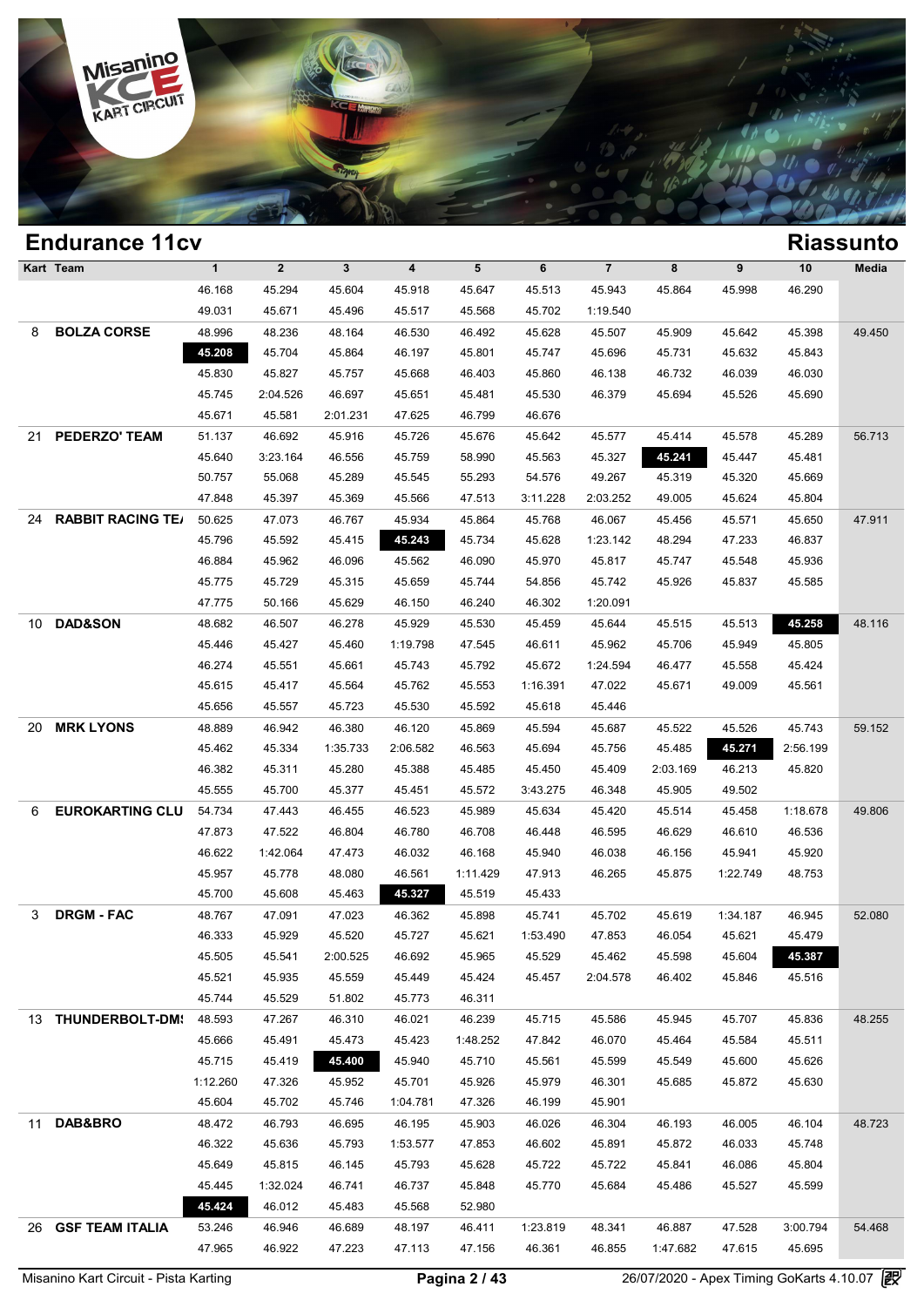

|                | <b>Endurance 11cv</b>    |              |             |              |                         |          |          |                |          |          |          | <b>Riassunto</b> |
|----------------|--------------------------|--------------|-------------|--------------|-------------------------|----------|----------|----------------|----------|----------|----------|------------------|
|                | Kart Team                | $\mathbf{1}$ | $\mathbf 2$ | $\mathbf{3}$ | $\overline{\mathbf{4}}$ | 5        | 6        | $\overline{7}$ | 8        | 9        | 10       | Media            |
|                |                          | 45.617       | 45.814      | 45.640       | 46.665                  | 45.731   | 45.804   | 46.160         | 45.722   | 45.567   | 45.702   |                  |
|                |                          | 1:49.191     | 49.547      | 46.523       | 45.838                  | 45.429   | 45.737   | 45.986         | 45.836   | 45.912   | 1:00.861 |                  |
| 5              | PFV ACADEMY              | 49.979       | 46.729      | 48.389       | 46.543                  | 46.616   | 46.599   | 45.954         | 46.020   | 46.676   | 45.957   | 51.878           |
|                |                          | 46.034       | 1:39.095    | 47.312       | 46.647                  | 46.469   | 46.435   | 45.878         | 45.909   | 1:41.880 | 47.238   |                  |
|                |                          | 46.272       | 46.263      | 46.310       | 46.394                  | 46.022   | 1:46.580 | 48.113         | 45.918   | 45.806   | 46.021   |                  |
|                |                          | 45.701       | 45.430      | 45.753       | 1:17.444                | 46.312   | 45.476   | 45.590         | 45.789   | 45.666   | 1:05.923 |                  |
| 14             | <b>ASD SCUOLA KART</b>   | 48.847       | 46.205      | 45.896       | 45.680                  | 46.336   | 46.358   | 45.706         | 45.683   | 45.903   | 2:33.273 | 49.271           |
|                |                          | 48.448       | 46.036      | 46.154       | 46.119                  | 46.072   | 46.091   | 45.569         | 45.553   | 45.718   | 50.995   |                  |
|                |                          | 45.782       | 45.742      | 45.543       | 45.626                  | 45.901   | 1:18.066 | 46.881         | 45.847   | 46.195   | 45.802   |                  |
|                |                          | 46.053       | 45.494      | 45.657       | 45.587                  | 45.686   | 45.664   | 45.692         | 45.790   | 45.680   | 45.775   |                  |
|                |                          | 45.727       | 45.774      | 45.709       | 45.610                  |          |          |                |          |          |          |                  |
| 23             | <b>NAC ACADEMY</b>       | 49.914       | 47.883      | 46.591       | 46.019                  | 46.422   | 45.679   | 45.781         | 45.650   | 45.635   | 45.951   | 48.650           |
|                |                          | 45.594       | 45.669      | 45.876       | 45.584                  | 45.655   | 45.539   | 1:43.405       | 47.028   | 46.463   | 46.063   |                  |
|                |                          | 45.841       | 48.480      | 47.559       | 45.869                  | 45.877   | 45.724   | 45.792         | 45.864   | 46.100   | 45.969   |                  |
|                |                          | 45.830       | 46.917      | 45.907       | 46.186                  | 46.740   | 1:38.621 | 46.699         | 46.363   | 45.847   | 45.891   |                  |
|                |                          | 46.058       | 45.845      | 45.928       | 46.252                  | 47.270   | 46.114   |                |          |          |          |                  |
| 16.            | <b>ALA KARTING CIRCI</b> | 52.033       | 47.704      | 46.691       | 46.145                  | 45.883   | 45.812   | 45.892         | 45.924   | 45.789   | 45.789   | 50.906           |
|                |                          | 47.258       | 45.660      | 45.763       | 45.754                  | 45.569   | 45.720   | 1:32.529       | 48.516   | 47.754   | 47.542   |                  |
|                |                          | 47.529       | 47.078      | 47.413       | 46.963                  | 48.979   | 47.099   | 46.816         | 47.969   | 47.349   | 46.934   |                  |
|                |                          | 47.069       | 46.854      | 46.601       | 47.587                  | 1:48.369 | 48.170   | 46.855         | 46.995   | 45.997   | 46.265   |                  |
|                |                          | 46.331       | 47.886      | 46.114       | 2:03.814                | 46.716   | 46.238   |                |          |          |          |                  |
| 2              | <b>ERRANI CORSE</b>      | 49.545       | 47.692      | 46.660       | 46.282                  | 45.959   | 45.834   | 45.927         | 45.930   | 45.857   | 45.647   | 49.225           |
|                |                          | 45.798       | 45.724      | 45.846       | 45.973                  | 45.965   | 48.800   | 45.571         | 45.737   | 45.709   | 2:08.161 |                  |
|                |                          | 46.943       | 46.272      | 46.944       | 45.748                  | 45.880   | 45.865   | 46.030         | 45.908   | 45.839   | 46.004   |                  |
|                |                          | 45.765       | 46.205      | 46.263       | 46.526                  | 45.780   | 46.194   | 46.054         | 46.820   | 45.876   | 45.831   |                  |
|                |                          | 45.746       | 46.064      | 46.067       | 1:45.259                | 47.712   | 45.719   | 45.683         |          |          |          |                  |
| 18             | <b>ASD LIVING</b>        | 50.868       | 47.519      | 48.021       | 46.494                  | 46.864   | 46.151   | 46.027         | 46.604   | 46.650   | 46.379   | 50.299           |
|                |                          | 46.443       | 49.097      | 46.955       | 46.227                  | 46.052   | 46.743   | 46.053         | 1:43.882 | 48.047   | 46.215   |                  |
|                |                          | 46.212       | 47.224      | 45.890       | 45.716                  | 45.950   | 46.167   | 46.053         | 45.856   | 46.066   | 46.318   |                  |
|                |                          | 1:42.115     | 47.076      | 45.778       | 46.040                  | 45.724   | 49.377   | 45.619         | 45.747   | 45.733   | 45.852   |                  |
|                |                          | 46.138       | 46.313      | 1:42.127     | 48.258                  | 46.390   | 46.758   |                |          |          |          |                  |
| 27             | <b>DUCK KART</b>         | 51.571       | 49.344      | 48.183       | 47.706                  | 47.714   | 1:01.773 | 48.773         | 47.350   | 46.879   | 46.745   | 51.671           |
|                |                          | 46.793       | 47.263      | 47.012       | 46.695                  | 47.165   | 47.045   | 47.566         | 46.855   | 47.213   | 47.433   |                  |
|                |                          | 47.240       | 1:26.485    | 46.459       | 46.150                  | 45.882   | 45.778   | 45.766         | 45.657   | 45.794   | 45.972   |                  |
|                |                          | 46.015       | 2:47.085    | 47.518       | 46.552                  | 46.523   | 46.397   | 46.080         | 46.387   | 46.043   | 46.224   |                  |
|                |                          | 46.909       | 46.520      | 1:20.415     | 46.595                  |          |          |                |          |          |          |                  |
| 9              | <b>TEAM COYOTE</b>       | 52.818       | 48.426      | 47.057       | 46.613                  | 46.931   | 46.807   | 46.211         | 46.320   | 47.006   | 46.559   | 48.610           |
|                |                          | 46.043       | 46.639      | 46.290       | 46.066                  | 46.349   | 1:23.816 | 47.845         | 46.612   | 45.920   | 46.406   |                  |
|                |                          | 46.171       | 46.117      | 45.785       | 45.873                  | 45.978   | 45.969   | 46.017         | 46.036   | 46.229   | 1:16.673 |                  |
|                |                          | 47.612       | 46.215      | 46.037       | 46.703                  | 45.989   | 46.039   | 45.809         | 45.844   | 46.026   | 46.013   |                  |
|                |                          | 45.843       | 45.880      | 1:17.573     | 48.801                  | 46.123   | 46.702   | 46.073         | 46.443   |          |          |                  |
|                | 12 TEAMETTODIETRO        | 51.397       | 48.859      | 49.095       | 47.886                  | 47.390   | 47.096   | 46.983         | 47.242   | 47.039   | 47.272   | 51.882           |
|                |                          | 1:21.745     | 48.442      | 46.373       | 45.932                  | 46.280   | 45.816   | 46.049         | 45.882   | 1:14.705 | 49.405   |                  |
|                |                          | 46.674       | 46.398      | 46.411       | 46.532                  | 49.720   | 1:31.588 | 49.555         | 46.811   | 46.770   | 46.128   |                  |
|                |                          | 46.059       | 46.591      | 46.499       | 46.351                  | 46.845   | 46.238   | 45.990         | 46.672   | 2:31.468 | 47.894   |                  |
|                |                          | 45.979       | 46.206      | 46.280       | 46.291                  |          |          |                |          |          |          |                  |
| $7\phantom{0}$ | <b>EUROKARTING GOL</b>   | 51.017       | 47.861      | 46.670       | 47.044                  | 46.295   | 46.585   | 1:57.142       | 47.546   | 46.290   | 46.654   | 52.294           |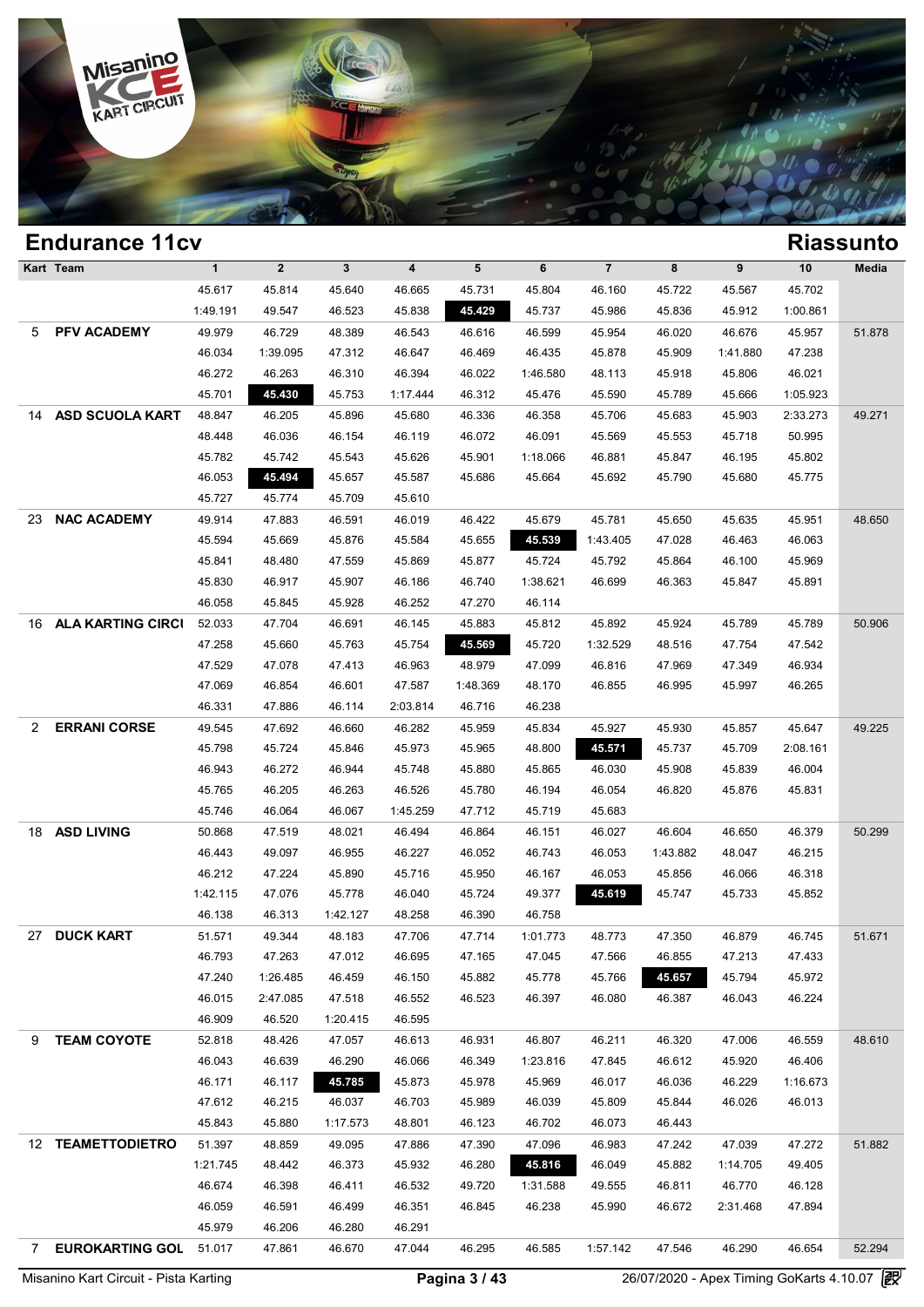

|    | <b>Endurance 11cv</b>  |        |                |          |        |        |          |        |          |          |        | <b>Riassunto</b> |
|----|------------------------|--------|----------------|----------|--------|--------|----------|--------|----------|----------|--------|------------------|
|    | Kart Team              |        | $\overline{2}$ | 3        | 4      | 5      | 6        |        | 8        | 9        | 10     | <b>Media</b>     |
|    |                        | 45.920 | 1:52.600       | 47.586   | 46.941 | 46.545 | 45.967   | 46.404 | 46.560   | 46.203   | 46.535 |                  |
|    |                        | 46.259 | 46.246         | 47.490   | 49.469 | 46.934 | 1:36.854 | 49.091 | 46.633   | 46.380   | 47.248 |                  |
|    |                        | 46.772 | 45.981         | 46.017   | 46.230 | 46.467 | 46.325   | 47.004 | 46.241   | 1:39.714 | 47.018 |                  |
|    |                        | 46.456 | 46.955         | 46.408   | 46.389 |        |          |        |          |          |        |                  |
| 19 | <b>TORTELLINO CREW</b> | 51.663 | 47.989         | 47.087   | 47.279 | 46.948 | 46.687   | 46.694 | 47.098   | 46.473   | 46.915 | 50.055           |
|    |                        | 48.629 | 46.663         | 2:13.562 | 48.502 | 47.277 | 47.646   | 47.231 | 47.086   | 46.962   | 46.389 |                  |
|    |                        | 47.269 | 46.419         | 46.215   | 46.513 | 46.606 | 47.641   | 46.030 | 1:17.007 | 49.192   | 47.518 |                  |
|    |                        | 47.288 | 47.734         | 46.951   | 46.622 | 46.420 | 46.563   | 46.287 | 46.442   | 46.457   | 46.501 |                  |
|    |                        | 46.714 | 46.580         | 46.671   | 46.693 | 46.481 | 1:06.950 |        |          |          |        |                  |

**Qualifiche 25/07/2020 - 10:10**

| Cla            | Cognome | Team                           | <b>Migliore giro</b> | <b>Distacco</b> | Giri | km/h  | Pit stop     |
|----------------|---------|--------------------------------|----------------------|-----------------|------|-------|--------------|
| $\mathbf{1}$   |         | <b>EUROKARTING CLUB</b>        | 45.144               |                 | 13   | 70.97 |              |
| $\overline{2}$ |         | <b>PAGG ASPOCK RT</b>          | 45.177               | 0.033           | 13   | 70.92 |              |
| 3              |         | <b>PFV</b>                     | 45.233               | 0.089           | 13   | 70.83 |              |
| 4              |         | <b>MRK LYONS</b>               | 45.233               | 0.089           | 11   | 70.83 | $\mathbf{1}$ |
| 5              |         | <b>NAC TEAM</b>                | 45.240               | 0.096           | 14   | 70.82 |              |
| 6              |         | <b>PFV ACADEMY</b>             | 45.303               | 0.159           | 13   | 70.72 |              |
| $\overline{7}$ |         | <b>DRGM - FAC</b>              | 45.425               | 0.281           | 13   | 70.53 |              |
| 8              |         | <b>INFINITY</b>                | 45.428               | 0.284           | 13   | 70.53 |              |
| 9              |         | <b>ASD SCUOLA KART ABRUZZO</b> | 45.430               | 0.286           | 13   | 70.53 |              |
| 10             |         | <b>NAC ACADEMY</b>             | 45.477               | 0.333           | 13   | 70.45 |              |
| 11             |         | DAB&BRO                        | 45.484               | 0.340           | 13   | 70.44 |              |
| 12             |         | <b>PEDERZO' TEAM</b>           | 45.491               | 0.347           | 13   | 70.43 |              |
| 13             |         | <b>DAD&amp;SON</b>             | 45.512               | 0.368           | 13   | 70.40 |              |
| 14             |         | <b>BOLZA CORSE</b>             | 45.540               | 0.396           | 14   | 70.36 |              |
| 15             |         | <b>ERRANI CORSE</b>            | 45.545               | 0.401           | 13   | 70.35 |              |
| 16             |         | <b>RABBIT RACING TEAM</b>      | 45.644               | 0.500           | 13   | 70.20 |              |
| 17             |         | <b>GSF TEAM ITALIA</b>         | 45.651               | 0.507           | 13   | 70.18 |              |
| 18             |         | <b>THUNDERBOLT-DMS</b>         | 45.655               | 0.511           | 13   | 70.18 |              |
| 19             |         | <b>ALA KARTING CIRCUIT</b>     | 45.712               | 0.568           | 13   | 70.09 |              |
| 20             |         | <b>TEAMETTODIETRO</b>          | 45.759               | 0.615           | 13   | 70.02 |              |
| 21             |         | <b>TEAM COYOTE</b>             | 45.770               | 0.626           | 13   | 70.00 |              |
| 22             |         | <b>DUCK KART</b>               | 45.931               | 0.787           | 13   | 69.76 |              |
| 23             |         | <b>TORTELLINO CREW</b>         | 46.084               | 0.940           | 13   | 69.53 |              |
| 24             |         | <b>EUROKARTING GOLD</b>        | 46.087               | 0.943           | 13   | 69.52 |              |
| 25             |         | <b>ASD LIVING</b>              | 46.275               | 1.131           | 13   | 69.24 |              |

### **Storico dei tempi**

|    | Storico dei tempi                     |        |        |        |        |               |        |        |        |        |                                          |              |
|----|---------------------------------------|--------|--------|--------|--------|---------------|--------|--------|--------|--------|------------------------------------------|--------------|
|    | Kart Team                             |        |        |        |        | 5             |        |        | 8      |        | 10                                       | <b>Media</b> |
| 6. | <b>EUROKARTING CLU</b>                | 45.144 | 45.308 | 49.755 | 45.322 | 55.663        | 48.534 | 46.107 | 45.833 | 45.523 | 45.463                                   | 46.805       |
|    |                                       | 45.178 | 45.426 | 45.209 |        |               |        |        |        |        |                                          |              |
| 25 | <b>PAGG ASPOCK RT</b>                 | 45.565 | 45.177 | 45.303 | 45.316 | 45.296        | 45.391 | 45.411 | 45.304 | 45.383 | 45.531                                   | 45.377       |
|    |                                       | 45.376 | 45.421 | 45.430 |        |               |        |        |        |        |                                          |              |
| 4  | <b>PFV</b>                            | 45.285 | 45.233 | 45.412 | 45.478 | 45.381        | 45.397 | 46.171 | 45.402 | 45.642 | 45.562                                   | 45.460       |
|    |                                       | 45.238 | 45.369 | 45.413 |        |               |        |        |        |        |                                          |              |
| 20 | <b>MRK LYONS</b>                      | 45.233 | 45.362 | 45.347 | 46.065 | 45.510        | 45.577 | 46.388 | 45.900 | 45.632 | 45.744                                   | 45.751       |
|    | Misanino Kart Circuit - Pista Karting |        |        |        |        | Pagina 4 / 43 |        |        |        |        | 26/07/2020 - Apex Timing GoKarts 4.10.07 | 霰            |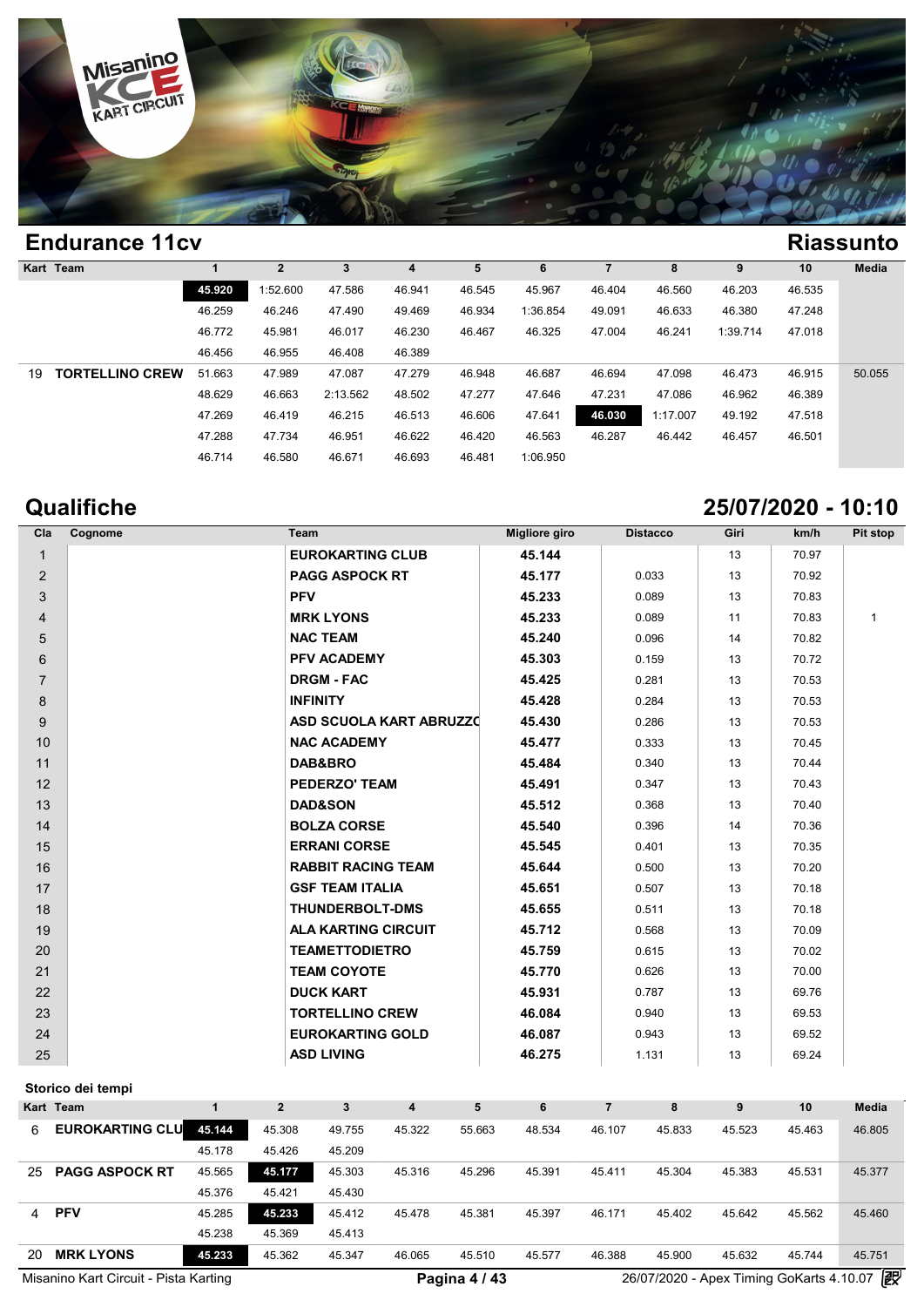

|             | <b>Endurance 11cv</b>    |              |                |              |        |        |        |                |        |                  |        | <b>Riassunto</b> |
|-------------|--------------------------|--------------|----------------|--------------|--------|--------|--------|----------------|--------|------------------|--------|------------------|
|             | Kart Team                | $\mathbf{1}$ | $\overline{2}$ | $\mathbf{3}$ | 4      | 5      | 6      | $\overline{7}$ | 8      | $\boldsymbol{9}$ | 10     | Media            |
|             |                          | 46.513       |                |              |        |        |        |                |        |                  |        |                  |
|             | 22 NAC TEAM              | 45.431       | 48.040         | 45.520       | 45.363 | 50.053 | 45.523 | 45.442         | 45.240 | 45.497           | 45.381 | 46.036           |
|             |                          | 45.584       | 45.564         | 45.655       | 46.216 |        |        |                |        |                  |        |                  |
| 5           | PFV ACADEMY              | 45.303       | 45.348         | 45.445       | 45.732 | 45.555 | 45.594 | 45.913         | 45.928 | 46.086           | 45.734 | 45.766           |
|             |                          | 46.004       | 46.552         | 45.767       |        |        |        |                |        |                  |        |                  |
| 3           | <b>DRGM - FAC</b>        | 45.928       | 46.370         | 45.897       | 45.602 | 45.492 | 45.560 | 46.573         | 45.583 | 46.110           | 45.425 | 45.880           |
|             |                          | 46.307       | 46.085         | 45.508       |        |        |        |                |        |                  |        |                  |
| 1           | <b>INFINITY</b>          | 45.777       | 45.428         | 45.697       | 45.710 | 45.796 | 45.596 | 45.774         | 45.593 | 45.571           | 45.622 | 45.699           |
|             |                          | 45.740       | 45.695         | 46.094       |        |        |        |                |        |                  |        |                  |
| 14          | <b>ASD SCUOLA KART</b>   | 45.567       | 45.560         | 45.617       | 45.736 | 45.596 | 50.081 | 45.608         | 45.493 | 45.430           | 45.598 | 45.962           |
|             |                          | 45.962       | 45.599         | 45.668       |        |        |        |                |        |                  |        |                  |
| 23          | <b>NAC ACADEMY</b>       | 45.611       | 45.958         | 45.630       | 45.533 | 45.614 | 45.985 | 45.851         | 45.554 | 45.477           | 45.673 | 46.071           |
|             |                          | 45.865       | 45.766         | 50.407       |        |        |        |                |        |                  |        |                  |
| 11          | DAB&BRO                  | 45.484       | 45.502         | 45.743       | 45.490 | 45.567 | 45.815 | 45.613         | 45.598 | 45.692           | 46.508 | 45.747           |
|             |                          | 45.944       | 45.992         | 45.770       |        |        |        |                |        |                  |        |                  |
| 21          | <b>PEDERZO' TEAM</b>     | 45.945       | 45.754         | 45.755       | 46.863 | 45.491 | 45.689 | 45.708         | 45.844 | 45.857           | 46.071 | 45.885           |
|             |                          | 45.617       | 46.156         | 45.762       |        |        |        |                |        |                  |        |                  |
| 10          | <b>DAD&amp;SON</b>       | 45.642       | 45.626         | 46.067       | 45.512 | 45.760 | 45.744 | 45.691         | 45.590 | 45.750           | 45.871 | 45.890           |
|             |                          | 45.864       | 45.960         | 47.494       |        |        |        |                |        |                  |        |                  |
| 8           | <b>BOLZA CORSE</b>       | 45.668       | 45.645         | 45.715       | 45.540 | 45.691 | 45.564 | 45.695         | 45.799 | 45.695           | 45.764 | 45.805           |
|             |                          | 45.809       | 45.915         | 46.890       | 45.880 |        |        |                |        |                  |        |                  |
| 2           | <b>ERRANI CORSE</b>      | 45.565       | 45.545         | 46.093       | 45.616 | 45.651 | 45.735 | 46.019         | 45.646 | 45.654           | 45.885 | 45.749           |
|             |                          | 45.906       | 45.795         | 45.635       |        |        |        |                |        |                  |        |                  |
| 24          | <b>RABBIT RACING TE/</b> | 45.672       | 45.911         | 45.913       | 45.687 | 45.644 | 45.869 | 53.198         | 45.670 | 45.702           | 45.870 | 46.355           |
|             |                          | 45.730       | 45.985         | 45.775       |        |        |        |                |        |                  |        |                  |
| 26          | <b>GSF TEAM ITALIA</b>   | 47.487       | 45.961         | 45.968       | 47.697 | 45.951 | 46.129 | 45.860         | 45.651 | 45.839           | 45.880 | 46.247           |
|             |                          | 46.137       | 46.146         | 46.509       |        |        |        |                |        |                  |        |                  |
| 13          | THUNDERBOLT-DM           | 45.655       | 46.233         | 45.769       | 45.666 | 45.737 | 45.723 | 45.905         | 45.940 | 46.457           | 46.201 | 46.053           |
|             |                          | 45.798       | 47.718         | 45.889       |        |        |        |                |        |                  |        |                  |
|             | 16 ALA KARTING CIRCI     | 46.808       | 45.809         | 46.387       | 45.890 | 45.770 | 45.833 | 45.882         | 45.798 | 45.923           | 45.712 | 45.965           |
|             |                          | 45.808       | 45.982         | 45.953       |        |        |        |                |        |                  |        |                  |
|             | 12 TEAMETTODIETRO        | 45.809       | 45.910         | 45.770       | 46.034 | 48.044 | 49.117 | 50.322         | 45.814 | 45.973           | 46.068 | 46.665           |
|             |                          | 45.800       | 45.759         | 46.225       |        |        |        |                |        |                  |        |                  |
| 9           | <b>TEAM COYOTE</b>       | 46.270       | 45.949         | 46.441       | 46.630 | 45.869 | 46.126 | 46.046         | 46.167 | 46.475           | 45.770 | 46.188           |
|             |                          | 46.026       | 46.478         | 46.206       |        |        |        |                |        |                  |        |                  |
| 27          | <b>DUCK KART</b>         | 46.112       | 46.344         | 46.474       | 45.993 | 46.006 | 45.947 | 46.587         | 45.931 | 46.138           | 46.489 | 46.793           |
|             |                          | 47.170       | 53.038         | 46.083       |        |        |        |                |        |                  |        |                  |
|             | 19 TORTELLINO CREW       | 46.385       | 46.361         | 49.185       | 46.084 | 46.545 | 46.183 | 50.623         | 46.165 | 46.092           | 46.433 | 46.825           |
|             |                          | 46.193       | 46.176         | 46.309       |        |        |        |                |        |                  |        |                  |
| $7^{\circ}$ | <b>EUROKARTING GOL</b>   | 49.527       | 46.594         | 46.269       | 47.795 | 47.688 | 46.307 | 46.329         | 46.087 | 47.420           | 46.148 | 46.822           |
|             |                          | 46.123       | 46.144         | 46.267       |        |        |        |                |        |                  |        |                  |
|             | 18 ASD LIVING            | 46.304       | 46.322         | 46.388       | 47.377 | 46.471 | 46.418 | 46.337         | 46.489 | 46.674           | 46.535 | 46.616           |
|             |                          | 46.737       | 47.682         | 46.275       |        |        |        |                |        |                  |        |                  |
|             |                          |              |                |              |        |        |        |                |        |                  |        |                  |

### **Finale 25/07/2020 - 10:51**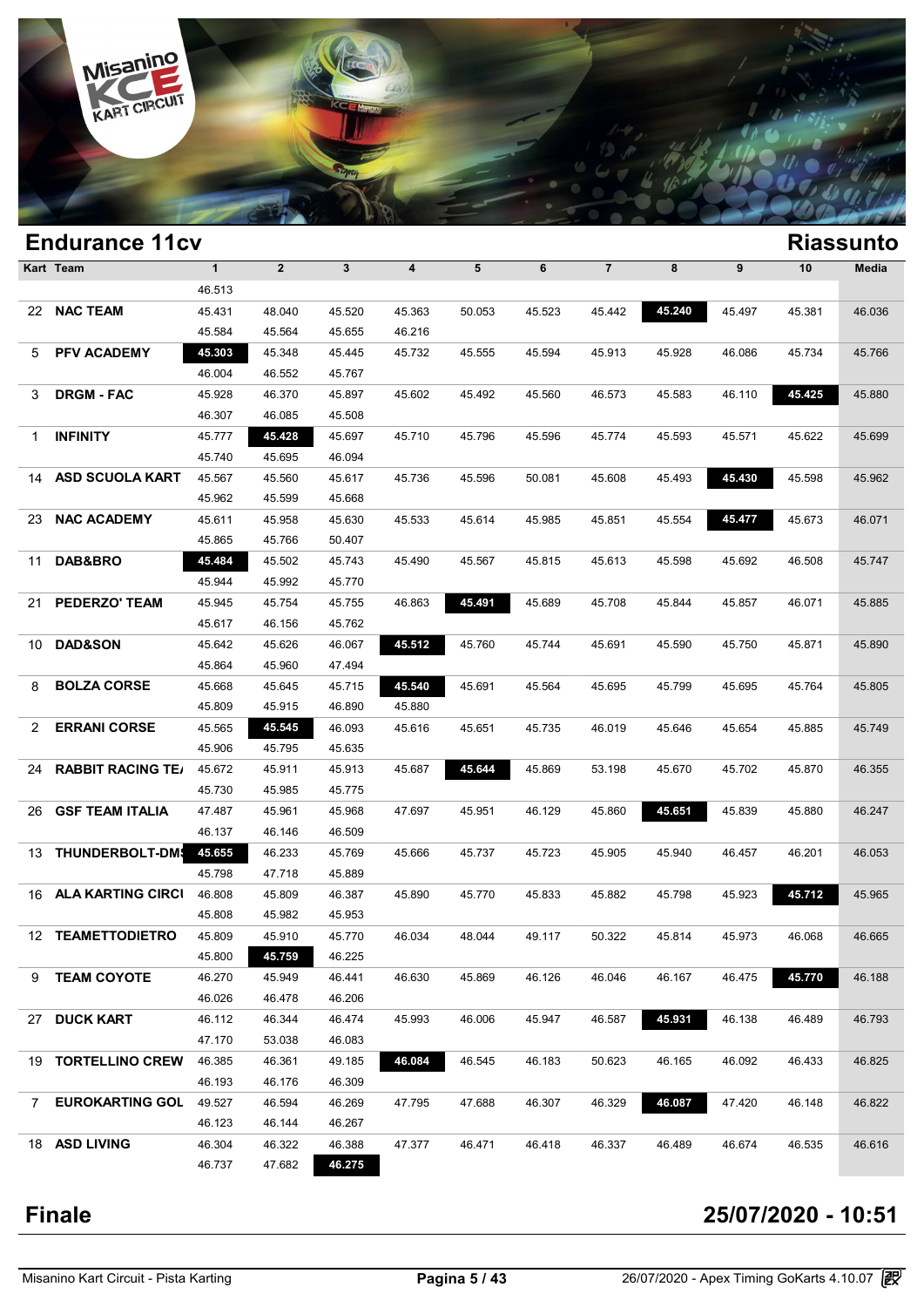

| Cla            | Team                           | Giri | Tempo       | <b>Distacco</b> | Interv. | km/h  | Migliore giro | Pit stop | Pena   |
|----------------|--------------------------------|------|-------------|-----------------|---------|-------|---------------|----------|--------|
| $\mathbf{1}$   | <b>NAC TEAM</b>                | 451  | 6:00:11.312 |                 |         | 66.86 | 45.265        | 13       |        |
| $\overline{2}$ | <b>PFV</b>                     | 451  | 6:00:28.811 | 17.499          | 17.499  | 66.81 | 45.277        | 13       |        |
| 3              | <b>DRGM - FAC</b>              | 451  | 6:00:44.453 | 33.141          | 15.642  | 66.76 | 45.148        | 13       |        |
| $\overline{4}$ | <b>INFINITY</b>                | 450  | 6:00:25.350 | 1 Giro          | 1 Giro  | 66.67 | 45.236        | 13       |        |
| 5              | <b>MRK LYONS</b>               | 450  | 6:00:15.665 | 1 Giro          | 0.315   | 66.67 | 45.293        | 13       | 10.000 |
| 6              | <b>DAD&amp;SON</b>             | 450  | 6:00:37.097 | 1 Giro          | 11.432  | 66.64 | 45.127        | 13       |        |
| $\overline{7}$ | <b>NAC ACADEMY</b>             | 449  | 6:00:31.016 | 2 Giri          | 1 Giro  | 66.48 | 45.209        | 13       | 10.000 |
| 8              | DAB&BRO                        | 449  | 6:00:43.510 | 2 Giri          | 2.494   | 66.47 | 45.449        | 13       |        |
| 9              | <b>PEDERZO' TEAM</b>           | 449  | 6:00:43.874 | 2 Giri          | 0.364   | 66.47 | 45.434        | 13       |        |
| 10             | <b>ERRANI CORSE</b>            | 449  | 6:00:56.077 | 2 Giri          | 12.203  | 66.43 | 45.298        | 13       |        |
| 11             | <b>ALA KARTING CIRCUIT</b>     | 448  | 6:00:36.383 | 3 Giri          | 1 Giro  | 66.34 | 45.360        | 13       |        |
| 12             | <b>ASD SCUOLA KART ABRUZZ0</b> | 446  | 6:00:30.184 | 5 Giri          | 2 Giri  | 66.06 | 45.170        | 15       |        |
| 13             | <b>TEAM COYOTE</b>             | 446  | 6:00:51.893 | 5 Giri          | 31.709  | 65.97 | 45.542        | 13       | 10.000 |
| 14             | <b>BOLZA CORSE</b>             | 445  | 6:00:30.704 | 6 Giri          | 1 Giro  | 65.91 | 45.374        | 15       |        |
| 15             | <b>PFV ACADEMY</b>             | 445  | 6:00:36.843 | 6 Giri          | 6.139   | 65.90 | 45.383        | 15       |        |
| 16             | <b>TEAMETTODIETRO</b>          | 444  | 6:00:50.198 | 7 Giri          | 1 Giro  | 65.71 | 45.603        | 13       |        |
| 17             | <b>THUNDERBOLT-DMS</b>         | 443  | 6:00:12.118 | 8 Giri          | 1 Giro  | 65.67 | 45.461        | 15       |        |
| 18             | <b>PAGG ASPOCK RT</b>          | 443  | 6:00:36.171 | 8 Giri          | 24.053  | 65.60 | 45.355        | 15       |        |
| 19             | <b>ASD LIVING</b>              | 443  | 6:00:44.129 | 8 Giri          | 7.958   | 65.58 | 45.455        | 15       |        |
| 20             | <b>EUROKARTING CLUB</b>        | 442  | 6:00:15.067 | 9 Giri          | 1 Giro  | 65.52 | 45.260        | 15       |        |
| 21             | <b>TORTELLINO CREW</b>         | 442  | 6:00:44.290 | 9 Giri          | 29.223  | 65.43 | 45.455        | 15       |        |
| 22             | <b>RABBIT RACING TEAM</b>      | 442  | 6:00:47.621 | 9 Giri          | 3.331   | 65.42 | 45.475        | 15       |        |
| 23             | <b>EUROKARTING GOLD</b>        | 441  | 6:00:50.522 | 10 Giri         | 1 Giro  | 65.26 | 45.196        | 15       | 1 G.   |
| 24             | <b>DUCK KART</b>               | 439  | 6:00:25.642 | 12 Giri         | 2 Giri  | 65.04 | 45.643        | 15       |        |
| 25             | <b>GSF TEAM ITALIA</b>         | 439  | 6:00:46.179 | 12 Giri         | 20.537  | 64.98 | 45.664        | 15       |        |

### **Storico dei tempi**

| Kart Team             | $\mathbf{1}$ | $\overline{2}$ | $\mathbf{3}$ | $\overline{4}$ | 5      | 6        | $\overline{7}$ | 8      | 9        | 10     | Media  |
|-----------------------|--------------|----------------|--------------|----------------|--------|----------|----------------|--------|----------|--------|--------|
| <b>NAC TEAM</b><br>22 | 45.923       | 45.632         | 45.426       | 45.341         | 45.563 | 45.274   | 45.348         | 45.519 | 45.426   | 45.456 | 47.914 |
|                       | 45.461       | 45.554         | 45.412       | 45.511         | 45.568 | 45.389   | 45.324         | 45.548 | 45.737   | 45.454 |        |
|                       | 45.464       | 45.551         | 45.706       | 45.531         | 45.472 | 45.503   | 45.523         | 45.491 | 45.731   | 45.504 |        |
|                       | 45.523       | 45.358         | 46.147       | 45.810         | 45.302 | 45.484   | 45.377         | 45.662 | 2:01.167 | 46.490 |        |
|                       | 45.742       | 45.756         | 45.670       | 45.780         | 45.727 | 45.636   | 45.433         | 45.564 | 45.707   | 45.865 |        |
|                       | 45.892       | 45.658         | 45.626       | 45.722         | 45.669 | 45.735   | 45.787         | 46.065 | 45.647   | 45.748 |        |
|                       | 45.636       | 45.694         | 45.660       | 45.740         | 45.562 | 45.782   | 45.871         | 45.736 | 45.643   | 45.580 |        |
|                       | 45.603       | 45.538         | 45.484       | 45.699         | 45.529 | 46.210   | 2:01.319       | 46.698 | 2:01.883 | 46.024 |        |
|                       | 45.632       | 45.483         | 45.530       | 46.239         | 45.745 | 45.927   | 45.543         | 45.499 | 45.447   | 45.652 |        |
|                       | 45.842       | 45.533         | 45.633       | 45.672         | 45.448 | 45.886   | 45.573         | 45.502 | 45.572   | 45.516 |        |
|                       | 45.669       | 45.510         | 45.527       | 45.709         | 45.591 | 45.656   | 45.624         | 45.528 | 45.544   | 45.644 |        |
|                       | 45.407       | 45.421         | 45.525       | 45.474         | 45.570 | 2:01.614 | 46.450         | 45.806 | 45.946   | 45.903 |        |
|                       | 45.704       | 45.848         | 45.739       | 45.837         | 45.802 | 45.825   | 45.701         | 45.756 | 45.784   | 46.128 |        |
|                       | 45.689       | 46.068         | 45.683       | 45.574         | 45.705 | 45.835   | 45.725         | 45.522 | 45.768   | 45.745 |        |
|                       | 45.713       | 45.707         | 2:01.549     | 46.628         | 45.973 | 45.567   | 45.669         | 45.603 | 45.545   | 45.479 |        |
|                       | 45.710       | 45.627         | 45.689       | 45.548         | 45.543 | 45.657   | 45.879         | 45.756 | 45.593   | 45.574 |        |
|                       | 45.529       | 45.694         | 45.954       | 45.694         | 45.550 | 45.871   | 45.655         | 45.616 | 45.498   | 45.694 |        |
|                       | 45.469       | 45.426         | 45.517       | 45.525         | 45.753 | 45.781   | 45.507         | 45.533 | 45.526   | 45.446 |        |
|                       | 45.393       | 2:01.476       | 46.220       | 45.771         | 46.031 | 45.659   | 46.017         | 45.590 | 45.647   | 45.579 |        |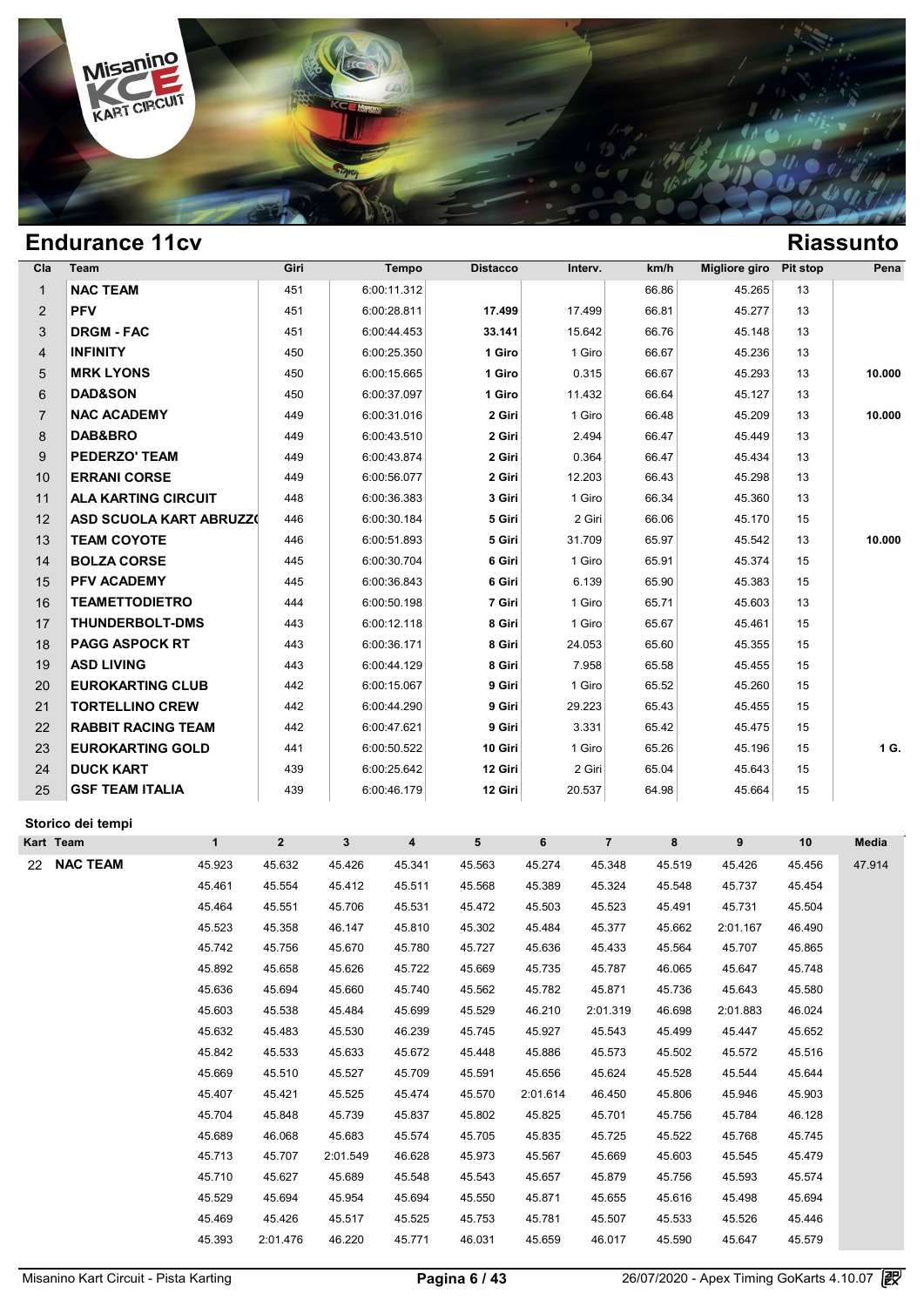

| <b>Endurance 11cv</b> |              |              |              |                         |          |          |                |          |          |          | <b>Riassunto</b> |
|-----------------------|--------------|--------------|--------------|-------------------------|----------|----------|----------------|----------|----------|----------|------------------|
| Kart Team             | $\mathbf{1}$ | $\mathbf{2}$ | $\mathbf{3}$ | $\overline{\mathbf{4}}$ | 5        | 6        | $\overline{7}$ | 8        | 9        | $10$     | Media            |
|                       | 45.430       | 45.759       | 45.475       | 45.625                  | 45.520   | 45.605   | 45.559         | 45.581   | 45.533   | 45.735   |                  |
|                       | 45.651       | 45.869       | 45.734       | 45.796                  | 45.796   | 45.691   | 45.889         | 45.633   | 45.582   | 45.626   |                  |
|                       | 45.695       | 45.781       | 45.814       | 45.857                  | 45.657   | 45.689   | 45.589         | 45.606   | 45.689   | 2:00.663 |                  |
|                       | 46.529       | 46.060       | 45.837       | 45.847                  | 45.781   | 46.498   | 45.887         | 46.007   | 45.606   | 45.731   |                  |
|                       | 45.723       | 45.617       | 45.981       | 45.776                  | 45.632   | 45.619   | 45.547         | 46.826   | 46.112   | 45.648   |                  |
|                       | 45.636       | 45.591       | 45.754       | 46.130                  | 45.815   | 46.408   | 45.854         | 45.849   | 45.834   | 45.747   |                  |
|                       | 45.698       | 45.740       | 45.715       | 45.705                  | 45.661   | 45.964   | 45.774         | 45.676   | 2:01.477 | 47.076   |                  |
|                       | 46.285       | 45.999       | 46.266       | 46.457                  | 46.139   | 46.117   | 46.158         | 46.085   | 45.979   | 46.011   |                  |
|                       | 45.811       | 45.849       | 46.066       | 45.911                  | 45.845   | 45.996   | 45.850         | 45.981   | 46.246   | 46.443   |                  |
|                       | 45.958       | 45.868       | 46.489       | 45.753                  | 45.862   | 45.856   | 45.884         | 45.749   | 45.780   | 45.790   |                  |
|                       | 45.830       | 45.776       | 45.740       | 45.869                  | 45.720   | 2:02.512 | 46.524         | 45.840   | 46.152   | 45.964   |                  |
|                       | 46.018       | 45.722       | 45.886       | 46.236                  | 46.036   | 46.166   | 46.131         | 46.107   | 45.939   | 45.838   |                  |
|                       | 45.851       | 45.796       | 45.786       | 45.769                  | 45.723   | 45.674   | 46.149         | 46.063   | 45.983   | 45.832   |                  |
|                       | 45.842       | 45.997       | 45.786       | 45.811                  | 45.888   | 46.204   | 45.748         | 46.135   | 45.720   | 46.010   |                  |
|                       | 45.879       | 46.213       | 46.059       | 2:01.257                | 46.416   | 45.693   | 45.709         | 45.522   | 45.570   | 45.660   |                  |
|                       | 45.369       | 45.452       | 45.416       | 45.464                  | 45.439   | 45.542   | 45.916         | 46.319   | 45.642   | 45.547   |                  |
|                       | 45.569       | 45.557       | 45.367       | 45.503                  | 45.298   | 45.354   | 45.298         | 45.649   | 45.406   | 45.470   |                  |
|                       | 45.494       | 45.480       | 45.554       | 45.576                  | 45.523   | 45.411   | 45.837         | 45.621   | 45.461   | 2:01.449 |                  |
|                       | 46.257       | 45.541       | 45.807       | 45.839                  | 45.661   | 45.720   | 45.569         | 45.825   | 45.518   | 45.457   |                  |
|                       | 45.625       | 45.265       | 45.768       | 45.653                  | 45.566   | 45.493   | 45.322         | 45.359   | 45.327   | 45.591   |                  |
|                       | 46.030       | 45.467       | 45.534       | 45.411                  | 45.388   | 45.278   | 45.419         | 45.333   | 45.280   | 45.408   |                  |
|                       | 45.336       | 45.422       | 45.599       | 45.312                  | 46.564   | 46.004   | 2:01.764       | 46.363   | 46.015   | 45.810   |                  |
|                       | 45.778       | 45.769       | 45.681       | 46.099                  | 45.676   | 45.961   | 45.763         | 45.572   | 45.480   | 45.632   |                  |
|                       | 46.918       | 45.711       | 45.630       | 45.719                  | 45.764   | 45.646   | 45.903         | 45.776   | 46.453   | 45.595   |                  |
|                       | 45.593       | 45.554       | 45.577       | 45.547                  | 45.601   | 45.563   | 45.711         | 45.603   | 45.610   | 45.438   |                  |
|                       | 45.399       | 45.637       | 45.621       | 2:01.653                | 46.260   | 45.591   | 45.601         | 45.414   | 45.463   | 45.599   |                  |
|                       | 45.418       |              |              |                         |          |          |                |          |          |          |                  |
| <b>PFV</b><br>4       | 45.822       | 46.285       | 45.587       | 45.430                  | 45.384   | 45.637   | 45.559         | 45.477   | 45.444   | 45.491   | 47.957           |
|                       | 45.654       | 45.487       | 45.366       | 45.522                  | 45.403   | 45.453   | 45.511         | 45.587   | 45.551   | 45.506   |                  |
|                       | 45.635       | 45.405       | 45.712       | 45.424                  | 45.635   | 45.497   | 45.511         | 45.406   | 45.420   | 45.672   |                  |
|                       | 45.477       | 45.617       | 45.723       | 45.563                  | 45.531   | 45.602   | 45.618         | 45.474   | 2:01.136 | 46.507   |                  |
|                       | 45.715       | 45.650       | 45.534       | 45.438                  | 45.582   | 45.632   | 45.719         | 45.788   | 45.733   | 45.693   |                  |
|                       | 45.547       | 45.581       | 45.506       | 45.555                  | 45.492   | 45.883   | 45.553         | 45.604   | 45.460   | 45.701   |                  |
|                       | 45.570       | 45.763       | 45.711       | 45.582                  | 45.502   | 45.645   | 45.739         | 45.585   | 45.964   | 45.720   |                  |
|                       | 45.414       | 45.777       | 45.495       | 45.865                  | 45.669   | 45.628   | 45.786         | 2:01.629 | 46.467   | 45.798   |                  |
|                       | 45.644       | 45.856       | 46.072       | 45.578                  | 45.805   | 45.766   | 45.707         | 45.740   | 45.671   | 45.787   |                  |
|                       | 45.881       | 45.700       | 45.822       | 45.827                  | 45.838   | 45.864   | 46.372         | 45.783   | 45.878   | 45.646   |                  |
|                       | 45.655       | 46.095       | 45.887       | 46.012                  | 2:01.591 | 46.074   | 45.659         | 45.494   | 45.610   | 45.480   |                  |
|                       | 45.543       | 45.439       | 45.667       | 45.556                  | 45.500   | 45.401   | 45.711         | 45.710   | 45.435   | 45.541   |                  |
|                       | 45.497       | 45.530       | 45.501       | 46.262                  | 45.780   | 45.523   | 45.437         | 45.381   | 45.340   | 45.804   |                  |
|                       | 45.588       | 45.371       | 45.529       | 45.379                  | 45.396   | 45.390   | 45.637         | 45.491   | 45.315   | 45.346   |                  |
|                       | 45.457       | 45.419       | 45.640       | 2:01.606                | 46.105   | 45.794   | 45.752         | 45.554   | 45.469   | 45.454   |                  |
|                       | 45.642       | 45.538       | 45.665       | 45.455                  | 45.527   | 45.419   | 45.427         | 45.429   | 45.701   | 45.399   |                  |
|                       | 45.525       | 45.277       | 45.348       | 45.469                  | 45.429   | 45.702   | 45.615         | 45.401   | 45.514   | 45.433   |                  |
|                       | 45.451       | 45.509       | 45.670       | 45.367                  | 45.365   | 45.647   | 45.403         | 45.655   | 45.488   | 45.609   |                  |
|                       | 45.482       | 45.428       | 2:00.918     | 46.471                  | 45.953   | 45.857   | 45.953         | 45.818   | 2:01.256 | 46.298   |                  |
|                       | 45.698       | 45.677       | 45.777       | 45.564                  | 45.563   | 45.617   | 45.936         | 45.521   | 45.578   | 45.481   |                  |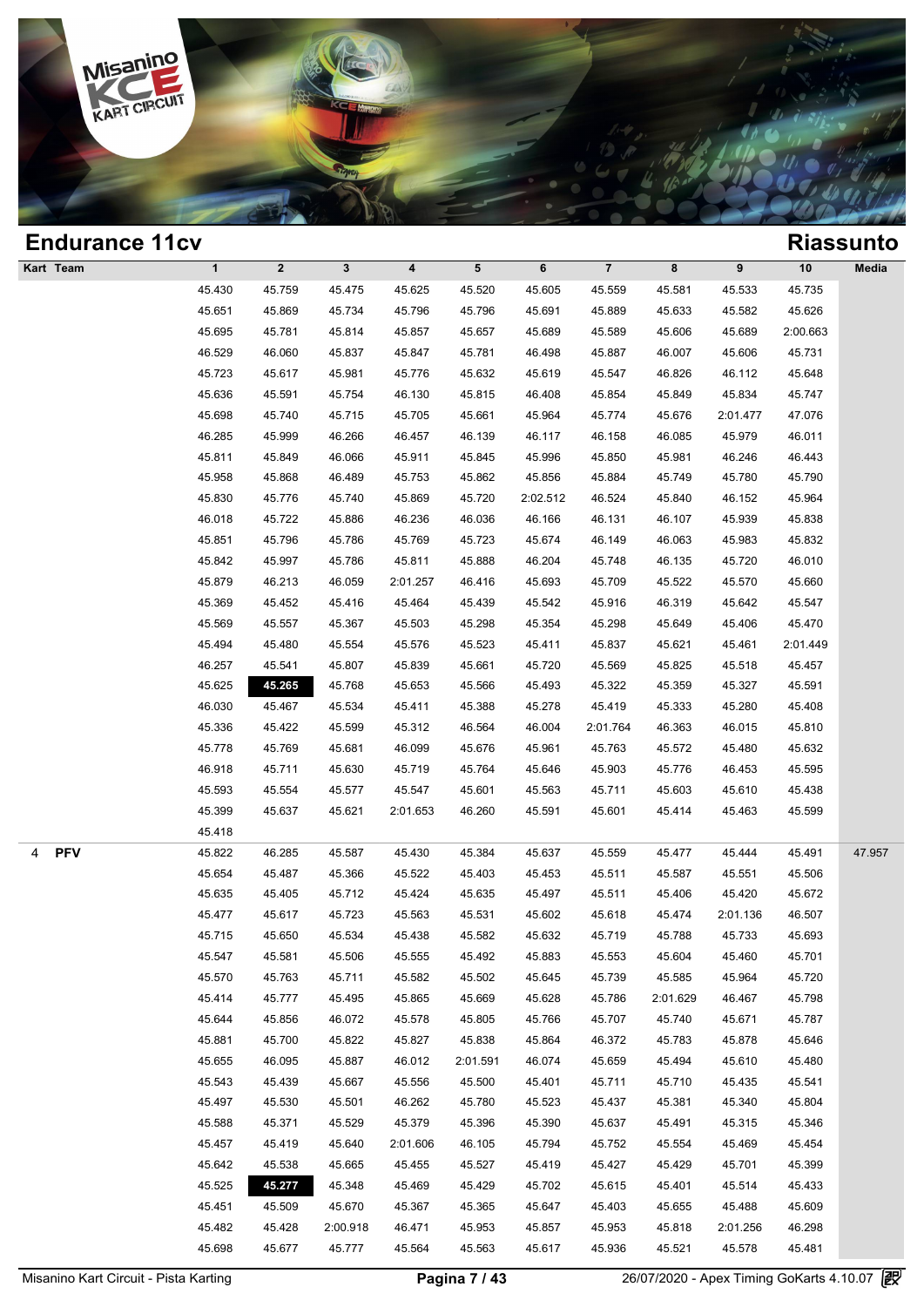

| <b>Endurance 11cv</b>  |              |                  |              |                         |          |          |                |          |          |          | <b>Riassunto</b> |
|------------------------|--------------|------------------|--------------|-------------------------|----------|----------|----------------|----------|----------|----------|------------------|
| Kart Team              | $\mathbf{1}$ | $\boldsymbol{2}$ | $\mathbf{3}$ | $\overline{\mathbf{4}}$ | 5        | 6        | $\overline{7}$ | 8        | 9        | 10       | Media            |
|                        | 45.625       | 45.753           | 45.959       | 45.737                  | 45.727   | 45.725   | 45.590         | 45.728   | 45.773   | 45.752   |                  |
|                        | 45.690       | 45.581           | 45.621       | 45.733                  | 45.728   | 45.695   | 45.601         | 45.761   | 45.910   | 45.741   |                  |
|                        | 45.997       | 45.661           | 46.071       | 45.721                  | 45.727   | 45.624   | 45.500         | 2:01.658 | 46.293   | 45.740   |                  |
|                        | 45.843       | 45.763           | 45.620       | 45.957                  | 46.057   | 45.837   | 45.584         | 45.672   | 45.713   | 45.772   |                  |
|                        | 45.736       | 45.709           | 45.632       | 45.576                  | 45.707   | 45.693   | 45.461         | 46.005   | 45.762   | 45.677   |                  |
|                        | 45.669       | 45.464           | 46.239       | 45.606                  | 45.565   | 45.508   | 45.744         | 45.722   | 45.795   | 45.752   |                  |
|                        | 45.813       | 45.525           | 45.552       | 45.618                  | 45.743   | 45.890   | 2:00.947       | 46.895   | 46.102   | 2:01.670 |                  |
|                        | 46.580       | 46.003           | 45.989       | 46.033                  | 45.872   | 45.899   | 45.962         | 46.039   | 45.870   | 45.928   |                  |
|                        | 45.931       | 45.763           | 45.709       | 45.691                  | 46.062   | 45.628   | 45.838         | 45.913   | 46.454   | 46.114   |                  |
|                        | 45.885       | 45.813           | 45.752       | 46.745                  | 45.784   | 46.002   | 46.309         | 45.784   | 45.884   | 45.766   |                  |
|                        | 46.205       | 45.830           | 45.700       | 46.119                  | 45.859   | 45.799   | 46.021         | 46.658   | 2:00.698 | 46.656   |                  |
|                        | 45.775       | 45.927           | 45.817       | 46.342                  | 45.939   | 46.347   | 46.138         | 45.747   | 45.874   | 45.818   |                  |
|                        | 45.908       | 45.840           | 45.702       | 45.763                  | 45.818   | 45.837   | 45.836         | 45.763   | 45.691   | 45.883   |                  |
|                        | 45.979       | 46.083           | 47.430       | 46.103                  | 45.889   | 45.612   | 45.910         | 45.801   | 45.647   | 45.657   |                  |
|                        | 45.650       | 46.715           | 45.806       | 45.808                  | 45.781   | 45.620   | 45.849         | 2:10.839 | 46.633   | 46.093   |                  |
|                        | 46.404       | 46.077           | 46.347       | 45.743                  | 46.611   | 45.988   | 45.800         | 45.916   | 45.958   | 45.675   |                  |
|                        | 45.865       | 45.965           | 45.993       | 46.031                  | 45.995   | 46.007   | 46.146         | 45.925   | 45.930   | 46.084   |                  |
|                        | 45.942       | 45.901           | 46.078       | 45.893                  | 46.007   | 2:01.745 | 46.425         | 45.668   | 45.565   | 45.389   |                  |
|                        | 45.537       | 45.570           | 45.394       | 45.391                  | 45.568   | 45.344   | 45.432         | 45.518   | 45.555   | 45.484   |                  |
|                        | 45.425       | 46.137           | 45.747       | 45.540                  | 45.468   | 45.669   | 45.824         | 45.663   | 45.479   | 45.575   |                  |
|                        | 45.510       | 45.680           | 45.557       | 46.005                  | 45.791   | 45.628   | 46.181         | 45.645   | 45.871   | 45.962   |                  |
|                        | 45.631       | 45.635           | 45.814       | 46.108                  | 2:00.410 | 46.482   | 46.029         | 45.977   | 46.044   | 45.879   |                  |
|                        | 46.070       | 45.970           | 46.007       | 45.898                  | 45.841   | 45.897   | 45.876         | 45.959   | 45.879   | 46.047   |                  |
|                        | 45.900       | 45.883           | 45.943       | 45.995                  | 45.929   | 45.977   | 45.816         | 45.717   | 45.872   | 45.863   |                  |
|                        | 45.760       | 46.012           | 45.865       | 45.862                  | 45.783   | 45.694   | 45.953         | 45.769   | 45.868   | 45.947   |                  |
|                        | 46.128       |                  |              |                         |          |          |                |          |          |          |                  |
| <b>DRGM - FAC</b><br>3 | 46.143       | 45.654           | 45.495       | 45.465                  | 45.341   | 45.361   | 45.567         | 45.410   | 45.399   | 45.318   | 47.987           |
|                        | 45.349       | 45.391           | 45.320       | 45.856                  | 45.974   | 45.542   | 45.455         | 45.425   | 45.391   | 46.058   |                  |
|                        | 45.647       | 45.683           | 45.522       | 45.440                  | 45.506   | 45.319   | 45.555         | 45.662   | 45.832   | 45.421   |                  |
|                        | 45.428       | 45.494           | 45.591       | 46.283                  | 45.689   | 45.753   | 45.464         | 45.765   | 2:01.361 | 46.487   |                  |
|                        | 45.564       | 45.777           | 45.633       | 45.688                  | 45.612   | 45.687   | 45.781         | 45.761   | 45.649   | 45.807   |                  |
|                        | 45.524       | 45.896           | 46.160       | 45.818                  | 45.613   | 45.814   | 45.720         | 45.666   | 45.631   | 45.600   |                  |
|                        | 45.737       | 45.718           | 45.606       | 45.724                  | 45.861   | 46.366   | 46.050         | 45.593   | 45.664   | 45.579   |                  |
|                        | 45.614       | 45.706           | 45.813       | 45.662                  | 45.640   | 45.569   | 45.818         | 2:01.773 | 46.836   | 45.338   |                  |
|                        | 45.621       | 45.644           | 45.570       | 45.560                  | 45.624   | 45.810   | 45.784         | 45.664   | 45.500   | 45.442   |                  |
|                        | 45.392       | 45.457           | 45.639       | 45.500                  | 45.574   | 45.762   | 45.645         | 45.665   | 45.522   | 45.571   |                  |
|                        | 45.593       | 45.500           | 45.555       | 45.580                  | 45.599   | 45.683   | 45.687         | 45.552   | 45.585   | 45.603   |                  |
|                        | 45.549       | 45.599           | 2:01.629     | 45.778                  | 45.640   | 45.462   | 45.488         | 45.421   | 45.292   | 45.380   |                  |
|                        | 45.230       | 45.736           | 45.213       | 45.736                  | 46.035   | 45.669   | 45.456         | 45.395   | 45.336   | 45.498   |                  |
|                        | 45.362       | 45.455           | 45.476       | 45.314                  | 45.383   | 45.374   | 45.666         | 45.340   | 45.210   | 45.283   |                  |
|                        | 45.313       | 45.453           | 45.476       | 45.356                  | 45.148   | 45.619   | 45.464         | 45.425   | 45.406   | 45.410   |                  |
|                        | 45.366       | 2:00.493         | 46.200       | 45.652                  | 45.899   | 45.786   | 45.683         | 45.550   | 45.826   | 45.638   |                  |
|                        | 45.690       | 45.633           | 45.566       | 45.708                  | 45.540   | 45.537   | 45.699         | 45.653   | 45.386   | 46.008   |                  |
|                        | 45.470       | 45.655           | 45.489       | 45.428                  | 45.406   | 45.423   | 45.672         | 46.070   | 45.689   | 45.575   |                  |
|                        | 45.432       | 45.718           | 45.531       | 45.683                  | 45.585   | 45.552   | 45.606         | 45.698   | 45.603   | 45.782   |                  |
|                        | 2:03.035     | 46.975           | 46.317       | 46.224                  | 46.774   | 45.764   | 2:01.690       | 46.258   | 45.581   | 45.394   |                  |
|                        | 45.310       | 45.418           | 45.414       | 45.527                  | 45.462   | 45.514   | 45.957         | 46.246   | 45.572   | 45.278   |                  |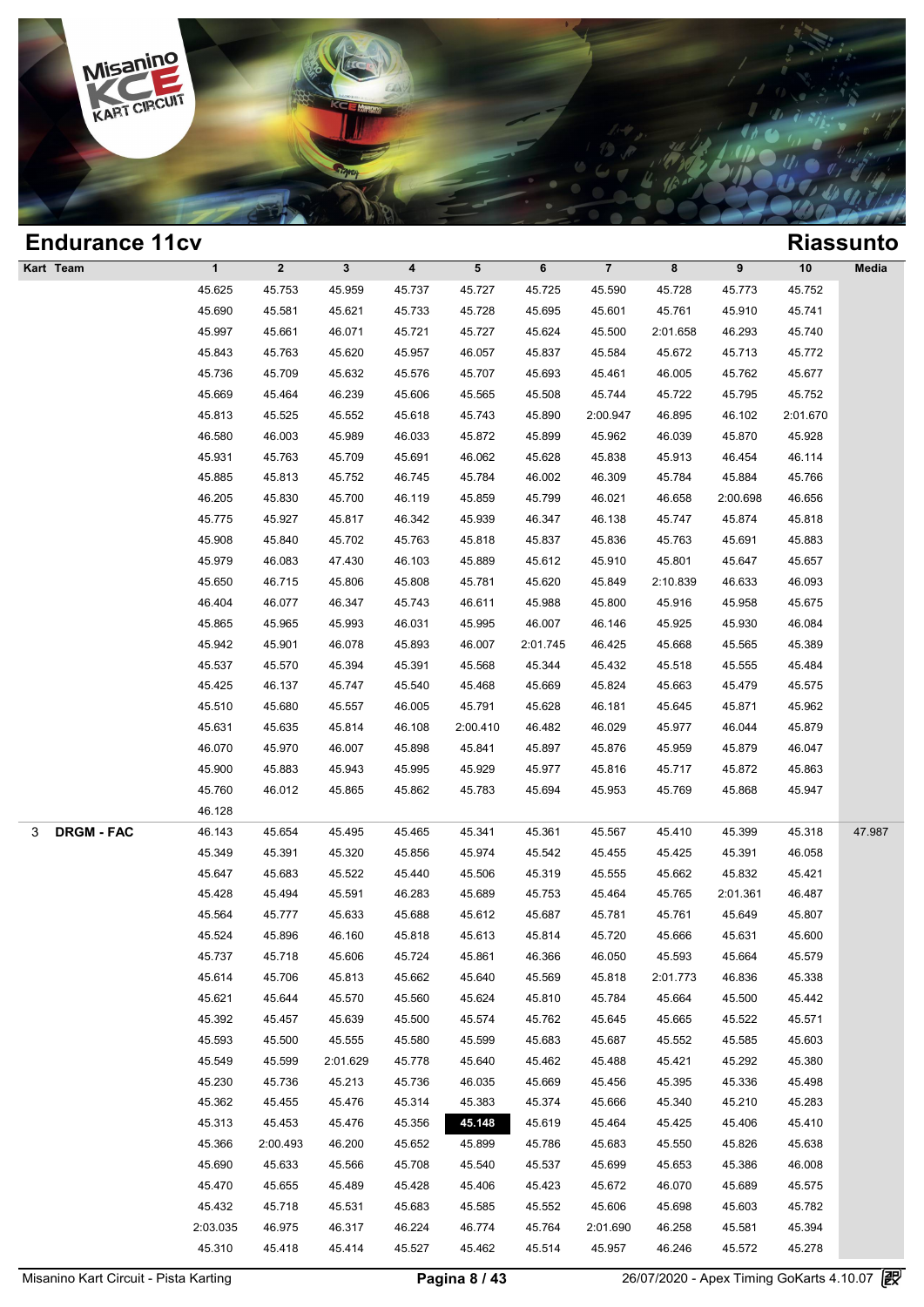

| <b>Endurance 11cv</b> |             |              |              |                         |          |          |                |          |          |          | <b>Riassunto</b> |
|-----------------------|-------------|--------------|--------------|-------------------------|----------|----------|----------------|----------|----------|----------|------------------|
| Kart Team             | $\mathbf 1$ | $\mathbf{2}$ | $\mathbf{3}$ | $\overline{\mathbf{4}}$ | 5        | 6        | $\overline{7}$ | 8        | 9        | 10       | Media            |
|                       | 45.359      | 45.386       | 45.920       | 45.468                  | 45.402   | 45.389   | 45.292         | 45.572   | 45.512   | 45.441   |                  |
|                       | 45.584      | 45.414       | 45.347       | 45.750                  | 45.499   | 45.482   | 45.389         | 45.369   | 45.548   | 45.350   |                  |
|                       | 45.301      | 45.666       | 45.383       | 45.341                  | 45.510   | 2:00.964 | 48.493         | 46.614   | 46.765   | 46.797   |                  |
|                       | 46.518      | 46.365       | 2:01.912     | 47.257                  | 46.384   | 46.365   | 46.283         | 46.270   | 46.126   | 46.087   |                  |
|                       | 46.170      | 46.171       | 46.131       | 46.387                  | 45.996   | 46.113   | 45.836         | 45.902   | 46.022   | 46.088   |                  |
|                       | 45.940      | 46.206       | 45.933       | 45.914                  | 46.317   | 46.075   | 46.073         | 46.059   | 46.116   | 46.008   |                  |
|                       | 45.970      | 46.087       | 45.911       | 46.022                  | 46.258   | 45.963   | 46.203         | 45.939   | 46.106   | 2:01.488 |                  |
|                       | 46.905      | 46.102       | 46.220       | 46.182                  | 46.117   | 46.137   | 46.065         | 45.978   | 46.016   | 46.057   |                  |
|                       | 45.896      | 46.193       | 46.000       | 46.030                  | 45.998   | 45.945   | 45.932         | 46.313   | 46.728   | 45.983   |                  |
|                       | 46.014      | 45.834       | 45.863       | 46.412                  | 45.827   | 46.503   | 46.439         | 45.954   | 45.746   | 45.944   |                  |
|                       | 45.649      | 45.700       | 45.958       | 45.732                  | 45.620   | 45.675   | 46.250         | 46.395   | 2:01.619 | 46.989   |                  |
|                       | 45.852      | 45.996       | 46.064       | 45.840                  | 45.944   | 45.972   | 45.710         | 45.817   | 45.876   | 45.796   |                  |
|                       | 46.322      | 45.956       | 45.740       | 45.814                  | 45.664   | 45.746   | 45.761         | 45.788   | 45.857   | 45.816   |                  |
|                       | 46.110      | 45.791       | 45.714       | 45.779                  | 45.785   | 45.959   | 45.725         | 45.838   | 45.742   | 45.808   |                  |
|                       | 45.867      | 45.815       | 45.672       | 45.808                  | 46.031   | 45.758   | 45.757         | 2:01.529 | 46.598   | 45.801   |                  |
|                       | 45.724      | 45.919       | 45.573       | 45.661                  | 45.580   | 45.820   | 45.736         | 45.509   | 45.597   | 45.634   |                  |
|                       | 45.450      | 45.576       | 45.686       | 45.597                  | 45.717   | 46.078   | 45.416         | 45.531   | 45.732   | 45.654   |                  |
|                       | 45.565      | 45.565       | 45.566       | 45.531                  | 45.501   | 45.506   | 45.540         | 45.345   | 46.338   | 45.588   |                  |
|                       | 45.687      | 45.464       | 45.564       | 45.604                  | 45.442   | 45.500   | 2:11.202       | 47.108   | 46.213   | 46.153   |                  |
|                       | 46.032      | 46.378       | 46.167       | 46.117                  | 46.009   | 45.978   | 46.014         | 46.201   | 46.356   | 46.462   |                  |
|                       | 46.553      | 46.307       | 46.313       | 46.503                  | 46.816   | 2:02.106 | 46.455         | 45.865   | 45.763   | 46.215   |                  |
|                       | 45.672      | 45.529       | 45.495       | 45.441                  | 45.601   | 45.635   | 45.849         | 45.762   | 45.687   | 45.578   |                  |
|                       | 45.599      | 45.515       | 45.631       | 45.608                  | 45.551   | 45.797   | 45.573         | 45.648   | 45.902   | 45.715   |                  |
|                       | 46.528      | 46.041       | 46.246       | 45.915                  | 45.943   | 45.711   | 45.507         | 45.511   | 45.543   | 45.825   |                  |
|                       | 45.873      |              |              |                         |          |          |                |          |          |          |                  |
| <b>INFINITY</b><br>1  | 46.930      | 45.932       | 45.770       | 45.873                  | 45.573   | 45.930   | 46.499         | 45.628   | 45.502   | 45.679   | 48.049           |
|                       | 45.497      | 45.769       | 45.651       | 45.572                  | 45.675   | 45.798   | 45.711         | 45.805   | 45.847   | 46.694   |                  |
|                       | 45.873      | 45.966       | 45.718       | 46.741                  | 2:01.894 | 46.569   | 45.732         | 45.852   | 46.049   | 45.745   |                  |
|                       | 45.926      | 45.388       | 45.507       | 45.440                  | 45.348   | 45.749   | 45.414         | 46.468   | 45.528   | 45.505   |                  |
|                       | 45.353      | 45.449       | 45.445       | 45.657                  | 45.538   | 45.405   | 45.721         | 45.586   | 45.742   | 45.829   |                  |
|                       | 45.546      | 45.508       | 45.575       | 45.668                  | 45.549   | 45.737   | 45.499         | 45.635   | 45.662   | 45.638   |                  |
|                       | 45.637      | 45.510       | 45.722       | 2:01.614                | 47.088   | 45.795   | 46.408         | 45.985   | 45.839   | 45.659   |                  |
|                       | 45.886      | 45.748       | 45.831       | 45.850                  | 45.720   | 46.165   | 45.975         | 46.011   | 45.884   | 46.061   |                  |
|                       | 46.018      | 46.037       | 46.048       | 46.678                  | 45.793   | 46.200   | 45.892         | 45.613   | 45.853   | 45.742   |                  |
|                       | 45.989      | 45.872       | 45.744       | 45.825                  | 46.006   | 46.144   | 46.491         | 46.593   | 45.701   | 45.737   |                  |
|                       | 2:02.205    | 47.341       | 46.332       | 46.236                  | 46.093   | 46.042   | 2:01.723       | 46.514   | 45.799   | 45.825   |                  |
|                       | 45.792      | 45.855       | 45.872       | 46.016                  | 46.005   | 46.215   | 45.769         | 45.768   | 45.829   | 45.876   |                  |
|                       | 45.771      | 45.547       | 45.742       | 45.835                  | 45.674   | 45.948   | 45.950         | 45.728   | 46.048   | 45.815   |                  |
|                       | 45.692      | 45.641       | 45.812       | 46.020                  | 45.736   | 45.828   | 45.933         | 45.937   | 45.881   | 45.804   |                  |
|                       | 46.459      | 45.873       | 2:02.875     | 46.544                  | 45.561   | 45.595   | 45.528         | 45.515   | 46.012   | 46.005   |                  |
|                       | 45.668      | 45.591       | 45.542       | 45.449                  | 45.600   | 45.580   | 45.584         | 45.609   | 45.555   | 45.748   |                  |
|                       | 45.663      | 45.799       | 45.547       | 45.581                  | 45.512   | 45.642   | 45.496         | 45.749   | 46.021   | 45.774   |                  |
|                       | 45.541      | 45.497       | 45.675       | 45.666                  | 45.809   | 45.771   | 45.732         | 45.776   | 45.766   | 45.584   |                  |
|                       | 2:01.271    | 46.523       | 46.244       | 46.115                  | 46.063   | 45.798   | 45.803         | 46.144   | 46.442   | 45.612   |                  |
|                       | 45.646      | 45.698       | 45.685       | 45.497                  | 45.506   | 46.079   | 45.570         | 45.617   | 45.694   | 45.553   |                  |
|                       | 45.704      | 46.110       | 45.885       | 45.868                  | 46.040   | 45.568   | 45.691         | 45.419   | 45.753   | 45.537   |                  |
|                       | 45.463      | 45.456       | 45.642       | 45.573                  | 45.709   | 45.759   | 45.866         | 45.754   | 2:02.104 | 47.090   |                  |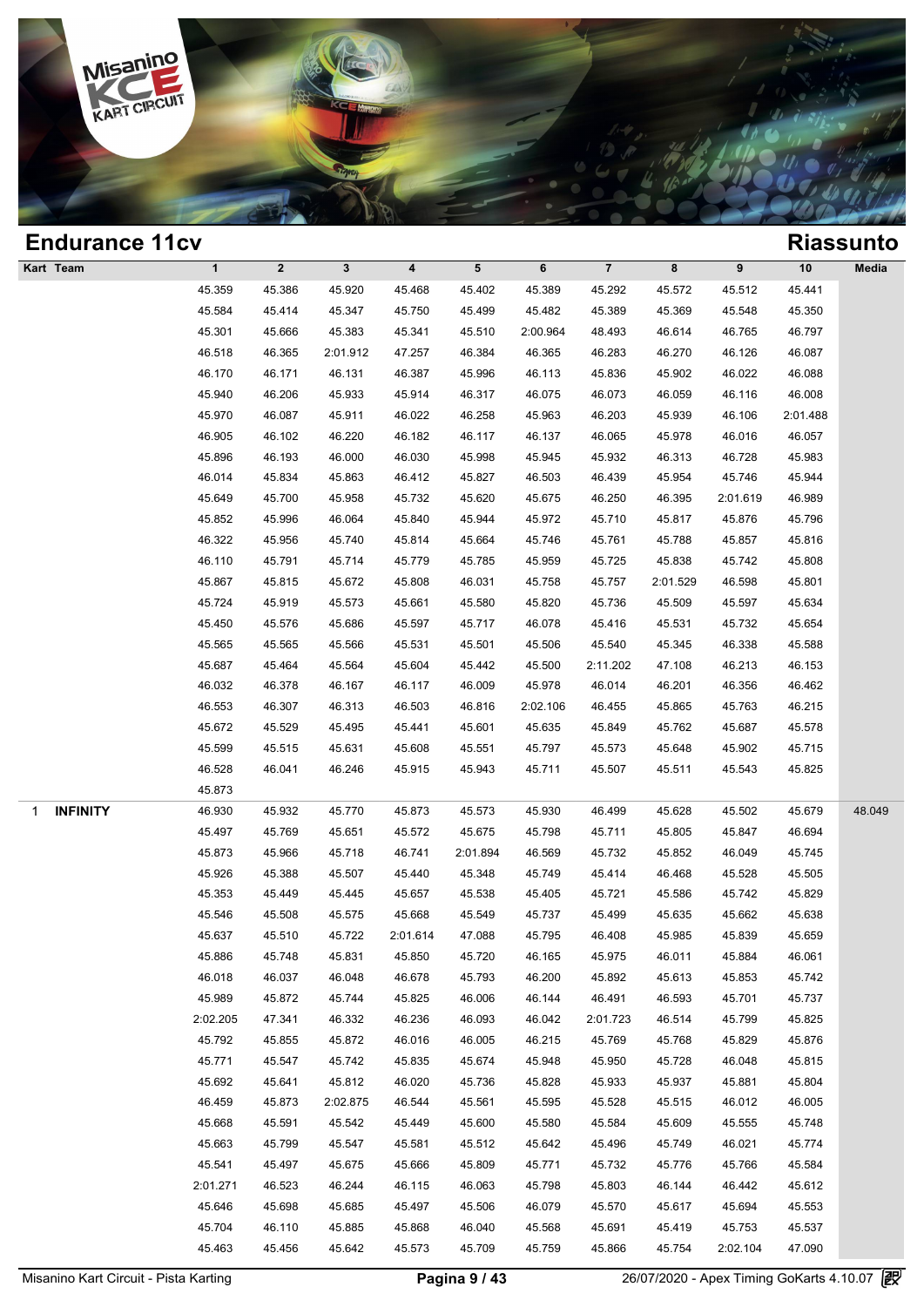

| <b>Endurance 11cv</b>  |              |                  |              |                         |          |          |                |          |          |        | <b>Riassunto</b> |
|------------------------|--------------|------------------|--------------|-------------------------|----------|----------|----------------|----------|----------|--------|------------------|
| Kart Team              | $\mathbf{1}$ | $\boldsymbol{2}$ | $\mathbf{3}$ | $\overline{\mathbf{4}}$ | 5        | 6        | $\overline{7}$ | 8        | 9        | 10     | Media            |
|                        | 45.990       | 45.967           | 45.894       | 46.403                  | 45.793   | 45.803   | 45.922         | 45.942   | 45.908   | 45.824 |                  |
|                        | 45.835       | 45.879           | 45.792       | 45.927                  | 45.841   | 46.030   | 45.932         | 45.912   | 45.828   | 45.807 |                  |
|                        | 46.342       | 45.749           | 45.800       | 45.976                  | 45.988   | 45.731   | 45.669         | 45.951   | 45.869   | 45.702 |                  |
|                        | 45.631       | 45.869           | 45.799       | 45.849                  | 45.995   | 45.722   | 2:01.582       | 47.013   | 46.151   | 45.953 |                  |
|                        | 45.980       | 46.062           | 45.991       | 46.397                  | 45.864   | 45.717   | 45.907         | 46.087   | 46.076   | 45.953 |                  |
|                        | 46.022       | 45.893           | 45.863       | 45.860                  | 45.803   | 45.695   | 45.866         | 46.086   | 45.905   | 46.006 |                  |
|                        | 45.875       | 45.895           | 46.002       | 46.161                  | 45.929   | 46.225   | 45.926         | 45.962   | 46.002   | 45.945 |                  |
|                        | 46.088       | 46.060           | 46.160       | 46.198                  | 2:02.027 | 46.680   | 45.846         | 45.518   | 45.750   | 45.530 |                  |
|                        | 45.774       | 45.414           | 45.554       | 45.543                  | 45.481   | 45.563   | 45.529         | 45.900   | 45.525   | 45.506 |                  |
|                        | 45.545       | 45.679           | 45.652       | 45.713                  | 45.492   | 45.748   | 45.668         | 45.656   | 45.663   | 45.585 |                  |
|                        | 45.523       | 45.480           | 45.468       | 45.594                  | 45.708   | 45.660   | 45.539         | 45.448   | 45.486   | 45.544 |                  |
|                        | 45.899       | 45.453           | 2:01.919     | 46.777                  | 45.860   | 45.857   | 46.504         | 45.761   | 45.548   | 45.697 |                  |
|                        | 47.418       | 45.788           | 46.020       | 45.651                  | 45.627   | 45.902   | 45.736         | 45.881   | 45.889   | 45.730 |                  |
|                        | 45.775       | 45.763           | 45.923       | 45.695                  | 45.918   | 45.817   | 45.637         | 45.905   | 45.928   | 45.966 |                  |
|                        | 45.527       | 45.685           | 45.825       | 45.757                  | 45.737   | 2:01.867 | 46.873         | 45.584   | 45.622   | 45.946 |                  |
|                        | 46.650       | 45.628           | 45.680       | 45.835                  | 46.299   | 45.737   | 45.635         | 45.491   | 45.606   | 45.786 |                  |
|                        | 45.646       | 45.669           | 45.695       | 45.743                  | 45.811   | 45.975   | 46.122         | 46.236   | 46.717   | 45.992 |                  |
|                        | 46.075       | 2:02.363         | 46.280       | 45.706                  | 45.726   | 45.637   | 45.621         | 45.624   | 46.279   | 46.439 |                  |
|                        | 45.780       | 45.865           | 46.301       | 45.907                  | 45.236   | 45.514   | 45.729         | 45.851   | 45.782   | 45.885 |                  |
|                        | 45.733       | 45.654           | 45.860       | 45.736                  | 45.692   | 45.600   | 45.728         | 45.579   | 45.887   | 45.589 |                  |
|                        | 45.582       | 46.060           | 45.412       | 45.675                  | 45.615   | 45.729   | 45.839         | 2:04.262 | 46.637   | 45.902 |                  |
|                        | 46.045       | 45.929           | 45.952       | 46.030                  | 45.966   | 46.089   | 45.766         | 46.069   | 45.889   | 45.895 |                  |
|                        | 45.790       | 45.908           | 45.853       | 45.894                  | 46.076   | 45.890   | 45.764         | 45.938   | 45.919   | 46.175 |                  |
| <b>MRK LYONS</b><br>20 | 45.753       | 45.830           | 45.605       | 45.519                  | 45.391   | 45.578   | 45.551         | 45.463   | 45.438   | 45.472 | 48.034           |
|                        | 45.756       | 45.416           | 45.406       | 45.340                  | 45.385   | 45.401   | 45.443         | 45.436   | 45.417   | 45.504 |                  |
|                        | 45.691       | 45.525           | 45.456       | 45.436                  | 45.360   | 45.596   | 45.550         | 45.404   | 45.293   | 45.407 |                  |
|                        | 45.655       | 45.690           | 45.392       | 45.444                  | 45.543   | 45.564   | 45.628         | 2:02.565 | 46.710   | 45.844 |                  |
|                        | 45.825       | 45.776           | 45.700       | 46.199                  | 45.753   | 45.804   | 45.983         | 45.958   | 45.970   | 46.101 |                  |
|                        | 45.958       | 46.129           | 46.162       | 45.762                  | 45.740   | 46.462   | 46.095         | 45.849   | 45.995   | 46.365 |                  |
|                        | 45.776       | 45.779           | 45.931       | 45.702                  | 45.756   | 45.939   | 45.742         | 45.677   | 46.052   | 45.820 |                  |
|                        | 45.769       | 45.885           | 45.825       | 45.950                  | 45.930   | 2:01.915 | 46.834         | 46.037   | 45.920   | 45.893 |                  |
|                        | 45.745       | 45.932           | 45.809       | 45.797                  | 45.904   | 45.944   | 45.769         | 45.831   | 45.690   | 45.798 |                  |
|                        | 45.714       | 45.706           | 45.956       | 45.954                  | 45.764   | 45.748   | 45.735         | 46.283   | 45.878   | 45.894 |                  |
|                        | 45.953       | 45.809           | 45.946       | 46.023                  | 45.688   | 45.852   | 45.968         | 45.891   | 45.796   | 45.811 |                  |
|                        | 45.867       | 45.924           | 45.906       | 2:01.804                | 46.304   | 46.200   | 46.023         | 46.147   | 45.639   | 45.690 |                  |
|                        | 45.825       | 45.431           | 45.770       | 45.631                  | 45.703   | 45.648   | 45.726         | 45.900   | 46.665   | 45.706 |                  |
|                        | 45.746       | 45.454           | 45.556       | 45.605                  | 45.628   | 45.615   | 45.482         | 45.699   | 45.439   | 45.510 |                  |
|                        | 45.604       | 45.407           | 45.732       | 45.511                  | 45.587   | 45.424   | 46.188         | 45.824   | 45.739   | 45.675 |                  |
|                        | 45.614       | 2:01.564         | 46.530       | 45.694                  | 45.512   | 45.560   | 45.792         | 45.551   | 45.588   | 45.549 |                  |
|                        | 45.836       | 45.696           | 45.597       | 45.362                  | 45.665   | 45.587   | 45.526         | 45.689   | 45.632   | 45.523 |                  |
|                        | 45.931       | 45.657           | 45.503       | 45.468                  | 45.522   | 45.680   | 45.454         | 45.877   | 45.509   | 45.765 |                  |
|                        | 45.627       | 45.478           | 45.432       | 45.467                  | 45.662   | 45.476   | 45.523         | 45.462   | 45.464   | 45.856 |                  |
|                        | 2:01.940     | 46.237           | 45.921       | 45.765                  | 45.839   | 45.804   | 46.077         | 45.564   | 45.577   | 45.521 |                  |
|                        | 45.758       | 45.856           | 45.744       | 45.831                  | 45.734   | 45.691   | 46.127         | 45.717   | 45.819   | 45.699 |                  |
|                        | 45.574       | 45.656           | 45.599       | 45.797                  | 45.611   | 45.715   | 45.797         | 45.660   | 45.860   | 45.690 |                  |
|                        | 45.842       | 45.978           | 45.496       | 45.514                  | 45.495   | 45.576   | 45.590         | 45.557   | 2:02.713 | 47.355 |                  |
|                        | 46.016       | 45.630           | 45.637       | 45.811                  | 45.745   | 45.947   | 45.756         | 45.893   | 45.738   | 45.733 |                  |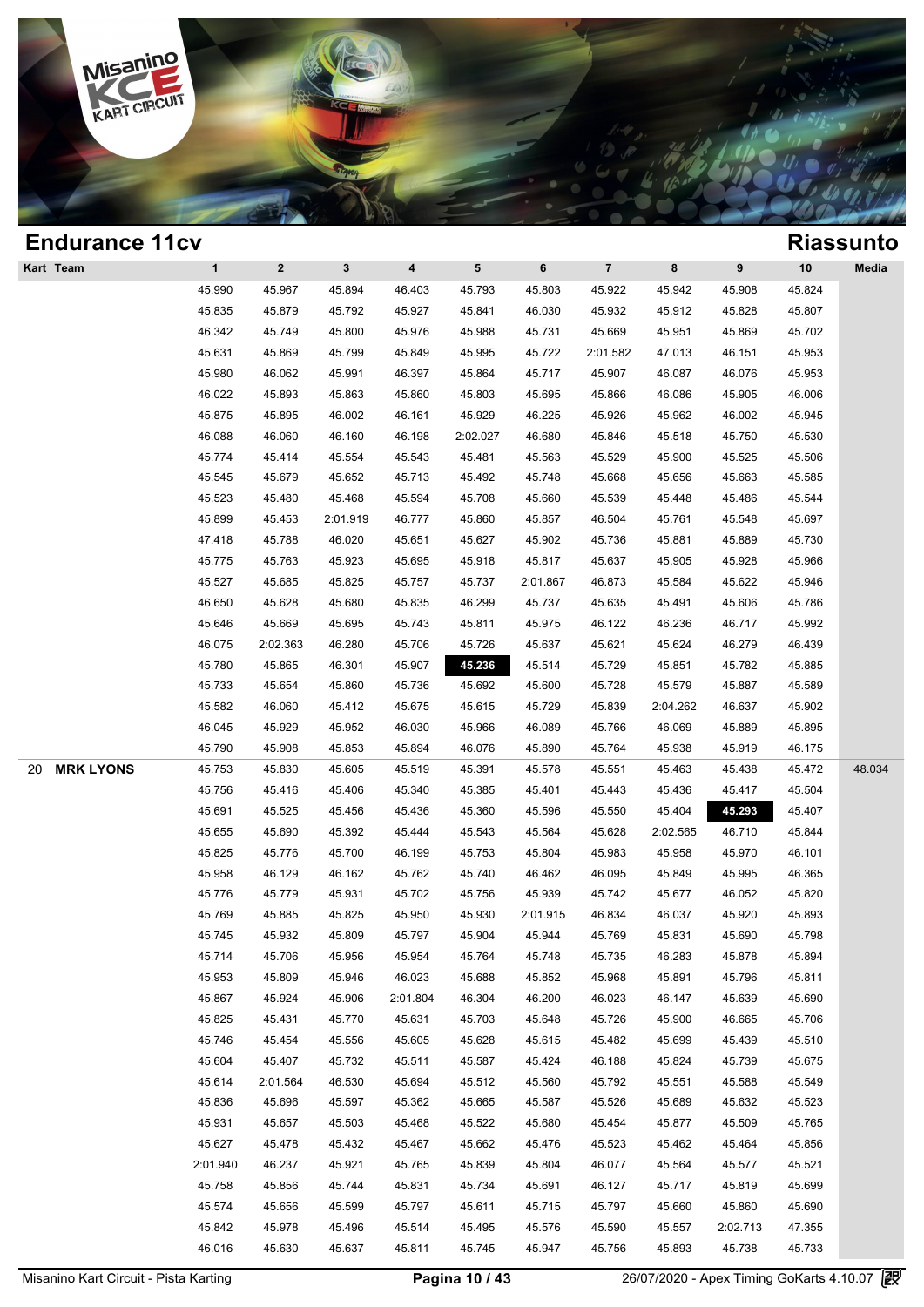

| <b>Endurance 11cv</b>    |              |              |              |                         |           |          |                |          |        |          | <b>Riassunto</b> |
|--------------------------|--------------|--------------|--------------|-------------------------|-----------|----------|----------------|----------|--------|----------|------------------|
| Kart Team                | $\mathbf{1}$ | $\mathbf{2}$ | $\mathbf{3}$ | $\overline{\mathbf{4}}$ | ${\bf 5}$ | 6        | $\overline{7}$ | 8        | 9      | $10$     | Media            |
|                          | 45.792       | 45.668       | 46.021       | 45.835                  | 45.658    | 46.100   | 45.786         | 45.819   | 45.867 | 45.937   |                  |
|                          | 45.966       | 46.021       | 45.941       | 46.074                  | 46.012    | 45.843   | 2:01.809       | 46.384   | 45.859 | 45.944   |                  |
|                          | 45.833       | 45.832       | 45.728       | 45.880                  | 45.784    | 45.767   | 45.756         | 45.691   | 45.620 | 45.816   |                  |
|                          | 45.678       | 46.040       | 45.787       | 45.822                  | 45.758    | 45.744   | 45.767         | 45.751   | 45.627 | 45.708   |                  |
|                          | 45.740       | 45.686       | 45.703       | 45.648                  | 45.627    | 45.777   | 45.585         | 45.752   | 45.733 | 45.603   |                  |
|                          | 45.493       | 45.707       | 45.865       | 45.665                  | 2:01.903  | 46.995   | 2:02.547       | 46.580   | 45.954 | 46.114   |                  |
|                          | 45.902       | 45.928       | 46.003       | 45.949                  | 46.040    | 45.964   | 45.964         | 46.711   | 46.407 | 45.951   |                  |
|                          | 46.114       | 46.684       | 46.464       | 46.011                  | 46.056    | 45.970   | 46.445         | 46.429   | 45.833 | 45.871   |                  |
|                          | 46.294       | 46.469       | 45.837       | 45.795                  | 46.088    | 45.851   | 45.990         | 45.906   | 45.936 | 46.079   |                  |
|                          | 46.090       | 46.151       | 45.824       | 45.807                  | 2:03.316  | 46.623   | 46.171         | 46.159   | 45.889 | 47.272   |                  |
|                          | 45.854       | 45.865       | 45.742       | 45.780                  | 45.874    | 45.753   | 45.831         | 45.769   | 45.946 | 45.838   |                  |
|                          | 45.983       | 45.933       | 45.831       | 45.775                  | 46.214    | 46.060   | 45.866         | 45.948   | 45.977 | 45.931   |                  |
|                          | 45.998       | 45.988       | 46.002       | 45.968                  | 45.935    | 45.982   | 46.002         | 46.191   | 46.061 | 46.078   |                  |
|                          | 45.902       | 46.007       | 45.867       | 2:01.577                | 46.833    | 45.889   | 45.940         | 45.832   | 46.007 | 46.169   |                  |
|                          | 46.028       | 45.958       | 45.952       | 46.089                  | 45.777    | 45.813   | 45.930         | 45.868   | 45.839 | 45.989   |                  |
|                          | 45.871       | 45.664       | 46.553       | 45.666                  | 45.709    | 45.680   | 45.641         | 45.832   | 45.753 | 45.739   |                  |
|                          | 45.793       | 45.871       | 45.824       | 45.787                  | 46.016    | 45.973   | 45.802         | 45.791   | 45.791 | 2:02.208 |                  |
|                          | 46.630       | 45.703       | 46.588       | 45.986                  | 46.013    | 46.223   | 45.539         | 45.564   | 45.497 | 46.194   |                  |
|                          | 45.723       | 45.835       | 45.804       | 45.792                  | 45.642    | 45.934   | 45.759         | 46.887   | 45.974 | 46.387   |                  |
|                          | 45.908       | 45.695       | 45.509       | 46.175                  | 45.865    | 45.775   | 45.668         | 45.750   | 45.647 | 45.825   |                  |
|                          | 2:01.610     | 46.540       | 45.727       | 45.645                  | 45.644    | 45.561   | 45.652         | 45.455   | 45.560 | 45.530   |                  |
| <b>DAD&amp;SON</b><br>10 | 47.128       | 45.999       | 45.708       | 45.751                  | 45.712    | 45.709   | 45.910         | 45.666   | 45.548 | 45.518   | 48.074           |
|                          | 45.536       | 45.640       | 45.612       | 45.766                  | 45.713    | 46.211   | 45.772         | 45.758   | 45.849 | 45.689   |                  |
|                          | 45.999       | 45.826       | 45.806       | 45.832                  | 45.841    | 45.714   | 45.668         | 45.639   | 45.695 | 45.739   |                  |
|                          | 46.033       | 46.045       | 45.921       | 46.048                  | 45.809    | 45.745   | 45.765         | 2:02.250 | 48.130 | 46.326   |                  |
|                          | 47.102       | 46.030       | 46.023       | 46.021                  | 45.852    | 46.006   | 46.010         | 46.088   | 46.044 | 45.915   |                  |
|                          | 46.113       | 46.215       | 46.031       | 45.959                  | 46.796    | 46.033   | 45.723         | 45.858   | 45.768 | 45.924   |                  |
|                          | 45.827       | 45.797       | 45.789       | 46.293                  | 46.910    | 45.968   | 45.809         | 45.889   | 45.805 | 47.088   |                  |
|                          | 46.184       | 45.886       | 45.956       | 46.191                  | 2:03.037  | 47.550   | 46.257         | 46.167   | 46.856 | 46.159   |                  |
|                          | 46.064       | 46.056       | 46.232       | 45.974                  | 45.983    | 45.969   | 45.984         | 46.193   | 45.975 | 2:01.166 |                  |
|                          | 46.880       | 46.140       | 46.173       | 45.883                  | 46.017    | 45.755   | 45.946         | 45.855   | 45.870 | 45.796   |                  |
|                          | 45.787       | 45.942       | 45.758       | 45.877                  | 45.722    | 45.925   | 45.843         | 46.016   | 45.795 | 45.781   |                  |
|                          | 45.735       | 45.793       | 45.660       | 46.181                  | 45.805    | 45.785   | 46.201         | 45.923   | 45.846 | 46.096   |                  |
|                          | 46.942       | 45.841       | 45.790       | 45.796                  | 46.531    | 45.834   | 45.740         | 2:02.314 | 47.173 | 46.258   |                  |
|                          | 46.131       | 46.159       | 46.131       | 46.107                  | 46.048    | 46.142   | 46.040         | 45.932   | 46.086 | 46.162   |                  |
|                          | 46.004       | 45.972       | 46.481       | 46.140                  | 46.001    | 45.965   | 45.911         | 45.964   | 46.060 | 46.040   |                  |
|                          | 45.951       | 46.004       | 45.990       | 45.916                  | 45.975    | 46.062   | 45.911         | 46.050   | 46.235 | 46.028   |                  |
|                          | 45.915       | 46.025       | 46.037       | 46.415                  | 46.028    | 2:01.359 | 47.494         | 46.508   | 46.339 | 45.979   |                  |
|                          | 46.096       | 45.917       | 46.039       | 45.925                  | 45.924    | 46.538   | 45.742         | 45.935   | 46.084 | 45.937   |                  |
|                          | 46.053       | 46.050       | 46.010       | 45.961                  | 46.131    | 46.762   | 45.941         | 45.804   | 45.864 | 45.804   |                  |
|                          | 46.197       | 45.939       | 46.031       | 45.903                  | 46.035    | 45.856   | 46.121         | 46.281   | 45.808 | 45.950   |                  |
|                          | 45.859       | 45.987       | 46.189       | 45.987                  | 2:01.948  | 46.231   | 45.712         | 45.737   | 45.701 | 45.581   |                  |
|                          | 45.512       | 45.789       | 45.962       | 45.478                  | 45.545    | 45.731   | 45.614         | 45.440   | 45.594 | 45.317   |                  |
|                          | 45.654       | 45.517       | 45.598       | 45.668                  | 45.502    | 45.931   | 45.592         | 45.607   | 45.693 | 45.539   |                  |
|                          | 45.531       | 45.887       | 46.205       | 45.503                  | 45.408    | 45.400   | 45.644         | 45.723   | 45.500 | 45.641   |                  |
|                          | 45.521       | 45.569       | 2:01.290     | 46.705                  | 45.732    | 45.956   | 45.896         | 45.782   | 45.757 | 45.838   |                  |
|                          | 45.750       | 45.583       | 45.954       | 45.831                  | 45.844    | 45.711   | 45.696         | 45.819   | 45.706 | 46.280   |                  |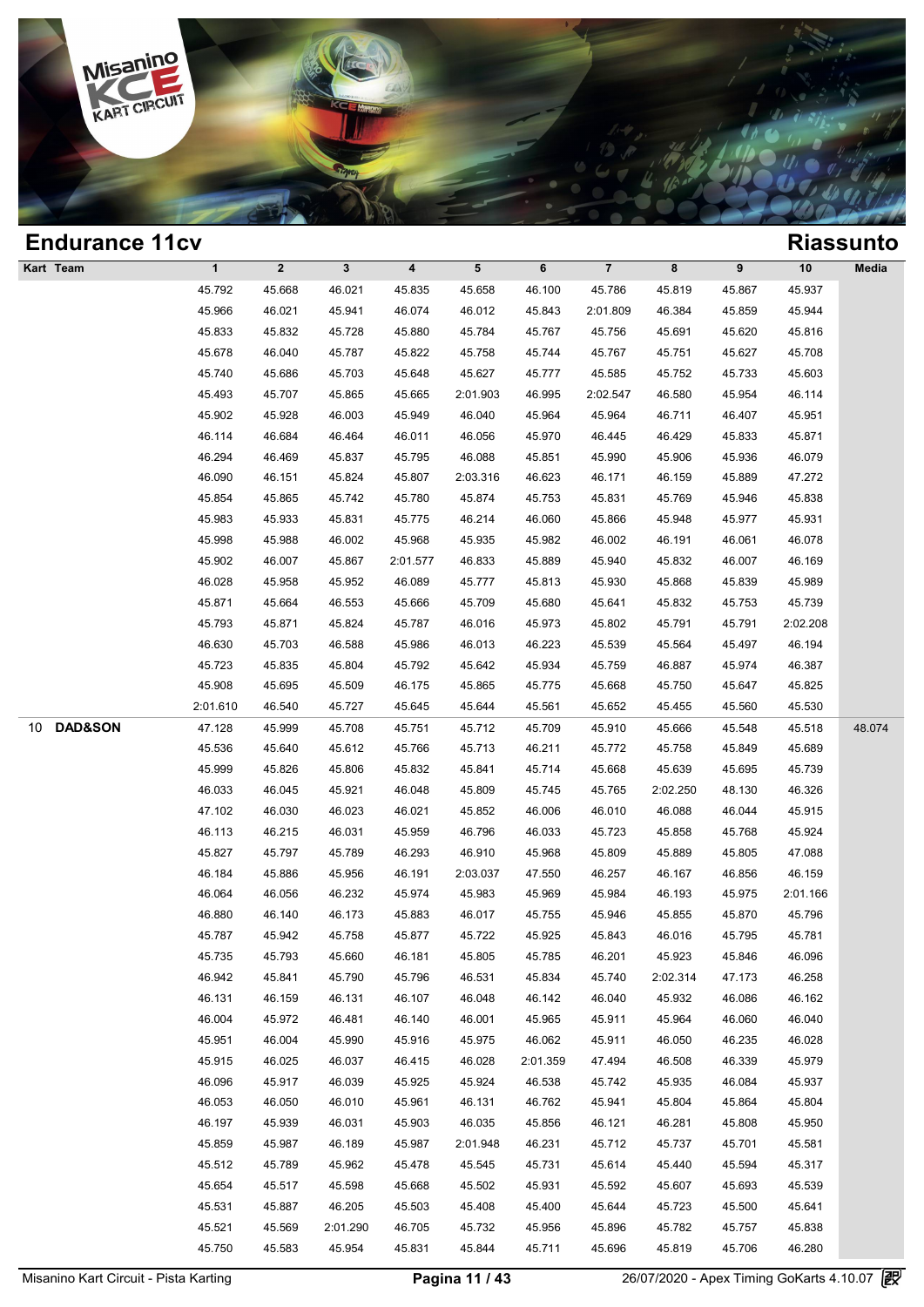

| <b>Endurance 11cv</b>    |             |              |              |                         |          |          |                |        |          |          | <b>Riassunto</b> |
|--------------------------|-------------|--------------|--------------|-------------------------|----------|----------|----------------|--------|----------|----------|------------------|
| Kart Team                | $\mathbf 1$ | $\mathbf{2}$ | $\mathbf{3}$ | $\overline{\mathbf{4}}$ | 5        | 6        | $\overline{7}$ | 8      | 9        | $10$     | Media            |
|                          | 45.813      | 45.654       | 45.870       | 45.764                  | 45.736   | 45.704   | 45.654         | 46.113 | 45.824   | 45.794   |                  |
|                          | 45.834      | 45.729       | 45.705       | 45.677                  | 46.150   | 45.592   | 45.675         | 45.877 | 45.783   | 45.806   |                  |
|                          | 46.501      | 2:01.805     | 47.344       | 46.445                  | 46.469   | 2:01.359 | 47.029         | 46.275 | 46.071   | 46.023   |                  |
|                          | 46.349      | 46.202       | 46.105       | 46.175                  | 46.108   | 46.134   | 46.488         | 46.089 | 46.101   | 45.974   |                  |
|                          | 46.047      | 46.283       | 46.071       | 46.007                  | 46.022   | 46.331   | 46.075         | 46.285 | 46.240   | 46.224   |                  |
|                          | 46.146      | 46.078       | 46.207       | 46.162                  | 46.276   | 46.141   | 46.271         | 46.289 | 46.157   | 46.937   |                  |
|                          | 46.246      | 46.168       | 46.124       | 46.197                  | 2:02.252 | 46.466   | 45.470         | 45.472 | 45.274   | 45.216   |                  |
|                          | 45.605      | 45.641       | 45.352       | 45.230                  | 45.430   | 45.553   | 45.411         | 45.307 | 45.338   | 45.127   |                  |
|                          | 45.618      | 45.367       | 45.422       | 45.210                  | 45.226   | 45.421   | 45.203         | 45.367 | 45.280   | 45.223   |                  |
|                          | 45.161      | 45.242       | 45.198       | 45.496                  | 45.514   | 45.389   | 45.366         | 45.301 | 45.448   | 45.216   |                  |
|                          | 45.221      | 45.300       | 45.223       | 2:01.718                | 46.753   | 46.006   | 46.028         | 45.750 | 45.733   | 45.749   |                  |
|                          | 45.908      | 46.103       | 45.792       | 45.553                  | 46.223   | 46.010   | 45.677         | 45.675 | 45.680   | 45.867   |                  |
|                          | 45.761      | 45.737       | 45.766       | 45.719                  | 45.634   | 45.543   | 45.490         | 45.678 | 45.531   | 45.837   |                  |
|                          | 45.741      | 45.433       | 45.578       | 45.908                  | 45.579   | 45.537   | 45.793         | 46.051 | 45.813   | 45.555   |                  |
|                          | 46.001      | 45.858       | 2:02.263     | 46.269                  | 45.602   | 45.685   | 45.778         | 45.483 | 45.443   | 45.613   |                  |
|                          | 45.785      | 45.477       | 45.607       | 45.649                  | 45.450   | 45.656   | 45.674         | 45.404 | 45.682   | 45.513   |                  |
|                          | 45.658      | 45.451       | 45.631       | 45.494                  | 45.537   | 45.518   | 45.559         | 45.459 | 45.610   | 45.460   |                  |
|                          | 45.408      | 45.536       | 45.664       | 45.393                  | 45.410   | 45.501   | 45.445         | 45.857 | 45.932   | 2:01.683 |                  |
|                          | 46.195      | 45.570       | 45.475       | 45.570                  | 45.608   | 45.338   | 45.409         | 45.331 | 45.435   | 45.617   |                  |
| <b>NAC ACADEMY</b><br>23 | 47.169      | 46.537       | 46.819       | 47.837                  | 46.277   | 45.869   | 46.376         | 47.653 | 46.685   | 46.626   | 48.167           |
|                          | 46.899      | 46.066       | 45.933       | 46.059                  | 45.929   | 46.089   | 45.895         | 45.806 | 45.962   | 46.224   |                  |
|                          | 45.940      | 45.971       | 46.086       | 46.174                  | 46.136   | 45.945   | 45.771         | 46.016 | 2:02.762 | 46.853   |                  |
|                          | 46.282      | 45.809       | 45.809       | 45.858                  | 45.746   | 46.344   | 46.609         | 46.242 | 46.082   | 45.989   |                  |
|                          | 45.947      | 46.068       | 45.812       | 45.871                  | 45.968   | 46.076   | 46.209         | 46.077 | 45.995   | 45.963   |                  |
|                          | 45.935      | 46.130       | 45.821       | 45.893                  | 46.131   | 46.065   | 46.103         | 46.239 | 46.171   | 45.932   |                  |
|                          | 45.917      | 46.200       | 46.026       | 45.760                  | 45.891   | 46.586   | 2:02.460       | 47.203 | 45.922   | 45.933   |                  |
|                          | 46.158      | 46.198       | 46.525       | 45.751                  | 45.846   | 45.827   | 45.764         | 45.655 | 45.611   | 45.702   |                  |
|                          | 45.541      | 45.802       | 45.616       | 45.509                  | 45.566   | 45.906   | 45.609         | 45.703 | 45.666   | 46.005   |                  |
|                          | 45.598      | 45.845       | 45.957       | 45.738                  | 45.871   | 45.849   | 45.811         | 45.632 | 45.558   | 45.696   |                  |
|                          | 45.844      | 2:02.167     | 46.706       | 46.277                  | 46.178   | 45.795   | 46.196         | 46.006 | 46.163   | 46.117   |                  |
|                          | 46.048      | 45.996       | 46.127       | 46.133                  | 45.975   | 45.935   | 46.060         | 45.794 | 45.801   | 46.300   |                  |
|                          | 45.865      | 46.050       | 45.995       | 46.098                  | 45.907   | 46.046   | 45.810         | 45.923 | 46.087   | 45.855   |                  |
|                          | 45.871      | 46.096       | 46.272       | 46.004                  | 2:02.289 | 46.753   | 45.639         | 45.989 | 45.656   | 45.716   |                  |
|                          | 45.859      | 45.852       | 45.705       | 45.879                  | 45.771   | 46.011   | 46.044         | 45.803 | 46.612   | 46.712   |                  |
|                          | 45.687      | 46.183       | 45.762       | 45.626                  | 45.601   | 45.731   | 45.740         | 45.684 | 45.556   | 45.940   |                  |
|                          | 45.656      | 46.211       | 46.258       | 45.587                  | 45.534   | 45.605   | 45.550         | 45.556 | 45.812   | 46.434   |                  |
|                          | 45.890      | 45.846       | 2:01.431     | 47.172                  | 46.516   | 46.825   | 46.418         | 46.192 | 46.156   | 46.053   |                  |
|                          | 46.003      | 46.122       | 46.102       | 46.145                  | 45.940   | 46.238   | 46.160         | 46.013 | 46.102   | 46.014   |                  |
|                          | 46.231      | 2:02.051     | 47.057       | 46.116                  | 45.833   | 45.608   | 45.739         | 45.670 | 45.535   | 45.626   |                  |
|                          | 45.803      | 45.698       | 45.663       | 46.142                  | 45.718   | 45.801   | 45.746         | 45.696 | 45.855   | 45.898   |                  |
|                          | 45.568      | 45.801       | 45.777       | 45.590                  | 45.562   | 45.693   | 45.469         | 46.011 | 45.863   | 45.507   |                  |
|                          |             |              |              |                         |          |          |                |        |          |          |                  |
|                          | 45.493      | 45.517       | 45.540       | 45.615                  | 2:01.272 | 46.569   | 46.109         | 46.339 | 46.033   | 46.072   |                  |
|                          | 45.893      | 45.924       | 45.850       | 45.815                  | 46.219   | 45.850   | 45.848         | 45.781 | 45.721   | 46.094   |                  |
|                          | 45.881      | 45.679       | 46.158       | 45.860                  | 46.062   | 46.576   | 45.743         | 45.805 | 45.778   | 45.601   |                  |
|                          | 47.197      | 46.186       | 46.307       | 47.457                  | 46.074   | 45.624   | 45.978         | 56.705 | 45.902   | 45.873   |                  |
|                          | 45.593      | 45.805       | 2:02.316     | 46.376                  | 45.793   | 46.103   | 46.070         | 45.963 | 45.789   | 45.890   |                  |
|                          | 46.034      | 45.964       | 45.825       | 45.983                  | 45.830   | 45.974   | 46.596         | 46.079 | 45.982   | 45.876   |                  |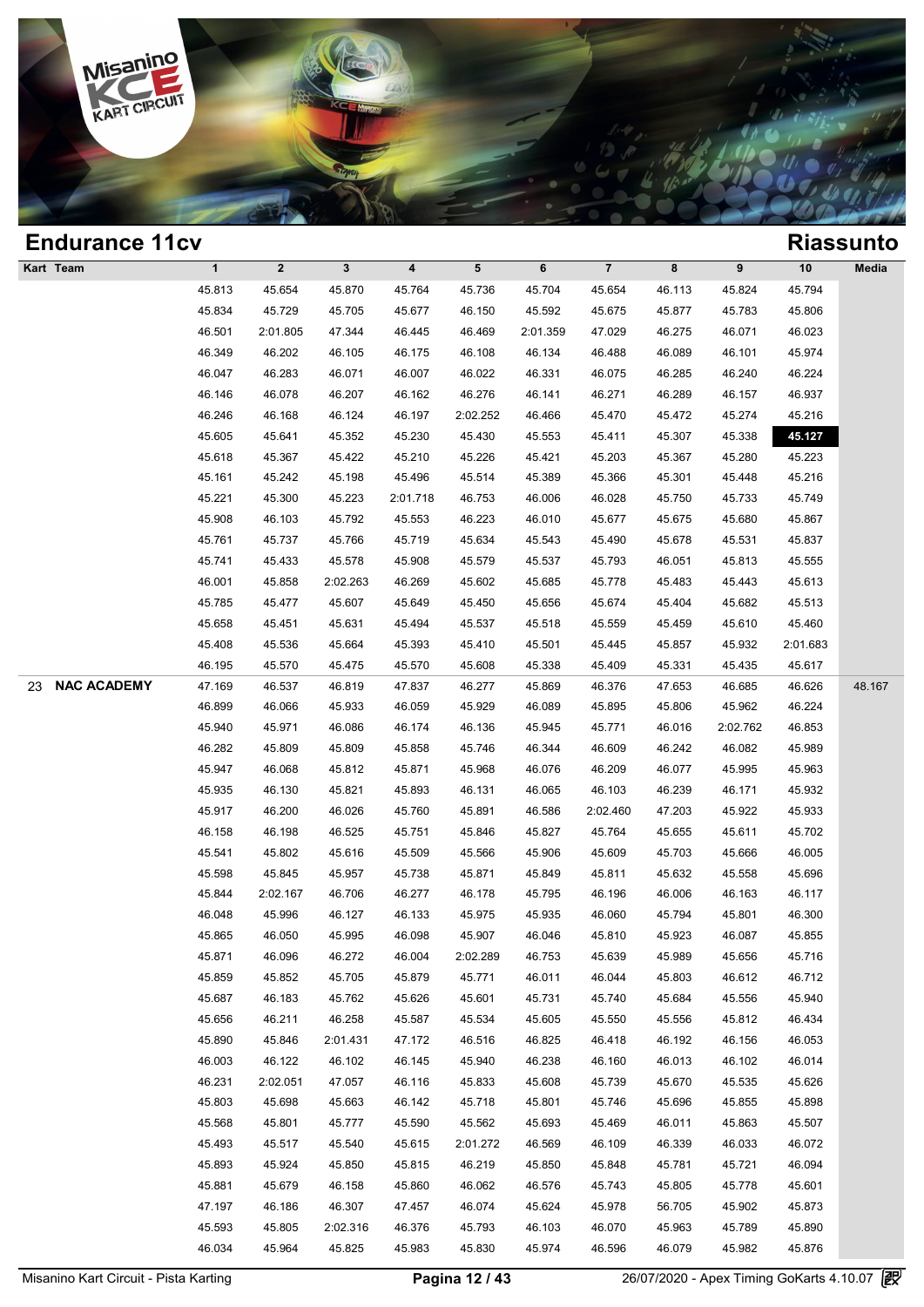

### **Endurance 11cv Riassunto Kart Team 1 2 3 4 5 6 7 8 9 10 Media Process 25.825 46.083 45.710 45.827 45.651 45.501 46.325 45.843 45.825 45.825 45.825**<br>47.091 46.083 45.710 45.827 45.651 45.501 45.545 45.735 45.843 45.825 45.825 1 2 3 4 5 6 7 8 9 10 Med<br>47.091 46.083 45.710 45.827 45.651 45.501 45.545 45.735 45.843 45.825<br>45.678 45.957 45.617 2:02.042 46.315 46.101 46.235 45.931 46.019 45.697<br>46.207 46.267 45.891 46.412 46.462 45.556 45.931 46.910 1 2 3 4 5 6 7 8 9 10 Med<br>47.091 46.083 45.710 45.827 45.651 45.501 45.545 45.735 45.843 45.825<br>45.678 45.957 45.617 2:02.042 46.315 46.101 46.235 45.931 46.019 45.697<br>46.297 46.367 45.881 46.412 46.463 45.556 45.931 45.819 46.083 45.710 45.827 45.651 45.501 45.545 45.735 45.843 45.825<br>45.678 45.957 45.617 2:02.042 46.315 46.101 46.235 45.931 46.019 45.697<br>46.297 46.367 45.881 46.412 46.463 45.556 45.931 45.819 45.838 45.794<br>45.791 45.839 45. 45.678 45.957 45.617 2:02.042 46.315 46.101 46.235 45.931 46.019 45.697<br>46.297 46.367 45.881 46.412 46.463 45.556 45.931 45.819 45.838 45.794<br>45.791 45.839 45.670 45.656 46.446 46.028 45.783 45.803 45.870 45.932<br>45.796 45. 46.297 46.367 45.881 46.412 46.463 45.556 45.931 45.819 45.838 45.794<br>45.791 45.839 45.670 45.656 46.446 46.028 45.783 45.803 45.870 45.932<br>45.796 45.852 45.836 46.324 45.639 46.139 45.715 46.136 45.811 46.976<br>46.163 2:00. 45.796 45.839 45.670 45.656 46.446 46.028 45.783 45.803 45.870 45.932<br>45.796 45.852 45.836 46.324 45.639 46.139 45.715 46.136 45.811 46.976<br>46.163 2:00.798 46.049 45.620 45.783 45.448 45.677 45.526 45.392 45.457<br>45.496 45. 46.796 45.852 45.836 46.324 45.639 46.139 45.715 46.136 45.811 46.976<br>46.163 2:00.798 46.049 45.620 45.783 45.448 45.677 45.526 45.392 45.457<br>45.496 45.441 45.405 45.561 45.935 46.253 46.009 45.577 45.406 45.363<br>45.347 45. 46.163 2:00.798 46.049 45.620 45.783 45.448 45.677 45.526 45.392 45.457<br>45.496 45.441 45.405 45.561 45.935 46.253 46.009 45.577 45.406 45.363<br>45.347 45.468 45.315 45.438 45.236 46.246 45.665 45.496 46.496 45.441 45.405 45.561 45.935 46.253 46.009 45.577 45.406 45.363<br>45.347 45.468 45.315 45.438 45.236 46.246 45.665 45.496 45.401 45.508<br>45.391 45.292 45.329 45.209 45.833 45.635 45.422 2:00.555 47.826 46.198<br>46.081 46.2 45.347 45.468 45.315 45.438 45.236 46.246 45.665 45.496 45.401 45.508<br>45.391 45.292 45.329 45.209 45.833 45.635 45.422 2:00.555 47.826 46.198<br>46.081 46.234 46.085 46.105 46.238 46.109 45.972 46.016 45.939 46.125<br>45.912 46. 45.391 45.292 45.329 45.209 45.833 45.635 45.422 2:00.555 47.826 46.198<br>46.081 46.234 46.085 46.105 46.238 46.109 45.972 46.016 45.939 46.125<br>45.912 46.195 47.985 45.900 46.049 46.104 2:01.412 46.588 46.025 45.719<br>45.673 45 46.081 46.234 46.085 46.105 46.238 46.109 45.972 46.016 45.939 46.125<br>45.912 46.195 47.985 45.900 46.049 46.104 2:01.412 46.588 46.025 45.719<br>45.673 45.732 45.802 45.738 45.846 45.674 46.007 45.428 45.688 45.820<br>46.341 45. 46.912 46.195 47.985 45.900 46.049 46.104 2:01.412 46.588 46.025 45.719<br>45.673 45.732 45.802 45.738 45.846 45.674 46.007 45.428 45.688 45.820<br>46.341 45.965 45.761 45.702 45.840 45.715 45.887 45.766 45.734 45.561<br>45.748 46. 45.673 45.732 45.802 45.738 45.846 45.674 46.007 45.428 45.688 45.820<br>46.341 45.965 45.761 45.702 45.840 45.715 45.887 45.766 45.734 45.561<br>45.748 46.045 46.005 45.673 45.769 45.669 45.746 45.729 45.720 45.897<br>45.788 45.95 46.341 45.965 45.761 45.702 45.840 45.715 45.887 45.766 45.734 45.561<br>45.748 46.045 46.005 45.673 45.769 45.669 45.746 45.729 45.720 45.897<br>45.788 45.958 46.066 45.678 2:02.118 46.890 46.048 45.786 45.642 45.674<br>47.244 45. 45.748 46.045 46.005 45.673 45.769 45.669 45.746 45.729 45.720 45.8<br>45.788 45.958 46.066 45.678 2:02.118 46.890 46.048 45.786 45.642 45.6<br>47.244 45.716 45.682 45.658 45.773 45.456 45.546 45.864 45.898 45.61<br>45.577 45.624 4 11 **DAB&BRO** 46.886 46.243 47.057 46.277 45.819 45.798 45.749 45.733 45.595 45.754 48.195 47.244 45.716 45.682 45.658 45.773 45.456 45.546 45.864 45.898 45.669<br>45.577 45.624 45.635 45.727 45.576 45.498 45.698 45.861 45.515<br>46.886 46.243 47.057 46.277 45.819 45.798 45.749 45.733 45.595 45.754 48.1<br>45.703 45.614 45.577 45.624 45.635 45.727 45.576 45.498 45.698 45.861 45.515<br>46.886 46.243 47.057 46.277 45.819 45.798 45.749 45.733 45.595 45.754 48.1<br>45.703 45.614 45.717 45.643 45.588 45.570 45.818 45.650 45.620 45.738<br>45.598 45.468 46.886 46.243 47.057 46.277 45.819 45.798 45.749 45.733 45.595 45.754 48.1<br>45.703 45.614 45.717 45.643 45.588 45.570 45.818 45.650 45.620 45.738<br>45.598 45.468 45.733 45.994 45.595 45.790 45.694 45.502 45.686 45.458<br>45.676 45.703 45.614 45.717 45.643 45.588 45.570 45.818 45.650 45.620 45.738<br>45.598 45.468 45.733 45.994 45.595 45.790 45.694 45.502 45.686 45.458<br>45.676 46.668 45.782 45.902 45.801 45.652 45.613 2:02.949 47.444 46.420<br>47.098 45. 45.598 45.468 45.733 45.994 45.595 45.790 45.694 45.502 45.686 45.458<br>45.676 46.668 45.782 45.902 45.801 45.652 45.613 2:02.949 47.444 46.420<br>47.098 45.870 46.075 45.887 45.910 45.954 46.005 54.342 46.041 45.949<br>45.720 45. 45.676 46.668 45.782 45.902 45.801 45.652 45.613 2:02.949 47.444 46.420<br>47.098 45.870 46.075 45.887 45.910 45.954 46.005 54.342 46.041 45.949<br>45.720 45.637 45.721 45.626 45.730 45.620 45.704 45.655 45.634 45.668<br>45.837 45. 46.075 46.87 46.975 46.887 46.910 46.954 46.005 54.342 46.041 45.949<br>45.720 45.637 45.721 45.626 45.730 45.620 45.704 45.655 45.634 45.668<br>45.837 45.924 45.664 45.674 46.448 45.852 45.802 45.900 45.780 45.785<br>45.693 46.263 45.720 45.637 45.721 45.626 45.730 45.620 45.704 45.655 45.634 45.668<br>45.837 45.924 45.664 45.674 46.448 45.852 45.802 45.900 45.780 45.785<br>45.693 46.263 45.815 45.794 2:03.024 47.374 45.825 45.679 46.131 46.040<br>46.248 45. 45.837 45.924 45.664 45.674 46.448 45.852 45.802 45.900 45.780 45.785<br>45.693 46.263 45.815 45.794 2:03.024 47.374 45.825 45.679 46.131 46.040<br>46.248 45.836 46.468 45.823 45.791 45.862 45.866 45.839 45.905 45.798<br>45.918 45. 46.248 46.263 45.815 45.794 2:03.024 47.374 45.825 45.679 46.131 46.040<br>46.248 45.836 46.468 45.823 45.791 45.862 45.866 45.839 45.905 45.798<br>45.918 45.802 45.798 46.055 45.704 46.026 45.842 45.926 46.000 47.034<br>45.810 46. 46.248 45.836 46.468 45.823 45.791 45.862 45.866 45.839 45.905 45.798<br>45.918 45.802 45.798 46.055 45.704 46.026 45.842 45.926 46.000 47.034<br>45.810 46.200 46.473 45.802 46.072 45.931 46.041 45.834 45.969 46.020<br>45.961 45.83 46.918 46.802 45.798 46.055 45.704 46.026 45.842 45.926 46.000 47.034<br>45.810 46.200 46.473 45.802 46.072 45.931 46.041 45.834 45.969 46.020<br>45.961 45.838 2:02.265 46.397 45.692 46.032 46.174 45.636 46.072 45.803<br>46.137 45. 46.810 46.200 46.473 45.802 46.072 45.931 46.041 45.834 45.969 46.020<br>45.961 45.838 2:02.265 46.397 45.692 46.032 46.174 45.636 46.072 45.803<br>46.137 45.687 45.783 45.688 46.440 45.892 45.660 45.500 45.695 45.668<br>45.606 45. 45.961 45.838 2:02.265 46.397 45.692 46.032 46.174 45.636 46.072 45.803<br>46.137 45.687 45.783 45.688 46.440 45.892 45.660 45.500 45.695 45.668<br>45.606 45.789 45.648 45.589 45.709 45.531 45.596 45.596 45.497 45.569<br>45.964 45. 46.137 45.687 45.783 45.688 46.440 45.892 45.660 45.500 45.695 45.668<br>45.606 45.789 45.648 45.589 45.709 45.531 45.596 45.596 45.497 45.569<br>45.964 45.645 45.672 45.646 45.477 45.637 45.608 45.526 45.902 46.611<br>2:02.356 46. 45.606 45.789 45.648 45.589 45.709 45.531 45.596 45.596 45.497 45.569<br>45.964 45.645 45.672 45.646 45.477 45.637 45.608 45.526 45.902 46.611<br>:02.356 46.835 46.100 45.916 45.829 45.868 46.394 45.949 46.056 46.019<br>46.059 45.87 45.964 45.645 45.672 45.646 45.477 45.637 45.608 45.526 45.902 46.611<br>
2.02.356 46.835 46.100 45.916 45.829 45.868 46.394 45.949 46.056 46.019<br>
46.059 45.870 45.857 45.974 45.749 46.131 46.114 45.903 45.962 45.813<br>
45.782  $45.856$   $46.835$   $46.100$   $45.916$   $45.829$   $45.868$   $46.394$   $45.949$   $46.056$   $46.019$ <br>  $45.870$   $45.857$   $45.974$   $45.749$   $46.131$   $46.114$   $45.903$   $45.962$   $45.813$ <br>  $45.782$   $46.019$   $46.099$   $45.854$   $45.940$   $46$ 46.059 45.870 45.857 45.974 45.749 46.0131 46.114 45.903 45.962 45.813<br>45.782 46.019 46.099 45.854 45.940 46.019 45.943 46.005 45.973 45.871<br>45.776 45.849 45.847 45.902 46.047 46.090 45.923 45.972 2:02.917 47.952<br>2:04.254 46.782 46.019 46.099 45.854 45.940 46.019 45.943 46.005 45.973 45.871<br>45.776 45.849 45.847 45.902 46.047 46.090 45.923 45.972 2:02.917 47.952<br>1:04.254 46.795 45.737 45.977 45.856 46.123 46.067 45.713 45.963 46.180<br>45.850 4 46.776 45.849 45.847 45.902 46.047 46.090 45.923 45.972 2:02.917 47.952<br>
2:04.254 46.795 45.737 45.977 45.856 46.123 46.067 45.713 45.963 46.180<br>
45.850 45.834 46.102 46.129 45.837 45.833 45.985 46.031 45.847 45.973<br>
46.05 45.850 46.795 45.737 45.977 45.856 46.123 46.067 45.713 45.963 46.180<br>45.850 45.834 46.102 46.129 45.837 45.833 45.985 46.031 45.847 45.973<br>46.053 46.550 46.616 46.207 46.363 46.057 45.950 46.029 45.973 45.819<br>45.951 45.9 45.850 45.834 46.102 46.129 45.837 45.833 45.985 46.031 45.847 45.973<br>46.053 46.550 46.616 46.207 46.363 46.057 45.950 46.029 45.973 45.819<br>45.951 45.972 45.885 45.803 45.687 45.937 46.002 46.043 2:01.924 46.502<br>45.768 46. 46.053 46.550 46.616 46.207 46.363 46.057 45.950 46.029 45.973 45.819<br>45.951 45.972 45.885 45.803 45.687 45.937 46.002 46.043 2:01.924 46.502<br>45.768 46.098 45.798 45.866 46.037 45.750 45.889 46.243 45.789 46.558<br>45.725 45. 45.951 45.972 45.885 45.803 45.687 45.937 46.002 46.043 2:01.924 46.502<br>45.768 46.098 45.798 45.866 46.037 45.750 45.889 46.243 45.789 46.558<br>45.725 45.804 45.933 45.960 46.170 46.966 45.944 46.301 46.165 45.924<br>45.923 45. 46.768 46.098 45.798 45.866 46.037 45.750 45.889 46.243 45.789 46.558<br>45.725 45.804 45.933 45.960 46.170 46.966 45.944 46.301 46.165 45.924<br>45.923 45.979 46.953 46.361 46.017 45.719 46.105 46.602 45.945 45.990<br>45.806 45.92 45.725 45.804 45.933 45.960 46.170 46.966 45.944 46.301 46.165 45.924<br>45.923 45.979 46.953 46.361 46.017 45.719 46.105 46.602 45.945 45.990<br>45.806 45.920 45.855 46.027 46.141 46.551 2:02.419 46.701 45.784 45.893<br>45.938 45. 45.923 45.979 46.953 46.361 46.017 45.719 46.105 46.602 45.945 45.990<br>45.806 45.920 45.855 46.027 46.141 46.551 2:02.419 46.701 45.784 45.893<br>45.938 45.851 47.212 45.765 45.4129 45.800 45.779 45.752 46.230 45.774<br>45.917 45 45.806 45.920 45.855 46.027 46.141 46.551 2:02.419 46.701 45.784 45.893<br>45.938 45.851 47.212 45.765 45.449 45.800 45.779 45.752 46.230 45.774<br>45.917 45.828 45.669 45.663 45.817 46.009 46.017 45.764 45.700 46.001<br>45.833 45.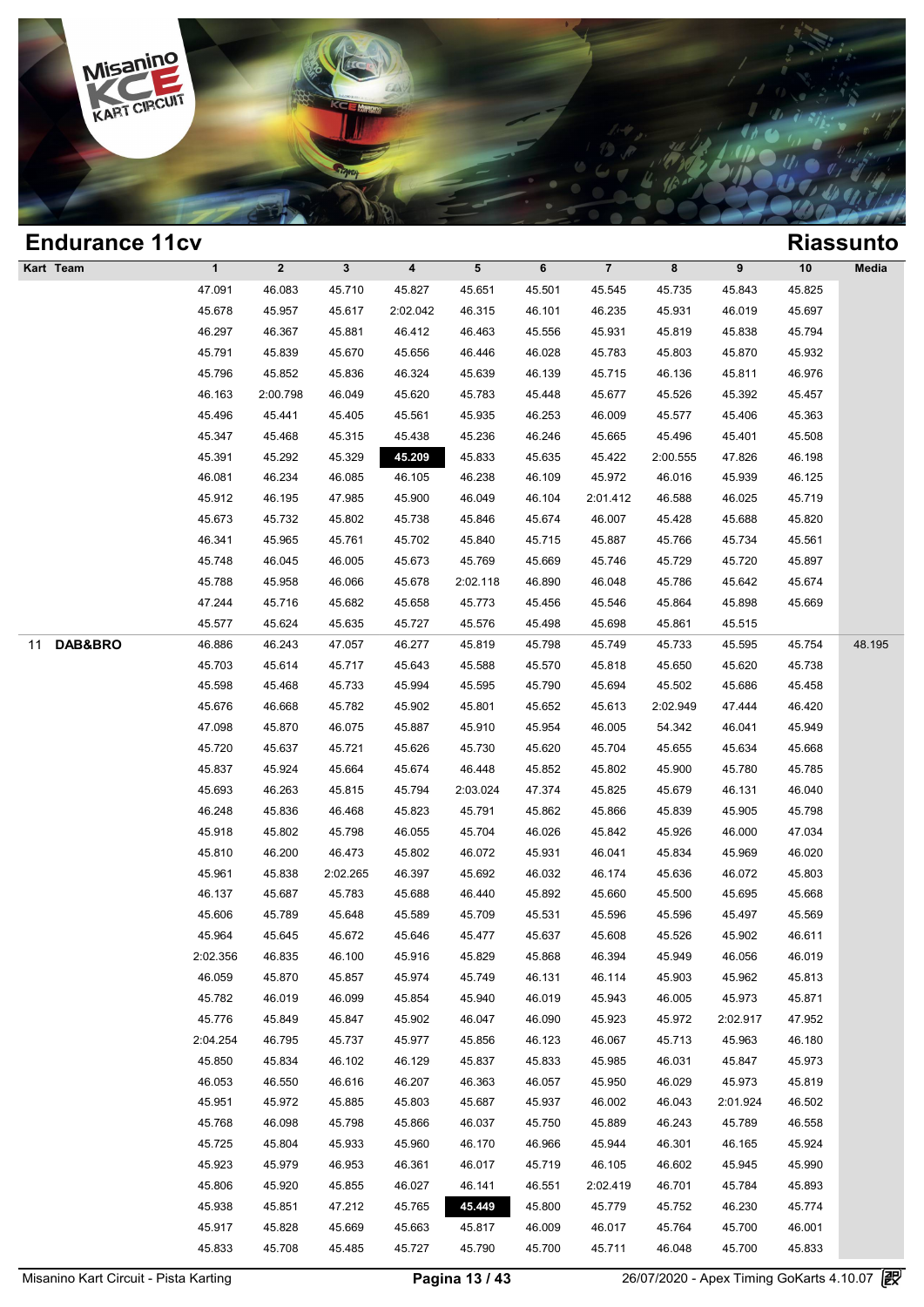

| <b>Endurance 11cv</b> |              |              |              |                         |           |          |                |          |          |          | <b>Riassunto</b> |
|-----------------------|--------------|--------------|--------------|-------------------------|-----------|----------|----------------|----------|----------|----------|------------------|
| Kart Team             | $\mathbf{1}$ | $\mathbf{2}$ | $\mathbf{3}$ | $\overline{\mathbf{4}}$ | ${\bf 5}$ | 6        | $\overline{7}$ | 8        | 9        | 10       | Media            |
|                       | 45.805       | 45.719       | 45.808       | 45.843                  | 45.798    | 2:02.203 | 47.216         | 46.434   | 46.198   | 46.561   |                  |
|                       | 45.975       | 45.943       | 45.966       | 45.872                  | 45.964    | 46.021   | 46.092         | 46.119   | 46.078   | 46.157   |                  |
|                       | 45.916       | 45.927       | 45.834       | 46.158                  | 46.321    | 46.006   | 46.019         | 46.319   | 45.981   | 45.902   |                  |
|                       | 46.040       | 46.160       | 46.017       | 45.986                  | 46.048    | 46.236   | 46.080         | 46.006   | 46.231   | 46.873   |                  |
|                       | 46.060       | 46.238       | 2:02.770     | 46.813                  | 45.882    | 46.257   | 45.730         | 46.274   | 46.062   | 46.165   |                  |
|                       | 45.707       | 45.758       | 45.734       | 46.024                  | 45.728    | 45.785   | 45.985         | 45.746   | 45.860   | 45.796   |                  |
|                       | 45.822       | 45.784       | 45.622       | 45.657                  | 45.595    | 45.896   | 45.804         | 45.916   | 45.785   | 45.826   |                  |
|                       | 45.652       | 45.738       | 45.670       | 45.992                  | 45.768    | 45.917   | 45.673         | 45.599   | 45.759   | 45.644   |                  |
|                       | 2:02.258     | 47.530       | 46.139       | 46.157                  | 45.997    | 46.161   | 46.528         | 46.021   | 45.963   | 46.097   |                  |
|                       | 46.182       | 46.089       | 46.037       | 46.222                  | 46.291    | 46.022   | 2:02.281       | 47.006   | 46.034   | 45.742   |                  |
|                       | 45.883       | 45.819       | 45.708       | 45.688                  | 45.577    | 45.881   | 45.807         | 45.743   | 45.899   | 45.757   |                  |
|                       | 45.871       | 45.845       | 45.937       | 45.840                  | 45.660    | 45.763   | 45.674         | 46.042   | 45.671   | 45.752   |                  |
|                       | 45.738       | 45.625       | 45.840       | 45.832                  | 45.852    | 46.110   | 45.861         | 2:02.753 | 46.895   | 46.037   |                  |
|                       | 45.786       | 45.578       | 45.620       | 46.052                  | 46.547    | 46.376   | 46.228         | 45.633   | 46.088   | 46.108   |                  |
|                       | 45.722       | 45.831       | 45.621       | 46.042                  | 45.642    | 45.777   | 46.067         | 45.876   | 46.159   |          |                  |
| PEDERZO' TEAM<br>21   | 47.423       | 46.867       | 47.017       | 46.835                  | 46.630    | 45.550   | 46.479         | 46.884   | 45.633   | 45.482   | 48.194           |
|                       | 45.481       | 45.619       | 45.494       | 45.664                  | 45.667    | 45.559   | 45.434         | 45.685   | 45.563   | 45.688   |                  |
|                       | 45.750       | 45.938       | 45.729       | 45.820                  | 45.818    | 45.960   | 45.742         | 45.715   | 45.779   | 45.829   |                  |
|                       | 45.640       | 45.805       | 45.703       | 2:01.265                | 46.686    | 45.918   | 45.762         | 45.863   | 45.811   | 45.740   |                  |
|                       | 46.685       | 46.391       | 45.713       | 45.940                  | 45.826    | 45.737   | 45.884         | 46.323   | 46.215   | 45.799   |                  |
|                       | 45.879       | 45.616       | 46.098       | 45.769                  | 46.326    | 45.919   | 45.784         | 45.827   | 45.790   | 45.997   |                  |
|                       | 45.724       | 45.804       | 45.735       | 46.300                  | 46.801    | 45.884   | 45.855         | 45.854   | 45.789   | 46.415   |                  |
|                       | 45.766       | 2:01.027     | 46.749       | 46.038                  | 46.431    | 46.048   | 45.957         | 46.229   | 45.777   | 45.613   |                  |
|                       | 45.676       | 45.668       | 45.609       | 45.747                  | 45.847    | 45.828   | 45.843         | 45.943   | 45.763   | 45.568   |                  |
|                       | 45.854       | 45.910       | 45.812       | 46.016                  | 45.748    | 45.740   | 45.643         | 45.707   | 45.763   | 46.128   |                  |
|                       | 45.622       | 45.612       | 45.518       | 45.608                  | 45.702    | 45.676   | 45.576         | 45.744   | 45.739   | 2:01.916 |                  |
|                       | 46.401       | 45.811       | 45.753       | 45.618                  | 45.571    | 45.623   | 45.522         | 45.767   | 45.506   | 45.505   |                  |
|                       | 45.480       | 45.640       | 45.672       | 45.504                  | 45.606    | 45.744   | 46.142         | 45.578   | 45.508   | 45.862   |                  |
|                       | 46.109       | 45.548       | 45.679       | 45.576                  | 45.635    | 45.546   | 45.526         | 45.461   | 45.580   | 45.529   |                  |
|                       | 45.513       | 45.757       | 45.855       | 45.723                  | 45.619    | 45.477   | 45.513         | 45.638   | 2:01.589 | 46.932   |                  |
|                       | 46.422       | 46.347       | 45.764       | 45.895                  | 45.962    | 45.962   | 2:01.674       | 46.769   | 45.699   | 45.799   |                  |
|                       | 45.912       | 45.995       | 45.677       | 45.664                  | 46.028    | 46.444   | 45.987         | 45.891   | 45.882   | 45.706   |                  |
|                       | 45.745       | 45.800       | 45.720       | 46.062                  | 45.805    | 45.676   | 45.755         | 45.729   | 45.632   | 45.734   |                  |
|                       | 45.627       | 46.068       | 46.235       | 45.944                  | 46.093    | 45.776   | 45.738         | 45.727   | 45.765   | 45.878   |                  |
|                       | 45.797       | 45.630       | 45.836       | 45.961                  | 45.862    | 2:01.179 | 46.897         | 46.505   | 46.194   | 46.201   |                  |
|                       | 46.265       | 46.168       | 46.296       | 46.207                  | 46.185    | 46.362   | 46.140         | 2:02.745 | 46.762   | 46.134   |                  |
|                       | 46.060       | 45.939       | 46.120       | 46.466                  | 46.277    | 47.813   | 46.046         | 46.022   | 45.985   | 46.127   |                  |
|                       | 45.918       | 46.066       | 46.091       | 46.503                  | 46.074    | 46.240   | 46.754         | 46.201   | 46.209   | 46.092   |                  |
|                       | 46.075       | 46.049       | 46.178       | 46.187                  | 46.029    | 46.008   | 46.017         | 46.336   | 46.211   | 45.851   |                  |
|                       | 46.011       | 46.131       | 45.892       | 46.214                  | 46.156    | 46.279   | 2:01.638       | 48.516   | 46.805   | 46.522   |                  |
|                       | 46.751       | 46.500       | 46.357       | 46.542                  | 46.014    | 46.094   | 46.126         | 45.948   | 46.083   | 46.110   |                  |
|                       | 46.151       | 46.067       | 45.978       | 46.032                  | 46.244    | 46.252   | 46.361         | 46.031   | 46.118   | 46.113   |                  |
|                       | 46.090       | 46.187       | 46.108       | 46.072                  | 46.400    | 45.993   | 46.150         | 46.225   | 46.052   | 46.021   |                  |
|                       | 46.032       | 45.993       | 46.674       | 46.010                  | 2:01.742  | 46.648   | 45.900         | 45.924   | 45.818   | 45.644   |                  |
|                       | 45.794       | 45.932       | 45.726       | 45.726                  | 45.632    | 45.924   | 45.867         | 45.978   | 45.820   | 45.895   |                  |
|                       | 45.806       | 45.849       | 45.702       | 45.957                  | 45.675    | 45.843   | 45.655         | 45.756   | 45.701   | 45.569   |                  |
|                       | 46.016       | 45.671       | 45.958       | 46.996                  | 45.914    | 45.620   | 45.617         | 46.340   | 45.842   | 45.579   |                  |
|                       |              |              |              |                         |           |          |                |          |          |          |                  |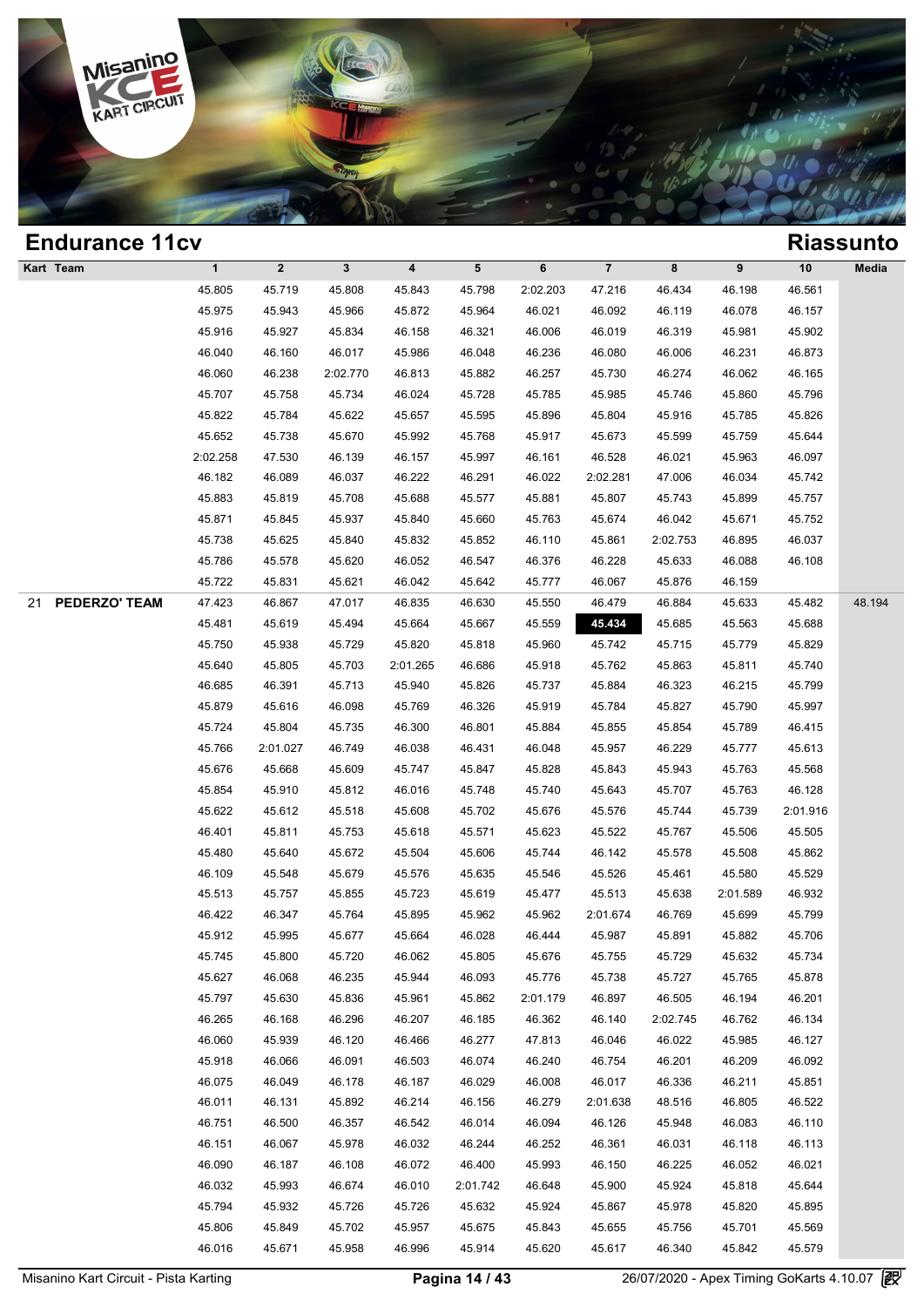

### **Endurance 11cv Riassunto Kart Team 1 2 3 4 5 6 7 8 9 10 Media Process 25.677 46.660 2:00.824 46.763 46.160 45.998 46.122 45.901 46.933 46.977 46.990 46.996 46.996 46.999 46.999 46.999 46.999 46.977 45.863** 1 2 3 4 5 6 7 8 9 10 Med<br>45.763 45.677 45.660 2:00.824 46.703 46.160 45.998 46.122 45.901 45.863<br>45.909 46.017 45.880 46.396 45.810 46.483 46.317 45.880 46.233 46.177<br>45.923 45.924 45.731 45.960 45.686 45.640 45.916 45.727 1 2 3 4 5 6 7 8 9 10 Med<br>45.763 45.677 45.660 2:00.824 46.703 46.160 45.998 46.122 45.901 45.863<br>45.909 46.017 45.880 46.396 45.810 46.483 46.317 45.880 46.233 46.177<br>45.823 45.834 45.731 45.960 45.686 45.649 45.816 45.797 45.763 45.677 45.660 2:00.824 46.703 46.160 45.998 46.122 45.901 45.863<br>45.909 46.017 45.880 46.396 45.810 46.483 46.317 45.880 46.233 46.177<br>45.823 45.834 45.731 45.960 45.686 45.649 45.816 45.797 45.726 45.840<br>45.786 45. 46.899 46.017 45.880 46.396 45.810 46.483 46.317 45.880 46.233 46.177<br>45.823 45.834 45.731 45.960 45.686 45.649 45.816 45.797 45.726 45.840<br>45.786 45.780 45.975 45.775 45.977 46.007 45.870 45.842 45.913 45.762<br>45.863 45.915 46.823 45.834 45.731 45.960 45.686 45.649 45.816 45.797 45.726 45.840<br>45.786 45.780 45.975 45.775 45.977 46.007 45.870 45.842 45.913 45.762<br>45.863 45.915 2:01.433 47.334 46.510 46.371 46.479 46.333 46.077 46.052<br>46.218 46.2 46.786 45.780 45.975 45.775 46.977 46.007 45.870 45.842 45.913 45.762<br>45.863 45.915 2:01.433 47.334 46.510 46.371 46.479 46.333 46.077 46.052<br>46.218 46.207 46.353 46.278 47.509 46.544 46.059 46.011 46.462 45.943<br>46.118 46. 46.83 45.915 2:01.433 47.334 46.510 46.371 46.479 46.333 46.077 46.052<br>46.218 46.207 46.353 46.278 47.509 46.544 46.059 46.011 46.462 45.943<br>46.118 46.080 46.034 46.232 46.178 46.198 46.088 46.233 2:02.400 47.383<br>46.691 45 46.218 46.207 46.353 46.278 47.509 46.544 46.059 46.011 46.462 45.943<br>46.118 46.080 46.034 46.232 46.178 46.198 46.088 46.233 2:02.400 47.383<br>46.691 45.755 45.818 45.873 45.908 46.117 46.459 45.742 45.750 45.763<br>45.902 46. 46.118 46.080 46.034 46.232 46.178 46.198 46.088 46.233 2:02.400 47.383<br>46.691 45.755 45.818 45.873 45.908 46.117 46.459 45.742 45.750 45.763<br>45.902 46.001 45.844 45.928 45.717 45.918 45.958 46.024 46.260 45.973<br>46.001 46. 46.691 45.755 45.818 45.873 45.908 46.117 46.459 45.742 45.750 45.763<br>45.902 46.001 45.844 45.928 45.717 45.918 45.958 46.024 46.260 45.973<br>46.001 46.085 45.891 2:01.655 46.923 45.846 46.245 46.079 46.101 45.939<br>46.258 45. 46.902 46.001 45.844 45.928 45.717 45.918 45.958 46.024 46.260 45.973<br>46.001 46.085 45.891 2:01.655 46.923 45.846 46.245 46.079 46.101 45.939<br>46.258 45.932 46.676 46.759 46.088 46.125 47.317 45.980 46.016 45.840<br>45.874 46. 46.001 46.085 45.891 2:01.655 46.923 45.846 46.245 46.079 46.101 45.91<br>46.258 45.932 46.676 46.759 46.088 46.125 47.317 45.980 46.016 45.8<br>45.874 46.311 45.880 45.912 46.151 46.016 45.886 46.070 45.922 46.01<br>46.199 45.917 2 **ERRANI CORSE** 46.829 46.432 46.675 46.344 45.842 45.846 45.742 45.744 45.625 45.766 48.222 46.829 46.917 46.592 47.216 46.054 46.212 46.114 45.944 46.104<br>46.829 46.432 46.675 46.344 45.842 45.846 45.742 45.744 45.625 45.766 48.2<br>45.827 45.616 45.591 45.929 45.701 45.695 45.569 45.441 45.675<br>45.687 45.517 45.658 46.199 45.917 46.592 47.216 46.054 46.212 46.114 45.944 46.104<br>46.829 46.432 46.675 46.344 45.842 45.846 45.742 45.744 45.625 45.766 48.2<br>45.827 45.616 45.591 45.929 45.701 45.695 45.569 45.462 45.441 45.675<br>45.687 45.517 4 46.829 46.432 46.675 46.344 45.842 45.846 45.742 45.744 45.625 45.766 48.2<br>45.827 45.616 45.591 45.929 45.701 45.695 45.569 45.462 45.441 45.675<br>45.687 45.517 45.658 46.516 45.631 45.674 45.846 45.838 45.581 45.817<br>45.655 4 45.827 45.616 45.591 45.929 45.701 45.695 45.569 45.462 45.441 45.675<br>45.687 45.517 45.658 46.516 45.631 45.674 45.846 45.838 45.581 45.817<br>45.655 45.724 2:02.169 46.305 45.617 45.732 45.921 45.802 46.907 46.321<br>46.549 45. 45.687 45.517 45.658 46.516 45.631 45.674 45.846 45.838 45.581 45.817<br>45.655 45.724 2:02.169 46.305 45.617 45.732 45.921 45.802 46.907 46.321<br>46.549 45.776 45.708 45.757 45.647 45.783 45.754 45.833 45.724 45.752<br>45.781 46. 45.655 45.724 2:02.169 46.305 45.617 45.732 45.921 45.802 46.907 46.321<br>46.549 45.776 45.708 45.757 45.647 45.783 45.754 45.833 45.724 45.752<br>45.781 46.269 46.936 45.930 45.893 45.736 45.832 45.831 45.704 45.906<br>45.970 46. 45.781 46.269 46.936 45.767 45.893 45.783 45.754 45.833 45.724 45.762<br>45.781 46.269 46.936 45.930 45.893 45.736 45.832 45.831 45.704 45.906<br>45.970 46.042 45.904 45.801 45.727 46.247 45.760 46.027 45.810 46.000<br>2:03.122 47.1 46.781 46.269 46.936 45.930 45.893 45.736 45.832 45.831 45.704 45.906<br>45.970 46.042 45.904 45.801 45.727 46.247 45.760 46.027 45.810 46.000<br>1:03.122 47.149 46.342 46.235 46.757 46.212 46.538 46.012 45.869 45.843<br>45.980 45. 46.970 46.042 45.904 45.801 45.727 46.247 45.760 46.027 45.810 46.000<br>
46.312 47.149 46.342 46.235 46.757 46.212 46.538 46.012 45.869 45.843<br>
45.980 45.908 45.845 45.878 47.087 45.904 46.641 46.098 46.100 46.051<br>
46.192 46 46.290 46.286 46.342 46.338 46.757 46.212 46.538 46.012 45.869 45.843<br>45.980 45.908 45.845 45.878 47.087 45.904 46.641 46.098 46.100 46.051<br>46.192 46.266 46.106 45.862 45.941 46.006 46.220 46.015 46.024 46.033<br>46.290 46.7 45.980 45.908 45.845 45.878 47.087 45.904 46.641 46.098 46.100 46.051<br>46.192 46.266 46.106 45.862 45.941 46.006 46.220 46.015 46.024 46.033<br>46.290 46.738 46.138 46.338 46.271 46.058 46.077 2:02.668 46.410 45.635<br>45.633 45. 46.192 46.266 46.106 45.862 45.941 46.006 46.220 46.015 46.024 46.033<br>46.290 46.738 46.138 46.338 46.271 46.058 46.077 2:02.668 46.410 45.635<br>45.633 45.694 45.396 45.777 45.831 45.693 46.332 45.870 45.829 45.971<br>45.702 45. 46.290 46.738 46.138 46.338 46.271 46.058 46.077 2:02.668 46.410 45.635<br>45.633 45.694 45.396 45.777 45.831 45.693 46.332 45.870 45.829 45.971<br>45.702 45.484 45.614 45.940 45.577 45.432 45.532 45.563 46.249 45.772<br>45.352 45. 45.633 45.694 45.396 45.777 45.831 45.693 46.332 45.870 45.829 45.971<br>45.702 45.484 45.614 45.940 45.577 45.432 45.532 45.563 46.249 45.772<br>45.352 45.624 45.423 45.428 45.322 45.359 45.644 45.792 45.441<br>45.358 45.685 45.45 45.702 45.484 45.614 45.940 45.577 45.432 45.532 45.563 46.249 45.772<br>45.352 45.624 45.423 45.428 45.322 45.359 45.644 45.298 45.417 45.441<br>45.358 45.685 45.453 45.491 2:01.843 46.849 46.046 46.038 45.797 46.108<br>45.835 45.8 45.352 45.624 45.423 45.428 45.322 45.359 45.644 45.298 45.417 45.441<br>45.358 45.685 45.453 45.491 2:01.843 46.849 46.046 46.038 45.797 46.108<br>45.835 45.880 45.957 46.128 45.907 45.998 46.137 46.100 45.955 46.055<br>45.916 45.9 45.358 45.685 45.453 45.491 2:01.843 46.849 46.046 46.038 45.797 46.108<br>45.835 45.880 45.957 46.128 45.907 45.998 46.137 46.100 45.955 46.055<br>45.916 45.945 45.897 45.834 46.747 45.852 45.772 45.844 46.072 45.987<br>45.794 45. 45.835 45.880 45.957 46.128 45.907 45.998 46.137 46.100 45.955 46.055<br>45.916 45.945 45.897 45.834 46.747 45.852 45.772 45.844 46.072 45.987<br>45.794 45.695 45.750 45.970 45.842 46.059 45.914 46.082 46.081 45.882<br>45.988 45.903 45.916 45.945 45.897 45.834 46.747 45.852 45.772 45.844 46.072 45.987<br>45.794 45.695 45.750 45.970 45.842 46.059 45.914 46.082 46.081 45.882<br>45.988 45.903 46.028 45.981 2:03.215 47.024 46.621 46.320 46.391 46.365<br>46.429 46. 46.794 45.695 45.750 45.970 45.842 46.059 45.914 46.082 46.081 45.882<br>45.988 45.903 46.028 45.981 2:03.215 47.024 46.621 46.320 46.391 46.365<br>46.429 46.711 46.132 46.173 46.796 2:12.877 48.265 47.256 46.664 46.912<br>46.529 4 45.988 45.903 46.028 45.981 2:03.215 47.024 46.621 46.320 46.391 46.365<br>46.429 46.711 46.132 46.173 46.796 2:12.877 48.265 47.256 46.664 46.912<br>46.529 46.622 2:13.158 46.753 46.356 45.821 45.764 45.835 45.766 45.791<br>45.911 46.429 46.711 46.132 46.173 46.796 2:12.877 48.265 47.256 46.664 46.912<br>46.529 46.622 2:13.158 46.753 46.356 45.821 45.764 45.835 45.766 45.791<br>45.911 45.648 45.792 45.805 45.877 45.861 45.958 45.711 45.928 46.317<br>45.665 4 46.529 46.622 2:13.158 46.753 46.356 45.821 45.764 45.835 45.766 45.791<br>45.911 45.648 45.792 45.805 45.877 45.861 45.958 45.711 45.928 46.317<br>45.665 45.647 45.590 45.837 45.812 45.810 45.768 45.759 45.870 45.971<br>45.597 45. 45.911 45.648 45.792 45.805 45.877 45.861 45.958 45.711 45.928 46.317<br>45.665 45.647 45.590 45.837 45.812 45.810 45.768 45.759 45.870 45.971<br>45.597 45.746 45.947 45.848 45.699 45.764 45.972 45.866 45.715 45.731<br>2:02.505 46. 45.665 45.647 45.590 45.837 45.812 45.810 45.768 45.759 45.870 45.971<br>45.597 45.746 45.947 45.848 45.699 45.764 45.972 45.866 45.715 45.731<br>1:02.505 46.771 46.459 45.956 46.228 46.099 46.028 45.965 46.019 46.011<br>46.179 45. 46.597 46.746 45.947 45.848 45.699 45.764 45.972 45.866 45.715 45.731<br>
2.02.505 46.771 46.459 45.956 46.228 46.099 46.028 45.965 46.019 46.011<br>
46.179 45.879 45.725 45.931 46.023 46.481 45.909 45.841 46.083 45.913<br>
46.110  $46.179$   $45.879$   $45.725$   $45.931$   $46.028$   $46.481$   $45.909$   $45.841$   $46.083$   $45.913$ <br>  $46.110$   $46.050$   $46.119$   $46.115$   $46.000$   $46.035$   $46.134$   $46.080$   $46.444$   $45.889$ <br>  $45.999$   $46.092$   $45.985$   $46.087$   $46$ 46.179 45.879 45.725 45.931 46.023 46.481 45.909 45.841 46.083 45.913<br>46.110 46.050 46.119 46.115 46.000 46.035 46.134 46.080 46.444 45.889<br>45.999 46.092 45.985 46.087 46.096 1:52.772 46.777 46.635 46.119 46.361<br>46.106 45. 46.110 46.050 46.119 46.115 46.000 46.035 46.134 46.080 46.444 45.889<br>45.999 46.092 45.985 46.087 46.096 1:52.772 46.777 46.635 46.119 46.361<br>46.106 45.941 46.081 46.042 46.084 45.982 46.108 46.065 46.156 46.083<br>46.189 46. 46.999 46.092 45.985 46.087 46.096 1:52.772 46.777 46.635 46.119 46.361<br>46.106 45.941 46.081 46.042 46.084 45.982 46.108 46.065 46.156 46.083<br>46.189 46.081 46.297 45.888 46.154 46.392 45.794 45.795 45.908 45.645<br>45.783 45. 46.106 45.941 46.081 46.042 46.084 45.982 46.108 46.065 46.156 46.083<br>46.189 46.081 46.297 45.888 46.154 46.392 45.794 45.795 45.908 45.645<br>45.783 45.745 45.762 45.812 45.916 45.657 45.607 46.010 45.615 45.710<br>45.642 45.674 46.189 46.081 46.297 45.888 46.154 46.392 45.794 45.795 45.908 45.645<br>45.783 45.745 45.762 45.812 45.916 45.657 45.607 46.010 45.615 45.710<br>45.642 45.674 45.695 2:01.579 46.523 45.741 45.884 46.243 45.679 45.767<br>45.643 45. 45.783 45.745 45.762 45.812 45.916 45.657 45.607 46.010 45.615 45.710<br>45.642 45.674 45.695 2:01.579 46.523 45.741 45.884 46.243 45.679 45.767<br>45.643 45.711 45.699 46.111 45.489 45.374 45.531 45.791 45.660 45.637<br>45.734 46.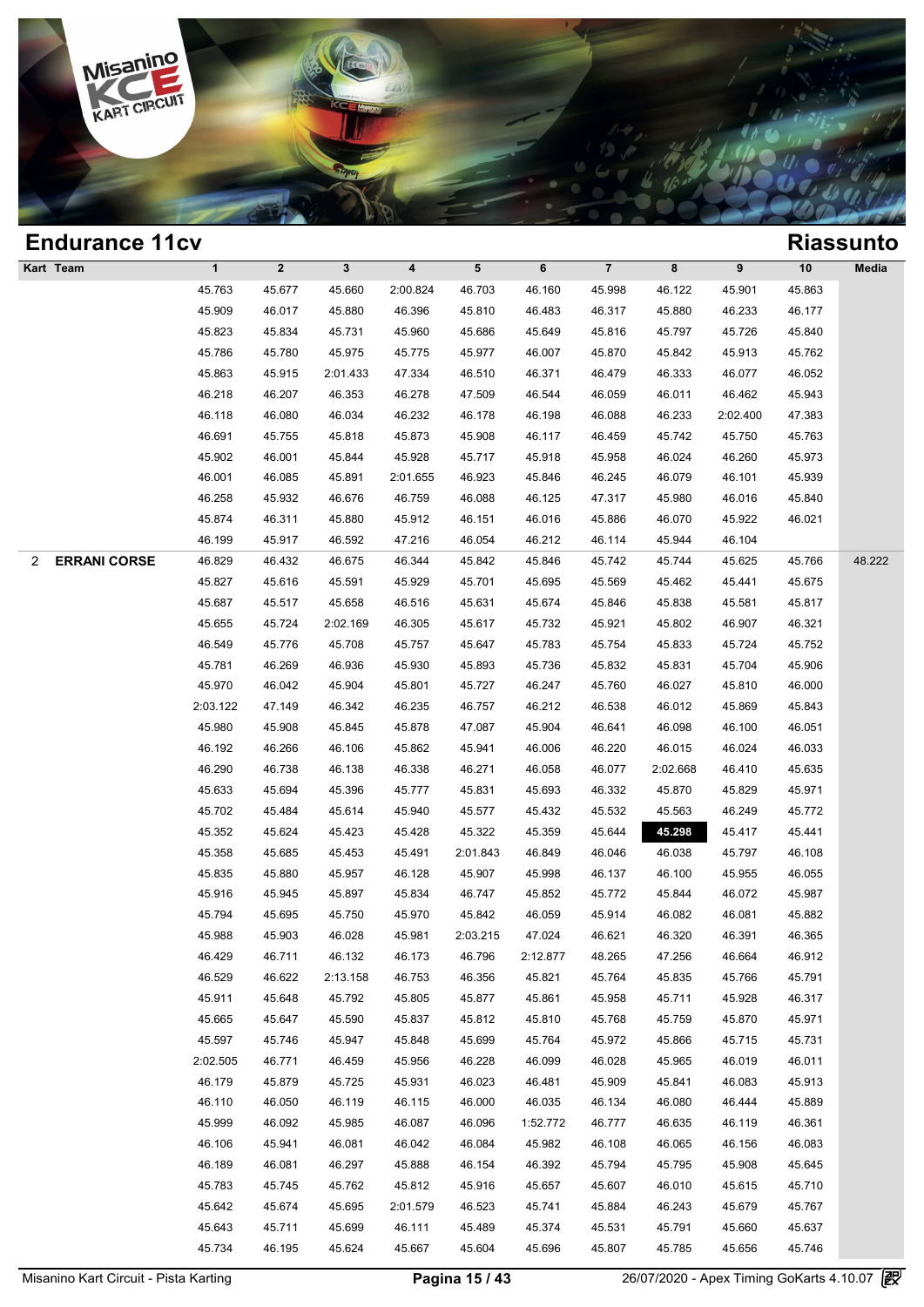

| <b>Endurance 11cv</b>          |              |              |              |                         |           |          |                |          |          |          | <b>Riassunto</b> |
|--------------------------------|--------------|--------------|--------------|-------------------------|-----------|----------|----------------|----------|----------|----------|------------------|
| Kart Team                      | $\mathbf{1}$ | $\mathbf{2}$ | $\mathbf{3}$ | $\overline{\mathbf{4}}$ | ${\bf 5}$ | 6        | $\overline{7}$ | 8        | 9        | $10$     | Media            |
|                                | 45.578       | 45.723       | 45.574       | 45.657                  | 46.018    | 45.806   | 46.953         | 45.699   | 45.485   | 45.437   |                  |
|                                | 45.349       | 2:01.912     | 47.026       | 46.414                  | 46.410    | 46.018   | 46.006         | 45.953   | 46.173   | 46.438   |                  |
|                                | 45.916       | 45.741       | 45.943       | 46.456                  | 46.071    | 45.813   | 45.913         | 46.069   | 45.861   | 46.128   |                  |
|                                | 46.010       | 45.870       | 46.543       | 46.665                  | 45.813    | 46.095   | 45.882         | 46.009   | 45.674   | 45.860   |                  |
|                                | 46.111       | 46.135       | 46.002       | 46.267                  | 46.040    | 46.075   | 45.839         | 2:09.875 | 47.359   | 46.031   |                  |
|                                | 46.134       | 45.858       | 45.727       | 45.661                  | 45.636    | 45.808   | 45.666         | 45.860   | 45.734   | 45.969   |                  |
|                                | 45.943       | 45.876       | 45.795       | 45.651                  | 45.836    | 45.864   | 46.187         | 46.334   | 46.166   | 45.785   |                  |
|                                | 46.046       | 46.108       | 46.413       | 46.186                  | 46.443    | 46.564   | 46.321         | 46.179   | 46.291   | 2:03.288 |                  |
|                                | 46.651       | 46.147       | 45.806       | 45.791                  | 45.755    | 45.696   | 45.821         | 45.650   | 45.806   | 46.103   |                  |
|                                | 45.499       | 45.497       | 45.583       | 45.657                  | 45.903    | 45.798   | 45.749         | 45.808   | 45.748   | 45.928   |                  |
|                                | 45.899       | 45.832       | 45.805       | 45.730                  | 45.694    | 45.773   | 46.051         | 45.623   | 45.888   |          |                  |
| <b>ALA KARTING CIRCI</b><br>16 | 46.978       | 46.903       | 48.100       | 46.157                  | 47.330    | 46.454   | 45.789         | 46.330   | 46.468   | 46.253   | 48.285           |
|                                | 46.181       | 45.878       | 45.795       | 46.015                  | 46.137    | 45.831   | 45.883         | 45.896   | 46.413   | 45.894   |                  |
|                                | 46.124       | 45.864       | 45.987       | 45.999                  | 45.870    | 46.261   | 46.230         | 45.826   | 45.846   | 45.830   |                  |
|                                | 45.901       | 45.984       | 46.023       | 45.861                  | 2:03.222  | 47.598   | 46.543         | 46.219   | 47.326   | 46.230   |                  |
|                                | 47.289       | 45.841       | 45.784       | 46.035                  | 46.264    | 45.918   | 45.913         | 46.077   | 46.055   | 46.048   |                  |
|                                | 46.525       | 46.558       | 45.932       | 45.931                  | 46.131    | 46.151   | 46.138         | 46.006   | 46.241   | 45.902   |                  |
|                                | 46.071       | 45.955       | 46.141       | 45.698                  | 45.743    | 46.244   | 45.913         | 46.018   | 46.334   | 45.893   |                  |
|                                | 45.691       | 2:03.310     | 47.723       | 46.093                  | 46.414    | 46.279   | 46.043         | 46.169   | 46.135   | 46.333   |                  |
|                                | 46.111       | 45.991       | 46.302       | 46.024                  | 46.125    | 45.872   | 45.887         | 45.835   | 45.913   | 45.887   |                  |
|                                | 45.776       | 46.137       | 46.069       | 46.167                  | 45.859    | 46.241   | 46.840         | 46.064   | 46.009   | 46.205   |                  |
|                                | 45.993       | 45.898       | 45.942       | 46.262                  | 45.922    | 46.237   | 45.961         | 2:04.656 | 46.315   | 45.853   |                  |
|                                | 45.885       | 45.617       | 45.691       | 45.679                  | 45.812    | 45.705   | 45.784         | 45.911   | 45.702   | 45.583   |                  |
|                                | 45.875       | 45.698       | 45.550       | 45.554                  | 45.833    | 45.692   | 45.513         | 45.766   | 45.633   | 45.651   |                  |
|                                | 45.508       | 46.458       | 46.216       | 45.749                  | 45.622    | 45.802   | 45.597         | 45.656   | 45.524   | 45.538   |                  |
|                                | 45.644       | 45.740       | 45.802       | 45.823                  | 45.446    | 2:03.255 | 46.524         | 46.015   | 46.018   | 46.035   |                  |
|                                | 46.184       | 46.152       | 45.892       | 45.771                  | 45.943    | 45.969   | 45.837         | 45.928   | 45.919   | 45.998   |                  |
|                                | 45.917       | 45.702       | 45.877       | 45.866                  | 46.030    | 45.963   | 45.960         | 45.975   | 45.881   | 46.013   |                  |
|                                | 46.010       | 46.118       | 45.938       | 46.003                  | 45.994    | 46.303   | 45.848         | 45.561   | 45.814   | 45.744   |                  |
|                                | 46.073       | 2:03.262     | 47.023       | 46.551                  | 46.354    | 45.959   | 45.931         | 46.186   | 45.921   | 46.534   |                  |
|                                | 46.185       | 46.245       | 47.184       | 46.376                  | 45.974    | 46.092   | 46.013         | 46.279   | 46.394   | 46.242   |                  |
|                                | 46.104       | 46.089       | 45.980       | 45.901                  | 46.363    | 45.916   | 46.307         | 46.193   | 46.021   | 45.868   |                  |
|                                | 46.065       | 45.983       | 45.973       | 46.111                  | 46.290    | 46.103   | 45.898         | 46.243   | 2:04.937 | 47.171   |                  |
|                                | 46.103       | 46.178       | 46.168       | 45.926                  | 46.145    | 45.909   | 45.993         | 45.980   | 45.900   | 45.890   |                  |
|                                | 45.965       | 45.971       | 46.183       | 46.171                  | 46.353    | 46.135   | 45.909         | 46.039   | 46.110   | 46.280   |                  |
|                                | 46.273       | 46.421       | 45.918       | 45.976                  | 46.065    | 47.370   | 46.799         | 46.209   | 46.073   | 46.092   |                  |
|                                | 46.071       | 45.959       | 46.009       | 46.067                  | 47.025    | 2:02.653 | 46.870         | 46.225   | 46.225   | 46.471   |                  |
|                                | 45.975       | 45.860       | 45.923       | 45.740                  | 45.829    | 46.217   | 46.144         | 45.926   | 45.801   | 45.844   |                  |
|                                | 45.906       | 45.813       | 45.953       | 45.922                  | 45.758    | 45.716   | 46.206         | 45.917   | 45.766   | 46.044   |                  |
|                                | 45.877       | 46.059       | 45.860       | 46.171                  | 45.844    | 45.663   | 45.716         | 46.227   | 45.709   | 45.718   |                  |
|                                | 45.918       | 46.110       | 45.655       | 2:02.098                | 46.713    | 46.137   | 46.614         | 46.144   | 46.191   | 46.461   |                  |
|                                | 46.091       | 46.373       | 45.654       | 45.761                  | 45.982    | 46.028   | 45.843         | 46.044   | 45.803   | 45.893   |                  |
|                                | 45.950       | 45.974       | 46.469       | 46.094                  | 46.093    | 45.961   | 46.174         | 46.294   | 45.950   | 46.306   |                  |
|                                | 46.209       | 46.097       | 46.031       | 46.302                  | 46.178    | 2:04.106 | 46.418         | 46.133   | 46.462   | 45.801   |                  |
|                                | 45.753       | 45.554       | 45.715       | 45.570                  | 45.692    | 45.610   | 45.704         | 45.853   | 45.695   | 45.567   |                  |
|                                | 45.883       | 45.602       | 45.619       | 45.608                  | 45.567    | 45.360   | 45.566         | 45.754   | 45.654   | 45.406   |                  |
|                                | 45.613       | 45.568       | 45.598       | 45.608                  | 45.487    | 45.626   | 45.714         | 45.538   | 45.649   | 45.555   |                  |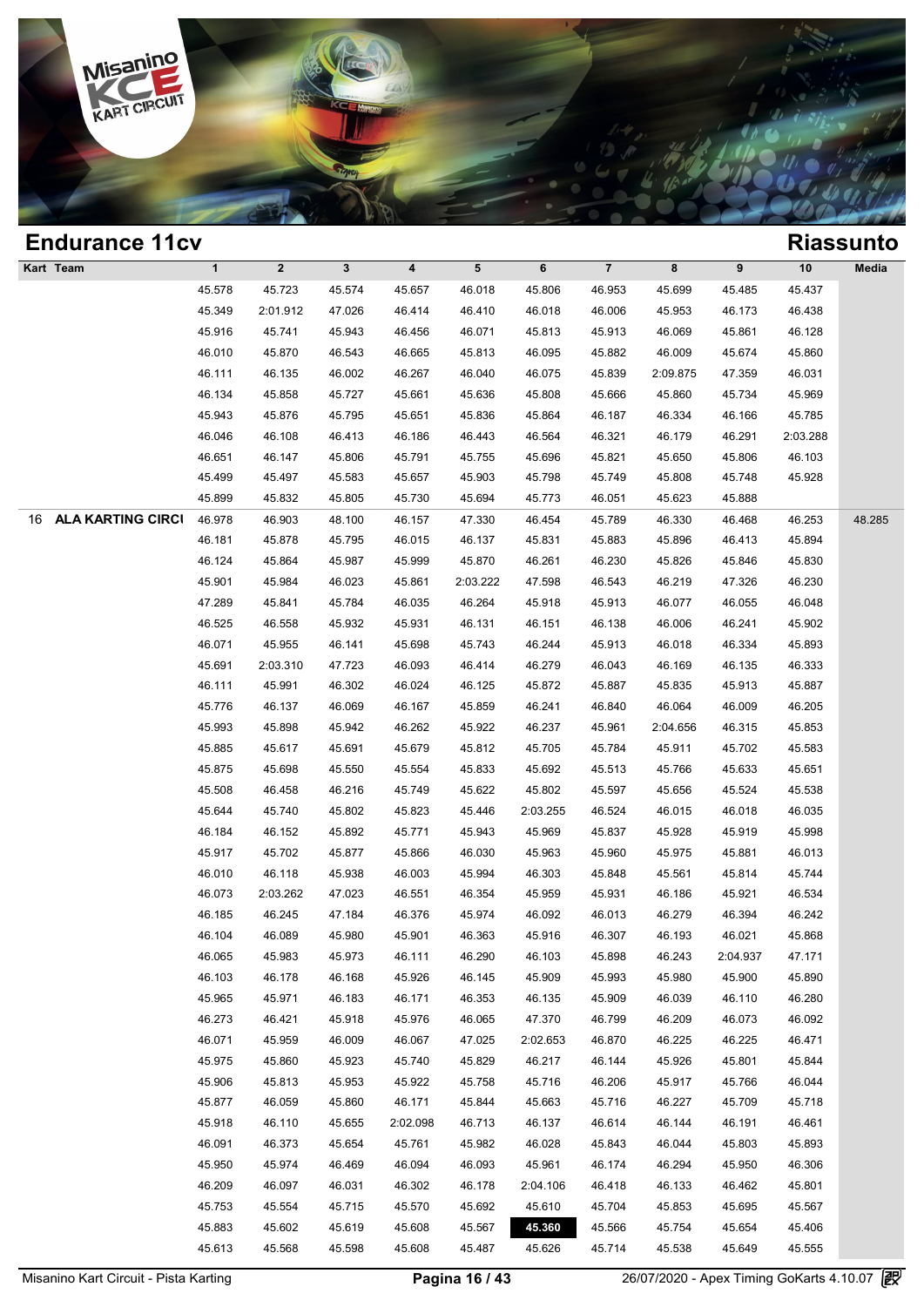

| <b>Endurance 11cv</b> |              |              |              |          |        |          |                |          |          |          | <b>Riassunto</b> |
|-----------------------|--------------|--------------|--------------|----------|--------|----------|----------------|----------|----------|----------|------------------|
| Kart Team             | $\mathbf{1}$ | $\mathbf{2}$ | $\mathbf{3}$ | 4        | 5      | 6        | $\overline{7}$ | 8        | 9        | 10       | Media            |
|                       | 45.499       | 45.610       | 2:02.916     | 46.509   | 46.171 | 46.180   | 46.008         | 2:03.062 | 46.512   | 46.076   |                  |
|                       | 45.993       | 45.921       | 45.984       | 46.085   | 45.881 | 45.847   | 45.985         | 46.076   | 45.918   | 46.395   |                  |
|                       | 45.779       | 46.118       | 46.012       | 46.120   | 46.134 | 46.244   | 46.672         | 46.937   | 45.906   | 45.834   |                  |
|                       | 2:03.217     | 46.394       | 45.443       | 45.565   | 45.574 | 45.478   | 45.892         | 46.556   | 45.566   | 46.413   |                  |
|                       | 46.270       | 46.162       | 45.640       | 45.573   | 45.495 | 45.901   | 45.833         | 46.623   | 46.547   | 47.506   |                  |
|                       | 2:04.125     | 47.512       | 46.330       | 46.118   | 46.179 | 47.062   | 46.138         | 46.037   | 45.743   | 45.808   |                  |
|                       | 46.161       | 45.879       | 45.881       | 46.095   | 46.360 | 46.126   | 46.080         | 45.934   | 45.823   | 46.343   |                  |
|                       | 45.852       | 45.927       | 46.024       | 45.792   | 45.831 | 46.130   | 45.898         | 45.938   | 45.773   | 46.095   |                  |
|                       | 45.728       | 46.057       | 45.864       | 45.710   | 45.696 | 46.117   | 46.022         | 45.898   |          |          |                  |
| 14 ASD SCUOLA KART    | 46.702       | 46.551       | 48.148       | 47.001   | 45.933 | 46.226   | 45.745         | 45.964   | 45.708   | 45.746   | 48.492           |
|                       | 45.958       | 45.728       | 45.689       | 46.016   | 46.080 | 46.092   | 2:04.383       | 47.699   | 45.966   | 45.985   |                  |
|                       | 45.781       | 46.074       | 45.978       | 45.883   | 46.250 | 45.810   | 46.054         | 45.889   | 46.121   | 46.215   |                  |
|                       | 2:04.744     | 46.700       | 45.799       | 45.908   | 45.514 | 45.473   | 45.337         | 45.493   | 45.277   | 45.449   |                  |
|                       | 45.371       | 45.331       | 45.427       | 45.340   | 45.332 | 45.355   | 45.253         | 45.334   | 45.491   | 45.322   |                  |
|                       | 45.236       | 45.392       | 45.416       | 45.361   | 45.680 | 45.274   | 45.280         | 45.474   | 45.250   | 45.234   |                  |
|                       | 45.170       | 45.608       | 45.839       | 46.323   | 45.638 | 45.357   | 45.256         | 45.421   | 2:02.223 | 46.534   |                  |
|                       | 46.099       | 45.730       | 45.811       | 45.817   | 45.665 | 45.579   | 46.430         | 45.709   | 45.792   | 45.584   |                  |
|                       | 45.410       | 45.431       | 45.508       | 45.543   | 46.315 | 46.004   | 45.687         | 45.578   | 45.632   | 45.792   |                  |
|                       | 45.590       | 45.513       | 45.620       | 45.512   | 45.568 | 45.630   | 45.634         | 45.669   | 45.668   | 45.721   |                  |
|                       | 45.486       | 45.553       | 45.957       | 45.760   | 45.913 | 45.622   | 2:04.119       | 46.334   | 45.789   | 45.970   |                  |
|                       | 45.854       | 45.689       | 45.724       | 45.840   | 46.113 | 46.581   | 46.194         | 46.712   | 46.177   | 45.967   |                  |
|                       | 45.828       | 45.740       | 45.635       | 45.784   | 45.734 | 46.224   | 45.809         | 46.193   | 45.922   | 45.685   |                  |
|                       | 45.620       | 45.608       | 45.694       | 45.793   | 45.682 | 45.732   | 45.686         | 45.808   | 45.806   | 45.782   |                  |
|                       | 45.634       | 45.770       | 2:03.691     | 46.669   | 46.074 | 45.958   | 45.898         | 46.019   | 46.008   | 46.409   |                  |
|                       | 46.474       | 46.782       | 45.892       | 46.020   | 46.069 | 45.932   | 45.841         | 46.013   | 45.990   | 46.100   |                  |
|                       | 45.858       | 45.981       | 45.991       | 45.925   | 45.859 | 45.968   | 45.887         | 45.891   | 45.993   | 45.961   |                  |
|                       | 45.856       | 45.933       | 2:03.086     | 46.581   | 45.984 | 45.977   | 45.819         | 45.973   | 45.827   | 47.067   |                  |
|                       | 46.285       | 45.704       | 45.451       | 46.239   | 45.845 | 45.854   | 45.855         | 46.044   | 46.126   | 2:03.554 |                  |
|                       | 46.188       | 45.739       | 46.304       | 45.968   | 45.607 | 45.521   | 45.758         | 46.059   | 45.717   | 45.872   |                  |
|                       | 45.803       | 45.921       | 45.765       | 45.612   | 45.785 | 45.475   | 45.646         | 45.963   | 46.416   | 46.116   |                  |
|                       | 46.201       | 45.747       | 45.733       | 45.962   | 45.874 | 45.857   | 45.766         | 45.674   | 45.728   | 45.760   |                  |
|                       | 45.797       | 46.049       | 45.872       | 45.657   | 45.784 | 2:03.381 | 47.319         | 46.064   | 47.006   | 46.493   |                  |
|                       | 45.877       | 45.695       | 45.672       | 45.946   | 46.598 | 45.849   | 45.956         | 45.914   | 45.653   | 46.074   |                  |
|                       | 46.127       | 46.008       | 46.442       | 45.919   | 45.808 | 46.071   | 45.737         | 45.812   | 45.830   | 45.743   |                  |
|                       | 45.834       | 45.870       | 45.864       | 46.431   | 45.853 | 45.623   | 45.585         | 45.723   | 46.063   | 45.954   |                  |
|                       | 45.963       | 45.743       | 2:03.108     | 46.947   | 45.990 | 45.911   | 46.015         | 45.976   | 46.056   | 46.702   |                  |
|                       | 45.891       | 46.174       | 45.877       | 46.046   | 46.074 | 46.082   | 46.329         | 46.064   | 46.224   | 46.645   |                  |
|                       | 45.955       | 45.938       | 45.757       | 45.904   | 46.028 | 46.117   | 45.937         | 45.992   | 46.226   | 46.250   |                  |
|                       | 45.956       | 46.046       | 2:03.337     | 46.610   | 46.095 | 45.983   | 46.123         | 46.002   | 45.960   | 45.967   |                  |
|                       | 46.078       | 45.941       | 45.922       | 45.901   | 46.017 | 46.251   | 46.178         | 45.879   | 46.047   | 45.987   |                  |
|                       | 45.984       | 45.947       | 45.980       | 45.972   | 46.032 | 45.802   | 46.973         | 46.161   | 46.044   | 46.017   |                  |
|                       | 46.123       | 45.885       | 46.072       | 46.019   | 46.399 | 2:04.303 | 46.272         | 45.617   | 45.603   | 45.599   |                  |
|                       | 45.545       | 45.716       | 45.566       | 45.586   | 45.538 | 45.985   | 45.930         | 45.515   | 45.501   | 45.635   |                  |
|                       | 45.400       | 45.432       | 45.775       | 45.872   | 45.413 | 45.739   | 45.524         | 45.436   | 45.374   | 45.322   |                  |
|                       | 45.712       | 45.628       | 45.396       | 45.525   | 45.509 | 45.332   | 45.626         | 46.478   | 45.789   | 45.440   |                  |
|                       | 45.437       | 45.584       | 45.483       | 2:01.947 | 46.239 | 45.417   | 45.590         | 45.840   | 45.472   | 45.518   |                  |
|                       | 45.744       | 46.432       | 45.956       | 45.706   | 45.972 | 46.018   | 45.763         | 45.615   | 45.496   | 45.599   |                  |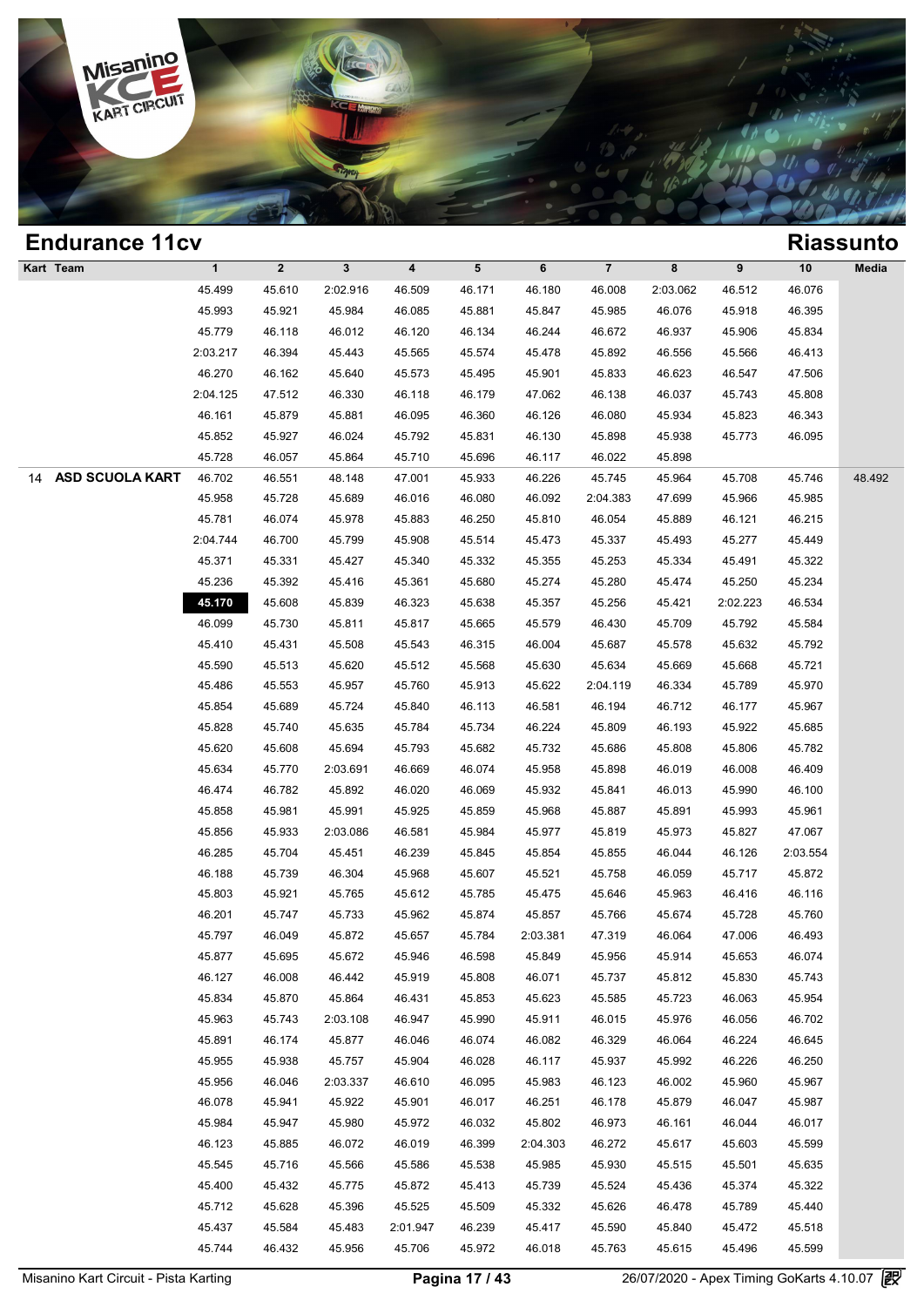

### **Endurance 11cv Riassunto Kart Team 1 2 3 4 5 6 7 8 9 10 Media Process 25.480 45.517 45.641 45.254 45.611 45.606 45.647 45.623 45.937 45.756 45.480 45.641 45.623 45.937** 1 2 3 4 5 6 7 8 9 10 Med<br>45.567 45.480 45.517 45.641 45.254 45.611 45.606 45.647 45.623 45.937<br>45.765 45.480 45.490 45.637 45.563 45.806 45.769 45.445 45.538 45.644<br>102.420 46.811 46.353 46.151 46.316 46.324 46.324 46.365 1 2 3 4 5 6 7 8 9 10 Med<br>
45.567 45.480 45.517 45.641 45.254 45.611 45.606 45.647 45.623 45.937<br>
45.765 45.480 45.490 45.637 45.563 45.806 45.769 45.445 45.538 45.644<br>
2:03.430 46.811 46.353 46.151 46.316 46.234 46.265 2:0 45.567 45.480 45.517 45.641 45.254 45.611 45.606 45.647 45.623 45.937<br>45.765 45.480 45.490 45.637 45.563 45.806 45.769 45.445 45.538 45.644<br>2:03.430 46.811 46.353 46.151 46.316 46.234 46.265 2:04.057 46.845 46.234<br>46.122 4 45.765 45.480 45.490 45.637 45.563 45.806 45.769 45.445 45.538 45.644<br>
1.03.430 46.811 46.353 46.151 46.316 46.234 46.265 2:04.057 46.845 46.234<br>
46.122 45.932 45.725 46.413 45.904 45.696 45.811 45.987 45.736 45.692<br>
45.65 46.122 45.932 45.725 46.413 46.934 46.204 45.896 45.811 46.924 46.204 45.657 46.868 45.930 45.740 45.755 45.756 45.519 46.413 46.924 45.692 45.667 45.868 45.930 45.740 45.755 45.756 45.519 46.413 46.924 45.692 45.620 45.6 46.122 45.932 45.725 46.413 45.904 45.696 45.8<br>45.657 45.868 45.930 45.740 45.755 45.756 45.5<br>45.620 45.686 46.204 45.798 2:02.236 46.680 46.8<br>45.605 45.776 45.688 45.940 45.727 46.831 9 **TEAM COYOTE** 47.177 46.632 46.885 48.572 46.356 46.420 46.522 46.198 46.193 48.058 48.529 46.620 46.686 46.204 45.798 2:02.236 46.680 46.849 46.924 45.942 45.917<br>45.605 45.776 45.688 45.940 45.727 46.831<br>47.177 46.632 46.885 48.572 46.356 46.420 46.522 46.198 46.193 48.058 48.5<br>46.314 47.796 46.651 46.040 47.06 46.605 45.776 45.688 45.940 45.727 46.831<br>47.177 46.632 46.885 48.572 46.356 46.420 46.522 46.198 46.193 48.058 48.5<br>46.314 47.796 46.651 46.040 47.069 47.142 46.418 46.290 46.444 46.244<br>46.005 45.830 46.247 46.411 45.946 46.314 46.632 46.885 48.572 46.356 46.420 46.522 46.198 46.193 48.058 48.5<br>46.314 47.796 46.651 46.040 47.069 47.142 46.418 46.290 46.444 46.244<br>46.005 45.830 46.247 46.411 45.946 46.448 46.623 46.234 46.849 46.084<br>46.387 46.314 47.796 46.651 46.040 47.069 47.142 46.418 46.290 46.444 46.244<br>46.005 45.830 46.247 46.411 45.946 46.448 46.623 46.234 46.849 46.084<br>46.387 2:01.496 46.741 45.989 46.694 46.305 46.586 46.464 47.413 46.102<br>45.860 45. 46.005 45.830 46.247 46.411 45.946 46.448 46.623 46.234 46.849 46.084<br>46.387 2:01.496 46.741 45.989 46.694 46.305 46.586 46.464 47.413 46.102<br>45.860 45.601 45.953 45.880 46.264 45.854 46.101 46.306 46.122 46.042<br>45.887 45.9 46.387 2:01.496 46.741 45.989 46.694 46.305 46.586 46.464 47.413 46.102<br>45.860 45.601 45.953 45.880 46.264 45.854 46.101 46.306 46.122 46.042<br>45.887 45.921 45.905 46.653 46.030 46.850 46.214 46.657 46.411 46.532<br>46.361 46. 45.860 45.601 45.953 45.880 46.264 45.854 46.101 46.306 46.122 46.042<br>45.887 45.921 45.905 46.653 46.030 46.850 46.214 46.657 46.411 46.532<br>46.361 46.430 45.856 2:03.377 47.415 45.959 46.093 46.196 45.785 45.719<br>45.656 45. 45.887 45.921 45.905 46.653 46.030 46.850 46.214 46.657 46.411 46.532<br>46.361 46.430 45.856 2:03.377 47.415 45.959 46.093 46.196 45.785 45.719<br>45.656 45.957 45.547 45.584 45.712 46.251 45.807 45.723 45.717 45.833<br>45.716 45. 46.361 46.430 45.856 2:03.377 47.415 45.959 46.093 46.196 45.785 45.719<br>45.656 45.957 45.547 45.584 45.712 46.251 45.807 45.723 45.717 45.833<br>45.716 45.737 46.587 45.707 46.197 45.867 45.642 45.839 45.777 45.934<br>45.869 45. 45.656 45.957 45.547 45.584 45.712 46.251 45.807 45.723 45.717 45.833<br>45.716 45.737 46.587 45.707 46.197 45.867 45.642 45.839 45.777 45.934<br>45.869 45.861 45.753 45.960 46.106 46.573 45.893 45.619 45.577 45.577<br>45.683 2:03. 46.379 46.687 46.587 46.197 46.197 46.867 46.642 45.839 45.777 46.934<br>45.869 45.861 45.753 45.960 46.106 46.573 45.893 45.619 45.542 45.577<br>45.683 2:03.117 46.664 46.595 46.000 45.905 46.003 45.783 45.896 45.995<br>46.379 46.0 45.869 45.861 45.753 45.960 46.106 46.573 45.893 45.619 45.542 45.577<br>45.683 2:03.117 46.664 46.595 46.000 45.905 46.003 45.783 45.896 45.995<br>46.379 46.077 46.015 46.016 46.014 46.094 46.045 45.963 45.877 45.972<br>45.982 46.0 45.683 2:03.117 46.664 46.595 46.000 45.905 46.003 45.783 45.896 45.995<br>46.379 46.077 46.015 46.016 46.014 46.094 46.045 45.963 45.877 45.972<br>45.982 46.019 45.806 46.253 45.750 46.755 45.930 45.873 46.002 46.032<br>45.686 45. 46.379 46.077 46.015 46.016 46.014 46.094 46.045 45.963 45.877 45.972<br>45.982 46.019 45.806 46.253 45.750 46.755 45.930 45.873 46.002 46.032<br>45.686 45.736 45.726 45.948 45.843 45.672 45.825 2:01.563 47.922 47.076<br>46.818 46. 46.982 46.019 45.806 46.253 45.750 46.755 45.930 45.873 46.002 46.032<br>45.686 45.736 45.726 45.948 45.843 45.672 45.825 2:01.563 47.922 47.076<br>46.818 46.823 46.991 47.136 47.046 46.385 46.530 46.187 46.060 46.351<br>46.209 46. 46.818 46.736 45.726 45.948 45.843 45.672 45.825 2:01.563 47.922 47.076<br>46.818 46.823 46.991 47.136 47.046 46.385 46.530 46.187 46.060 46.351<br>46.209 46.594 46.453 46.420 46.972 46.807 46.440 46.269 46.415 46.427<br>46.276 46.6 46.818 46.823 46.991 47.136 47.046 46.385 46.530 46.187 46.060 46.351<br>46.209 46.594 46.453 46.420 46.972 46.807 46.440 46.269 46.415 46.427<br>46.276 46.641 46.543 46.825 46.827 46.408 46.695 46.343 46.454 2:02.266<br>47.292 46. 46.209 46.594 46.453 46.420 46.972 46.807 46.440 46.269 46.415 46.427<br>46.276 46.641 46.543 46.825 46.827 46.408 46.695 46.343 46.454 2:02.266<br>47.292 46.310 46.729 46.982 47.109 46.154 46.140 46.188 46.075 46.094<br>46.016 46. 46.276 46.641 46.543 46.825 46.827 46.408 46.695 46.343 46.454 2:02.266<br>47.292 46.310 46.729 46.982 47.109 46.154 46.140 46.188 46.075 46.094<br>46.016 46.076 46.186 45.950 46.193 46.213 45.976 46.082 46.045 46.200<br>45.977 45. 46.016 46.076 46.186 45.950 46.193 46.193 46.213 46.082 46.082 46.045 46.076 46.076 46.076 46.186 45.950 46.193 46.213 45.976 46.082 46.045 46.200<br>45.977 45.691 45.754 46.143 46.266 45.939 45.774 46.036 45.779 45.764<br>45.93 46.016 46.076 46.186 45.950 46.193 46.213 45.976 46.082 46.045 46.200<br>45.977 45.691 45.754 46.143 46.266 45.939 45.774 46.036 45.779 45.764<br>45.934 46.080 45.914 45.752 45.914 45.853 45.906 2:01.997 46.618 45.905<br>45.901 46.0 45.977 45.691 45.754 46.143 46.266 45.939 45.774 46.036 45.779 45.764<br>45.934 46.080 45.914 45.752 45.914 45.853 45.906 2:01.997 46.618 45.905<br>45.901 46.006 46.108 45.902 46.611 46.306 45.571 46.573 45.962 45.981<br>45.928 45. 45.934 46.080 45.914 45.752 45.914 45.853 45.906 2:01.997 46.618 45.905<br>45.901 46.006 46.108 45.902 46.611 46.306 45.571 46.573 45.962 45.981<br>45.928 45.998 46.003 46.073 46.108 46.249 46.314 46.105 45.955 46.477<br>45.914 45.8 45.901 46.006 46.108 45.902 46.611 46.306 45.571 46.573 45.962 45.981<br>45.928 45.998 46.003 46.073 46.108 46.249 46.314 46.105 45.955 46.477<br>45.914 45.832 45.903 46.195 45.844 45.996 45.937 46.252 46.153 2:02.261<br>49.038 47.8 46.928 46.998 46.003 46.073 46.108 46.249 46.314 46.105 45.955 46.477<br>45.914 45.832 45.903 46.195 45.844 45.996 45.937 46.252 46.153 2:02.261<br>49.038 47.883 47.456 46.785 46.566 46.678 46.988 46.914 46.830 46.964<br>46.725 47. 46.914 45.832 45.903 46.195 45.844 45.996 45.937 46.252 46.153 2:02.261<br>49.038 47.883 47.456 46.785 46.566 46.678 46.988 46.914 46.830 46.964<br>46.725 47.232 46.783 47.090 47.129 47.053 47.276 46.312 46.545 46.905<br>46.394 46. 46.725 47.883 47.456 46.785 46.566 46.678 46.988 46.914 46.830 46.964<br>46.725 47.232 46.783 47.090 47.129 47.053 47.276 46.312 46.545 46.905<br>46.394 46.272 46.957 46.751 47.104 46.348 46.507 46.590 46.313 46.292<br>46.528 46.61 46.725 47.232 46.783 47.090 47.129 47.053 47.276 46.312 46.545 46.905<br>46.394 46.272 46.957 46.751 47.104 46.348 46.507 46.590 46.313 46.292<br>46.528 46.610 2:02.218 47.531 46.660 46.384 46.708 46.554 46.651 46.421<br>46.540 46. 46.394 46.272 46.957 46.751 47.104 46.348 46.507 46.590 46.313 46.292<br>46.528 46.610 2:02.218 47.531 46.660 46.384 46.708 46.554 46.651 46.421<br>46.540 46.228 46.725 46.225 46.079 46.078 46.122 46.096 46.170 46.027<br>45.979 46. 46.528 46.610 2:02.218 47.531 46.660 46.384 46.708 46.554 46.651 46.421<br>46.540 46.228 46.725 46.225 46.079 46.078 46.122 46.096 46.170 46.027<br>45.979 46.086 46.188 45.919 46.498 46.113 46.161 46.403 46.274 46.603<br>46.121 46.2 46.540 46.228 46.725 46.225 46.079 46.078 46.122 46.096 46.170 46.027<br>45.979 46.086 46.188 45.919 46.498 46.113 46.161 46.403 46.274 46.603<br>46.121 46.221 2:02.491 47.045 46.739 45.917 46.181 46.051 46.867 46.224<br>46.027 45. 46.979 46.086 46.188 45.919 46.498 46.113 46.161 46.403 46.274 46.603<br>46.121 46.221 2:02.491 47.045 46.739 45.917 46.181 46.051 46.867 46.224<br>46.027 45.951 46.086 46.105 46.031 45.992 46.217 45.927 45.976 46.190<br>46.368 46. 46.121 46.221 2:02.491 47.045 46.739 45.917 46.181 46.051 46.867 46.224<br>46.027 45.951 46.086 46.105 46.031 45.992 46.217 45.927 45.976 46.190<br>46.368 46.197 46.974 45.906 46.527 46.829 46.259 47.191 46.990 46.518<br>46.030 45. 46.027 45.951 46.086 46.105 46.031 45.992 46.217 45.927 45.976 46.190<br>46.368 46.197 46.974 45.906 46.527 46.829 46.259 47.191 46.990 46.518<br>46.030 45.976 45.858 46.149 2:02.723 47.712 46.157 46.313 46.412 45.965<br>46.314 46. 46.368 46.197 46.974 45.906 46.527 46.829 46.259 47.191 46.990 46.518<br>46.030 45.976 45.858 46.149 2:02.723 47.712 46.157 46.313 46.412 45.965<br>46.314 46.069 46.419 45.941 45.918 45.979 45.741 45.990 46.071 46.293<br>46.365 45. 46.030 45.976 45.858 46.149 2:02.723 47.712 46.157 46.313 46.412 45.965<br>46.314 46.069 46.419 45.941 45.918 45.979 45.741 45.990 46.071 46.293<br>46.365 45.953 45.800 45.913 46.013 46.252 45.982 46.031 46.044 45.910<br>45.851 45. 46.314 46.069 46.419 45.914 45.918 45.979 45.741 45.990 46.071 46.293<br>46.365 45.953 45.800 45.913 46.013 46.252 45.982 46.031 46.044 45.910<br>45.851 45.938 45.929 46.227 46.206 47.373 46.140 45.989 47.224 46.061<br>2:00.753 48. 46.365 45.953 45.800 45.913 46.013 46.252 45.982 46.031 46.044 45.910<br>45.851 45.938 45.929 46.227 46.206 47.373 46.140 45.989 47.224 46.061<br>200.753 48.011 46.559 46.454 46.165 45.980 45.758 45.955 46.506 46.989<br>45.733 46.0 45.851 45.938 45.929 46.227 46.206 47.373 46.140 45.989 47.224 46.061<br>
1.00.753 48.011 46.559 46.454 46.165 45.980 45.758 45.955 46.506 46.989<br>
45.733 46.062 45.921 46.102 46.386 45.991 45.978 46.161 47.243 46.413<br>
45.818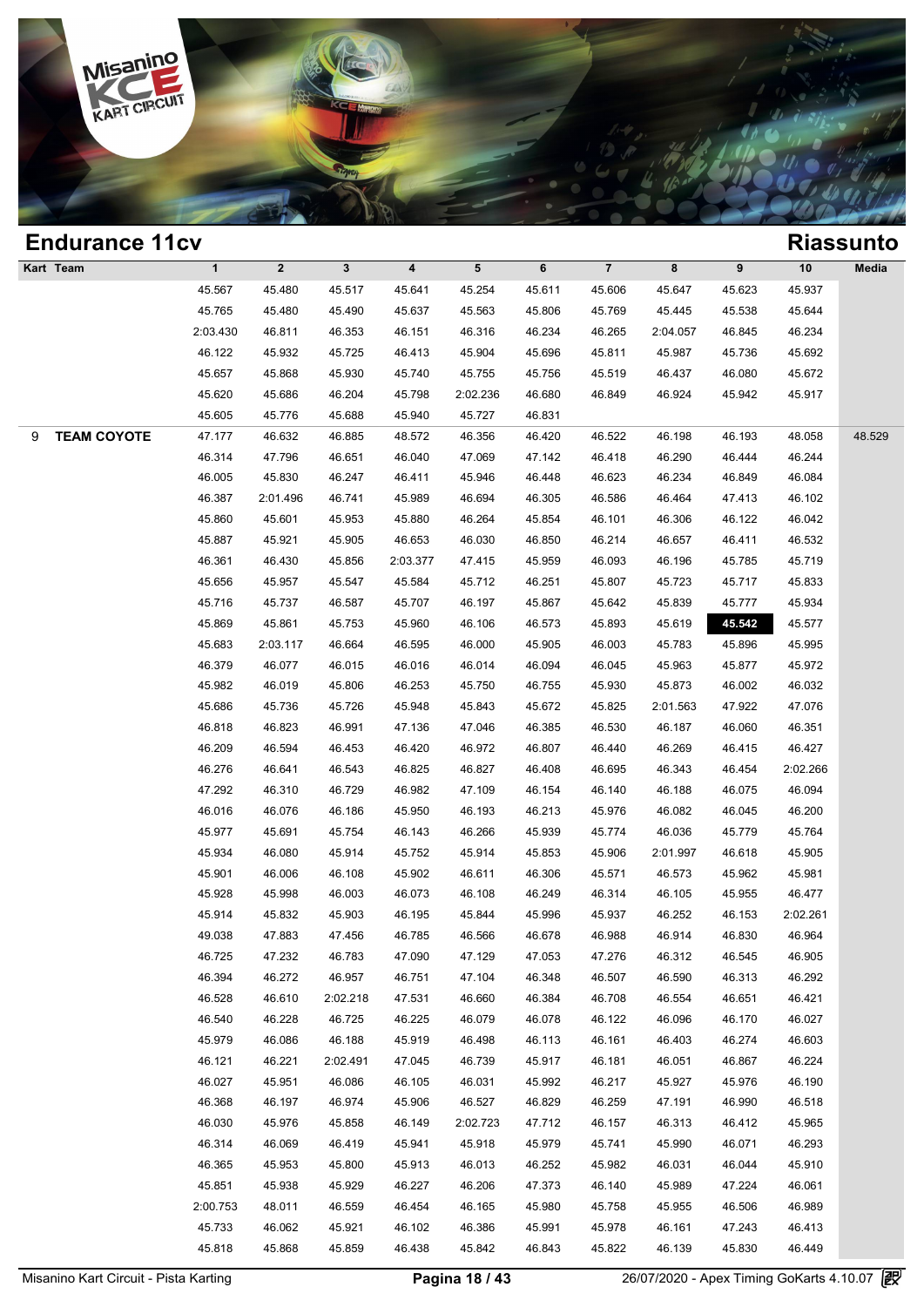

### **Endurance 11cv Riassunto Kart Team 1 2 3 4 5 6 7 8 9 10 Media 1**<br>
46.490 45.929 45.827 2:02.991 47.052 46.245 46.422 46.186 46.471 46.442<br>
46.198 46.352 46.201 46.472 46.202 46.132 46.303 2:03.075 47.811 46.004 1 2 3 4 5 6 7 8 9 10 Med<br>46.490 45.929 45.827 2:02.991 47.052 46.245 46.422 46.186 46.471 46.442<br>46.198 46.353 46.291 46.472 46.202 46.133 46.303 2:03.975 47.811 46.994<br>47.545 46.680 46.007 46.407 46.468 46.397 46.573 46.5 46.490 45.929 45.827 2:02.991 47.052 46.245 46.422 46.186 46.471 46.442<br>46.198 46.353 46.291 46.472 46.202 46.133 46.303 2:03.975 47.811 46.994<br>47.545 46.689 46.907 46.407 46.468 46.387 46.573 46.576 47.597 46.591<br>48.961 46.490 45.929 45.827 2:02.991 47.052 46.245 46.422 46.186 46.471 46.442<br>46.198 46.353 46.291 46.472 46.202 46.133 46.303 2:03.975 47.811 46.994<br>47.545 46.689 46.907 46.407 46.468 46.387 46.673 46.576 47.597 46.591<br>48.061 4 46.198 46.353 46.291 46.472 46.202 46.133 46.31<br>47.545 46.689 46.907 46.407 46.468 46.387 46.6<br>48.061 46.443 46.203 46.417 46.406 46.678 46.31<br>46.225 46.165 46.641 46.568 46.598 46.620 8 **BOLZA CORSE** 47.300 47.525 48.172 46.780 46.443 46.003 45.702 45.841 46.125 45.888 48.597 46.061 46.443 46.203 46.417 46.406 46.678 46.307 46.317 46.931 46.516<br>46.225 46.165 46.641 46.568 46.598 46.620<br>47.300 47.525 48.172 46.780 46.443 46.003 45.702 45.841 46.125 45.888 48.5<br>45.943 45.569 45.874 45.579 45.777 46.225 46.165 46.641 46.568 46.598 46.620<br>47.300 47.525 48.172 46.780 46.443 46.003 45.702 45.841 46.125 45.888 48.4<br>45.943 45.569 45.674 45.579 45.777 45.851 45.493 45.716 45.668 45.476<br>45.596 45.643 45.582 45.540 45.536 47.300 47.525 48.172 46.780 46.443 46.003 45.702 45.841 46.125 45.888 48.5<br>45.943 45.569 45.374 45.579 45.777 45.851 45.493 45.716 45.668 45.476<br>45.596 45.643 45.582 45.540 45.536 45.769 45.545 45.681 45.834 2:01.127<br>46.891 45.506 45.668 45.374 45.579 45.777 45.851 45.493 45.716 45.668 45.476<br>45.596 45.643 45.582 45.540 45.536 45.769 45.545 45.681 45.834 2:01.127<br>46.891 46.165 45.792 45.655 45.595 45.753 45.645 45.722 45.934 45.658<br>46.668 45.7 45.596 45.643 45.582 45.540 45.536 45.769 45.545 45.681 45.834 2:01.127<br>46.891 46.165 45.792 45.655 45.595 45.753 45.645 45.722 45.934 45.658<br>46.668 45.733 45.501 45.631 45.820 46.210 45.691 46.825 46.588 45.813<br>45.763 45. 46.891 46.165 45.792 45.655 45.595 45.753 45.645 45.722 45.934 45.658<br>46.668 45.733 45.501 45.631 45.820 46.210 45.691 46.825 46.588 45.813<br>45.763 45.813 46.052 45.641 46.653 45.850 45.810 45.795 45.867 45.878<br>45.869 45.762 46.668 45.733 45.501 45.631 45.820 46.210 45.691 46.825 46.588 45.813<br>45.763 45.813 46.052 45.641 46.653 45.850 45.810 45.795 45.867 45.878<br>45.869 45.762 45.717 46.264 2:13.606 47.738 46.655 46.517 46.593 46.396<br>46.893 46. 46.763 45.813 46.052 45.641 46.653 45.850 45.810 45.795 45.867 45.878<br>45.869 45.762 45.717 46.264 2:13.606 47.738 46.655 46.517 46.593 46.396<br>46.893 46.881 46.559 46.109 45.947 46.049 46.281 45.904 45.725 45.831<br>46.357 45. 46.890 45.762 45.717 46.264 2:13.606 47.738 46.655 46.517 46.593 46.396<br>46.893 46.881 46.559 46.109 45.947 46.049 46.281 45.904 45.725 45.831<br>46.357 45.869 46.651 46.063 46.469 46.466 46.969 45.857 46.187 45.937<br>46.590 2:01 46.893 46.881 46.559 46.109 45.947 46.049 46.281 45.904 45.725 45.831<br>46.357 45.869 46.651 46.063 46.469 46.466 46.969 45.857 46.187 45.937<br>46.590 2:01.654 46.837 46.124 46.202 46.156 46.121 45.833 45.891 45.841<br>46.186 45. 46.357 45.869 46.651 46.063 46.469 46.466 46.969 45.857 46.187 45.937<br>46.590 2:01.654 46.837 46.124 46.202 46.156 46.121 45.833 45.891 45.841<br>46.186 45.899 46.178 46.006 45.940 45.834 45.926 45.895 45.918 46.203<br>45.693 45. 46.590 2:01.654 46.837 46.124 46.202 46.156 46.121 45.833 45.891 45.841<br>46.186 45.899 46.178 46.006 45.940 45.834 45.926 45.895 45.918 46.203<br>45.693 45.794 45.955 45.807 46.465 46.471 46.422 46.202 46.261 46.026<br>46.205 46. 46.186 45.899 46.178 46.006 45.940 45.834 45.926 45.895 45.918 46.203<br>45.693 45.794 45.955 45.807 46.465 46.471 46.422 46.202 46.261 46.026<br>46.205 46.089 46.415 45.674 45.643 45.695 45.751 46.062 46.116 45.835<br>2:01.375 46. 46.205 46.794 45.955 45.807 46.465 46.471 46.422 46.202 46.261 46.026<br>46.205 46.089 46.415 45.674 45.643 45.695 45.751 46.062 46.116 45.835<br>:01.375 46.856 46.204 45.881 45.928 46.582 46.104 45.930 45.914 45.915<br>46.194 46.1 46.205 46.089 46.415 45.674 45.643 45.695 45.751 46.062 46.116 45.835<br>
2:01.375 46.856 46.204 45.881 45.928 46.582 46.104 45.930 45.914 45.915<br>
46.194 46.159 45.777 45.849 45.955 46.095 46.051 45.867 46.080 46.126<br>
46.053 46.194 46.856 46.204 45.881 45.928 46.582 46.104 45.930 45.914 45.915<br>
46.194 46.159 45.777 45.849 45.955 46.095 46.051 45.867 46.080 46.126<br>
46.053 46.262 46.384 46.064 46.004 46.247 46.105 46.324 2:01.437 46.897<br>
46.626 46.194 46.159 45.777 45.849 45.955 46.095 46.051 45.867 46.080 46.126<br>46.053 46.262 46.384 46.064 46.004 46.247 46.105 46.324 2:01.437 46.897<br>46.626 45.950 45.806 46.012 46.536 46.485 45.870 45.877 46.030 45.929<br>45.923 46. 46.053 46.262 46.384 46.064 46.004 46.247 46.105 46.324 2:01.437 46.897<br>46.626 45.950 45.806 46.012 46.536 46.485 45.870 45.877 46.030 45.929<br>45.923 46.185 45.803 46.134 45.973 46.173 46.001 45.619 45.965 45.925<br>46.152 46. 46.626 45.950 45.806 46.012 46.536 46.485 45.870 45.877 46.030 45.929<br>45.923 46.185 45.803 46.134 45.973 46.173 46.001 45.619 45.965 45.925<br>46.152 46.073 46.195 46.038 46.005 46.133 45.867 45.953 45.918 46.022<br>45.905 45.798 46.152 46.185 45.803 46.134 45.973 46.173 46.001 45.619 45.965 45.925<br>46.152 46.073 46.195 46.038 46.005 46.133 45.867 45.953 45.918 46.022<br>45.905 45.798 46.018 45.956 45.932 46.309 46.576 2:01.082 46.839 46.162<br>46.114 45. 46.152 46.073 46.195 46.038 46.005 46.133 45.867 45.953 45.918 46.022<br>45.905 45.798 46.018 45.956 45.932 46.309 46.576 2:01.082 46.839 46.162<br>46.114 45.778 45.916 45.972 45.803 45.879 45.970 45.908 46.283 46.288<br>46.011 46. 46.905 45.798 46.018 45.956 45.932 46.309 46.576 2:01.082 46.839 46.162<br>46.114 45.778 45.916 45.972 45.803 45.879 45.970 45.908 46.283 46.288<br>46.011 46.300 45.860 45.968 45.913 46.235 45.835 45.979 46.065 46.072<br>46.406 46.3 46.114 45.778 45.916 45.972 45.803 45.879 45.970 45.908 46.283 46.288<br>46.011 46.300 45.860 45.968 45.913 46.235 45.835 45.979 46.065 46.072<br>46.406 46.324 45.909 46.115 46.143 46.221 46.485 46.253 46.089 2:01.625<br>46.704 46. 46.011 46.300 45.860 45.968 45.913 46.235 45.835 45.979 46.065 46.072<br>46.406 46.324 45.909 46.115 46.143 46.221 46.485 46.253 46.089 2:01.625<br>46.704 46.159 46.107 45.920 45.782 45.885 46.024 47.131 46.335 46.051<br>45.978 45. 46.406 46.324 45.909 46.115 46.143 46.221 46.485 46.253 46.089 2:01.625<br>46.704 46.159 46.107 45.920 45.782 45.885 46.024 47.131 46.335 46.051<br>45.978 45.981 46.023 46.005 45.988 46.195 46.515 45.959 45.934 45.915<br>45.949 45.9 46.704 46.159 46.107 45.920 45.782 45.885 46.024 47.131 46.335 46.051<br>45.978 45.981 46.023 46.005 45.988 46.195 46.515 45.959 45.934 45.915<br>45.949 45.971 45.764 46.043 46.171 45.885 46.102 46.469 45.773 45.872<br>45.673 45.952 46.978 46.981 46.023 46.005 45.988 46.195 46.515 45.959 45.934 45.915<br>45.949 45.971 45.764 46.043 46.171 45.885 46.102 46.469 45.773 45.872<br>45.673 45.952 45.590 45.884 45.696 2:01.360 48.221 46.703 46.595 46.695<br>46.469 2:0 45.949 45.971 45.764 46.043 46.171 45.885 46.102 46.469 45.773 45.872<br>45.673 45.952 45.590 45.884 45.696 2:01.360 48.221 46.703 46.595 46.695<br>46.469 2:01.407 46.598 45.890 45.881 45.784 45.652 46.060 46.082 45.787<br>45.731 45 45.673 45.952 45.590 45.884 45.696 2:01.360 48.221 46.703 46.595 46.695<br>46.469 2:01.407 46.598 45.890 45.881 45.784 45.652 46.060 46.082 45.787<br>45.731 45.723 45.960 45.504 45.507 45.571 45.721 45.802 45.606 45.645<br>45.603 4 46.469 2:01.407 46.598 45.890 45.881 45.784 45.652 46.060 46.082 45.787<br>45.731 45.723 45.960 45.504 45.507 45.571 45.721 45.802 45.606 45.645<br>45.603 45.960 45.678 45.658 45.629 45.660 45.886 46.818 45.956 45.930 2:01.575<br>45 46.721 45.723 45.960 45.504 45.507 45.571 45.721 45.802 45.606 45.645<br>45.603 45.960 45.678 45.658 45.629 45.697 45.547 45.677 45.577 45.760<br>45.728 45.804 45.612 45.629 45.660 45.886 46.818 45.956 45.930 2:01.575<br>46.598 46.5 46.603 46.960 45.678 45.658 45.629 45.697 45.547 45.677 45.577 45.760<br>45.728 45.804 45.612 45.629 45.660 45.886 46.818 45.956 45.930 2:01.575<br>46.598 46.533 46.543 46.137 46.142 46.260 45.920 46.063 46.174 46.053<br>46.163 47. 46.728 45.804 45.612 45.629 45.660 45.886 46.818 45.956 45.930 2:01.575<br>46.598 46.533 46.543 46.137 46.142 46.260 45.920 46.063 46.174 46.053<br>46.163 47.006 45.784 46.227 46.141 45.889 46.737 45.913 46.337 46.100<br>45.913 45. 46.598 46.533 46.543 46.137 46.142 46.260 45.920 46.063 46.174 46.053<br>46.163 47.006 45.784 46.227 46.141 45.889 46.737 45.913 46.337 46.100<br>45.913 45.832 45.980 46.036 45.703 46.340 45.832 47.145 45.781 45.830<br>45.777 45.76 46.163 47.006 45.784 46.227 46.141 45.889 46.737 45.913 46.337 46.100<br>45.913 45.832 45.980 46.036 45.703 46.340 45.832 47.145 45.781 45.830<br>45.777 45.761 45.913 45.998 45.993 2:02.013 46.802 46.334 46.367 45.837<br>45.951 45. 45.913 45.832 45.980 46.036 45.703 46.340 45.832 47.145 45.781 45.830<br>45.777 45.761 45.913 45.998 45.993 2:02.013 46.802 46.334 46.367 45.837<br>45.951 45.876 46.069 45.946 45.897 45.944 45.998 45.968 46.194 46.049<br>45.858 45. 45.777 45.761 45.913 45.998 45.993 2:02.013 46.802 46.334 46.367 45.837<br>45.951 45.876 46.069 45.946 45.897 45.944 45.998 45.968 46.194 46.049<br>45.858 45.881 46.080 46.088 46.271 2:01.552 46.529 46.024 46.028 45.991<br>45.841 4 45.951 45.876 46.069 45.946 45.897 45.944 45.998 45.968 46.194 46.049<br>45.858 45.881 46.080 46.088 46.271 2:01.552 46.529 46.024 46.028 45.991<br>45.841 45.884 45.883 45.801 45.695 45.840 45.660 45.605 45.655 45.617<br>45.631 46. 45.858 45.881 46.080 46.088 46.271 2:01.552 46.529 46.024 46.028 45.991<br>45.841 45.884 45.883 45.801 45.695 45.840 45.660 45.605 45.655 45.617<br>45.631 46.027 45.656 45.638 45.831 45.768 46.067 45.640 45.704 45.882<br>45.712 45. 45.841 45.884 45.883 45.801 45.695 45.840 45.660 45.605 45.655 45.617<br>45.631 46.027 45.656 45.638 45.831 45.768 46.067 45.640 45.704 45.882<br>45.712 45.693 2:01.626 46.919 46.652 46.344 46.427 45.870 2:01.858 46.539<br>45.544 45 45.631 46.027 45.656 45.638 45.831 45.768 46.067 45.640 45.704 45.882<br>45.712 45.693 2:01.626 46.919 46.652 46.344 46.427 45.870 2:01.858 46.539<br>45.544 45.658 45.715 45.819 45.667 45.631 45.536 46.583 45.552 45.646<br>45.540 4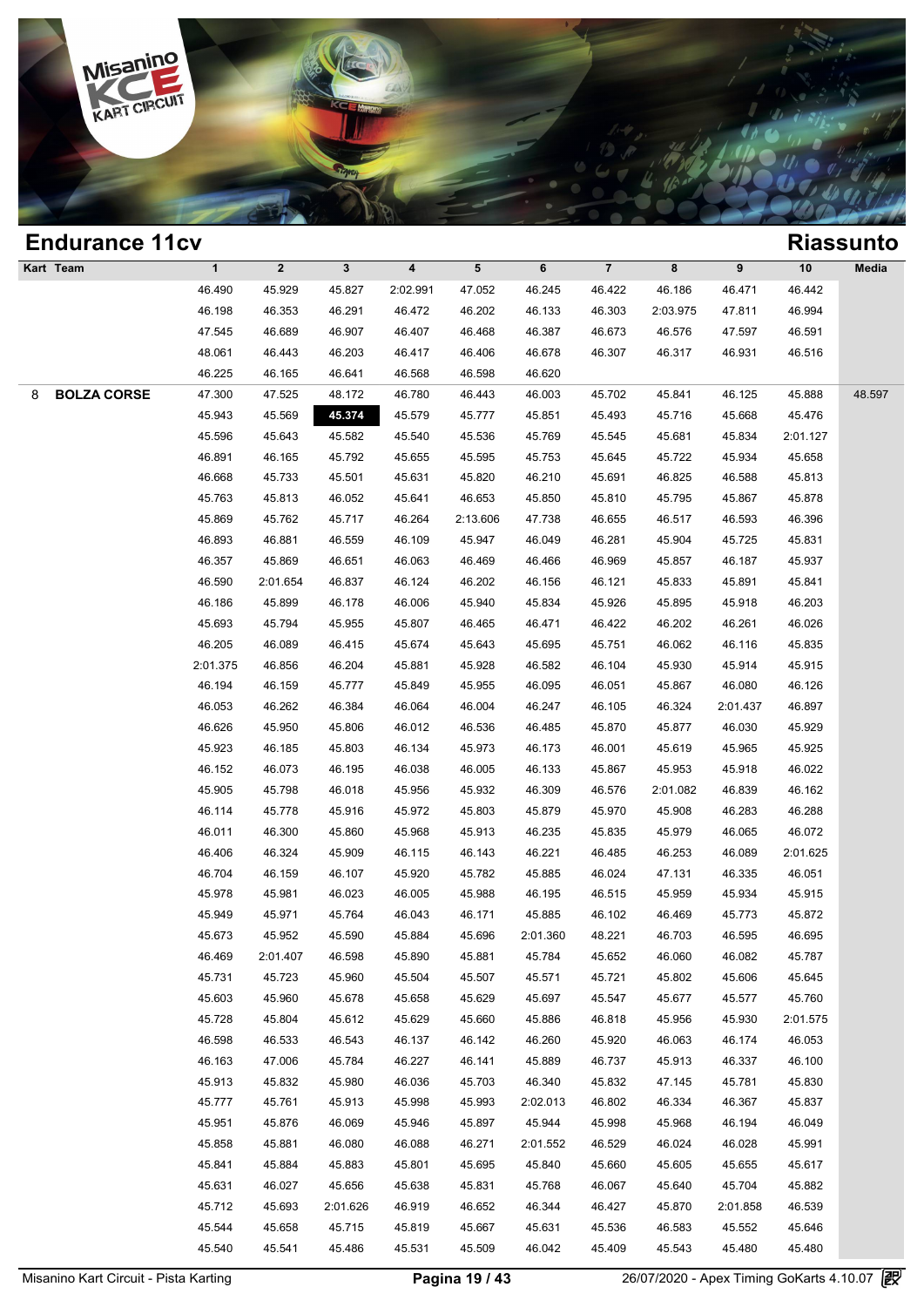

|   | <b>Endurance 11cv</b> |              |              |                |                         |          |          |                |          |        |          | <b>Riassunto</b> |
|---|-----------------------|--------------|--------------|----------------|-------------------------|----------|----------|----------------|----------|--------|----------|------------------|
|   | Kart Team             | $\mathbf{1}$ | $\mathbf{2}$ | 3 <sup>1</sup> | $\overline{\mathbf{4}}$ | 5        | 6        | $\overline{7}$ | 8        | 9      | 10       | Media            |
|   |                       | 45.515       | 45.513       | 45.390         | 45.466                  | 45.561   | 45.571   | 46.607         | 45.981   | 45.772 | 45.444   |                  |
|   |                       | 45.658       | 46.354       | 45.823         | 2:02.465                | 46.449   | 46.158   | 46.066         | 46.267   | 45.821 | 45.741   |                  |
|   |                       | 45.729       | 46.192       | 46.584         | 46.063                  | 46.610   |          |                |          |        |          |                  |
| 5 | PFV ACADEMY           | 46.682       | 47.568       | 47.294         | 48.030                  | 46.320   | 45.879   | 46.467         | 46.570   | 45.842 | 45.383   | 48.616           |
|   |                       | 45.541       | 45.751       | 45.514         | 45.592                  | 45.557   | 45.645   | 45.480         | 45.570   | 45.691 | 45.616   |                  |
|   |                       | 45.858       | 45.834       | 45.813         | 45.763                  | 45.756   | 45.953   | 45.853         | 45.745   | 45.806 | 45.613   |                  |
|   |                       | 2:03.545     | 47.523       | 46.633         | 46.622                  | 46.580   | 46.765   | 46.625         | 46.806   | 46.622 | 2:04.162 |                  |
|   |                       | 46.979       | 46.579       | 45.954         | 46.086                  | 45.911   | 45.993   | 46.300         | 45.885   | 45.781 | 46.125   |                  |
|   |                       | 46.888       | 46.315       | 45.885         | 45.941                  | 45.994   | 46.100   | 46.087         | 46.211   | 45.948 | 46.015   |                  |
|   |                       | 46.006       | 47.005       | 47.298         | 46.035                  | 45.910   | 46.072   | 45.982         | 46.475   | 47.159 | 46.337   |                  |
|   |                       | 45.991       | 46.389       | 46.187         | 45.907                  | 45.891   | 46.112   | 46.037         | 2:02.700 | 46.760 | 45.857   |                  |
|   |                       | 46.253       | 45.848       | 45.899         | 45.836                  | 46.022   | 45.767   | 45.947         | 45.693   | 46.020 | 45.937   |                  |
|   |                       | 45.915       | 45.970       | 45.773         | 45.896                  | 45.812   | 46.163   | 46.385         | 46.141   | 45.769 | 46.261   |                  |
|   |                       | 45.868       | 46.060       | 45.973         | 46.032                  | 45.995   | 46.107   | 46.118         | 45.952   | 45.925 | 45.959   |                  |
|   |                       | 45.913       | 45.872       | 46.279         | 46.258                  | 46.263   | 2:02.464 | 47.029         | 46.100   | 45.915 | 45.996   |                  |
|   |                       | 46.221       | 45.918       | 46.175         | 45.998                  | 45.988   | 45.941   | 45.936         | 45.908   | 45.897 | 45.754   |                  |
|   |                       | 45.859       | 45.822       | 45.731         | 45.856                  | 45.854   | 45.916   | 46.673         | 45.819   | 46.008 | 45.997   |                  |
|   |                       | 46.286       | 46.609       | 45.817         | 45.884                  | 46.121   | 45.989   | 45.918         | 45.760   | 46.061 | 45.813   |                  |
|   |                       | 45.768       | 45.857       | 45.850         | 2:02.948                | 46.863   | 45.769   | 45.779         | 45.580   | 45.610 | 45.625   |                  |
|   |                       | 45.614       | 45.735       | 45.692         | 45.571                  | 45.727   | 45.813   | 45.991         | 45.707   | 45.975 | 45.553   |                  |
|   |                       | 45.815       | 45.641       | 45.427         | 45.851                  | 46.568   | 45.546   | 45.657         | 45.700   | 45.459 | 45.457   |                  |
|   |                       | 46.457       | 45.886       | 45.447         | 45.486                  | 45.533   | 45.619   | 45.579         | 45.551   | 45.493 | 45.577   |                  |
|   |                       | 45.617       | 2:02.429     | 47.019         | 46.151                  | 45.929   | 46.042   | 46.099         | 45.712   | 45.773 | 45.977   |                  |
|   |                       | 45.930       | 46.207       | 46.399         | 45.996                  | 46.149   | 45.804   | 45.718         | 45.896   | 46.370 | 46.458   |                  |
|   |                       | 47.016       | 45.906       | 46.031         | 45.961                  | 45.855   | 46.170   | 45.996         | 46.037   | 45.926 | 45.928   |                  |
|   |                       | 45.904       | 46.144       | 45.902         | 45.875                  | 45.957   | 45.813   | 45.948         | 45.877   | 46.015 | 2:01.301 |                  |
|   |                       | 46.557       | 46.090       | 46.052         | 45.851                  | 46.191   | 46.151   | 45.900         | 45.850   | 45.872 | 45.924   |                  |
|   |                       | 46.319       | 46.454       | 46.039         | 46.889                  | 45.876   | 45.833   | 46.041         | 45.768   | 45.710 | 45.789   |                  |
|   |                       | 45.884       | 45.716       | 45.682         | 46.081                  | 45.937   | 45.771   | 45.865         | 46.016   | 45.705 | 46.134   |                  |
|   |                       | 45.923       | 45.876       | 45.824         | 45.882                  | 45.876   | 45.834   | 45.934         | 2:04.017 | 47.210 | 45.696   |                  |
|   |                       | 46.125       | 45.671       | 45.835         | 45.696                  | 45.723   | 45.728   | 46.058         | 45.931   | 45.719 | 46.314   |                  |
|   |                       | 46.221       | 45.745       | 45.817         | 45.722                  | 45.861   | 45.904   | 45.844         | 45.753   | 45.842 | 45.815   |                  |
|   |                       | 45.716       | 46.056       | 45.648         | 46.004                  | 45.947   | 45.680   | 45.818         | 45.689   | 45.452 | 45.698   |                  |
|   |                       | 45.688       | 45.735       | 45.779         | 45.757                  | 45.650   | 2:02.140 | 47.207         | 46.774   | 46.281 | 46.073   |                  |
|   |                       | 46.138       | 46.161       | 46.269         | 45.871                  | 46.879   | 46.622   | 45.985         | 45.810   | 45.782 | 45.664   |                  |
|   |                       | 45.689       | 45.687       | 45.827         | 46.183                  | 45.760   | 46.108   | 45.863         | 46.018   | 45.756 | 45.989   |                  |
|   |                       | 46.180       | 47.107       | 45.997         | 45.980                  | 45.971   | 45.864   | 46.011         | 46.167   | 45.888 | 46.467   |                  |
|   |                       | 45.893       | 45.928       | 45.840         | 2:01.581                | 46.640   | 46.260   | 46.251         | 46.053   | 46.066 | 46.010   |                  |
|   |                       | 45.899       | 46.549       | 45.853         | 46.119                  | 46.180   | 45.962   | 45.915         | 45.899   | 45.995 | 46.073   |                  |
|   |                       | 46.142       | 46.006       | 45.872         | 45.851                  | 45.943   | 46.331   | 46.189         | 45.790   | 45.999 | 45.972   |                  |
|   |                       | 46.070       | 45.998       | 45.929         | 46.131                  | 45.903   | 46.032   | 45.904         | 45.873   | 45.837 | 45.938   |                  |
|   |                       | 45.824       | 2:03.163     | 46.995         | 46.342                  | 46.214   | 45.891   | 45.858         | 46.006   | 45.981 | 46.366   |                  |
|   |                       | 45.708       | 45.764       | 45.870         | 45.789                  | 45.672   | 45.580   | 46.321         | 45.699   | 46.525 | 47.369   |                  |
|   |                       | 45.872       | 45.945       | 46.424         | 45.736                  | 45.723   | 46.110   | 45.718         | 46.065   | 45.953 | 46.620   |                  |
|   |                       | 46.793       | 47.240       | 2:04.091       | 2:02.976                | 2:03.301 | 2:01.871 | 46.949         | 46.334   | 46.552 | 46.591   |                  |
|   |                       | 46.095       | 46.071       | 46.551         | 46.099                  | 45.978   | 45.936   | 46.611         | 45.935   | 45.867 | 46.026   |                  |
|   |                       | 45.879       | 45.851       | 46.027         | 45.915                  | 46.037   | 45.826   | 46.081         | 45.809   | 46.009 | 45.843   |                  |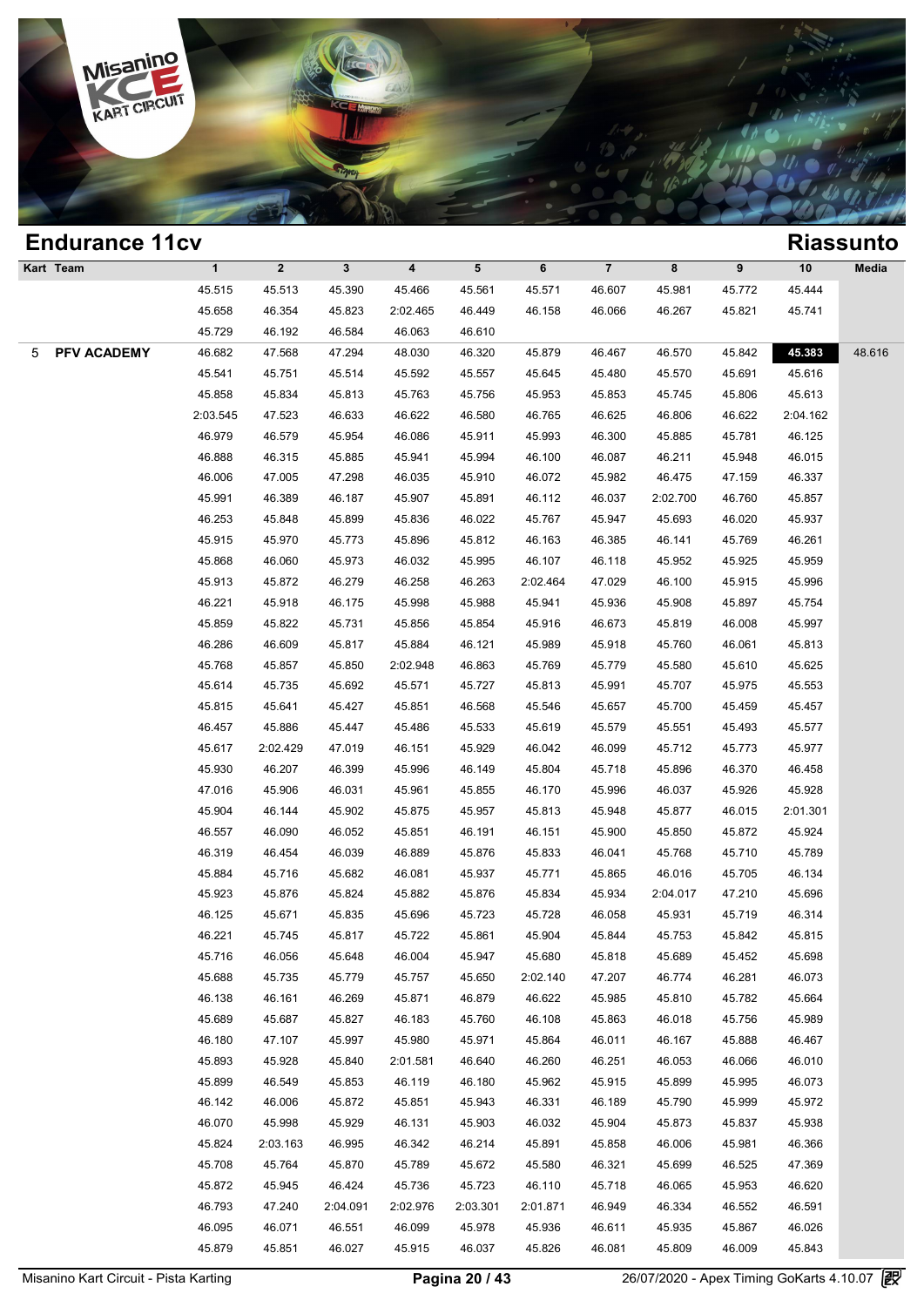

|    | <b>Endurance 11cv</b> |                  |                  |                    |                  |                  |                  |                  |                  |                  |                  | <b>Riassunto</b> |
|----|-----------------------|------------------|------------------|--------------------|------------------|------------------|------------------|------------------|------------------|------------------|------------------|------------------|
|    | Kart Team             | $\mathbf{1}$     | $\mathbf{2}$     | $\mathbf{3}$       | 4                | 5                | 6                | $\overline{7}$   | 8                | 9                | 10               | Media            |
|    |                       | 45.901           | 45.974           | 45.827             | 45.951           | 45.907           |                  |                  |                  |                  |                  |                  |
| 12 | <b>TEAMETTODIETRO</b> | 46.864           | 47.024           | 46.501             | 47.014           | 48.137           | 46.876           | 46.348           | 46.166           | 46.395           | 45.792           | 48.748           |
|    |                       | 45.877           | 46.031           | 45.953             | 46.110           | 46.033           | 46.377           | 46.122           | 45.852           | 45.995           | 46.290           |                  |
|    |                       | 45.854           | 45.848           | 46.146             | 45.874           | 45.796           | 45.856           | 45.873           | 45.788           | 46.017           | 45.937           |                  |
|    |                       | 45.603           | 46.054           | 45.848             | 2:08.190         | 46.801           | 46.362           | 46.028           | 46.386           | 46.038           | 46.033           |                  |
|    |                       | 45.978           | 45.986           | 46.055             | 46.291           | 46.071           | 46.154           | 46.444           | 46.500           | 46.211           | 46.134           |                  |
|    |                       | 46.026           | 46.408           | 46.330             | 45.890           | 46.738           | 46.068           | 46.328           | 46.233           | 46.578           | 46.138           |                  |
|    |                       | 46.405           | 46.381           | 46.779             | 45.913           | 46.003           | 46.154           | 45.971           | 45.943           | 46.212           | 2:03.088         |                  |
|    |                       | 47.741           | 47.248           | 46.712             | 47.253           | 47.768           | 47.269           | 47.064           | 46.537           | 46.448           | 46.598           |                  |
|    |                       | 46.258           | 46.413           | 46.701             | 46.659           | 46.682           | 47.052           | 46.413           | 46.719           | 46.989           | 46.863           |                  |
|    |                       | 47.060           | 46.029           | 46.069             | 46.555           | 46.300           | 46.310           | 46.475           | 46.567           | 46.535           | 46.739           |                  |
|    |                       | 47.339           | 2:07.850         | 47.789             | 46.321           | 46.151           | 46.250           | 46.123           | 45.897           | 45.894           | 46.253           |                  |
|    |                       | 46.486           | 46.381           | 46.281             | 46.299           | 46.528           | 46.276           | 46.189           | 46.714           | 46.473           | 46.321           |                  |
|    |                       | 46.387           | 46.533           | 46.108             | 46.146           | 46.661           | 46.378           | 47.065           | 45.930           | 45.990           | 45.985           |                  |
|    |                       | 46.482           | 47.080           | 46.025             | 2:03.410         | 47.531           | 46.269           | 46.553           | 46.489           | 46.515           | 46.391           |                  |
|    |                       | 46.447           | 46.580           | 47.533             | 46.734           | 46.035           | 46.119           | 46.437           | 46.231           | 46.160           | 46.329           |                  |
|    |                       | 46.189           | 46.641           | 46.270             | 46.169           | 46.053           | 46.026           | 46.224           | 46.012           | 46.186           | 46.223           |                  |
|    |                       | 46.064           | 46.023           | 46.010             | 45.968           | 46.072           | 45.901           | 46.318           | 46.116           | 46.576           | 2:04.713         |                  |
|    |                       | 47.555           | 47.582           | 46.313             | 46.644           | 46.479           | 46.387           | 46.602           | 46.606           | 46.584           | 46.884           |                  |
|    |                       | 46.280           | 46.344           | 46.588             | 46.640           | 46.243           | 46.396           | 46.350           | 46.542           | 46.611           | 47.060           |                  |
|    |                       | 46.456           | 46.761           | 47.192             | 46.847           | 46.805           | 2:02.910         | 48.589           | 46.760           | 47.036           | 46.597           |                  |
|    |                       | 47.632           | 47.164           | 46.778             | 47.539           | 46.738           | 47.089           | 46.554           | 47.317           | 46.601           | 46.275           |                  |
|    |                       | 46.785           | 46.394           | 47.366             | 46.173           | 46.717           | 46.714           | 46.229           | 46.280           | 46.399           | 46.134           |                  |
|    |                       | 46.105           | 46.208           | 46.849             | 46.894           | 46.256           | 46.075           | 46.327           | 46.429           | 46.657           | 47.088           |                  |
|    |                       | 48.612<br>46.288 | 47.389<br>46.160 | 2:06.989<br>46.138 | 46.950<br>46.262 | 46.454<br>46.269 | 46.198<br>46.232 | 46.508<br>46.291 | 46.137           | 46.511<br>46.299 | 46.276<br>46.229 |                  |
|    |                       | 46.707           | 45.993           | 46.036             | 46.293           | 48.033           | 46.258           | 46.973           | 47.909<br>46.170 | 46.242           | 46.606           |                  |
|    |                       | 46.296           | 46.584           | 46.225             | 46.282           | 46.404           | 46.455           | 46.446           | 46.342           | 2:05.834         | 47.958           |                  |
|    |                       | 46.141           | 46.989           | 46.472             | 46.185           | 46.247           | 46.444           | 46.339           | 46.565           | 46.169           | 46.192           |                  |
|    |                       | 46.097           | 45.971           | 46.081             | 46.121           | 46.523           | 46.091           | 46.159           | 46.134           | 46.380           | 46.712           |                  |
|    |                       | 46.110           | 46.174           | 46.916             | 46.107           | 45.970           | 46.081           | 46.134           | 46.021           | 46.520           | 46.126           |                  |
|    |                       | 46.005           | 45.903           | 46.088             | 2:03.823         | 46.714           | 46.006           | 46.141           | 46.035           | 46.020           | 45.961           |                  |
|    |                       | 46.030           | 45.875           | 46.403             | 45.955           | 45.925           | 45.650           | 46.118           | 46.109           | 46.574           | 46.311           |                  |
|    |                       | 46.972           | 45.848           | 46.067             | 46.228           | 45.841           | 45.935           | 46.099           | 46.234           | 46.243           | 46.309           |                  |
|    |                       | 46.102           | 45.966           | 2:13.910           | 48.216           | 47.472           | 46.795           | 46.735           | 46.290           | 46.659           | 46.941           |                  |
|    |                       | 46.591           | 47.029           | 46.391             | 47.193           | 46.124           | 47.086           | 46.379           | 46.565           | 46.346           | 46.085           |                  |
|    |                       | 46.132           | 46.366           | 46.285             | 46.564           | 46.482           | 46.577           | 46.003           | 46.512           | 46.353           | 46.620           |                  |
|    |                       | 46.381           | 47.135           | 46.346             | 46.329           | 46.465           | 46.568           | 2:04.526         | 46.964           | 46.123           | 46.779           |                  |
|    |                       | 47.029           | 46.461           | 46.020             | 46.023           | 45.967           | 46.363           | 46.068           | 46.362           | 46.190           | 46.776           |                  |
|    |                       | 46.017           | 46.132           | 46.350             | 46.330           | 45.818           | 46.413           | 47.777           | 45.649           | 46.130           | 45.683           |                  |
|    |                       | 45.806           | 45.996           | 45.796             | 46.249           | 45.625           | 45.690           | 45.701           | 46.902           | 46.379           | 45.912           |                  |
|    |                       | 46.261           | 2:05.879         | 47.813             | 47.067           | 46.543           | 47.526           | 46.574           | 45.757           | 46.053           | 45.857           |                  |
|    |                       | 46.049           | 45.917           | 45.997             | 46.684           | 46.613           | 45.920           | 46.111           | 45.890           | 46.005           | 46.050           |                  |
|    |                       | 2:05.059         | 47.774           | 46.227             | 46.447           | 46.714           | 46.421           | 47.033           | 46.218           | 46.236           | 47.250           |                  |
|    |                       | 46.873           | 46.841           | 46.244             | 46.444           | 46.707           | 46.369           | 46.344           | 46.159           | 46.140           | 46.379           |                  |
|    |                       | 46.265           | 46.117           | 46.167             | 47.473           |                  |                  |                  |                  |                  |                  |                  |
|    | 13 THUNDERBOLT-DM     | 46.965           | 46.945           | 46.602             | 46.835           | 47.488           | 45.896           | 45.682           | 46.470           | 45.880           | 46.165           | 48.773           |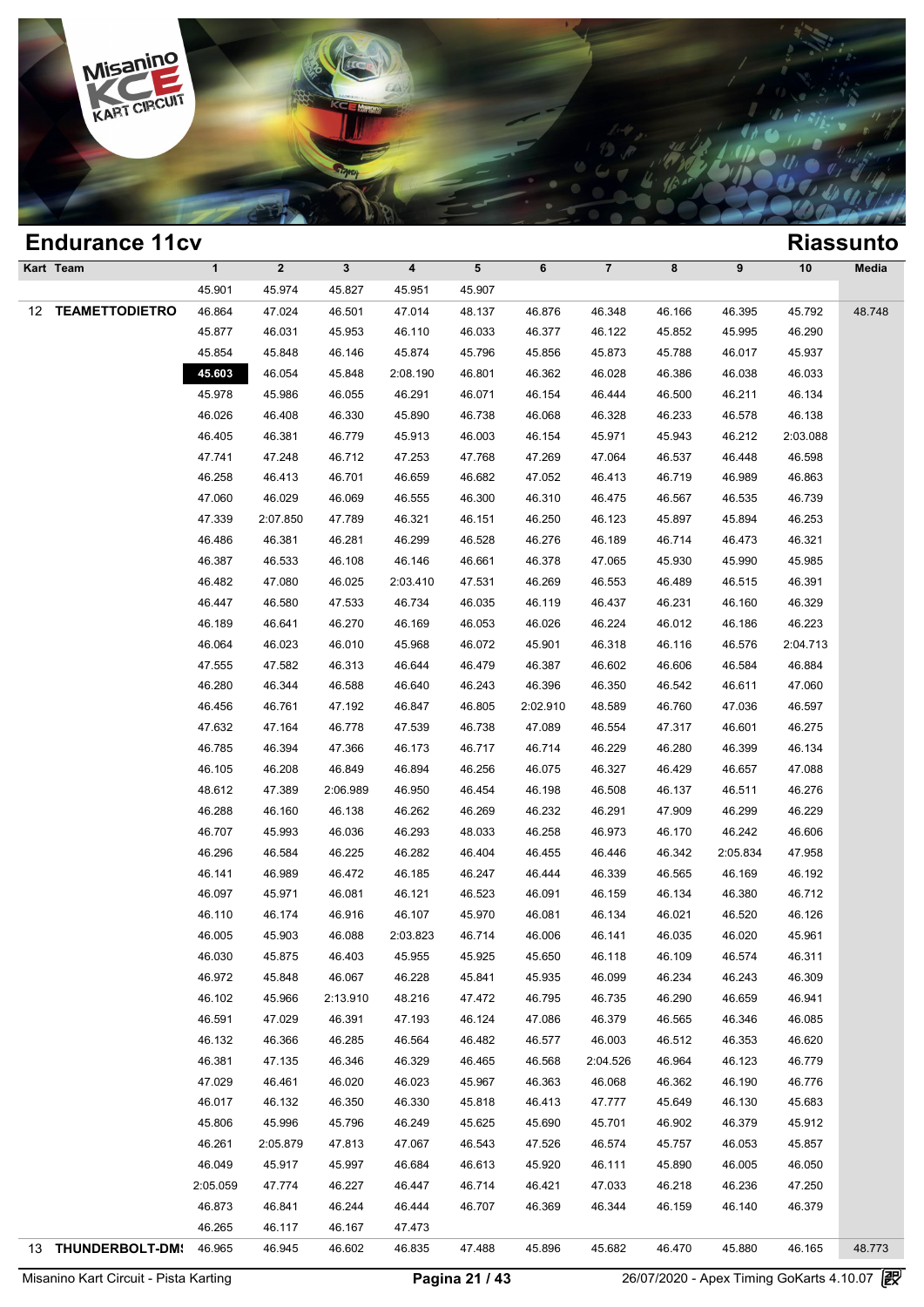

| <b>Endurance 11cv</b> |              |              |              |        |           |          |          |        |          |          | <b>Riassunto</b> |
|-----------------------|--------------|--------------|--------------|--------|-----------|----------|----------|--------|----------|----------|------------------|
| Kart Team             | $\mathbf{1}$ | $\mathbf{2}$ | $\mathbf{3}$ | 4      | ${\bf 5}$ | 6        | $\bf 7$  | 8      | 9        | 10       | Media            |
|                       | 45.795       | 46.076       | 45.738       | 45.745 | 45.803    | 46.101   | 45.772   | 45.702 | 45.834   | 2:03.591 |                  |
|                       | 47.271       | 46.271       | 46.390       | 45.902 | 45.666    | 45.982   | 46.034   | 46.415 | 46.563   | 46.129   |                  |
|                       | 46.208       | 46.412       | 46.532       | 46.408 | 45.740    | 46.032   | 46.094   | 46.135 | 47.312   | 46.255   |                  |
|                       | 46.352       | 45.936       | 46.269       | 45.996 | 46.242    | 45.869   | 45.952   | 46.030 | 46.005   | 46.282   |                  |
|                       | 46.826       | 46.090       | 45.913       | 45.957 | 46.265    | 2:03.097 | 47.036   | 46.659 | 46.310   | 46.619   |                  |
|                       | 46.406       | 46.264       | 46.221       | 46.320 | 46.230    | 46.260   | 46.232   | 46.320 | 46.198   | 46.119   |                  |
|                       | 46.854       | 46.192       | 46.243       | 46.688 | 46.617    | 46.536   | 2:03.014 | 47.434 | 46.534   | 47.185   |                  |
|                       | 46.411       | 45.728       | 46.161       | 46.243 | 45.974    | 46.189   | 46.004   | 46.225 | 45.990   | 45.893   |                  |
|                       | 46.103       | 46.098       | 46.157       | 45.892 | 46.170    | 45.916   | 45.741   | 45.836 | 45.922   | 46.110   |                  |
|                       | 45.925       | 46.491       | 46.054       | 46.323 | 45.832    | 45.998   | 45.790   | 45.853 | 45.835   | 45.956   |                  |
|                       | 45.900       | 45.885       | 2:03.190     | 46.977 | 47.070    | 46.311   | 46.223   | 46.491 | 46.138   | 46.551   |                  |
|                       | 46.176       | 46.495       | 46.416       | 46.251 | 46.186    | 46.729   | 46.410   | 46.293 | 46.606   | 46.276   |                  |
|                       | 46.323       | 46.384       | 46.570       | 46.428 | 2:13.029  | 47.035   | 46.466   | 47.046 | 46.546   | 46.101   |                  |
|                       | 45.935       | 46.132       | 45.781       | 46.034 | 45.775    | 45.890   | 46.297   | 45.952 | 45.673   | 45.808   |                  |
|                       | 45.854       | 45.978       | 45.956       | 46.222 | 46.041    | 45.870   | 45.689   | 45.939 | 45.959   | 46.024   |                  |
|                       | 45.798       | 45.886       | 45.862       | 45.978 | 45.745    | 46.182   | 45.727   | 45.883 | 45.828   | 45.765   |                  |
|                       | 45.908       | 2:02.899     | 47.809       | 46.748 | 46.959    | 46.564   | 46.492   | 46.537 | 46.359   | 46.192   |                  |
|                       | 46.434       | 46.296       | 46.061       | 46.177 | 46.590    | 46.010   | 46.304   | 46.961 | 45.902   | 45.968   |                  |
|                       | 45.945       | 46.005       | 2:14.582     | 47.099 | 46.056    | 46.056   | 46.124   | 46.961 | 46.564   | 46.231   |                  |
|                       | 46.148       | 46.517       | 46.368       | 45.987 | 46.242    | 46.005   | 46.344   | 46.244 | 46.152   | 46.344   |                  |
|                       | 46.148       | 46.406       | 46.088       | 46.317 | 46.114    | 46.155   | 46.202   | 46.394 | 46.251   | 46.194   |                  |
|                       | 46.163       | 46.377       | 46.475       | 46.133 | 46.250    | 46.085   | 2:03.691 | 47.317 | 46.421   | 46.723   |                  |
|                       | 46.400       | 46.443       | 46.591       | 46.588 | 47.071    | 46.824   | 46.352   | 46.715 | 46.365   | 46.430   |                  |
|                       | 46.513       | 46.551       | 46.444       | 46.304 | 46.640    | 46.365   | 46.216   | 46.980 | 46.180   | 46.511   |                  |
|                       | 46.302       | 46.171       | 46.311       | 46.460 | 46.262    | 46.548   | 46.373   | 46.294 | 46.383   | 46.203   |                  |
|                       | 2:02.367     | 46.849       | 45.682       | 45.842 | 45.963    | 45.893   | 45.772   | 45.755 | 45.552   | 45.613   |                  |
|                       | 45.885       | 45.593       | 45.461       | 45.823 | 45.966    | 45.717   | 45.568   | 45.544 | 45.649   | 45.600   |                  |
|                       | 45.678       | 45.513       | 45.526       | 45.748 | 45.637    | 45.798   | 46.184   | 45.561 | 45.495   | 45.802   |                  |
|                       | 45.545       | 45.814       | 2:01.973     | 47.486 | 46.366    | 46.097   | 45.943   | 45.696 | 45.962   | 46.098   |                  |
|                       | 45.698       | 45.672       | 45.773       | 45.917 | 45.726    | 45.852   | 45.822   | 46.001 | 45.614   | 45.909   |                  |
|                       | 46.497       | 46.047       | 45.956       | 46.185 | 46.233    | 45.952   | 45.772   | 46.257 | 46.128   | 45.726   |                  |
|                       | 45.916       | 45.741       | 46.016       | 45.812 | 45.947    | 45.960   | 45.676   | 45.937 | 2:01.964 | 46.716   |                  |
|                       | 46.571       | 46.605       | 46.199       | 46.016 | 45.858    | 45.900   | 45.847   | 46.091 | 45.922   | 46.025   |                  |
|                       | 45.928       | 46.167       | 45.789       | 46.088 | 45.733    | 45.984   | 45.752   | 46.286 | 46.127   | 45.988   |                  |
|                       | 46.896       | 46.166       | 45.719       | 45.905 | 45.912    | 45.924   | 45.855   | 45.631 | 45.815   | 2:01.941 |                  |
|                       | 46.933       | 46.457       | 46.340       | 46.171 | 46.119    | 47.189   | 46.197   | 45.845 | 45.872   | 46.118   |                  |
|                       | 46.821       | 46.040       | 45.943       | 45.819 | 45.969    | 45.908   | 45.823   | 45.741 | 46.358   | 45.895   |                  |
|                       | 45.704       | 45.841       | 45.760       | 46.020 | 46.272    | 45.769   | 45.743   | 45.777 | 45.793   | 45.814   |                  |
|                       | 45.828       | 2:01.453     | 46.698       | 45.856 | 46.130    | 45.757   | 45.653   | 45.636 | 45.996   | 47.624   |                  |
|                       | 45.895       | 45.970       | 46.151       | 45.631 | 45.553    | 45.649   | 46.430   | 46.291 | 45.809   | 45.626   |                  |
|                       | 45.471       | 45.600       | 45.951       | 45.811 | 45.571    | 45.742   | 45.947   | 45.945 | 45.524   | 45.607   |                  |
|                       | 45.776       | 45.751       | 45.552       | 45.558 | 45.710    | 45.528   | 45.963   | 45.732 | 2:01.804 | 2:03.234 |                  |
|                       | 47.242       | 46.277       | 45.955       | 45.911 | 45.872    | 46.010   | 45.655   | 45.908 | 45.768   | 45.905   |                  |
|                       | 46.373       | 45.553       | 45.750       |        |           |          |          |        |          |          |                  |
| 25 PAGG ASPOCK RT     | 46.281       | 46.085       | 45.777       | 45.512 | 45.355    | 45.908   | 45.593   | 45.433 | 45.617   | 45.939   | 48.837           |
|                       | 45.534       | 45.608       | 45.614       | 45.569 | 45.836    | 45.998   | 45.961   | 45.496 | 45.735   | 46.719   |                  |
|                       | 45.928       | 46.059       | 45.798       | 45.883 | 45.779    | 45.806   | 45.704   | 46.159 | 46.499   | 45.983   |                  |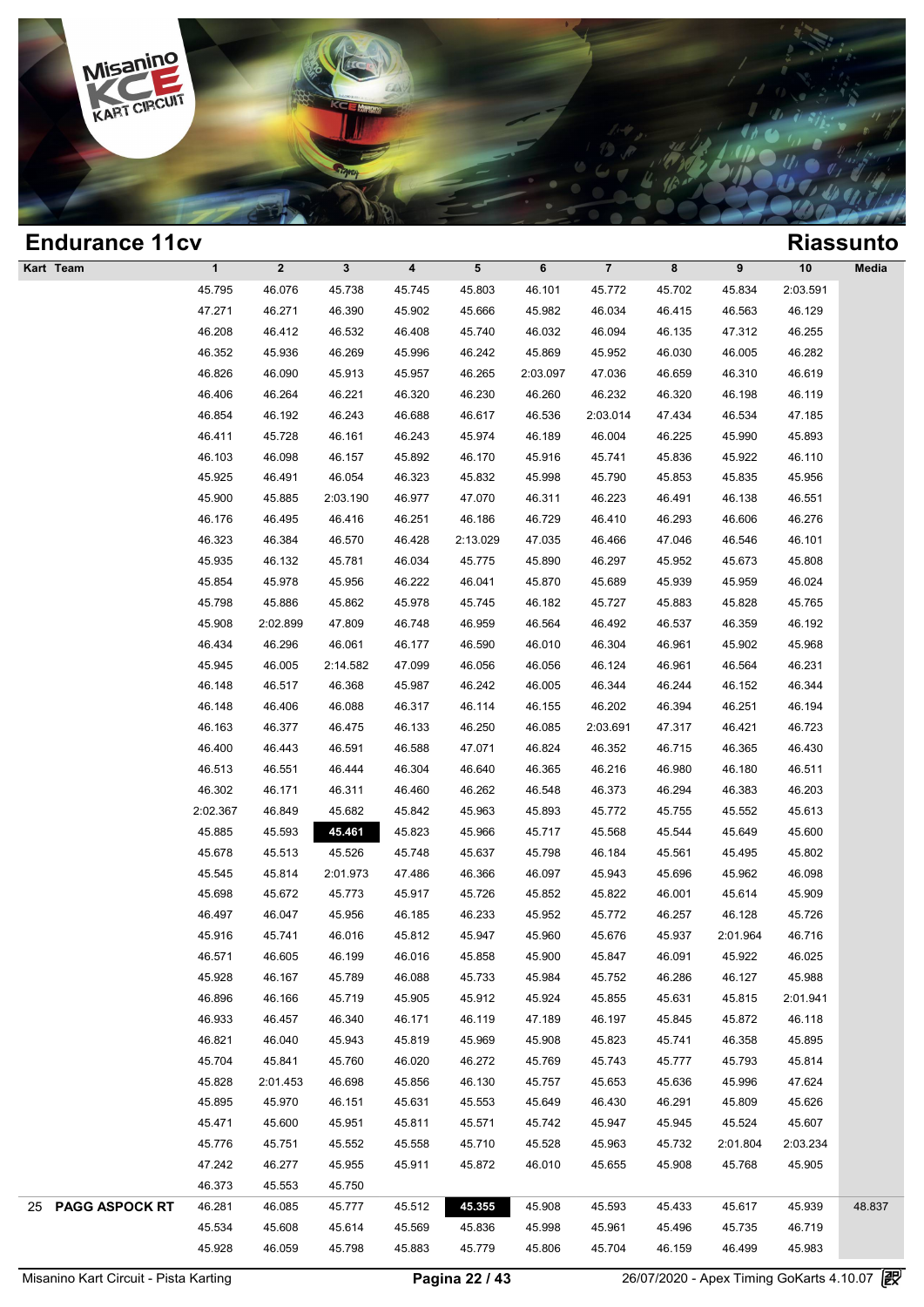

| <b>Endurance 11cv</b> |              |              |             |                         |          |          |                         |        |          |          | <b>Riassunto</b> |
|-----------------------|--------------|--------------|-------------|-------------------------|----------|----------|-------------------------|--------|----------|----------|------------------|
| Kart Team             | $\mathbf{1}$ | $\mathbf{2}$ | $\mathbf 3$ | $\overline{\mathbf{4}}$ | 5        | 6        | $\overline{\mathbf{7}}$ | 8      | 9        | 10       | Media            |
|                       | 2:01.749     | 47.164       | 45.967      | 46.000                  | 45.825   | 46.847   | 46.373                  | 45.919 | 46.476   | 45.819   |                  |
|                       | 45.820       | 45.773       | 45.664      | 45.971                  | 45.967   | 46.218   | 45.854                  | 45.761 | 45.685   | 45.906   |                  |
|                       | 45.961       | 46.812       | 46.048      | 45.897                  | 46.090   | 45.802   | 46.031                  | 45.723 | 46.155   | 45.859   |                  |
|                       | 45.803       | 46.296       | 45.865      | 45.804                  | 45.662   | 46.021   | 45.727                  | 46.085 | 2:03.455 | 47.461   |                  |
|                       | 46.255       | 45.966       | 46.303      | 45.901                  | 46.403   | 46.273   | 47.193                  | 45.974 | 45.872   | 45.756   |                  |
|                       | 45.825       | 46.093       | 45.916      | 45.700                  | 46.069   | 46.083   | 46.960                  | 46.786 | 45.889   | 46.153   |                  |
|                       | 46.121       | 46.188       | 46.300      | 45.874                  | 46.131   | 45.922   | 45.995                  | 45.975 | 46.099   | 45.957   |                  |
|                       | 46.340       | 47.355       | 47.146      | 45.901                  | 46.306   | 2:13.337 | 47.505                  | 46.323 | 46.300   | 46.188   |                  |
|                       | 46.062       | 46.112       | 46.451      | 46.259                  | 46.838   | 46.359   | 46.736                  | 46.137 | 46.854   | 46.126   |                  |
|                       | 47.025       | 46.180       | 45.995      | 46.326                  | 46.577   | 2:04.975 | 48.173                  | 47.533 | 46.718   | 46.352   |                  |
|                       | 46.042       | 46.693       | 46.363      | 46.482                  | 46.342   | 46.651   | 46.446                  | 46.179 | 46.104   | 46.441   |                  |
|                       | 46.409       | 46.417       | 46.100      | 46.598                  | 46.238   | 46.070   | 46.551                  | 46.180 | 46.229   | 46.633   |                  |
|                       | 45.845       | 46.104       | 45.986      | 45.829                  | 46.096   | 46.275   | 46.345                  | 46.300 | 46.247   | 46.138   |                  |
|                       | 46.316       | 2:03.697     | 47.727      | 46.118                  | 45.773   | 46.079   | 45.904                  | 46.058 | 45.945   | 46.434   |                  |
|                       | 46.442       | 46.586       | 45.811      | 46.012                  | 46.255   | 46.013   | 45.854                  | 45.865 | 46.053   | 45.797   |                  |
|                       | 45.692       | 45.625       | 45.846      | 46.362                  | 45.962   | 45.742   | 45.999                  | 45.842 | 46.072   | 47.358   |                  |
|                       | 45.801       | 45.794       | 45.816      | 45.905                  | 46.028   | 45.592   | 45.806                  | 46.080 | 2:03.861 | 47.621   |                  |
|                       | 46.505       | 46.327       | 46.315      | 46.642                  | 46.001   | 46.227   | 46.482                  | 46.354 | 46.242   | 46.665   |                  |
|                       | 46.558       | 47.037       | 46.239      | 46.126                  | 46.151   | 46.763   | 45.927                  | 47.321 | 46.350   | 46.018   |                  |
|                       | 46.391       | 46.784       | 46.537      | 46.011                  | 46.098   | 46.063   | 46.251                  | 45.934 | 46.139   | 46.194   |                  |
|                       | 46.154       | 46.112       | 46.110      | 46.066                  | 46.221   | 45.911   | 2:03.793                | 47.064 | 46.108   | 46.151   |                  |
|                       | 46.394       | 46.159       | 46.459      | 46.420                  | 46.433   | 46.271   | 46.045                  | 46.069 | 46.035   | 46.036   |                  |
|                       | 46.225       | 46.396       | 46.283      | 46.046                  | 46.288   | 46.009   | 46.308                  | 45.944 | 46.170   | 46.292   |                  |
|                       | 46.031       | 46.116       | 45.999      | 46.053                  | 46.319   | 46.954   | 46.325                  | 45.880 | 46.045   | 46.162   |                  |
|                       | 45.992       | 46.293       | 46.155      | 46.560                  | 2:01.954 | 47.630   | 46.134                  | 46.253 | 46.238   | 45.840   |                  |
|                       | 45.994       | 45.877       | 45.973      | 45.795                  | 45.870   | 45.769   | 46.308                  | 45.876 | 45.811   | 45.941   |                  |
|                       | 45.889       | 45.958       | 45.795      | 45.931                  | 45.843   | 45.919   | 45.806                  | 46.013 | 46.152   | 46.144   |                  |
|                       | 46.467       | 46.537       | 46.408      | 46.017                  | 45.914   | 46.379   | 46.102                  | 45.801 | 45.893   | 45.755   |                  |
|                       | 45.882       | 46.011       | 2:03.271    | 47.614                  | 46.650   | 46.972   | 46.570                  | 46.437 | 46.557   | 46.743   |                  |
|                       | 47.205       | 46.237       | 46.360      | 46.390                  | 46.258   | 2:04.152 | 47.510                  | 47.638 | 47.035   | 46.074   |                  |
|                       | 46.286       | 46.135       | 46.125      | 45.826                  | 46.366   | 45.907   | 45.995                  | 46.098 | 45.918   | 45.710   |                  |
|                       | 46.103       | 46.331       | 45.965      | 45.781                  | 45.746   | 45.677   | 45.931                  | 45.548 | 45.659   | 45.586   |                  |
|                       | 45.733       | 45.635       | 45.718      | 45.944                  | 45.615   | 45.877   | 45.949                  | 46.240 | 46.018   | 46.442   |                  |
|                       | 45.720       | 45.909       | 46.327      | 45.855                  | 2:01.441 | 47.276   | 46.358                  | 46.183 | 46.788   | 45.933   |                  |
|                       | 46.127       | 45.982       | 46.099      | 46.203                  | 45.946   | 46.100   | 46.178                  | 46.022 | 45.919   | 45.785   |                  |
|                       | 46.097       | 45.999       | 46.349      | 46.161                  | 47.876   | 46.600   | 46.665                  | 46.584 | 47.149   | 46.387   |                  |
|                       | 45.974       | 46.030       | 45.958      | 45.935                  | 46.107   | 46.024   | 46.011                  | 46.220 | 46.680   | 46.302   |                  |
|                       | 45.944       | 46.178       | 2:03.684    | 2:04.672                | 46.978   | 46.215   | 2:02.952                | 48.172 | 46.527   | 46.461   |                  |
|                       | 46.481       | 47.738       | 46.777      | 46.441                  | 46.437   | 46.614   | 46.185                  | 46.680 | 46.564   | 2:04.085 |                  |
|                       | 47.077       | 46.295       | 46.361      | 46.324                  | 46.312   | 45.926   | 46.013                  | 46.052 | 46.041   | 46.247   |                  |
|                       | 46.025       | 46.426       | 46.365      | 45.833                  | 46.005   | 46.040   | 45.941                  | 46.224 | 46.098   | 45.954   |                  |
|                       | 46.306       | 46.282       |             |                         |          |          |                         |        |          |          |                  |
|                       |              |              | 46.173      |                         |          |          |                         |        |          |          |                  |
| 18 ASD LIVING         | 46.679       | 47.141       | 46.742      | 46.012                  | 48.064   | 46.144   | 45.764                  | 45.977 | 46.639   | 46.054   | 48.843           |
|                       | 46.528       | 46.177       | 46.080      | 45.856                  | 45.548   | 45.813   | 45.898                  | 45.709 | 45.937   | 45.901   |                  |
|                       | 46.085       | 45.873       | 46.034      | 45.905                  | 46.090   | 46.103   | 45.999                  | 45.906 | 45.947   | 2:06.304 |                  |
|                       | 47.452       | 46.507       | 46.326      | 46.332                  | 46.817   | 46.559   | 46.936                  | 46.303 | 46.226   | 46.239   |                  |
|                       | 46.359       | 46.275       | 46.612      | 46.726                  | 46.587   | 46.390   | 47.248                  | 46.179 | 46.869   | 46.698   |                  |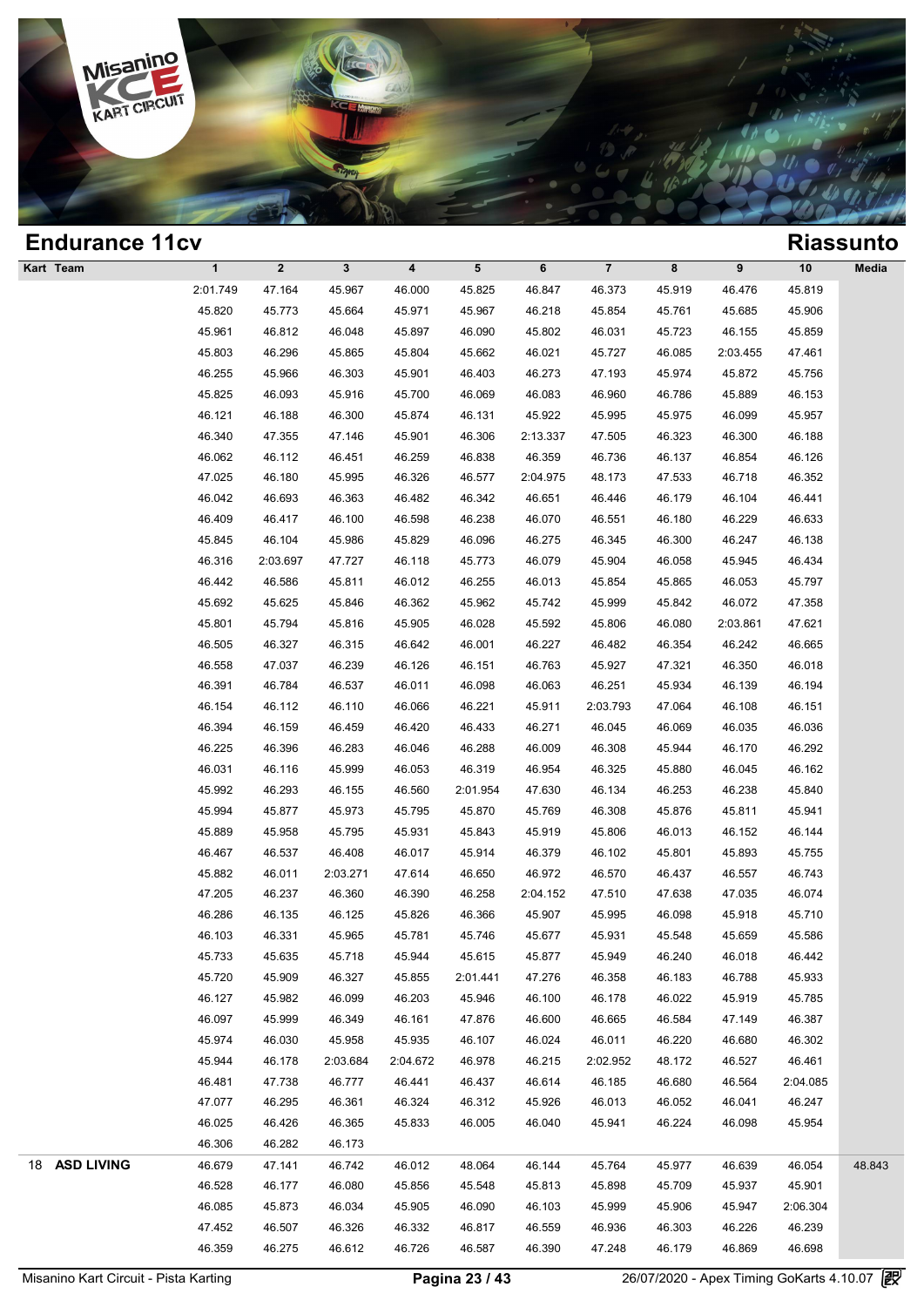

| <b>Endurance 11cv</b>       |              |              |             |                         |          |        |                         |          |          |          | <b>Riassunto</b> |
|-----------------------------|--------------|--------------|-------------|-------------------------|----------|--------|-------------------------|----------|----------|----------|------------------|
| Kart Team                   | $\mathbf{1}$ | $\mathbf{2}$ | $\mathbf 3$ | $\overline{\mathbf{4}}$ | 5        | 6      | $\overline{\mathbf{7}}$ | 8        | 9        | 10       | Media            |
|                             | 46.550       | 46.679       | 47.262      | 46.459                  | 46.211   | 46.903 | 2:04.008                | 46.713   | 45.977   | 45.895   |                  |
|                             | 46.131       | 45.951       | 46.213      | 46.051                  | 45.682   | 46.302 | 47.366                  | 46.079   | 45.730   | 45.779   |                  |
|                             | 45.794       | 45.689       | 46.252      | 45.934                  | 45.963   | 45.945 | 45.825                  | 45.731   | 45.820   | 45.869   |                  |
|                             | 45.846       | 45.812       | 46.062      | 45.854                  | 46.134   | 45.915 | 45.716                  | 45.795   | 45.884   | 45.985   |                  |
|                             | 45.830       | 45.699       | 45.972      | 45.973                  | 2:03.001 | 47.000 | 47.275                  | 47.140   | 46.867   | 46.388   |                  |
|                             | 46.254       | 46.238       | 46.407      | 47.006                  | 46.293   | 46.201 | 46.258                  | 46.536   | 46.362   | 46.248   |                  |
|                             | 46.122       | 46.162       | 46.053      | 46.021                  | 46.209   | 46.277 | 46.233                  | 46.041   | 46.294   | 46.610   |                  |
|                             | 46.315       | 46.308       | 2:03.407    | 47.775                  | 46.826   | 46.445 | 47.823                  | 46.210   | 46.462   | 46.266   |                  |
|                             | 46.242       | 46.888       | 46.486      | 46.242                  | 46.426   | 46.524 | 46.532                  | 46.274   | 46.473   | 46.815   |                  |
|                             | 46.484       | 46.543       | 46.483      | 2:04.410                | 47.723   | 46.836 | 46.637                  | 46.534   | 46.162   | 46.326   |                  |
|                             | 46.154       | 46.086       | 46.304      | 46.313                  | 46.059   | 46.273 | 46.457                  | 46.179   | 46.134   | 46.300   |                  |
|                             | 47.400       | 46.135       | 45.944      | 46.420                  | 45.990   | 46.334 | 47.806                  | 46.208   | 45.964   | 45.844   |                  |
|                             | 46.442       | 46.825       | 46.008      | 45.903                  | 46.004   | 45.803 | 45.947                  | 46.092   | 45.771   | 2:02.676 |                  |
|                             | 46.292       | 45.911       | 45.941      | 45.791                  | 45.691   | 46.015 | 46.073                  | 46.137   | 45.938   | 46.110   |                  |
|                             | 45.855       | 45.896       | 45.863      | 45.875                  | 45.929   | 46.039 | 46.304                  | 45.770   | 46.074   | 45.855   |                  |
|                             | 45.965       | 45.713       | 45.872      | 45.752                  | 45.821   | 46.284 | 45.809                  | 46.463   | 45.985   | 45.904   |                  |
|                             | 46.175       | 45.848       | 45.948      | 46.327                  | 46.226   | 46.102 | 46.022                  | 2:02.551 | 46.472   | 45.710   |                  |
|                             | 45.949       | 45.753       | 45.700      | 45.880                  | 45.920   | 45.719 | 45.842                  | 45.848   | 45.735   | 45.830   |                  |
|                             | 45.722       | 45.778       | 45.684      | 45.810                  | 45.626   | 45.902 | 46.753                  | 45.939   | 45.737   | 45.842   |                  |
|                             | 45.956       | 45.712       | 46.591      | 46.091                  | 45.845   | 45.843 | 46.005                  | 46.261   | 2:06.752 | 47.557   |                  |
|                             | 46.735       | 46.643       | 46.725      | 46.407                  | 46.354   | 46.441 | 46.541                  | 46.610   | 46.620   | 46.411   |                  |
|                             | 46.272       | 46.236       | 46.354      | 45.875                  | 47.104   | 46.048 | 46.068                  | 46.085   | 46.324   | 46.037   |                  |
|                             | 45.973       | 46.429       | 46.030      | 46.067                  | 46.153   | 46.260 | 46.845                  | 46.536   | 46.330   | 46.188   |                  |
|                             | 46.968       | 46.798       | 46.130      | 46.111                  | 2:03.329 | 46.405 | 45.737                  | 45.708   | 45.750   | 46.311   |                  |
|                             | 45.771       | 45.854       | 45.523      | 45.559                  | 45.665   | 45.869 | 45.717                  | 45.717   | 45.679   | 45.588   |                  |
|                             | 45.509       | 45.455       | 45.678      | 45.573                  | 45.659   | 45.710 | 45.638                  | 45.894   | 45.712   | 45.870   |                  |
|                             | 45.633       | 47.121       | 45.806      | 45.652                  | 45.561   | 46.696 | 45.520                  | 45.683   | 45.751   | 45.721   |                  |
|                             | 45.637       | 2:02.743     | 47.383      | 47.099                  | 46.430   | 46.328 | 46.733                  | 46.164   | 46.457   | 46.756   |                  |
|                             | 45.937       | 46.244       | 2:02.837    | 46.638                  | 46.311   | 46.029 | 45.934                  | 46.004   | 45.866   | 45.949   |                  |
|                             | 46.105       | 46.001       | 46.505      | 46.066                  | 45.958   | 45.902 | 45.951                  | 45.842   | 45.860   | 46.276   |                  |
|                             | 46.795       | 45.868       | 46.155      | 46.138                  | 2:02.976 | 47.835 | 46.447                  | 46.239   | 46.179   | 46.715   |                  |
|                             | 46.665       | 46.285       | 46.566      | 46.438                  | 46.111   | 46.180 | 46.253                  | 46.133   | 45.967   | 46.693   |                  |
|                             | 47.119       | 46.608       | 2:02.770    | 47.096                  | 46.639   | 46.442 | 46.968                  | 49.041   | 2:03.070 | 46.660   |                  |
|                             | 46.187       | 45.961       | 45.944      | 45.947                  | 46.110   | 46.398 | 45.785                  | 45.718   | 45.950   | 46.885   |                  |
|                             | 46.003       | 46.051       | 46.919      | 46.338                  | 46.195   | 46.408 | 46.803                  | 47.301   | 45.857   | 46.192   |                  |
|                             | 46.887       | 46.453       | 45.979      | 46.562                  | 46.202   | 46.004 | 46.419                  | 46.125   | 2:03.651 | 46.637   |                  |
|                             | 46.172       | 46.329       | 45.985      | 45.944                  | 46.095   | 46.060 | 47.151                  | 46.764   | 46.205   | 46.044   |                  |
|                             | 48.379       | 45.923       | 46.169      | 46.080                  | 45.978   | 45.889 | 46.000                  | 45.921   | 46.337   | 45.780   |                  |
|                             | 45.813       | 45.778       | 45.689      | 46.000                  | 45.924   | 45.668 | 46.533                  | 47.817   | 46.041   | 45.948   |                  |
|                             | 45.923       | 46.023       | 45.971      |                         |          |        |                         |          |          |          |                  |
| <b>EUROKARTING CLU</b><br>6 | 47.038       | 46.732       | 45.722      | 45.865                  | 45.592   | 45.921 | 45.851                  | 45.505   | 45.441   | 45.409   | 48.897           |
|                             | 45.500       | 45.309       | 45.509      | 45.339                  | 45.367   | 45.260 | 45.388                  | 45.409   | 45.563   | 45.891   |                  |
|                             | 45.274       | 45.535       | 45.447      | 45.564                  | 45.927   | 45.845 | 45.717                  | 2:03.008 | 46.880   | 46.429   |                  |
|                             | 46.205       | 46.271       | 46.258      | 46.199                  | 46.218   | 46.094 | 46.341                  | 46.449   | 47.152   | 45.937   |                  |
|                             | 46.070       | 45.941       | 45.922      | 46.016                  | 46.046   | 46.375 | 45.946                  | 46.091   | 45.811   | 45.954   |                  |
|                             | 45.909       | 45.918       | 46.505      | 46.220                  | 46.061   | 46.030 | 46.128                  | 46.268   | 2:08.564 | 48.378   |                  |
|                             | 46.998       | 47.010       | 47.027      | 47.735                  | 46.705   | 46.597 | 46.912                  | 47.968   | 47.415   | 47.510   |                  |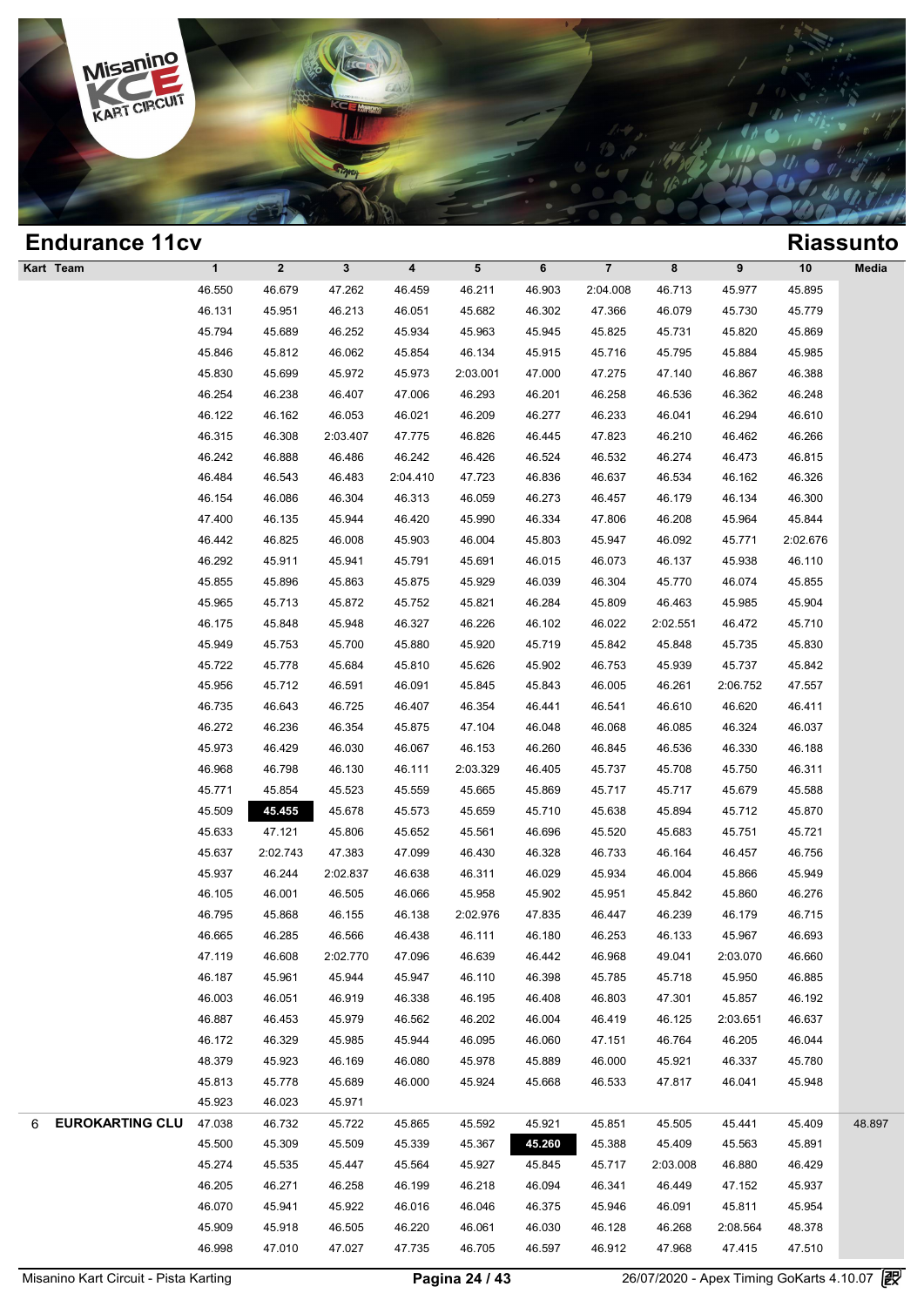

| <b>Endurance 11cv</b> |              |              |          |          |           |        |                |          |          |          | <b>Riassunto</b> |
|-----------------------|--------------|--------------|----------|----------|-----------|--------|----------------|----------|----------|----------|------------------|
| Kart Team             | $\mathbf{1}$ | $\mathbf{2}$ | 3        | 4        | ${\bf 5}$ | 6      | $\overline{7}$ | 8        | 9        | 10       | Media            |
|                       | 47.032       | 47.041       | 46.860   | 47.471   | 46.673    | 46.951 | 2:04.685       | 46.626   | 46.594   | 45.782   |                  |
|                       | 45.736       | 45.647       | 45.863   | 45.703   | 45.749    | 45.699 | 45.941         | 45.694   | 45.565   | 45.875   |                  |
|                       | 45.652       | 45.576       | 45.786   | 45.638   | 45.760    | 45.553 | 45.637         | 45.603   | 45.746   | 45.798   |                  |
|                       | 45.800       | 45.681       | 45.822   | 45.586   | 45.736    | 45.534 | 45.796         | 45.887   | 45.883   | 2:02.916 |                  |
|                       | 46.931       | 45.817       | 46.245   | 45.899   | 45.838    | 46.055 | 46.076         | 46.003   | 46.045   | 45.770   |                  |
|                       | 45.860       | 45.744       | 45.908   | 45.906   | 46.118    | 46.028 | 45.990         | 45.833   | 45.822   | 46.080   |                  |
|                       | 45.800       | 45.916       | 45.779   | 45.777   | 45.691    | 45.738 | 46.520         | 45.893   | 46.143   | 45.910   |                  |
|                       | 45.922       | 47.019       | 2:04.903 | 47.368   | 46.812    | 46.726 | 46.752         | 46.880   | 46.277   | 47.028   |                  |
|                       | 46.685       | 46.911       | 46.204   | 46.218   | 46.500    | 46.782 | 46.236         | 46.135   | 46.226   | 46.458   |                  |
|                       | 46.461       | 46.493       | 46.863   | 2:03.686 | 47.044    | 46.033 | 46.194         | 45.796   | 45.830   | 45.836   |                  |
|                       | 45.881       | 45.804       | 45.901   | 45.735   | 45.636    | 45.747 | 46.004         | 45.781   | 45.965   | 46.074   |                  |
|                       | 47.106       | 45.779       | 45.773   | 45.804   | 45.629    | 45.696 | 46.022         | 45.747   | 45.531   | 45.747   |                  |
|                       | 47.010       | 2:20.667     | 47.954   | 46.159   | 45.937    | 45.944 | 46.214         | 46.373   | 46.247   | 46.071   |                  |
|                       | 46.297       | 46.280       | 46.137   | 46.015   | 46.393    | 46.290 | 46.113         | 46.376   | 45.965   | 46.207   |                  |
|                       | 46.069       | 45.828       | 45.845   | 45.999   | 46.016    | 46.068 | 46.162         | 46.242   | 45.955   | 46.063   |                  |
|                       | 45.904       | 46.136       | 2:13.411 | 47.510   | 46.682    | 46.557 | 47.148         | 48.275   | 46.409   | 46.788   |                  |
|                       | 46.575       | 46.678       | 46.578   | 47.335   | 47.744    | 46.575 | 46.754         | 46.933   | 46.694   | 46.749   |                  |
|                       | 47.012       | 46.787       | 46.944   | 47.722   | 46.549    | 46.516 | 46.689         | 46.624   | 46.580   | 46.509   |                  |
|                       | 46.636       | 46.496       | 46.570   | 2:04.127 | 46.752    | 45.641 | 45.568         | 45.831   | 45.855   | 45.681   |                  |
|                       | 45.892       | 46.125       | 45.924   | 45.822   | 45.556    | 46.054 | 45.720         | 45.691   | 45.819   | 46.111   |                  |
|                       | 45.622       | 45.540       | 45.539   | 45.539   | 45.634    | 45.718 | 45.584         | 45.509   | 45.504   | 45.555   |                  |
|                       | 45.640       | 45.532       | 45.492   | 45.467   | 45.716    | 45.578 | 45.868         | 45.781   | 2:00.275 | 46.829   |                  |
|                       | 45.759       | 45.899       | 45.772   | 45.653   | 45.671    | 45.660 | 45.793         | 45.546   | 45.563   | 45.714   |                  |
|                       | 45.624       | 45.631       | 45.712   | 46.049   | 45.930    | 45.903 | 46.182         | 46.034   | 46.020   | 46.261   |                  |
|                       | 45.909       | 46.869       | 47.113   | 45.591   | 45.580    | 46.300 | 46.187         | 45.721   | 45.640   | 45.740   |                  |
|                       | 45.752       | 45.713       | 45.596   | 45.702   | 2:15.037  | 47.574 | 48.379         | 47.165   | 46.854   | 46.697   |                  |
|                       | 47.009       | 46.577       | 46.814   | 46.730   | 46.512    | 46.594 | 46.433         | 46.561   | 46.422   | 46.682   |                  |
|                       | 46.695       | 48.116       | 2:03.865 | 46.867   | 45.831    | 45.710 | 45.870         | 45.752   | 45.776   | 45.922   |                  |
|                       | 46.042       | 46.355       | 45.666   | 45.955   | 46.086    | 45.984 | 45.697         | 46.020   | 46.098   | 45.887   |                  |
|                       | 45.842       | 45.846       | 45.748   | 46.079   | 45.795    | 45.703 | 45.767         | 45.749   | 45.898   | 2:17.178 |                  |
|                       | 47.189       | 45.862       | 45.861   | 45.825   | 46.015    | 46.228 | 45.879         | 46.295   | 46.058   | 46.099   |                  |
|                       | 45.862       | 46.310       | 46.708   | 45.827   | 46.430    | 45.949 | 45.900         | 45.804   | 45.626   | 45.945   |                  |
|                       | 45.906       | 45.882       | 2:02.498 | 46.875   | 46.068    | 45.952 | 45.944         | 45.981   | 45.821   | 45.978   |                  |
|                       | 46.208       | 45.918       | 45.948   | 45.979   | 45.901    | 45.934 | 46.052         | 45.863   | 46.131   | 45.756   |                  |
|                       | 45.805       | 45.955       | 46.193   | 45.989   | 45.897    | 45.775 | 45.814         | 2:04.863 | 47.710   | 46.578   |                  |
|                       | 46.266       | 46.147       | 46.006   | 46.090   | 46.078    | 46.137 | 46.057         | 46.201   | 46.095   | 46.655   |                  |
|                       | 46.570       | 47.308       | 45.908   | 45.964   | 46.060    | 46.680 | 46.075         | 45.840   | 46.019   | 45.976   |                  |
|                       | 46.098       | 46.147       |          |          |           |        |                |          |          |          |                  |
| 19 TORTELLINO CREW    | 46.758       | 47.144       | 47.113   | 47.621   | 46.865    | 46.785 | 47.658         | 46.359   | 46.083   | 47.277   | 48.954           |
|                       | 47.154       | 47.256       | 46.630   | 46.492   | 46.917    | 46.927 | 46.244         | 47.334   | 46.558   | 46.364   |                  |
|                       | 46.380       | 46.275       | 46.473   | 46.279   | 46.190    | 46.218 | 46.178         | 46.433   | 2:03.803 | 48.610   |                  |
|                       | 48.159       | 46.639       | 46.765   | 46.440   | 46.536    | 46.507 | 46.604         | 46.651   | 46.922   | 46.689   |                  |
|                       | 47.273       | 46.150       | 46.790   | 45.739   | 45.992    | 46.422 | 46.271         | 46.204   | 46.617   | 46.119   |                  |
|                       | 46.350       | 46.407       | 46.219   | 46.736   | 45.916    | 45.835 | 45.959         | 46.102   | 46.185   | 45.942   |                  |
|                       | 46.312       | 46.674       | 47.106   | 46.487   | 2:04.495  | 47.407 | 46.032         | 46.323   | 46.519   | 46.025   |                  |
|                       | 46.018       | 46.029       | 45.890   | 45.901   | 46.733    | 45.822 | 45.720         | 46.148   | 45.966   | 46.236   |                  |
|                       | 45.886       | 46.451       | 45.750   | 45.825   | 45.892    | 45.927 | 45.801         | 45.895   | 45.773   | 45.987   |                  |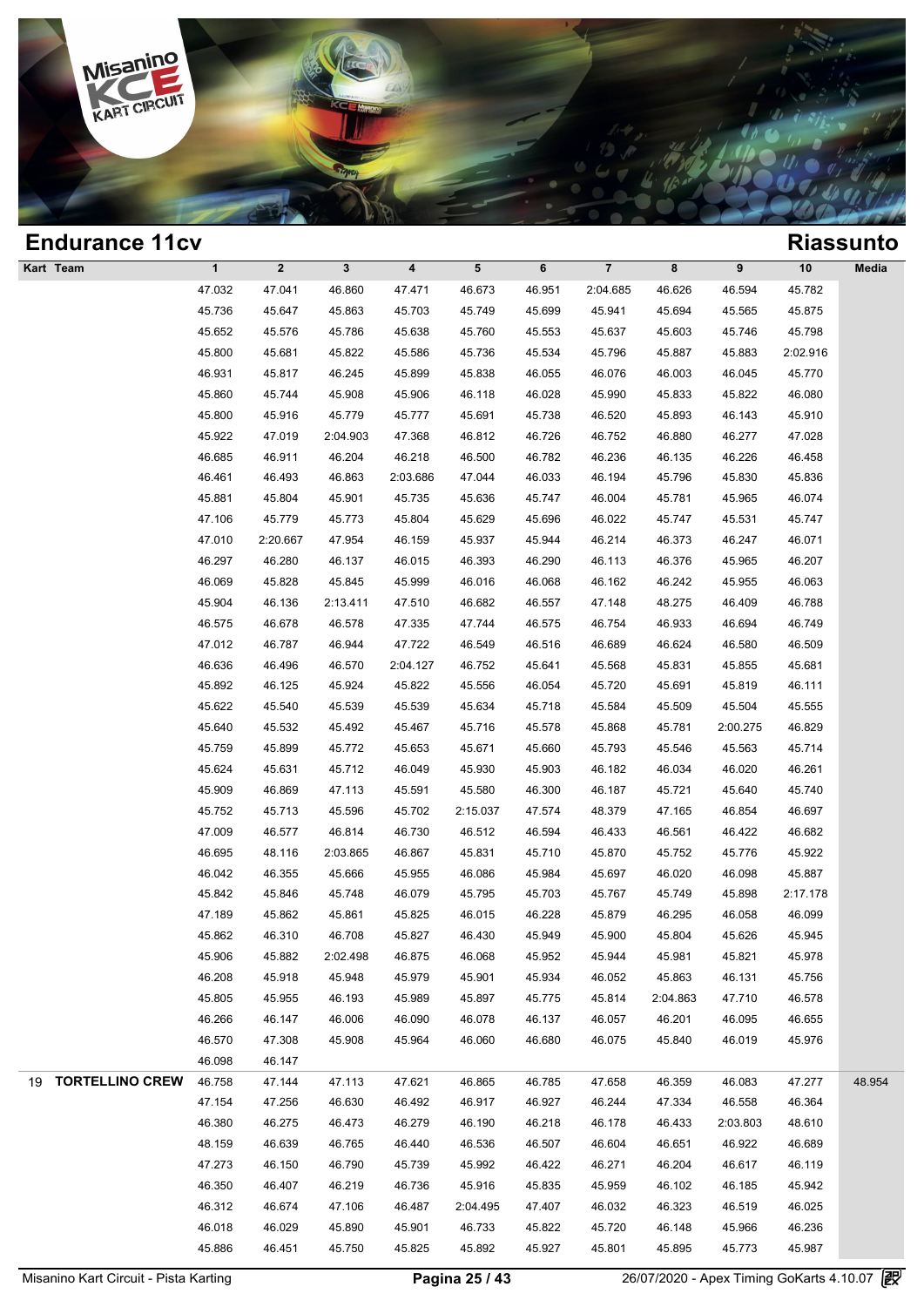

| <b>Endurance 11cv</b> |              |                  |          |          |           |          |          |          |          |          | <b>Riassunto</b> |
|-----------------------|--------------|------------------|----------|----------|-----------|----------|----------|----------|----------|----------|------------------|
| Kart Team             | $\mathbf{1}$ | $\boldsymbol{2}$ | 3        | 4        | ${\bf 5}$ | 6        | $\bf 7$  | 8        | 9        | $10$     | Media            |
|                       | 46.503       | 45.792           | 45.858   | 45.920   | 45.794    | 46.279   | 45.928   | 45.899   | 46.081   | 45.657   |                  |
|                       | 46.528       | 46.279           | 2:02.000 | 46.611   | 45.850    | 45.851   | 45.670   | 45.813   | 45.699   | 45.644   |                  |
|                       | 45.845       | 45.704           | 46.114   | 45.878   | 45.677    | 45.705   | 45.777   | 45.884   | 45.668   | 45.817   |                  |
|                       | 46.051       | 46.021           | 46.160   | 46.349   | 45.526    | 45.659   | 45.935   | 45.698   | 45.871   | 45.725   |                  |
|                       | 45.847       | 45.736           | 45.586   | 45.729   | 45.933    | 45.735   | 45.773   | 45.675   | 45.523   | 2:04.905 |                  |
|                       | 47.931       | 46.533           | 46.438   | 46.398   | 46.505    | 46.563   | 46.457   | 46.645   | 46.061   | 46.040   |                  |
|                       | 45.965       | 46.083           | 45.967   | 46.094   | 46.284    | 46.286   | 46.362   | 46.137   | 46.708   | 46.448   |                  |
|                       | 46.331       | 46.233           | 46.270   | 46.073   | 46.184    | 46.660   | 46.466   | 46.188   | 2:28.640 | 46.550   |                  |
|                       | 45.829       | 46.537           | 45.839   | 45.765   | 45.926    | 45.715   | 45.620   | 45.766   | 45.690   | 45.941   |                  |
|                       | 45.958       | 45.800           | 45.748   | 45.680   | 45.885    | 45.766   | 45.876   | 45.869   | 45.851   | 45.860   |                  |
|                       | 45.908       | 45.936           | 45.890   | 45.929   | 45.907    | 45.706   | 45.939   | 45.832   | 45.817   | 45.921   |                  |
|                       | 45.792       | 45.890           | 45.832   | 46.184   | 46.080    | 2:00.643 | 46.984   | 46.497   | 46.358   | 46.861   |                  |
|                       | 46.501       | 46.589           | 46.285   | 46.429   | 46.681    | 46.246   | 46.388   | 46.443   | 46.627   | 46.389   |                  |
|                       | 46.501       | 46.367           | 46.863   | 45.935   | 46.216    | 46.406   | 47.016   | 46.770   | 46.540   | 46.992   |                  |
|                       | 46.978       | 46.494           | 46.064   | 46.756   | 46.067    | 46.253   | 46.577   | 46.492   | 2:03.827 | 46.426   |                  |
|                       | 46.330       | 46.063           | 46.246   | 46.019   | 46.420    | 45.794   | 46.225   | 45.820   | 46.083   | 46.360   |                  |
|                       | 45.851       | 45.886           | 46.016   | 45.670   | 45.849    | 46.618   | 45.963   | 46.833   | 45.775   | 46.431   |                  |
|                       | 45.883       | 46.003           | 45.713   | 45.767   | 45.763    | 45.952   | 46.109   | 46.107   | 45.895   | 46.002   |                  |
|                       | 45.984       | 46.144           | 45.944   | 46.126   | 46.182    | 2:23.351 | 47.073   | 46.271   | 46.450   | 46.576   |                  |
|                       | 46.006       | 46.194           | 46.114   | 46.507   | 45.868    | 46.103   | 45.890   | 46.029   | 45.828   | 46.220   |                  |
|                       | 46.418       | 46.255           | 46.387   | 2:02.837 | 46.536    | 45.894   | 45.753   | 45.843   | 45.658   | 45.824   |                  |
|                       | 45.751       | 45.894           | 45.931   | 45.925   | 45.752    | 45.686   | 45.581   | 45.723   | 45.807   | 45.735   |                  |
|                       | 45.641       | 45.848           | 45.699   | 45.590   | 45.803    | 45.619   | 45.555   | 45.583   | 45.754   | 46.494   |                  |
|                       | 45.637       | 46.456           | 45.764   | 45.683   | 45.770    | 45.455   | 45.517   | 45.702   | 45.654   | 45.728   |                  |
|                       | 47.073       | 2:08.011         | 48.478   | 46.138   | 45.965    | 46.107   | 46.178   | 45.968   | 45.868   | 46.114   |                  |
|                       | 45.894       | 45.644           | 46.118   | 45.928   | 45.930    | 46.005   | 45.885   | 45.842   | 45.957   | 46.043   |                  |
|                       | 46.077       | 46.502           | 2:01.482 | 46.851   | 46.012    | 45.924   | 46.058   | 45.964   | 45.751   | 45.790   |                  |
|                       | 45.699       | 45.710           | 45.856   | 46.442   | 46.152    | 46.031   | 46.356   | 46.148   | 2:01.155 | 48.171   |                  |
|                       | 46.261       | 46.385           | 46.041   | 46.108   | 46.013    | 46.048   | 46.435   | 46.315   | 46.317   | 46.360   |                  |
|                       | 46.106       | 46.480           | 2:15.964 | 48.984   | 48.501    | 46.191   | 46.219   | 46.105   | 46.689   | 46.589   |                  |
|                       | 46.270       | 46.320           | 46.769   | 2:05.574 | 46.852    | 46.286   | 46.794   | 46.334   | 45.866   | 46.895   |                  |
|                       | 46.192       | 46.293           | 46.526   | 46.572   | 47.174    | 47.090   | 46.074   | 2:01.554 | 47.494   | 46.109   |                  |
|                       | 46.383       | 46.428           | 46.064   | 46.322   | 46.112    | 46.241   | 45.805   | 45.960   | 46.052   | 46.943   |                  |
|                       | 46.087       | 45.914           | 45.995   | 45.839   | 46.685    | 46.212   | 45.985   | 46.115   | 45.869   | 45.959   |                  |
|                       | 46.381       | 45.854           | 46.277   | 45.965   | 45.933    | 45.992   | 47.512   | 46.068   | 46.100   | 45.756   |                  |
|                       | 46.017       | 45.828           |          |          |           |          |          |          |          |          |                  |
| 24 RABBIT RACING TE/  | 46.922       | 46.778           | 46.545   | 46.807   | 47.752    | 45.783   | 45.700   | 46.943   | 45.942   | 45.541   | 48.964           |
|                       | 45.933       | 45.475           | 45.637   | 45.727   | 45.870    | 46.286   | 45.842   | 45.822   | 45.704   | 45.522   |                  |
|                       | 45.861       | 46.163           | 46.131   | 46.025   | 2:04.860  | 47.936   | 46.297   | 46.281   | 46.045   | 47.194   |                  |
|                       | 46.094       | 46.020           | 45.763   | 46.107   | 46.213    | 45.972   | 46.134   | 46.214   | 47.119   | 46.212   |                  |
|                       | 47.316       | 2:04.185         | 47.137   | 46.558   | 46.389    | 46.360   | 46.322   | 46.243   | 2:04.562 | 46.934   |                  |
|                       | 46.541       | 46.069           | 46.507   | 46.394   | 46.327    | 46.483   | 46.180   | 47.381   | 47.080   | 46.501   |                  |
|                       | 46.206       | 46.216           | 46.060   | 46.055   | 45.985    | 46.439   | 46.235   | 45.860   | 46.630   | 46.215   |                  |
|                       | 46.628       | 45.811           | 46.191   | 45.863   | 45.957    | 46.018   | 45.971   | 46.039   | 46.376   | 45.814   |                  |
|                       | 46.690       | 46.103           | 46.448   | 47.199   | 46.183    | 45.909   | 2:04.185 | 48.029   | 2:04.502 | 47.193   |                  |
|                       | 46.419       | 46.669           | 46.110   | 46.221   | 46.229    | 46.091   | 46.347   | 46.222   | 46.122   | 46.440   |                  |
|                       | 46.320       | 46.129           | 46.347   | 2:02.311 | 46.563    | 46.500   | 46.338   | 46.072   | 46.397   | 45.997   |                  |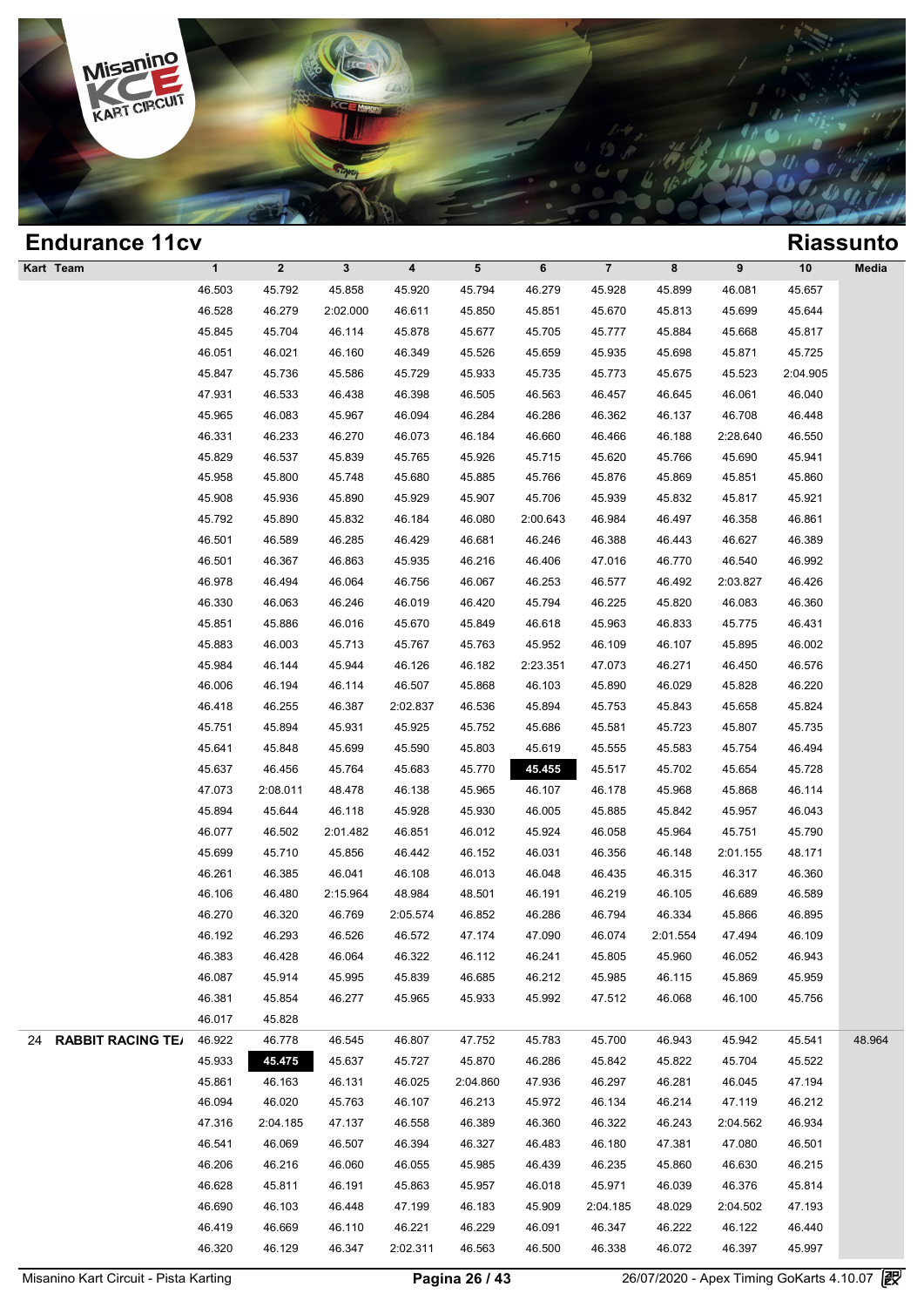

| <b>Endurance 11cv</b> |              |                         |          |                         |          |          |                |          |        |          | <b>Riassunto</b> |
|-----------------------|--------------|-------------------------|----------|-------------------------|----------|----------|----------------|----------|--------|----------|------------------|
| Kart Team             | $\mathbf{1}$ | $\overline{\mathbf{2}}$ | 3        | $\overline{\mathbf{4}}$ | 5        | 6        | $\overline{7}$ | 8        | 9      | $10$     | Media            |
|                       | 46.144       | 46.168                  | 46.160   | 46.392                  | 47.606   | 45.948   | 45.902         | 46.212   | 46.360 | 46.073   |                  |
|                       | 45.877       | 46.050                  | 46.022   | 46.001                  | 46.133   | 46.551   | 46.106         | 46.415   | 46.370 | 45.901   |                  |
|                       | 45.923       | 45.703                  | 46.307   | 45.612                  | 46.195   | 45.878   | 46.121         | 46.881   | 45.829 | 45.832   |                  |
|                       | 45.953       | 2:03.933                | 48.216   | 47.537                  | 46.902   | 48.022   | 46.765         | 47.287   | 46.404 | 46.493   |                  |
|                       | 46.828       | 46.938                  | 46.565   | 46.750                  | 46.857   | 46.363   | 47.250         | 46.502   | 46.585 | 46.515   |                  |
|                       | 46.589       | 46.638                  | 46.949   | 46.710                  | 46.530   | 46.713   | 46.502         | 47.073   | 46.714 | 46.668   |                  |
|                       | 46.631       | 46.608                  | 46.830   | 46.467                  | 46.615   | 46.734   | 46.609         | 2:03.442 | 46.559 | 46.698   |                  |
|                       | 46.019       | 45.848                  | 45.899   | 46.069                  | 45.697   | 46.125   | 45.917         | 45.535   | 46.265 | 45.610   |                  |
|                       | 45.833       | 45.930                  | 45.883   | 45.884                  | 45.872   | 45.998   | 45.822         | 45.885   | 45.994 | 46.153   |                  |
|                       | 45.826       | 45.900                  | 46.014   | 46.107                  | 45.602   | 45.874   | 45.686         | 46.218   | 45.802 | 46.370   |                  |
|                       | 46.116       | 45.703                  | 45.811   | 45.600                  | 46.259   | 46.072   | 2:03.710       | 47.270   | 46.682 | 46.541   |                  |
|                       | 46.401       | 46.592                  | 46.246   | 46.092                  | 46.352   | 46.396   | 46.639         | 46.301   | 46.143 | 46.147   |                  |
|                       | 47.308       | 46.190                  | 46.498   | 46.681                  | 46.043   | 46.180   | 46.607         | 46.109   | 46.474 | 46.821   |                  |
|                       | 46.552       | 46.332                  | 45.917   | 46.275                  | 46.099   | 46.290   | 46.516         | 46.222   | 45.920 | 46.088   |                  |
|                       | 46.000       | 45.927                  | 46.220   | 2:14.507                | 46.748   | 46.387   | 46.472         | 46.010   | 46.406 | 45.955   |                  |
|                       | 46.166       | 46.284                  | 46.008   | 46.227                  | 46.136   | 46.172   | 46.099         | 46.007   | 45.923 | 46.043   |                  |
|                       | 45.651       | 45.950                  | 45.782   | 46.155                  | 46.547   | 45.991   | 46.317         | 45.979   | 46.439 | 46.035   |                  |
|                       | 46.274       | 46.242                  | 46.452   | 46.218                  | 45.925   | 45.952   | 46.137         | 46.209   | 46.560 | 46.402   |                  |
|                       | 2:04.544     | 47.046                  | 46.648   | 46.517                  | 46.949   | 46.712   | 46.582         | 47.017   | 46.526 | 46.592   |                  |
|                       | 46.911       | 46.168                  | 46.144   | 46.496                  | 46.462   | 46.883   | 46.147         | 46.080   | 46.058 | 46.181   |                  |
|                       | 46.197       | 46.177                  | 46.132   | 46.309                  | 46.176   | 46.832   | 46.099         | 46.213   | 46.282 | 46.159   |                  |
|                       | 46.623       | 46.726                  | 46.363   | 46.238                  | 47.185   | 2:03.418 | 46.660         | 46.262   | 46.367 | 46.104   |                  |
|                       | 46.168       | 46.656                  | 46.236   | 46.337                  | 46.432   | 46.387   | 46.282         | 46.339   | 46.399 | 46.291   |                  |
|                       | 46.496       | 46.589                  | 46.136   | 46.118                  | 46.221   | 46.184   | 46.159         | 46.327   | 46.260 | 46.421   |                  |
|                       | 46.276       | 46.374                  | 2:04.713 | 46.924                  | 46.173   | 45.643   | 45.995         | 45.973   | 46.484 | 45.896   |                  |
|                       | 45.915       | 45.910                  | 45.773   | 46.070                  | 46.083   | 46.096   | 45.985         | 46.019   | 45.891 | 45.929   |                  |
|                       | 46.020       | 45.871                  | 45.969   | 46.038                  | 45.735   | 46.217   | 45.969         | 46.004   | 46.085 | 45.749   |                  |
|                       | 45.652       | 45.711                  | 45.872   | 46.049                  | 2:04.805 | 47.212   | 46.171         | 46.549   | 46.438 | 46.463   |                  |
|                       | 47.101       | 46.703                  | 46.134   | 46.364                  | 46.212   | 47.536   | 46.256         | 46.229   | 47.239 | 46.242   |                  |
|                       | 46.279       | 46.291                  | 47.471   | 46.885                  | 46.625   | 2:05.109 | 46.980         | 46.378   | 46.262 | 45.883   |                  |
|                       | 46.218       | 46.143                  | 46.022   | 45.876                  | 45.949   | 46.125   | 45.921         | 46.211   | 46.145 | 46.400   |                  |
|                       | 46.015       | 45.885                  | 46.328   | 46.697                  | 45.917   | 46.030   | 45.988         | 46.477   | 46.105 | 46.260   |                  |
|                       | 46.092       | 47.038                  | 46.273   | 46.629                  | 46.076   | 45.999   | 46.176         | 45.805   | 46.214 | 46.712   |                  |
|                       | 46.228       | 46.125                  |          |                         |          |          |                |          |        |          |                  |
| 7 EUROKARTING GOL     | 47.202       | 46.636                  | 47.613   | 46.985                  | 46.894   | 46.348   | 2:01.412       | 46.541   | 45.303 | 45.621   | 48.966           |
|                       | 45.196       | 46.113                  | 46.226   | 45.545                  | 45.467   | 45.522   | 45.243         | 45.532   | 45.742 | 45.523   |                  |
|                       | 45.515       | 45.421                  | 45.599   | 45.466                  | 45.458   | 45.706   | 45.820         | 45.369   | 45.407 | 45.459   |                  |
|                       | 45.691       | 45.894                  | 45.408   | 45.650                  | 45.742   | 45.414   | 45.491         | 45.597   | 45.719 | 46.075   |                  |
|                       | 46.313       | 45.914                  | 45.640   | 45.822                  | 45.931   | 45.746   | 45.977         | 2:11.844 | 48.296 | 48.119   |                  |
|                       | 47.892       | 46.835                  | 47.835   | 46.326                  | 46.861   | 2:16.583 | 48.335         | 47.016   | 47.664 | 46.261   |                  |
|                       | 46.347       | 46.140                  | 46.086   | 46.258                  | 46.096   | 46.217   | 46.250         | 46.043   | 46.342 | 45.712   |                  |
|                       | 45.910       | 46.323                  | 46.113   | 46.017                  | 46.027   | 45.783   | 46.026         | 45.882   | 46.139 | 46.095   |                  |
|                       | 46.031       | 46.159                  | 46.097   | 46.203                  | 46.667   | 46.185   | 46.139         | 46.182   | 46.341 | 46.194   |                  |
|                       | 46.655       | 46.384                  | 46.164   | 2:07.060                | 47.644   | 47.959   | 47.014         | 46.566   | 47.148 | 45.978   |                  |
|                       | 46.359       | 47.063                  | 46.118   | 46.308                  | 46.870   | 46.309   | 46.314         | 46.268   | 46.548 | 46.382   |                  |
|                       | 46.311       | 46.711                  | 46.992   | 46.368                  | 46.365   | 46.304   | 46.294         | 46.527   | 46.324 | 45.972   |                  |
|                       | 47.455       | 47.671                  | 46.632   | 46.466                  | 47.252   | 46.128   | 46.105         | 46.394   | 46.715 | 2:03.848 |                  |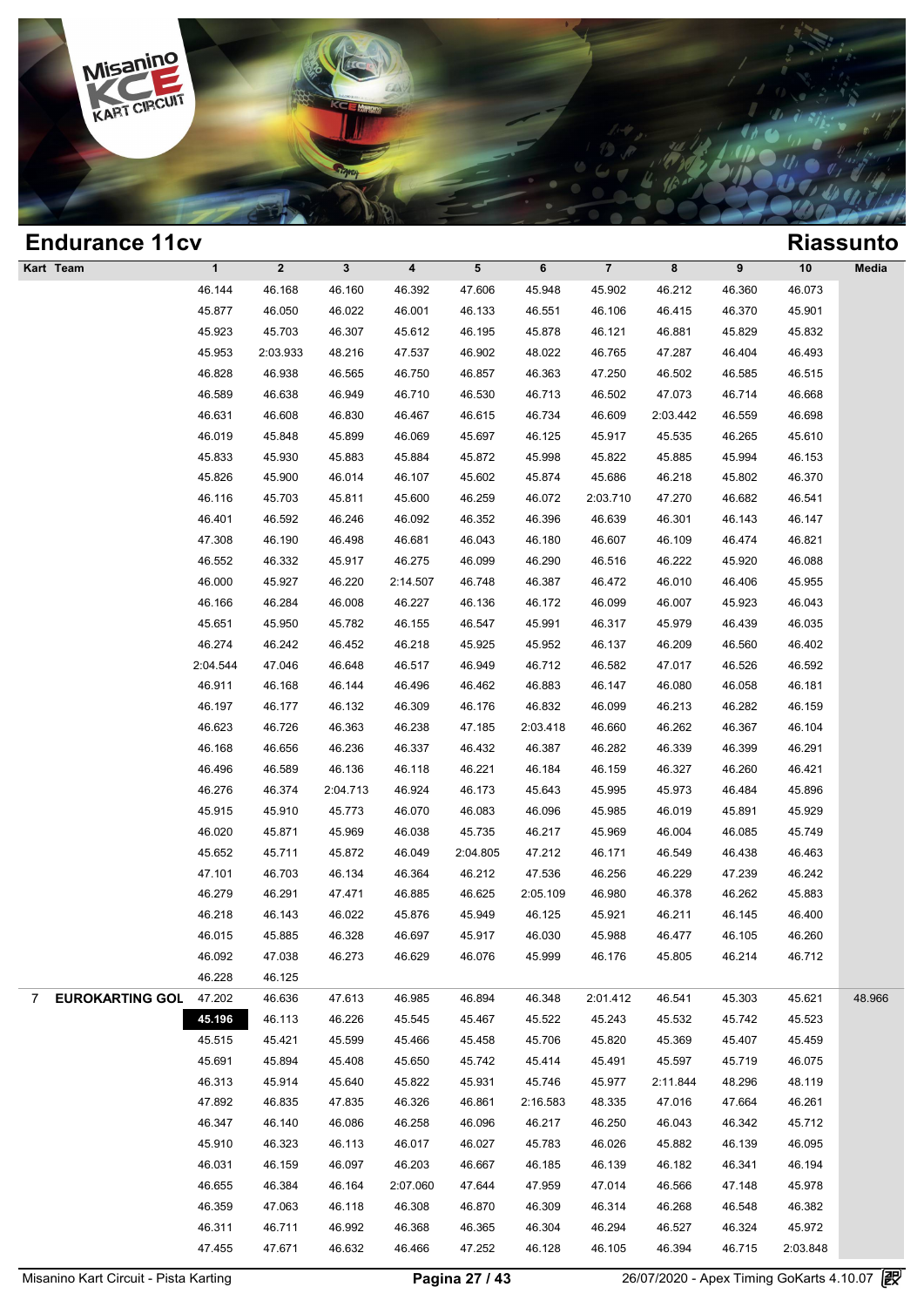

| <b>Endurance 11cv</b>  |              |              |              |                         |           |          |                |          |          |          | <b>Riassunto</b> |
|------------------------|--------------|--------------|--------------|-------------------------|-----------|----------|----------------|----------|----------|----------|------------------|
| Kart Team              | $\mathbf{1}$ | $\mathbf{2}$ | $\mathbf{3}$ | $\overline{\mathbf{4}}$ | ${\bf 5}$ | 6        | $\overline{7}$ | 8        | 9        | $10$     | Media            |
|                        | 47.738       | 47.196       | 46.269       | 46.433                  | 46.322    | 46.441   | 46.638         | 46.512   | 46.576   | 46.551   |                  |
|                        | 46.335       | 46.193       | 46.388       | 46.123                  | 46.276    | 46.567   | 46.072         | 46.173   | 46.076   | 46.181   |                  |
|                        | 45.995       | 46.260       | 46.174       | 46.302                  | 46.284    | 46.169   | 46.659         | 46.349   | 46.193   | 46.199   |                  |
|                        | 46.582       | 45.773       | 45.956       | 46.261                  | 2:03.668  | 47.041   | 46.347         | 45.961   | 46.272   | 45.776   |                  |
|                        | 46.255       | 46.552       | 46.054       | 46.113                  | 46.242    | 46.167   | 46.396         | 46.196   | 46.267   | 46.041   |                  |
|                        | 46.132       | 46.495       | 2:03.485     | 47.354                  | 47.105    | 46.268   | 46.268         | 46.341   | 46.460   | 46.236   |                  |
|                        | 46.363       | 46.241       | 46.468       | 46.362                  | 46.029    | 46.572   | 46.682         | 46.118   | 46.469   | 46.172   |                  |
|                        | 46.249       | 46.328       | 46.523       | 46.301                  | 46.194    | 46.277   | 46.200         | 46.303   | 46.202   | 47.049   |                  |
|                        | 46.126       | 46.248       | 46.325       | 46.209                  | 46.228    | 46.112   | 46.294         | 46.371   | 2:04.378 | 48.547   |                  |
|                        | 47.204       | 46.715       | 47.075       | 46.681                  | 46.227    | 45.952   | 46.103         | 45.917   | 45.860   | 45.805   |                  |
|                        | 45.881       | 45.680       | 45.717       | 45.645                  | 45.878    | 45.801   | 45.909         | 45.865   | 45.799   | 45.621   |                  |
|                        | 45.652       | 46.487       | 46.368       | 46.038                  | 45.949    | 46.348   | 46.189         | 45.583   | 46.385   | 46.670   |                  |
|                        | 46.219       | 45.594       | 46.154       | 46.243                  | 46.513    | 2:03.413 | 48.042         | 46.761   | 46.780   | 46.582   |                  |
|                        | 46.048       | 46.082       | 46.120       | 46.247                  | 46.337    | 46.224   | 46.308         | 46.124   | 46.018   | 46.089   |                  |
|                        | 46.094       | 46.343       | 46.000       | 46.256                  | 46.308    | 46.163   | 47.808         | 46.411   | 45.898   | 46.102   |                  |
|                        | 46.454       | 45.975       | 46.305       | 45.941                  | 46.029    | 46.048   | 46.129         | 46.208   | 45.989   | 46.164   |                  |
|                        | 46.135       | 46.221       | 2:04.423     | 47.068                  | 46.269    | 46.279   | 46.219         | 46.292   | 46.301   | 46.822   |                  |
|                        | 46.045       | 46.713       | 47.008       | 47.028                  | 46.406    | 45.979   | 46.500         | 46.077   | 46.017   | 46.203   |                  |
|                        | 46.007       | 46.535       | 45.713       | 45.946                  | 45.878    | 46.088   | 46.426         | 46.224   | 46.102   | 47.214   |                  |
|                        | 45.940       | 45.884       | 46.163       | 47.091                  | 46.361    | 46.134   | 46.085         | 46.100   | 45.980   | 2:03.382 |                  |
|                        | 48.447       | 47.665       | 47.035       | 47.567                  | 48.301    | 46.319   | 46.144         | 45.917   | 47.082   | 46.420   |                  |
|                        | 46.647       | 46.217       | 46.268       | 46.123                  | 46.470    | 46.389   | 46.180         | 46.143   | 46.210   | 46.210   |                  |
|                        | 47.804       | 46.244       | 46.231       | 46.092                  | 46.069    | 46.157   | 45.922         | 46.105   | 46.265   | 46.123   |                  |
|                        | 46.885       | 46.027       | 46.066       | 46.051                  | 45.991    | 46.333   | 46.642         | 2:05.519 | 46.863   | 46.344   |                  |
|                        | 45.892       | 46.040       | 45.897       | 45.889                  | 45.780    | 45.775   | 46.012         | 45.882   | 45.982   | 45.786   |                  |
|                        | 45.858       | 45.756       | 45.876       | 46.243                  | 45.898    | 46.991   | 45.876         | 45.854   | 45.887   | 45.633   |                  |
|                        | 45.812       | 46.001       | 45.867       | 45.802                  | 45.892    | 46.014   | 45.887         | 46.160   | 45.861   | 46.092   |                  |
|                        | 2:03.868     | 46.958       | 46.094       | 46.088                  | 46.335    | 46.241   | 45.952         | 45.883   | 45.909   | 45.859   |                  |
|                        | 45.757       | 45.977       | 45.899       | 46.023                  | 45.806    | 45.945   | 45.957         | 45.711   | 2:04.559 | 46.831   |                  |
|                        | 46.246       | 46.368       | 45.993       | 46.221                  | 46.006    | 45.888   | 46.091         | 46.001   | 46.156   | 47.142   |                  |
|                        | 45.915       | 2:02.643     | 47.575       | 48.211                  | 46.498    | 46.419   | 46.234         | 46.113   | 46.172   | 46.117   |                  |
|                        | 46.053       | 47.509       |              |                         |           |          |                |          |          |          |                  |
| <b>DUCK KART</b><br>27 | 46.802       | 47.001       | 47.659       | 46.763                  | 47.552    | 46.391   | 47.452         | 46.259   | 46.260   | 46.967   | 49.244           |
|                        | 46.495       | 47.622       | 46.349       | 46.310                  | 47.319    | 46.872   | 46.299         | 46.434   | 47.183   | 46.218   |                  |
|                        | 2:12.709     | 49.227       | 47.435       | 47.895                  | 46.868    | 47.379   | 46.617         | 46.952   | 47.251   | 48.090   |                  |
|                        | 48.536       | 46.994       | 46.744       | 47.192                  | 47.702    | 46.870   | 46.967         | 46.885   | 47.666   | 47.211   |                  |
|                        | 47.121       | 46.855       | 47.197       | 47.054                  | 46.708    | 47.136   | 47.535         | 47.250   | 2:05.922 | 47.931   |                  |
|                        | 46.965       | 47.204       | 46.539       | 47.225                  | 46.885    | 47.314   | 46.700         | 46.765   | 46.645   | 47.212   |                  |
|                        | 46.505       | 47.028       | 47.544       | 46.484                  | 46.556    | 46.664   | 46.820         | 47.571   | 2:03.639 | 46.795   |                  |
|                        | 46.010       | 47.153       | 46.202       | 46.720                  | 46.290    | 45.978   | 46.118         | 46.385   | 46.235   | 46.353   |                  |
|                        | 46.015       | 46.210       | 46.205       | 46.112                  | 46.131    | 46.209   | 46.140         | 46.126   | 46.089   | 46.405   |                  |
|                        | 46.034       | 45.912       | 46.573       | 46.318                  | 46.161    | 46.260   | 46.044         | 46.268   | 46.284   | 46.254   |                  |
|                        | 46.128       | 46.762       | 45.749       | 46.153                  | 2:05.051  | 48.063   | 47.186         | 47.021   | 47.381   | 46.812   |                  |
|                        | 47.263       | 47.388       | 47.253       | 47.050                  | 46.479    | 46.600   | 46.762         | 46.973   | 46.344   | 47.216   |                  |
|                        | 46.814       | 46.882       | 47.485       | 47.308                  | 46.653    | 46.557   | 46.893         | 48.269   | 46.659   | 46.590   |                  |
|                        | 46.431       | 46.819       | 46.564       | 46.819                  | 46.393    | 47.009   | 46.880         | 47.027   | 46.669   | 46.821   |                  |
|                        | 46.590       | 2:45.618     | 49.610       | 47.278                  | 46.905    | 47.164   | 47.049         | 46.917   | 46.578   | 46.661   |                  |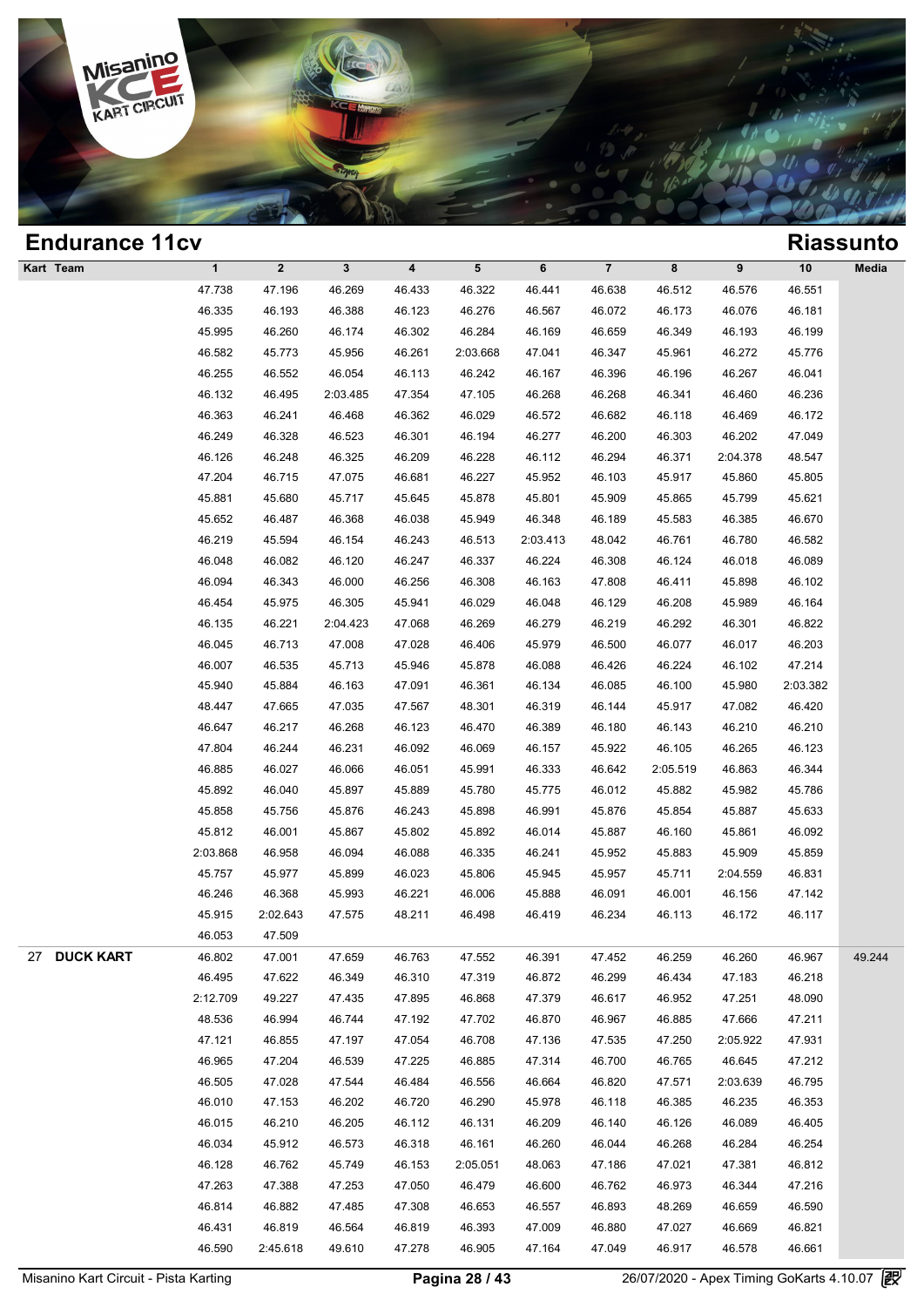

| <b>Endurance 11cv</b>        |              |                  |              |        |          |          |                |          |          |        | <b>Riassunto</b> |
|------------------------------|--------------|------------------|--------------|--------|----------|----------|----------------|----------|----------|--------|------------------|
| Kart Team                    | $\mathbf{1}$ | $\boldsymbol{2}$ | $\mathbf{3}$ | 4      | 5        | 6        | $\overline{7}$ | 8        | 9        | $10$   | Media            |
|                              | 46.919       | 46.985           | 46.533       | 46.345 | 46.225   | 46.216   | 46.461         | 46.246   | 46.480   | 47.166 |                  |
|                              | 46.441       | 46.026           | 46.115       | 46.098 | 46.031   | 46.414   | 46.692         | 46.733   | 46.382   | 46.584 |                  |
|                              | 47.563       | 46.738           | 46.998       | 46.433 | 46.801   | 47.339   | 46.491         | 1:43.637 | 46.830   | 46.137 |                  |
|                              | 46.119       | 46.348           | 46.231       | 46.064 | 46.114   | 46.051   | 46.048         | 46.118   | 46.028   | 46.252 |                  |
|                              | 46.132       | 46.160           | 46.000       | 46.380 | 45.864   | 46.150   | 46.266         | 46.354   | 46.022   | 46.837 |                  |
|                              | 46.121       | 46.476           | 46.052       | 46.086 | 46.617   | 46.147   | 46.127         | 46.783   | 46.185   | 46.047 |                  |
|                              | 46.572       | 1:44.319         | 48.964       | 46.719 | 46.573   | 46.671   | 46.488         | 46.177   | 46.460   | 46.665 |                  |
|                              | 46.540       | 47.015           | 46.794       | 46.844 | 46.290   | 46.478   | 46.489         | 46.376   | 46.846   | 46.173 |                  |
|                              | 46.204       | 46.492           | 46.269       | 46.357 | 46.297   | 46.881   | 46.099         | 46.177   | 46.671   | 46.217 |                  |
|                              | 2:05.503     | 49.680           | 47.697       | 46.489 | 46.635   | 46.705   | 47.281         | 46.787   | 46.663   | 46.628 |                  |
|                              | 47.282       | 46.933           | 46.834       | 46.664 | 46.724   | 46.793   | 46.889         | 46.986   | 46.904   | 46.889 |                  |
|                              | 46.683       | 47.734           | 46.352       | 46.330 | 2:03.209 | 47.132   | 46.240         | 46.403   | 45.977   | 46.211 |                  |
|                              | 46.503       | 46.320           | 46.305       | 46.193 | 45.970   | 46.106   | 45.919         | 46.889   | 45.802   | 45.807 |                  |
|                              | 45.771       | 46.336           | 46.158       | 45.891 | 45.928   | 45.739   | 47.098         | 45.763   | 45.721   | 45.712 |                  |
|                              | 45.811       | 45.925           | 45.827       | 46.151 | 45.807   | 45.694   | 45.958         | 45.928   | 45.708   | 46.257 |                  |
|                              | 2:05.487     | 46.879           | 46.183       | 46.760 | 46.795   | 46.119   | 46.224         | 46.437   | 46.081   | 46.455 |                  |
|                              | 46.266       | 46.178           | 46.006       | 46.011 | 46.126   | 46.221   | 45.957         | 46.137   | 46.018   | 45.928 |                  |
|                              | 45.726       | 45.862           | 46.082       | 45.881 | 45.722   | 45.793   | 45.720         | 2:04.190 | 47.462   | 46.681 |                  |
|                              | 46.345       | 47.535           | 47.583       | 46.207 | 46.878   | 46.126   | 47.627         | 46.558   | 46.456   | 46.378 |                  |
|                              | 46.154       | 46.095           | 2:04.244     | 46.770 | 46.457   | 47.726   | 46.810         | 46.352   | 46.362   | 46.179 |                  |
|                              | 46.721       | 46.729           | 46.176       | 47.255 | 46.139   | 46.948   | 46.265         | 46.006   | 46.191   | 46.367 |                  |
|                              | 46.476       | 47.117           | 2:03.615     | 47.765 | 46.911   | 46.739   | 46.451         | 47.120   | 46.483   | 46.666 |                  |
|                              | 46.502       | 46.518           | 46.488       | 46.199 | 46.460   | 46.274   | 46.391         | 46.600   | 47.798   | 46.318 |                  |
|                              | 46.387       | 46.261           | 46.699       | 46.583 | 46.119   | 46.465   | 2:05.574       | 47.102   | 46.019   | 46.060 |                  |
|                              | 46.073       | 45.643           | 46.644       | 46.291 | 46.154   | 46.132   | 46.747         | 46.031   | 46.033   | 46.747 |                  |
|                              | 46.351       | 46.227           | 46.048       | 46.508 | 45.887   | 46.075   | 45.897         | 45.883   | 46.744   | 45.934 |                  |
|                              | 45.858       | 2:04.986         | 47.339       | 46.322 | 46.857   | 46.681   | 46.157         | 46.278   | 46.468   | 46.096 |                  |
|                              | 46.242       | 46.501           | 46.205       | 46.203 | 46.136   | 46.245   | 45.941         | 46.095   | 45.724   | 45.820 |                  |
|                              | 46.081       | 45.731           | 46.047       | 45.983 | 45.944   | 45.787   | 45.946         | 45.924   | 46.033   |        |                  |
| <b>GSF TEAM ITALIA</b><br>26 | 47.694       | 46.913           | 46.994       | 47.273 | 47.195   | 46.487   | 46.550         | 47.062   | 46.507   | 47.182 | 49.293           |
|                              | 46.551       | 47.004           | 46.203       | 47.155 | 46.330   | 46.582   | 47.013         | 46.331   | 46.607   | 46.425 |                  |
|                              | 46.513       | 46.806           | 46.458       | 46.331 | 46.911   | 2:01.455 | 46.968         | 46.319   | 46.251   | 45.807 |                  |
|                              | 46.097       | 45.812           | 45.886       | 45.888 | 46.219   | 45.716   | 45.858         | 45.813   | 45.664   | 45.773 |                  |
|                              | 46.018       | 45.849           | 45.816       | 45.714 | 45.695   | 46.282   | 46.211         | 46.130   | 45.933   | 46.053 |                  |
|                              | 46.530       | 45.928           | 45.713       | 45.722 | 45.947   | 46.004   | 46.407         | 46.060   | 45.792   | 46.218 |                  |
|                              | 45.820       | 2:00.380         | 47.467       | 46.464 | 47.169   | 46.981   | 47.362         | 47.282   | 47.213   | 46.941 |                  |
|                              | 46.922       | 46.923           | 46.994       | 47.640 | 46.611   | 46.583   | 47.197         | 46.874   | 47.030   | 46.979 |                  |
|                              | 46.847       | 46.698           | 47.209       | 47.251 | 46.739   | 2:13.616 | 48.401         | 46.448   | 46.731   | 46.003 |                  |
|                              | 46.074       | 45.989           | 46.046       | 46.338 | 46.357   | 45.921   | 45.940         | 45.936   | 46.114   | 45.917 |                  |
|                              | 45.845       | 45.849           | 45.976       | 46.347 | 46.193   | 46.633   | 46.085         | 46.148   | 46.144   | 45.979 |                  |
|                              | 46.348       | 46.248           | 46.233       | 46.252 | 46.455   | 46.319   | 46.362         | 46.308   | 45.982   | 46.144 |                  |
|                              | 46.107       | 2:02.652         | 48.310       | 47.173 | 46.358   | 47.060   | 46.701         | 46.526   | 46.802   | 47.079 |                  |
|                              | 46.372       | 46.568           | 46.922       | 46.845 | 46.240   | 46.496   | 46.269         | 46.886   | 1:01.431 | 49.402 |                  |
|                              | 48.172       | 47.341           | 46.740       | 46.660 | 47.061   | 46.177   | 46.683         | 46.426   | 46.772   | 46.630 |                  |
|                              | 47.353       | 46.790           | 46.445       | 46.471 | 2:03.062 | 47.497   | 46.165         | 46.016   | 46.269   | 47.395 |                  |
|                              | 46.310       | 46.319           | 45.927       | 45.983 | 46.237   | 46.751   | 46.003         | 45.686   | 45.784   | 45.874 |                  |
|                              |              |                  |              |        |          |          |                |          |          |        |                  |
|                              | 46.292       | 46.024           | 45.938       | 46.102 | 45.694   | 45.878   | 45.948         | 45.928   | 45.902   | 46.616 |                  |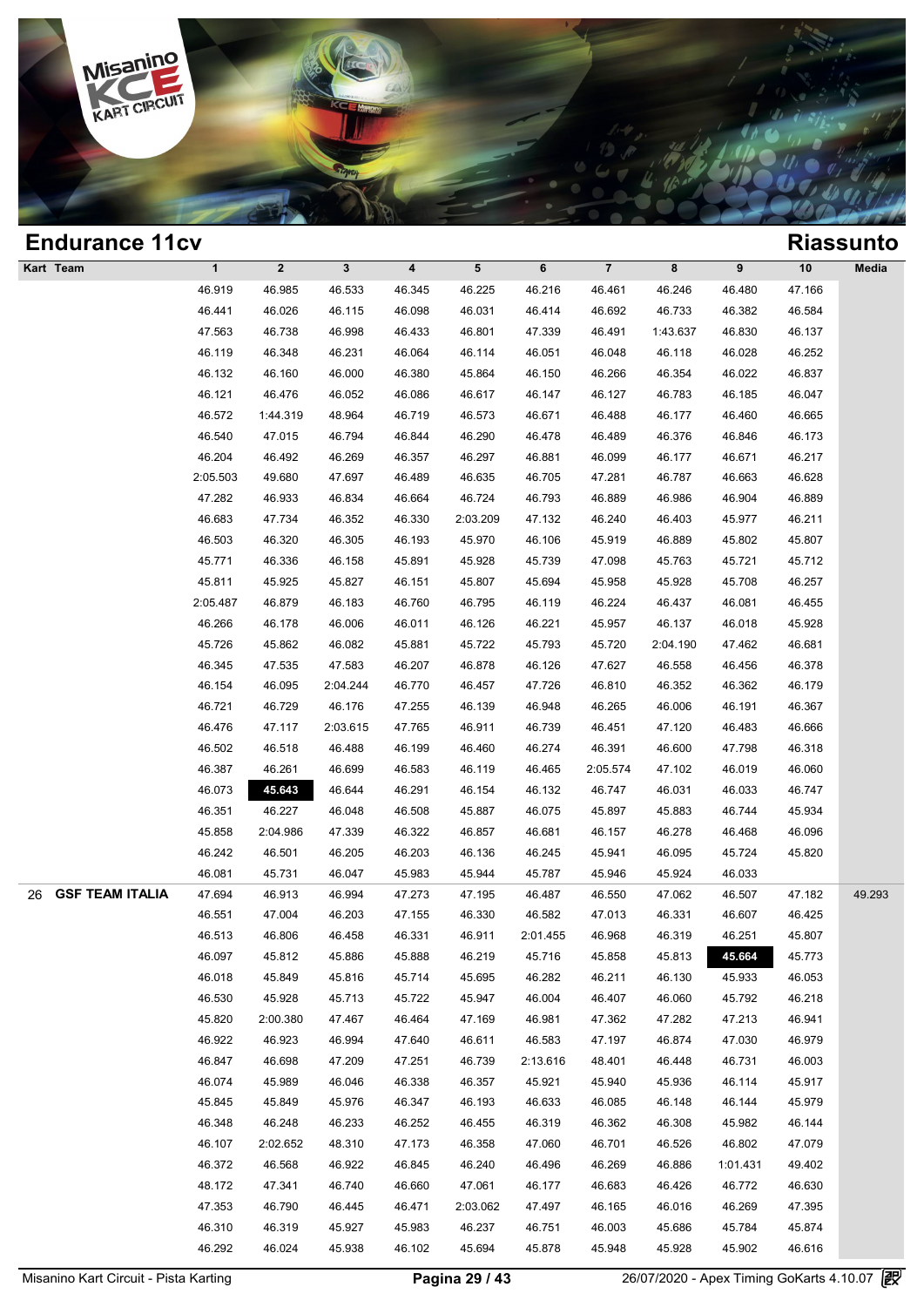

| <b>Endurance 11cv</b>      |    |          |                      |                  |                      |                     |           |                    |           |                           |               |                  |                |                  |                      |                  |                      |                      |                         |                       |                          |                      |                | <b>Riassunto</b>     |                        |
|----------------------------|----|----------|----------------------|------------------|----------------------|---------------------|-----------|--------------------|-----------|---------------------------|---------------|------------------|----------------|------------------|----------------------|------------------|----------------------|----------------------|-------------------------|-----------------------|--------------------------|----------------------|----------------|----------------------|------------------------|
| Kart Team                  |    |          |                      | $\mathbf{1}$     |                      | $\mathbf{2}$        |           | 3                  |           | $\overline{\mathbf{4}}$   |               | 5                |                | $\bf 6$          |                      | $\overline{7}$   |                      | 8                    |                         | 9                     |                          | 10                   |                |                      | Media                  |
|                            |    |          |                      | 47.243           |                      | 46.054              |           | 46.022             |           | 45.883                    |               | 46.030           |                | 2:04.053         |                      | 47.727           |                      | 47.381               |                         | 46.262                |                          | 46.265               |                |                      |                        |
|                            |    |          |                      | 46.568           |                      | 46.927              |           | 46.696             |           | 46.713                    |               | 47.361           |                | 47.013           |                      | 46.918           |                      | 47.636               |                         | 46.856                |                          | 47.037               |                |                      |                        |
|                            |    |          |                      | 47.293           |                      | 46.766              |           | 46.876             |           | 46.827                    |               | 46.802           |                | 46.570           |                      | 46.740           |                      | 47.305               |                         | 47.351                |                          | 47.590               |                |                      |                        |
|                            |    |          |                      | 47.088           |                      | 47.225              |           | 2:04.440           |           | 47.526                    |               | 46.774           |                | 47.248           |                      | 46.605           |                      | 46.727               |                         | 47.015                |                          | 46.834               |                |                      |                        |
|                            |    |          |                      | 46.929           |                      | 47.121              |           | 48.021             |           | 46.724                    |               | 46.974           |                | 46.648           |                      | 2:06.201         |                      | 48.597               |                         | 46.816                |                          | 46.955               |                |                      |                        |
|                            |    |          |                      | 48.604           |                      | 47.124              |           | 46.625             |           | 46.459                    |               | 46.685           |                | 46.655           |                      | 46.819           |                      | 46.798               |                         | 47.104                |                          | 46.876               |                |                      |                        |
|                            |    |          |                      | 46.673           |                      | 46.458              |           | 46.743             |           | 47.018                    |               | 46.651           |                | 46.643           |                      | 46.693           |                      | 47.081               |                         | 46.773                |                          | 47.188               |                |                      |                        |
|                            |    |          |                      | 46.567           |                      | 46.362              |           | 46.655             |           | 46.372                    |               | 46.625           |                | 46.519           |                      | 46.645           |                      | 2:06.467             |                         | 48.460                |                          | 46.169               |                |                      |                        |
|                            |    |          |                      | 46.631           |                      | 46.636              |           | 46.906             |           | 45.954                    |               | 46.248           |                | 46.594           |                      | 47.003           |                      | 46.229               |                         | 46.058                |                          | 46.546               |                |                      |                        |
|                            |    |          |                      | 46.189           |                      | 46.104              |           | 46.313             |           | 46.128                    |               | 46.079           |                | 46.396           |                      | 46.464           |                      | 46.407               |                         | 46.427                |                          | 46.549               |                |                      |                        |
|                            |    |          |                      | 46.883           |                      | 45.769              |           | 46.425             |           | 2:03.975                  |               | 47.498           |                | 46.517           |                      | 47.023           |                      | 46.060               |                         | 46.162                |                          | 46.261               |                |                      |                        |
|                            |    |          |                      | 46.188           |                      | 46.299              |           | 46.407             |           | 46.093                    |               | 46.349           |                | 46.258           |                      | 46.413           |                      | 46.420               |                         | 46.972                |                          | 46.830               |                |                      |                        |
|                            |    |          |                      | 46.116           |                      | 46.142              |           | 46.547             |           | 46.449                    |               | 46.615           |                | 46.416           |                      | 46.518           |                      | 46.372               |                         | 46.410                |                          | 46.219               |                |                      |                        |
|                            |    |          |                      | 46.346           |                      | 47.529              |           | 46.436             |           | 46.150                    |               | 46.681           |                | 2:03.545         |                      | 46.964           |                      | 46.614               |                         | 47.265                |                          | 47.974               |                |                      |                        |
|                            |    |          |                      | 47.278           |                      | 46.603              |           | 46.681             |           | 46.336                    |               | 46.570           |                | 46.560           |                      | 46.267           |                      | 46.711               |                         | 46.601                |                          | 46.727               |                |                      |                        |
|                            |    |          |                      | 46.453<br>46.854 |                      | 46.473<br>47.323    |           | 47.117<br>2:04.271 |           | 46.860<br>48.292          |               | 46.143           |                | 46.584<br>48.742 |                      | 46.341<br>46.727 |                      | 46.286               |                         | 46.903<br>46.669      |                          | 46.821<br>46.617     |                |                      |                        |
|                            |    |          |                      | 46.849           |                      | 47.051              |           | 46.394             |           | 46.792                    |               | 47.046<br>46.732 |                | 46.643           |                      | 46.698           |                      | 47.162<br>46.403     |                         | 46.136                |                          | 47.124               |                |                      |                        |
|                            |    |          |                      | 46.640           |                      | 46.501              |           | 46.900             |           | 46.783                    |               | 46.906           |                | 46.884           |                      | 46.736           |                      | 47.081               |                         | 48.003                |                          | 46.181               |                |                      |                        |
|                            |    |          |                      | 2:02.933         |                      | 47.165              |           | 46.045             |           | 46.127                    |               | 45.949           |                | 46.119           |                      | 46.116           |                      | 46.379               |                         | 46.271                |                          | 46.541               |                |                      |                        |
|                            |    |          |                      | 46.178           |                      | 46.261              |           | 46.137             |           | 46.105                    |               | 46.206           |                | 46.073           |                      | 46.911           |                      | 46.919               |                         | 46.561                |                          | 46.737               |                |                      |                        |
|                            |    |          |                      | 48.608           |                      | 46.075              |           | 45.846             |           | 46.135                    |               | 46.758           |                | 47.109           |                      | 47.602           |                      | 46.294               |                         | 46.175                |                          | 2:02.390             |                |                      |                        |
|                            |    |          |                      | 47.731           |                      | 47.889              |           | 46.474             |           | 46.034                    |               | 46.355           |                | 46.109           |                      | 46.498           |                      | 46.257               |                         | 46.097                |                          | 46.203               |                |                      |                        |
|                            |    |          |                      | 47.442           |                      | 46.097              |           | 45.916             |           | 46.111                    |               | 46.156           |                | 46.128           |                      | 46.366           |                      | 46.144               |                         | 46.624                |                          | 46.189               |                |                      |                        |
|                            |    |          |                      | 46.959           |                      | 46.126              |           | 46.559             |           | 46.210                    |               | 46.542           |                | 46.854           |                      | 2:03.195         |                      | 47.865               |                         | 47.761                |                          | 46.545               |                |                      |                        |
|                            |    |          |                      | 47.678           |                      | 46.895              |           | 46.639             |           | 46.790                    |               | 46.974           |                | 46.595           |                      | 46.777           |                      | 48.177               |                         | 46.733                |                          |                      |                |                      |                        |
|                            |    |          |                      |                  |                      |                     |           |                    |           |                           |               |                  |                |                  |                      |                  |                      |                      |                         |                       |                          |                      |                |                      |                        |
| Tabella dei giri<br>Giro 1 | 4  | 20       | 25                   |                  | 3                    | 14                  | 5         | 6                  | 1         | 10                        | 11            | 23               | $\overline{c}$ | 16               | 21                   | 8                | 24                   | 13                   | 12                      | 18                    | 19                       |                      | 27             | 7                    | 9                      |
| Interv.                    |    | 0.1      | 1.4                  | $^{22}_{0.2}$    | 0.8                  | 0.7                 | 0.1       | 0.1                | 0.6       | 0.4                       | 0.1           | 0.1              | 0.2            | 0.4              | 0.1                  | 0.1              | 0.1                  | 0.2                  | 0.3                     | 0.3                   | 0.3                      | $^{26}_{0.5}$        | 0.2            | 0.5                  | 0.2                    |
| Giro 2                     | 20 | 4<br>0.3 | 22<br>1.1            | 25<br>0.2        | 3<br>0.6             | 14<br>1.6           | 0.2       | 6<br>0.1           | 10<br>0.3 | 5<br>0.3                  | 11<br>$0.0\,$ | 23<br>0.4        | $^{2}_{0.1}$   | 16<br>0.9        | 21<br>0.1            | 24<br>0.2        | 13<br>0.3            | 8<br>0.2             | 12<br>0.2               | 18<br>0.4             | 19<br>0.3                | $^{26}_{0.2}$        | 27<br>0.2      | 7<br>0.2             | 9<br>0.2               |
| Giro 3                     | 20 | 4<br>0.2 | 22<br>0.9            | 25<br>0.5        | 3<br>0.3             | 2.2                 | 6<br>0.1  | 10<br>0.3          | 14<br>1.6 | 11<br>0.1                 | 5<br>0.1      | 2<br>$0.0\,$     | 23<br>0.0      | 24<br>$1.1$      | $^{21}_{0.2}$        | 13<br>0.1        | 12<br>0.3            | 16<br>0.3            | 18<br>0.3               | 19<br>0.6             | 8<br>0.0                 | 26<br>0.1            | 9<br>0.6       | 27<br>$0.2\,$        | 0.1                    |
| Giro 4                     | 20 | 4<br>0.1 | 22<br>0.8            | 25<br>0.7        | 3<br>0.2             | 1<br>2.6            | 6<br>0.1  | 10<br>0.2          | 11<br>2.2 | 2<br>0.2                  | 14<br>$0.2\,$ | 23<br>$1.2$      | 5<br>0.1       | 24<br>0.0        | 21<br>0.2            | 13<br>0.1        | 16<br>0.0            | 18<br>0.1            | 12<br>0.3               | 8<br>1.1              | 26<br>0.6                | 19<br>0.1            | 27<br>0.2      | 7<br>0.3             | 9<br>1.1               |
| Giro 5                     | 20 | 4        | 22                   | 25<br>0.5        | 3                    | $\mathbf{1}$        | 6         | 10                 | 11        | 2                         | 14            | 23<br>1.5        | 5              | 21               | 24                   | 16               | 13                   | 8                    | 18<br>0.1               | 12                    | 19                       | 26                   | $\overline{7}$ | 27                   | 9                      |
| Giro 6                     | 20 | 0.1<br>4 | 1.0<br>22            | 3                | 0.2<br>25            | 2.8<br>$\mathbf{1}$ | 0.1<br>6  | 0.3<br>10          | 2.3<br>11 | 0.3<br>$^{2}_{0.3}$       | 0.3<br>14     | 23               | 0.1<br>5       | 0.6<br>21        | 0.8<br>24            | 0.1<br>13        | 0.0<br>16            | 0.7<br>8             | $\frac{18}{0.2}$        | 0.3<br>12             | 0.7<br>26                | 0.1<br>19            | 0.5            | 0.2<br>$^{27}_{0.3}$ | 0.3<br>9               |
| Giro 7                     | 20 | 0.2<br>4 | 0.6<br>22            | 0.9<br>3         | 0.2<br>25            | 3.1<br>6            | 0.1<br>10 | 0.1<br>1           | 2.4<br>11 | $^{2}_{0.3}$              | 0.7<br>14     | $1.2$<br>23      | 0.1<br>5       | 0.2<br>21        | 1.0<br>24            | 0.3<br>13        | 0.4<br>16            | 0.3<br>8             | $18_{0.3}$              | 1.1<br>$12 \atop 1.7$ | 0.4<br>26                | 0.1<br>9             | 0.2<br>19      | $^{27}_{0.3}$        | 0.3<br>$\overline{7}$  |
| Giro 8                     | 20 | 0.2<br>4 | 0.4<br>22            | 1.1<br>3         | 0.2<br>25            | 3.5<br>6            | 0.2<br>10 | 0.3<br>1           | 2.0<br>11 | 2                         | 0.7<br>14     | 1.8<br>5         | 0.2<br>21      | 0.2<br>13        | 0.2<br>23            | 0.3<br>24        | 0.5<br>8             | 0.2<br>16            | 18                      | 12                    | 0.6<br>26                | 1.0<br>9             | 0.2<br>19      | 27                   | 1:13<br>$\overline{7}$ |
| Giro 9                     | 20 | 0.2<br>4 | 0.5<br>$^{22}_{0.5}$ | $1.0$<br>3       | 0.3<br>$^{25}_{0.5}$ | 3.5<br>6            | 0.3<br>10 | 0.2<br>1           | 2.1<br>11 | 0.3<br>$^{2}_{0.4}$       | 0.9<br>14     | 2.7<br>5         | 0.6<br>21      | 0.1<br>13        | 0.0<br>$^{24}_{0.2}$ | 0.1<br>8         | 0.0<br>$^{23}_{0.3}$ | 0.2<br>$^{16}_{0.1}$ | 0.2<br>$\frac{18}{0.3}$ | 1.9<br>12             | $1.5$<br>$\frac{9}{1.5}$ | 0.1<br>$^{26}_{0.1}$ | 0.3<br>19      | 0.2<br>$^{27}_{0.4}$ | 1:13<br>$\mathbf{7}$   |
| Giro 10                    | 20 | 0.2<br>4 | 22                   | 0.9<br>3         | 25                   | 3.4<br>6            | 0.4<br>10 | 0.2<br>1           | 2.2<br>11 | 2                         | 1.0<br>14     | 2.8<br>5         | 0.4            | 0.4<br>24        |                      | 0.2<br>8         | 16                   | 18                   |                         | 1.6                   |                          |                      | 0.1<br>27      | 9                    | 1:12<br>7              |
|                            |    | 0.2      | 0.4                  | 0.8              | 1.1                  | 2.8                 | 0.5       | 0.3                | 2.2       | 0.4                       | 1.0           | 2.4              | $^{21}_{0.4}$  | 0.7              | $13_{0.3}$           | 0.1              | 0.9                  | 0.1                  | $^{23}_{0.0}$           | $12 \atop 1.3$        | $\frac{26}{3.0}$         | $^{19}_{0.2}$        | 0.1            | 0.3                  | 1:11                   |
| Giro 11                    | 20 | 4<br>0.1 | 22<br>0.2            | 3<br>0.7         | 25<br>1.3            | 6<br>2.8            | 10<br>0.6 | 1<br>0.3           | 11<br>2.4 | $\overline{2}$<br>$0.5\,$ | 14<br>1.1     | 5<br>$2.0\,$     | 21<br>0.4      | 24<br>1.1        | 13<br>0.2            | 8<br>0.3         | 16<br>1.1            | 18<br>0.5            | 23<br>0.3               | 12<br>0.3             | $\frac{26}{3.7}$         | 27<br>0.2            | 9<br>0.1       | 19<br>0.3            | $\overline{7}$<br>1:09 |

Giro 13 20  $4 \atop{0.2}$ 

Giro 12 20  $\begin{array}{|c|c|c|c|}\n\hline\n & 20 & 4 & 22 & 3 \\
\hline\n0.2 & 0.3 & 0.5 & \n\end{array}$ 

Giro 14 20  $\begin{array}{|c|c|c|c|}\n\hline\n3 & 20 & 4 & 22 & 3 \\
\hline\n0.4 & 0.3 & 0.8 & 0.8\n\end{array}$ 

 $\begin{array}{c|c}\n 22 & 3 \\
 22 & 3 \\
 0.3 & 0.4\n\end{array}$ 

 $22$ <sub>0.3</sub>

 $\frac{22}{0.3}$ 

 $\begin{array}{|c|c|c|c|c|}\hline 22 & 3 & 25 & 6 & 25 \ \hline 0.3 & 0.5 & 1.5 & 2.5 & 6 \ \hline \end{array}$ 

 $\begin{array}{|c|c|c|c|c|}\n 22 & 3 & 25 & 6 & 3 & 0.4 & 1.8 & 2.4 & 3\n \end{array}$ 

 $\begin{array}{|c|c|c|c|c|}\hline 22 & 3 & 25 & 6 & 23 \ \hline 0.3 & 0.8 & 1.5 & 2.2 & \ \hline \end{array}$ 

 $\begin{bmatrix} 6 & 10 & 1 \\ 2.5 & 0.9 & 0.4 \\ 6 & 10 & 1 \\ 2.4 & 1.0 & 0.5 \\ 6 & 10 & 1 \\ 2.2 & 1.4 & 0.3 \end{bmatrix}$  $10^{0.9}$ 

1.8 <sup>6</sup> 2.4 <sup>10</sup>

 $25 \begin{array}{|c|c|c|c|c|} \hline 6 & 10 & 1 & 1 \ \hline 1.5 & 2.2 & 1.4 & 0.3 \ \hline \end{array}$ 

 $11$ <sub>2.3</sub>  $\begin{array}{|c|c|c|c|}\n1 & 11 & 2 \\
\hline\n2.3 & 0.5 & \n\end{array}$ 

1.0 <sup>1</sup> 0.5 <sup>11</sup>

 $\begin{array}{|c|c|c|}\n1 & 11 \\
0.3 & 2.4\n\end{array}$ 

 $\begin{array}{c|cc}\n 14 & 5 \\
 1.9 & 1.9 \\
 1.4 & 5 \\
 1.4 & 1.4\n\end{array}$ 

2.3 <sup>2</sup> 0.5 <sup>14</sup>

 $14 \atop 1.4$ 

 $\begin{array}{|c|c|c|c|}\n 11 & 2 & 14 \\
 2.4 & 0.4 & 1.3\n \end{array}$ 

 $\begin{array}{|c|c|c|c|c|}\n1 & 11 & 2 & 14 \\
0.3 & 2.4 & 0.6 & 1.4\n\end{array}$ 

 $\begin{array}{c|c} 5 & 21 \\ 2.0 & 0.3 \end{array}$ 

 $\begin{array}{|c|c|c|c|c|}\n 1.4 & 5 & 21 & 24 \\
 \hline\n & 1.9 & 0.2 & 1.1\n \end{array}$ 

 $^{21}_{0.3}$  $\begin{array}{|c|c|c|c|c|}\n5 & 21 & 24 & 8 & 31 & 32 & 33 & 32 & 33\n\end{array}$ 

2.0 <sup>21</sup> 0.3 <sup>24</sup>

 $\begin{array}{c|c} 24 & 8 \\ 1.1 & 0.4 \end{array}$ 

 $24$   $8$   $13$   $16$  3

 $24$   $8$   $13$   $16$  3

 $\begin{array}{c|c} 8 & 13 \\ 0.2 & 0.7 \end{array}$ 

 $\begin{array}{c|c}\n 16 & 18 \\
 \hline\n 1.3 & 0.8 \\
 \hline\n 16 & 18 \\
 \hline\n 1.3 & 1.1\n \end{array}$ 

 $16$ <sub>1.3</sub>

 $\begin{array}{|c|c|c|c|c|}\n 8 & 13 & 16 & 18 & 2 \\
\hline\n0.2 & 0.7 & 1.6 & 0.9 & \n\end{array}$ 

 $\begin{array}{|c|c|c|c|c|}\n 16 & 18 & 23 & 12 & 3 \\
\hline\n & 0.8 & 0.2 & 0.3 & \n\end{array}$ 

 $\begin{array}{|c|c|c|c|c|}\n 16 & 18 & 23 & 12 & 3 \\
\hline\n & 1.1 & 0.1 & 0.3 & \n\end{array}$ 

 $\begin{array}{|c|c|c|c|c|}\n 16 & 18 & 23 & 12 & 3 \\
 \hline\n 1.6 & 0.9 & 0.3 & 0.4 & \n \end{array}$ 

 $\begin{array}{|c|c|c|c|c|}\hline 23 & 12 & 26 & 27 & 28 & 29 \ \hline 0.2 & 0.3 & 4.7 & 0.9 & \ \hline \end{array}$ 

0.1 <sup>12</sup> 0.3 <sup>26</sup>

 $\begin{array}{|c|c|c|c|}\hline 23 & 12 & 26 & 27 \ \hline 0.3 & 0.4 & 6.0 & 0.2 \ \hline \end{array}$ 

 $26$   $27$   $19$ <br>4.7 0.9 0.1

 $26$  27 19<br>4.9 1.0 0.4

 $\begin{array}{c|cc}\n 27 & 19 \\
 \hline\n 1.0 & 0.4 \\
 \hline\n 27 & 9 \\
 \hline\n 0.2 & 0.4\n \end{array}$ 

 $\begin{array}{|c|c|c|c|}\hline 27 & 19 & 9 \ \hline 0.9 & 0.1 & 0.1 \ \hline \end{array}$ 

 $27$   $19$   $9$ <br>1.0 0.4 0.2

 $\begin{array}{|c|c|c|c|c|}\n 27 & 9 & 19 & 7 \\
 \hline\n0.2 & 0.4 & 0.2 & 1:07\n \end{array}$ 

19 9 7<br>0.1 0.1 1:08

 $\begin{array}{c|c} 19 & 9 & 7 \\ 0.4 & 0.2 & 1:08 \end{array}$ 

 $\begin{array}{|c|c|} \hline 19 & 7 \\ 0.2 & 1:07 \end{array}$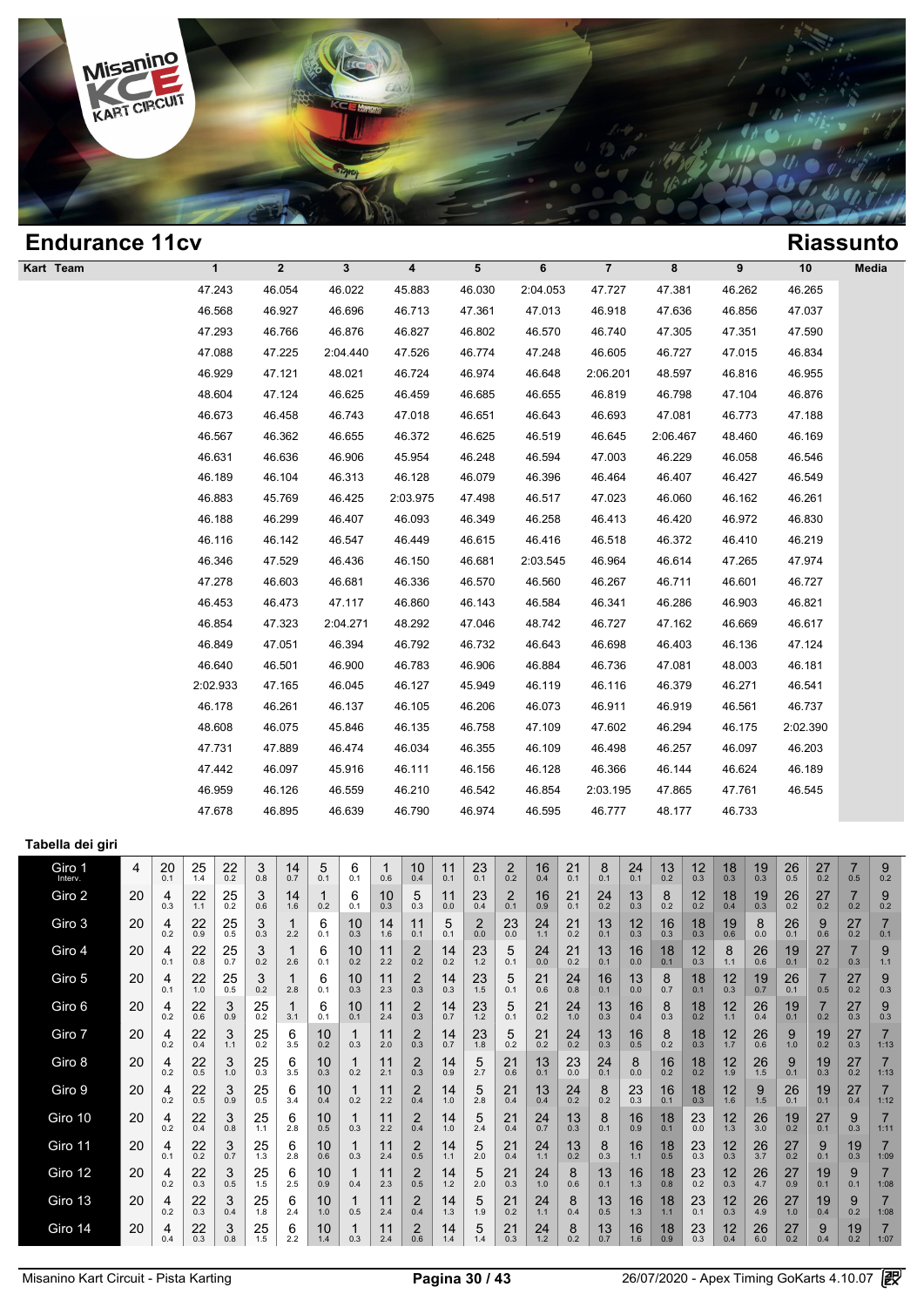

| Giro 15 | 20 | 4<br>0.4  | 22<br>0.5     | 3<br>1.2     | 25<br>1.4     | 6<br>1.7         | 10<br>1.8                      | 1<br>0.2                       | 11<br>2.3             | 2<br>0.8                       | 14<br>1.8             | 5<br>0.9              | 21<br>0.4           | 24<br>1.4            | 8<br>0.1         | 13<br>0.7           | 16<br>1.9              | 18<br>0.3             | 23<br>0.7              | 12<br>0.5             | $26$ <sub>6.3</sub>    | 27<br>1.1              | 9<br>0.1               | 19<br>0.0            | $\overline{7}$<br>1:05 |
|---------|----|-----------|---------------|--------------|---------------|------------------|--------------------------------|--------------------------------|-----------------------|--------------------------------|-----------------------|-----------------------|---------------------|----------------------|------------------|---------------------|------------------------|-----------------------|------------------------|-----------------------|------------------------|------------------------|------------------------|----------------------|------------------------|
| Giro 16 | 20 | 4<br>0.4  | 22<br>0.4     | 3<br>1.3     | $^{25}_{1.8}$ | 6<br>1.0         | $\mathbf{1}$<br>2.6            | 10<br>0.1                      | 11<br>2.0             | $\overline{2}$<br>0.9          | 14<br>2.2             | 5<br>0.5              | 21<br>0.3           | 8<br>1.8             | $^{24}_{0.2}$    | 13<br>0.7           | 16<br>1.6              | 18<br>0.3             | $^{23}_{0.9}$          | 12<br>0.7             | $26$ <sub>6.5</sub>    | 27<br>1.4              | 19<br>0.2              | $9 \n0.1$            | $\overline{7}$<br>1:04 |
| Giro 17 | 20 | 4<br>0.5  | 22<br>0.2     | 3<br>1.5     | 25<br>2.3     | 6<br>0.4         | 1<br>2.9                       | 10<br>0.1                      | 11<br>2.0             | $\overline{2}$<br>0.6          | 5<br>2.6              | 21<br>0.3             | 8<br>1.9            | 24<br>0.6            | 13<br>0.6        | 16<br>1.8           | 18<br>0.3              | 23<br>0.9             | 12<br>1.0              | 26<br>7.3             | 27<br>0.7              | 19<br>0.2              | 9<br>0.3               | 14<br>1:01           | $\overline{7}$<br>1.1  |
| Giro 18 | 20 | 4<br>0.6  | 22<br>0.2     | 3<br>1.4     | 25<br>2.4     | 6<br>0.3         | 1<br>3.3                       | 10<br>0.1                      | 11<br>1.9             | $\overline{2}$<br>0.5          | 5<br>2.7              | 21<br>0.4             | 8<br>1.9            | 24<br>0.7            | 13<br>0.5        | 16<br>2.0           | 18<br>0.1              | 23<br>1.0             | 12<br>1.0              | 26<br>7.8             | 27<br>0.8              | 9<br>0.4               | 19<br>0.7              | 7<br>1:01            | 14<br>0.9              |
| Giro 19 | 20 | 4<br>0.8  | 22<br>0.4     | 3<br>1.0     | 25<br>2.8     | 6<br>0.1         | 1<br>3.6                       | 10<br>0.1                      | 11<br>1.7             | $\overline{2}$<br>0.3          | 5<br>3.0              | 21<br>0.3             | 8<br>2.0            | $^{24}_{0.7}$        | 13<br>0.6        | 18<br>2.2           | 16<br>$0.\overline{3}$ | 23<br>0.7             | 12<br>1.1              | 26<br>8.4             | 9<br>1.1               | 27<br>0.3              | 19<br>0.5              | 7<br>1:00            | 14<br>$1.2$            |
| Giro 20 | 20 | 4<br>0.8  | 22<br>0.3     | 3<br>1.6     | 6<br>2.8      | 25<br>0.6        | 10<br>2.9                      | $\mathbf 1$<br>0.8             | 11<br>0.9             | $\overline{2}$<br>0.2          | 5<br>2.9              | 21<br>0.3             | 8<br>1.8            | 24<br>0.8            | 18<br>3.3        | 16<br>0.3           | $23$ <sub>1.1</sub>    | 12<br>1.1             | 26<br>8.6              | 9<br>0.9              | $27_{0.3}$             | 19<br>0.6              | 7<br>59.9              | 14<br>1.6            | 13<br>0.6              |
| Giro 21 | 20 | 4<br>0.7  | 22<br>0.2     | 3<br>1.8     | 6<br>2.4      | 25<br>$1.2$      | 10<br>3.0                      | 1<br>0.7                       | 11<br>0.6             | 2<br>0.3                       | 5<br>3.1              | 21<br>0.2             | 8<br>1.7            | 24<br>$1.0$          | 18<br>3.5        | 16<br>0.3           | 23<br>0.9              | 12<br>1.0             | 26<br>9.2              | 9<br>0.4              | 19<br>1.3              | $\overline{7}$<br>59.1 | 14<br>1.9              | 13<br>2.1            | 27<br>22.4             |
| Giro 22 | 20 | 4<br>0.6  | 22<br>0.3     | 3<br>1.9     | 6<br>2.3      | 25<br>1.8        | 10<br>2.7                      | $\mathbf 1$<br>0.8             | 11<br>0.1             | $\overline{2}$<br>0.3          | 5<br>3.4              | 21<br>0.3             | 8<br>1.4            | 24<br>1.5            | 18<br>3.2        | 16<br>0.3           | 23<br>$1.0$            | 12<br>0.9             | 9<br>9.6               | 26<br>0.5             | 19<br>1.2              | 7<br>58.2              | 14<br>2.5              | 13<br>2.3            | 27<br>25.4             |
| Giro 23 | 20 | 4<br>0.9  | $^{22}_{0.3}$ | 3<br>1.7     | 6<br>2.2      | 25<br>2.1        | 10<br>2.8                      | 1<br>0.7                       | 11<br>0.1             | $\overline{\mathbf{c}}$<br>0.3 | 5<br>3.6              | 21<br>0.3             | 8<br>1.2            | 24<br>2.1            | 18<br>3.1        | 16<br>0.2           | 23<br>1.1              | 12<br>1.0             | 9<br>9.7               | 26<br>0.7             | 19<br>1.2              | 7<br>57.3              | 14<br>2.9              | 13<br>2.7            | 27<br>26.4             |
| Giro 24 | 20 | 4<br>0.8  | 22<br>0.4     | 3<br>1.7     | 6<br>2.3      | 25<br>2.4        | 10<br>2.7                      | 11<br>1.1                      | 1<br>0.5              | $^{2}_{0.2}$                   | 5<br>2.8              | 21<br>0.3             | 8<br>0.9            | 24<br>2.6            | 18<br>3.0        | 16<br>0.3           | 23<br>1.3              | 12<br>0.7             | 9<br>10.3              | 26<br>0.6             | 19<br>1.2              | 7<br>56.5              | 14<br>3.3              | 13<br>2.7            | 27<br>28.4             |
| Giro 25 | 20 | 4<br>1.1  | 22<br>0.3     | 3<br>1.7     | 6<br>2.7      | 25<br>2.3        | 10<br>2.8                      | 11<br>0.8                      | 2<br>0.8              | 5<br>2.9                       | 21<br>0.4             | 8<br>0.7              | 18<br>6.2           | 16<br>0.1            | 23<br>1.5        | 12<br>0.3           | 9<br>10.4              | 26<br>1.6             | 19<br>0.4              | $\mathbf{1}$<br>50.9  | 7<br>4.9               | 14<br>4.1              | 24<br>0.9              | 13<br>1.1            | 27<br>29.6             |
| Giro 26 | 20 | 4<br>1.0  | 22<br>0.3     | 3<br>1.5     | 6<br>3.2      | 25<br>2.3        | 10<br>2.7                      | 11<br>0.9                      | 2<br>0.7              | 5<br>3.2                       | 21<br>0.4             | 8<br>0.5              | 18<br>6.5           | 16<br>0.3            | $23$<br>1.2      | 12<br>0.2           | 9<br>11.0              | 19<br>1.8             | 1<br>51.2              | 7<br>4.0              | 14<br>4.2              | 13<br>2.3              | 24<br>0.7              | 26<br>12.0           | 27<br>18.2             |
| Giro 27 | 20 | 4<br>1.0  | 22<br>0.3     | 3<br>1.5     | 6<br>3.4      | 25<br>2.2        | 10<br>2.6                      | 11<br>0.9                      | 2<br>0.9              | $\frac{5}{3.2}$                | 21<br>0.3             | 8<br>0.3              | 18<br>7.0           | 16<br>0.5            | 23<br>0.8        | 12<br>0.3           | 9<br>11.8              | 19<br>1.4             | 1<br>50.8              | $\overline{7}$<br>4.1 | 14<br>4.5              | 13<br>2.3              | 24<br>1.0              | 26<br>12.7           | 27<br>17.9             |
| Giro 28 | 20 | 4<br>1.0  | 22<br>0.4     | 3<br>1.7     | 25<br>6.2     | 10<br>2.1        | 11<br>0.8                      | 2<br>1.2                       | 5<br>3.1              | 21<br>0.2                      | 8<br>0.2              | 18<br>7.2             | 16<br>0.4           | 23<br>1.0            | 12<br>0.1        | 9<br>12.2           | 19<br>1.6              | 6<br>43.7             | 1<br>6.4               | $\overline{7}$<br>3.6 | 14<br>5.0              | 13<br>2.8              | 24<br>0.8              | 26<br>12.7           | 27<br>18.5             |
| Giro 29 | 20 | 4<br>1.1  | 22<br>0.7     | 3<br>1.8     | 25<br>6.9     | 10<br>1.3        | 11<br>0.8                      | 2<br>1.1                       | 5<br>3.3              | 21<br>0.2                      | 8<br>0.3              | $\frac{18}{7.3}$      | 16<br>0.3           | $12 \atop 1.3$       | 9<br>13.0        | 6<br>45.4           | 1<br>5.6               | $\overline{7}$<br>3.0 | 14<br>5.7              | $13 \choose 3.3$      | $^{23}_{0.3}$          | 24<br>0.0              | 26<br>12.9             | $19$ <sub>2.1</sub>  | 27<br>17.4             |
| Giro 30 | 20 | 4<br>1.4  | $^{22}_{0.5}$ | 3<br>1.7     | 25<br>7.4     | 10<br>1.1        | 11<br>0.5                      | $\overline{\mathbf{c}}$<br>1.5 | $\frac{5}{3.1}$       | 21<br>0.4                      | 16<br>8.0             | $12 \atop 1.4$        | $9 \atop 13.2$      | 6<br>45.8            | 1<br>4.9         | 8<br>2.1            | 0.5                    | 14<br>6.5             | $13 \choose 3.2$       | 23<br>1.0             | $^{24}_{0.3}$          | $18$ <sub>0.7</sub>    | $26$<br>10.7           | 19<br>4.9            | 27<br>16.9             |
| Giro 31 | 20 | 4<br>1.2  | $^{22}_{0.5}$ | 3<br>1.6     | 10<br>9.2     | 11<br>0.1        | $\overline{\mathbf{c}}$<br>1.4 | 21<br>3.6                      | 16<br>8.3             | 12<br>$1.1$                    | 9<br>14.0             | 6<br>45.6             | 25<br>0.1           | 1<br>4.5             | 7<br>2.4         | 8<br>0.6            | 5<br>0.5               | 13<br>9.1             | $23$ <sub>1.1</sub>    | 24<br>0.2             | $18$ <sub>2.1</sub>    | 26<br>9.4              | 196.9                  | $27$ <sub>17.3</sub> | 14<br>38.1             |
| Giro 32 | 20 | 4<br>1.1  | 22<br>0.3     | 3<br>1.8     | 10<br>9.7     | 11<br>0.8        | $\overline{2}$<br>0.5          | 21<br>3.7                      | 16<br>8.4             | 12<br>$1.2$                    | 6<br>59.8             | 25<br>1.0             | 1<br>2.7            | 7<br>2.9             | 8<br>0.8         | 5<br>1.8            | 13<br>7.9              | $^{23}_{0.5}$         | 24<br>0.4              | 18<br>2.6             | 9<br>8.4               | 26<br>0.2              | 19<br>7.8              | 27<br>17.6           | 14<br>37.8             |
| Giro 33 | 20 | 4<br>1.5  | 22<br>0.7     | 3<br>1.2     | 10<br>10.0    | 11<br>0.6        | 21<br>4.2                      | 16<br>8.8                      | 12<br>1.0             | 6<br>1:00                      | $25$ <sub>0.7</sub>   | $\overline{2}$<br>1.8 | $\mathbf{1}$<br>0.4 | 7<br>2.8             | 8<br>1.2         | 5<br>2.7            | $^{23}_{7.6}$          | 13<br>0.2             | $^{24}_{0.1}$          | 18<br>3.1             | 26<br>$8.\overline{2}$ | 9<br>0.6               | 19<br>$8.\overline{0}$ | 27<br>17.6           | 14<br>36.9             |
| Giro 34 | 20 | 4<br>1.6  | 22<br>1.0     | 3<br>1.7     | 10<br>9.8     | 11<br>0.5        | 16<br>12.9                     | 6<br>1:01                      | 25<br>0.5             | 1<br>1.7                       | $^{2}_{0.4}$          | $^{21}_{2.2}$         | 7<br>0.4            | 8<br>1.2             | 5<br>3.6         | $23$ <sub>6.9</sub> | 24<br>0.6              | $13$ <sub>0.1</sub>   | 18<br>$3.\overline{2}$ | 12<br>0.4             | $\frac{26}{7.4}$       | 9<br>0.7               | $19_{8.5}$             | 27<br>18.3           | 14<br>35.6             |
| Giro 35 | 20 | 4<br>1.6  | 22<br>0.7     | 3<br>2.1     | 10<br>9.9     | 11<br>0.5        | 6<br>1:15                      | 25<br>0.1                      | $\mathbf{1}$<br>1.2   | $\overline{2}$<br>0.6          | $\overline{7}$<br>2.8 | 21<br>0.4             | 8<br>0.6            | 5<br>4.6             | 16<br>4.6        | 23<br>1.4           | 13<br>0.7              | 24<br>0.3             | 18<br>4.0              | 12<br>0.3             | 26<br>6.8              | 9<br>1.1               | 19<br>8.3              | 27<br>19.5           | 14<br>33.4             |
| Giro 36 | 20 | 4<br>1.6  | 22<br>0.6     | 3<br>2.3     | 10<br>9.9     | 11<br>0.4        | 6<br>1:15                      | 25<br>0.9                      | 1<br>0.1              | 2<br>0.6                       | $\overline{7}$<br>2.5 | 21<br>0.9             | 8<br>0.4            | 5<br>5.6             | 16<br>5.4        | $^{23}_{0.1}$       | 13<br>0.4              | $^{24}_{0.2}$         | 18<br>4.5              | 12<br>0.1             | $26$ <sub>6.2</sub>    | 9<br>1.7               | 19<br>8.5              | 27<br>19.9           | 14<br>32.0             |
| Giro 37 | 20 | 4<br>1.6  | 22<br>0.4     | 3<br>2.4     | 10<br>10.2    | 11<br>0.2        | 6<br>1:16                      | $\mathbf 1$<br>0.1             | 25<br>0.7             | $\overline{2}$<br>0.3          | $\overline{7}$<br>2.0 | 21<br>1.2             | 8<br>0.3            | 5<br>6.6             | 16<br>5.3        | 13<br>0.1           | 23<br>0.0              | 24<br>0.2             | 12<br>4.6              | 18<br>0.7             | 26<br>5.3              | 9<br>2.5               | 19<br>8.5              | 27<br>20.2           | 14<br>30.4             |
| Giro 38 | 4  | 22<br>0.6 | 3<br>2.5      | 20<br>1:12   | 10<br>14.4    | 6<br>0.6         | $\mathbf{1}$<br>0.1            | 11<br>0.1                      | 25<br>0.1             | $^{2}_{0.2}$                   | $\overline{7}$<br>1.8 | 21<br>1.5             | 8<br>0.2            | 5<br>7.7             | 16<br>4.7        | 13<br>0.1           | 23<br>0.1              | 24<br>0.2             | 12<br>4.8              | 18<br>0.6             | 26<br>4.8              | 9<br>3.1               | 19<br>8.7              | 27<br>20.5           | 14<br>29.0             |
| Giro 39 | 4  | 22<br>0.6 | 20<br>0.3     | 3<br>2.3     | 1<br>11.7     | 25<br>1.1        | 6<br>0.2                       | 10<br>0.2                      | 2<br>0.1              | 11<br>0.1                      | $\overline{7}$<br>0.5 | 21<br>1.6             | 8<br>0.3            | 5<br>8.4             | 23<br>4.5        | 16<br>0.9           | 13<br>0.1              | 24<br>0.1             | 12<br>3.7              | 18<br>0.8             | 26<br>4.2              | 9<br>4.9               | 19<br>8.2              | 27<br>21.2           | 14<br>26.6             |
| Giro 40 | 4  | 20<br>0.3 | $^{22}_{0.2}$ | 3<br>$2.7\,$ | 10.7          | 25<br>1.5        | 6<br>0.3                       | 10<br>0.6                      | 2<br>0.1              | 11<br>0.2                      | 0.1                   | $21$<br>$1.2$         | 8<br>$0.2\,$        | $23$ <sub>13.3</sub> | $16$<br>1.1      | 13<br>0.1           | $^{24}_{0.1}$          | 12<br>3.6             | $18$<br>1.0            | $\frac{26}{3.8}$      | 9<br>$5.2\,$           | 19<br>$8.8\,$          | 27<br>21.7             | 14<br>24.8           | 5<br>2.9               |
| Giro 41 | 4  | 20<br>0.4 | 22<br>0.1     | 3<br>2.5     | 1<br>10.5     | 25<br>1.9        | 6<br>0.6                       | 2<br>$1.2$                     | 7<br>0.1              | 10<br>0.2                      | 11<br>0.3             | 21<br>1.0             | 8<br>0.2            | 23<br>12.5           | 13<br>1.7        | 16<br>0.8           | 24<br>0.3              | 12<br>2.2             | $18 \atop 1.4$         | 26<br>3.4             | 9<br>5.0               | 19<br>10.2             | $27_{21.6}$            | 14<br>23.1           | 5<br>4.5               |
| Giro 42 | 4  | 20<br>0.5 | 22<br>0.1     | 3<br>2.6     | 1<br>10.2     | 25<br>2.3        | 6<br>0.7                       | $\overline{c}$<br>1.1          | 7<br>0.3              | 10<br>0.3                      | 11<br>0.2             | 8<br>1.1              | 21<br>0.4           | 23<br>12.5           | 13<br>1.5        | 16<br>0.7           | 12<br>2.7              | 18<br>1.6             | 26<br>3.0              | 9<br>4.8              | 19<br>10.8             | 27<br>22.3             | 14<br>21.5             | 5<br>5.8             | 24<br>5.7              |
| Giro 43 | 4  | 20<br>0.7 | 22<br>0.1     | 3<br>2.5     | 1<br>10.0     | $\frac{25}{2.5}$ | 6<br>1.0                       | $\overline{c}$<br>0.9          | $\frac{7}{0.2}$       | 10<br>0.7                      | 11<br>0.2             | 8<br>0.5              | $^{21}_{0.6}$       | 23<br>12.6           | $13 \atop 2.0$   | $\frac{16}{0.2}$    | $\frac{12}{2.9}$       | 18<br>2.2             | $\frac{26}{2.2}$       | 9<br>4.9              | 19<br>11.6             | 27<br>22.7             | 14<br>19.8             | 5<br>6.3             | 24<br>6.9              |
| Giro 44 | 4  | 22<br>1.2 | 20<br>0.2     | 3<br>2.1     | 1<br>10.0     | 25<br>2.8        | 6<br>1.0                       | $\overline{c}$<br>0.6          | 7<br>0.3              | 10<br>0.9                      | 11<br>0.1             | 8<br>0.3              | 21<br>0.9           | 23<br>12.5           | $\frac{13}{2.1}$ | 16<br>0.2           | $\frac{12}{3.2}$       | 18<br>2.6             | $^{26}_{1.2}$          | 9<br>5.1              | 19<br>11.5             | 27<br>24.0             | 14<br>18.1             | 5<br>7.0             | 24<br>7.4              |
| Giro 45 | 4  | 22<br>1.3 | 20<br>0.3     | 3<br>2.0     | 1<br>9.9      | 25<br>3.2        | 6<br>1.1                       | $^{2}_{0.2}$                   | $\overline{7}$<br>0.6 | 10<br>0.8                      | 11<br>0.1             | 8<br>0.2              | $^{21}_{0.9}$       | 23<br>12.6           | 13<br>2.4        | 16<br>0.2           | $\frac{12}{3.0}$       | 18<br>3.2             | 26<br>0.3              | 9<br>5.7              | $19 \atop 11.2$        | 27<br>24.7             | 14<br>16.7             | 5<br>7.6             | 24<br>7.9              |
| Giro 46 | 4  | 22<br>1.3 | 20<br>0.4     | 3<br>1.9     | 1<br>9.6      | 25<br>4.0        | $\overline{2}$<br>0.9          | 6<br>0.3                       | 7<br>0.2              | 10<br>1.1                      | 11<br>0.1             | 8<br>0.4              | 21<br>0.4           | 23<br>13.0           | 13<br>2.2        | 16<br>0.3           | 12<br>3.2              | 18<br>3.4             | 26<br>0.2              | 9<br>5.2              | 19<br>11.8             | 27<br>25.4             | 14<br>14.9             | 5<br>8.3             | 24<br>8.2              |
| Giro 47 | 4  | 22<br>1.0 | $^{20}_{1.0}$ | 3<br>1.7     | 1<br>9.6      | $^{25}_{4.2}$    | $^{2}_{0.8}$                   | 6<br>0.5                       | $\overline{7}$<br>0.2 | 10<br>1.1                      | 11<br>0.1             | 8<br>0.1              | $^{21}_{0.6}$       | $23$ <sub>13.3</sub> | $13 \atop 1.9$   | $\frac{16}{0.3}$    | $\frac{12}{3.8}$       | $\frac{26}{3.4}$      | $^{18}_{0.7}$          | 9<br>4.3              | 19<br>11.9             | $\frac{27}{26.7}$      | 14<br>12.6             | 5<br>9.3             | 24<br>8.3              |
| Giro 48 | 4  | 22<br>0.8 | 20<br>1.4     | 3<br>$1.5$   | 1<br>9.4      | $^{25}_{4.3}$    | 2<br>0.9                       | 6<br>0.7                       | 10<br>1.4             | 8<br>1.0                       | 21<br>0.1             | 11<br>7.1             | 23<br>5.9           | $13 \atop 1.9$       | 16<br>0.3        | $12\n4.2$           | $\frac{26}{3.0}$       | 18<br>0.8             | 9<br>4.4               | 19<br>11.8            | 27<br>27.7             | 14<br>10.7             | 7<br>4.9               | $\frac{5}{4.9}$      | 24<br>8.6              |
| Giro 49 | 4  | 22<br>0.8 | 20<br>1.6     | 3<br>1.2     | 1<br>9.5      | 25<br>4.3        | 2<br>$1.0$                     | 6<br>0.8                       | 10<br>1.6             | 21<br>1.3                      | 8<br>0.2              | 11<br>6.7             | 23<br>5.8           | 13<br>1.9            | 16<br>0.4        | 12<br>4.3           | 26<br>2.7              | 18<br>1.7             | 9<br>3.7               | 19<br>12.3            | 14<br>37.4             | $\overline{7}$<br>7.7  | 5<br>2.4               | 27<br>59.4           | 24<br>27.9             |
| Giro 50 | 4  | 22<br>1.0 | 20<br>1.9     | 3<br>0.9     | 1<br>9.5      | $^{25}_{4.4}$    | 2<br>0.8                       | 6<br>$1.0\,$                   | 10<br>1.6             | 21<br>$1.2$                    | 8<br>0.2              | 11<br>6.9             | 23<br>5.8           | 13<br>2.2            | 16<br>0.1        | 12<br>4.4           | 26<br>2.7              | 18<br>$2.4$           | 9<br>3.0               | 19<br>12.4            | 14<br>36.6             | $\overline{7}$<br>10.5 | 5<br>0.4               | 27<br>1:01           | 24<br>26.9             |
|         |    |           |               |              |               |                  |                                |                                |                       |                                |                       |                       |                     |                      |                  |                     |                        |                       |                        |                       |                        |                        |                        |                      |                        |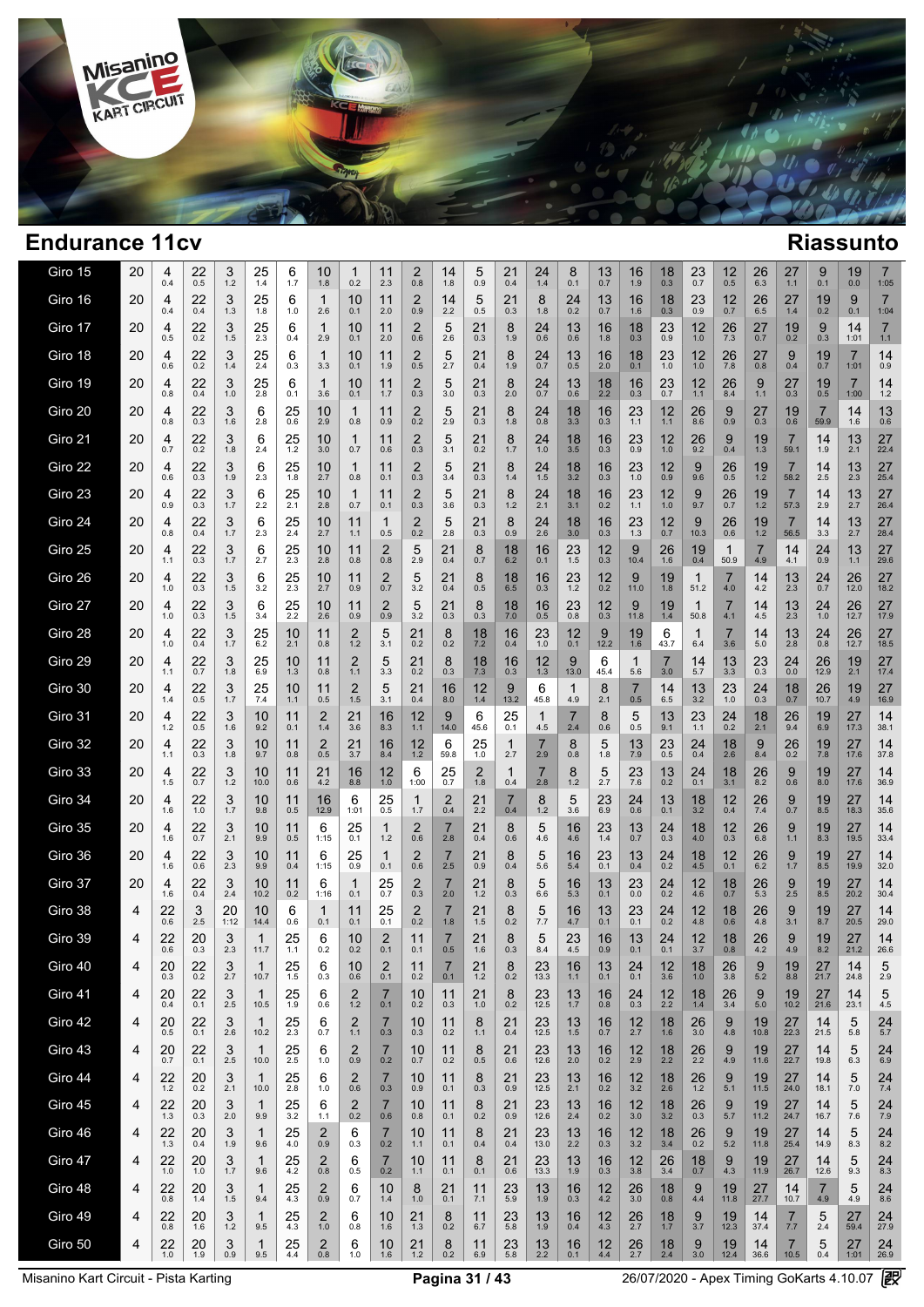

 $\sim$ 

| Giro 51 | 4 | 22<br>1.3 | 20<br>1.9       | 3<br>0.4                | 1<br>9.5           | 25<br>4.8             | 2<br>0.6              | 6<br>1.2    | 10<br>1.8  | 21<br>1.0     | 8<br>0.1             | 11<br>6.8            | 23<br>6.1       | 16<br>3.0           | 13<br>0.1           | 12<br>3.8                               | 26<br>3.2        | 18<br>2.4     | 9<br>2.4      | 19<br>12.9       | 14<br>35.5       | 5<br>12.6     | 0.5              | 27<br>1:00              | 24<br>26.5            |
|---------|---|-----------|-----------------|-------------------------|--------------------|-----------------------|-----------------------|-------------|------------|---------------|----------------------|----------------------|-----------------|---------------------|---------------------|-----------------------------------------|------------------|---------------|---------------|------------------|------------------|---------------|------------------|-------------------------|-----------------------|
| Giro 52 | 4 | 22<br>1.4 | 20<br>2.4       | 3<br>0.2                | 1<br>9.1           | 25<br>6.1             | 2<br>0.1              | 6<br>0.8    | 10<br>2.1  | 21<br>0.4     | 8<br>0.3             | 11<br>6.7            | 23<br>6.6       | 13<br>3.1           | 16<br>0.3           | 12<br>3.8                               | $\frac{26}{2.7}$ | 18<br>3.1     | 9<br>1.6      | 19<br>13.4       | 14<br>34.5       | 5<br>13.5     | 7<br>1.0         | 27<br>1:01              | 24<br>25.4            |
| Giro 53 | 4 | 22<br>1.5 | 20<br>3.0       | 3<br>0.2                | 1<br>8.6           | 25<br>6.5             | 2<br>1.0              | 6<br>0.4    | 10<br>1.6  | 21<br>0.5     | 8<br>0.2             | 11<br>6.3            | 23<br>6.7       | 13<br>3.2           | 16<br>0.3           | 12<br>4.2                               | 26<br>2.1        | 18<br>4.7     | 9<br>0.3      | 19<br>13.7       | 14<br>33.7       | 5<br>14.0     | 7<br>2.9         | 27<br>59.9              | 24<br>25.3            |
| Giro 54 | 4 | 22<br>1.7 | 20<br>3.0       | 3<br>0.3                | 1<br>8.4           | 25<br>6.8             | 2<br>1.0              | 6<br>0.7    | 10<br>1.3  | 21<br>0.3     | 8<br>0.1             | 11<br>6.3            | 23<br>6.9       | 13<br>3.2           | 16<br>0.3           | 12<br>4.1                               | 26<br>1.9        | 18<br>5.4     | 9<br>0.5      | 19<br>13.8       | 14<br>32.3       | 5<br>14.6     | 7<br>3.3         | 27<br>1:00              | 24<br>24.5            |
| Giro 55 | 4 | 22<br>1.9 | 20<br>3.1       | 3<br>0.1                | 1<br>8.3           | $^{25}_{7.3}$         | 2<br>0.8              | 6<br>0.8    | 21<br>1.9  | 10<br>0.1     | 8<br>0.3             | 11<br>5.4            | 23<br>7.3       | 13<br>3.4           | 16<br>0.1           | 12<br>4.7                               | 26<br>1.1        | 18<br>5.7     | 9<br>0.3      | 19<br>13.6       | 14<br>32.0       | 5<br>14.9     | 7<br>4.2         | 27<br>1:00              | 24<br>23.9            |
| Giro 56 | 4 | 22<br>1.7 | 3<br>3.3        | 20<br>0.4               | 1<br>7.8           | 25<br>7.4             | 2<br>0.7              | 6<br>1.1    | 21<br>1.8  | 10<br>0.2     | 8<br>0.1             | 11<br>5.2            | 23<br>7.8       | 16<br>3.6           | 12<br>4.7           | 26<br>1.0                               | 18<br>6.6        | 9<br>0.2      | 19<br>12.6    | 14<br>31.5       | 5<br>15.7        | 13<br>4.0     | 27<br>1:02       | 24<br>23.1              | 7<br>5.2              |
| Giro 57 | 4 | 22<br>1.9 | 3<br>3.3        | 20<br>0.8               | 1<br>7.2           | 25<br>7.9             | 2<br>0.5              | 6<br>1.4    | 21<br>1.4  | 10<br>0.2     | 8<br>0.2             | 11<br>5.0            | 23<br>8.2       | 16<br>3.7           | 12<br>4.8           | 26<br>1.1                               | 9<br>6.7         | 19<br>12.4    | 14<br>30.8    | 5<br>16.5        | 13<br>4.9        | 18<br>12.6    | 27<br>49.2       | 24<br>22.6              | $\overline{7}$<br>7.4 |
| Giro 58 | 4 | 22<br>2.4 | 3<br>2.9        | 20<br>1.0               | 1<br>7.0           | 25<br>8.0             | 2<br>0.6              | 6<br>1.9    | 21<br>1.0  | 10<br>0.2     | 8<br>0.1             | 11<br>4.9            | 23<br>8.7       | 16<br>3.4           | 12<br>5.1           | 26<br>1.0                               | 9<br>7.3         | 19<br>11.8    | 14<br>30.2    | 5<br>17.3        | 13<br>5.4        | 18<br>12.7    | 27<br>49.2       | 24<br>23.2              | $\overline{7}$<br>7.0 |
| Giro 59 | 4 | 22<br>2.6 | 3<br>2.8        | 20<br>1.3               | 1<br>6.7           | 25<br>8.5             | $^{2}_{0.2}$          | 21<br>3.0   | 10<br>0.2  | 8<br>0.2      | 11<br>4.7            | 23<br>9.3            | 16<br>3.5       | 12<br>5.4           | 26<br>0.2           | 9<br>7.9                                | 19<br>11.6       | 14<br>29.2    | 6<br>9.0      | 5<br>8.9         | 13<br>5.8        | 18<br>12.3    | 27<br>49.9       | 24<br>23.6              | $\overline{7}$<br>7.6 |
| Giro 60 | 4 | 22<br>2.6 | 3<br>2.7        | 20<br>2.1               | 5.9                | 25<br>8.7             | $^{2}_{0.2}$          | 21<br>3.1   | 10<br>0.1  | 8<br>0.2      | 11<br>4.5            | 23<br>9.5            | 16<br>3.5       | 12<br>5.6           | 26<br>0.2           | 9<br>8.2                                | 19<br>11.0       | 14<br>28.5    | 6<br>12.2     | 5<br>6.5         | 13<br>6.4        | 18<br>11.6    | 27<br>51.2       | 24<br>22.9              | $\overline{7}$<br>7.4 |
| Giro 61 | 4 | 22<br>2.7 | 3<br>2.8        | 20<br>2.1               | 1<br>5.8           | 25<br>8.9             | 2<br>0.4              | 21<br>2.8   | 10<br>0.2  | 8<br>0.2      | 11<br>4.4            | 23<br>9.6            | 16<br>3.6       | 26<br>5.7           | 12<br>0.2           | 9<br>8.5                                | 19<br>11.0       | 14<br>27.4    | 6<br>14.0     | 5<br>5.5         | 13<br>6.8        | 18<br>11.3    | 27<br>51.6       | 24<br>22.6              | $\overline{7}$<br>7.5 |
| Giro 62 | 4 | 22<br>2.6 | 3<br>2.8        | 20<br>2.2               | 1<br>5.5           | 25<br>9.7             | 2<br>0.2              | 21<br>2.6   | 10<br>0.2  | 8<br>0.2      | 11<br>4.6            | 23<br>9.9            | 16<br>3.4       | 12<br>6.4           | 9<br>8.5            | 19<br>11.2                              | 14<br>26.3       | 6<br>15.4     | 5<br>5.5      | 13<br>6.0        | 26<br>0.4        | 18<br>10.6    | 27<br>52.7       | 24<br>21.8              | $\overline{7}$<br>7.4 |
| Giro 63 | 4 | 22<br>2.6 | 3<br>2.8        | 20<br>2.5               | 1<br>5.3           | 25<br>9.8             | 2<br>0.2              | 21<br>2.4   | 10<br>0.2  | 8<br>0.1      | 11<br>4.5            | 23<br>10.3           | 16<br>3.5       | 12<br>7.0           | 9<br>7.6            | 19<br>12.4                              | 14<br>25.1       | 6<br>16.6     | 5<br>5.8      | 13<br>4.9        | 26<br>1.6        | 18<br>9.3     | 27<br>54.0       | 24<br>20.3              | 7<br>7.5              |
| Giro 64 | 4 | 22<br>2.7 | 3<br>2.7        | 20<br>2.5               | 25<br>15.3         | 2<br>0.2              | 21<br>2.9             | 10<br>0.2   | 8<br>0.1   | 11<br>4.0     | 23<br>10.4           | 16<br>3.4            | 12<br>7.3       | 19<br>20.7          | 1<br>16.4           | 14<br>8.5                               | 6<br>18.0        | 5<br>4.1      | 13<br>5.2     | 26<br>1.8        | 18<br>8.9        | 9<br>1.1      | 27<br>53.3       | 24<br>19.9              | $\overline{7}$<br>7.7 |
| Giro 65 | 4 | 22<br>2.8 | 3<br>3.0        | 20<br>2.4               | 25<br>15.2         | 2<br>0.3              | 21<br>4.0             | 10<br>0.3   | 11<br>3.6  | 23<br>9.8     | 16<br>3.3            | 12<br>7.5            | 1<br>38.2       | 14<br>7.0           | 8<br>17.1           | 6<br>2.0                                | 5<br>3.3         | 13<br>5.5     | 26<br>2.7     | 18<br>7.4        | $\frac{9}{2.9}$  | 19<br>12.6    | 27<br>39.7       | 24<br>19.3              | 7<br>7.8              |
| Giro 66 | 4 | 22<br>2.9 | 3<br>3.6        | 20<br>2.0               | 25<br>15.3         | 2<br>0.5              | 21<br>3.6             | 10<br>0.4   | 11<br>3.5  | 23<br>10.5    | 16<br>3.0            | 12<br>7.4            | 1<br>37.8       | 14<br>6.6           | 8<br>19.4           | 6<br>0.8                                | 5<br>2.8         | 13<br>5.7     | 26<br>3.4     | 18<br>6.8        | $\frac{9}{2.5}$  | 19<br>14.1    | 27<br>39.0       | 24<br>19.1              | 7<br>7.5              |
| Giro 67 | 4 | 22<br>3.1 | 3<br>3.8        | 20<br>1.7               | 25<br>15.2         | 2<br>0.5              | 21<br>3.7             | 10<br>0.4   | 11<br>3.5  | 16<br>13.6    | 12<br>7.5            | 1<br>38.2            | 14<br>5.4       | 8<br>20.8           | 6<br>1.1            | 23<br>0.2                               | 5<br>1.6         | 13<br>6.0     | 26<br>4.6     | 18<br>6.8        | 9<br>1.2         | 19<br>14.0    | 27<br>39.8       | 24<br>18.5              | $\overline{7}$<br>7.6 |
| Giro 68 | 4 | 22<br>3.2 | 3<br>3.7        | 20<br>1.8               | 25<br>15.7         | 2<br>0.5              | 21<br>3.6             | 10<br>0.4   | 11<br>3.5  | 16<br>13.8    | 12<br>7.4            | $\mathbf{1}$<br>38.3 | 14<br>4.9       | 8<br>21.9           | 23<br>2.0           | 6<br>0.5                                | 5<br>0.3         | 13<br>5.8     | 26<br>5.5     | 18<br>5.6        | 9<br>1.4         | 19<br>14.2    | 27<br>41.0       | 24<br>16.8              | $\overline{7}$<br>7.7 |
| Giro 69 | 4 | 22<br>2.9 | 3<br>3.7        | $^{20}_{2.1}$           | 2<br>15.9          | 21<br>3.5             | 10<br>0.4             | 11<br>3.5   | 16<br>14.3 | 12<br>7.3     | $\mathbf{1}$<br>37.9 | 25<br>9.8            | 8<br>17.7       | 23<br>1.3           | 6<br>2.0            | 5<br>0.1                                | 13<br>4.9        | 26<br>6.5     | 18<br>4.1     | 9<br>1.4         | 19<br>14.9       | 14<br>18.0    | 24<br>39.9       | 7<br>7.5                | 27<br>52.6            |
| Giro 70 | 4 | 22<br>2.8 | 3<br>3.7        | $^{20}_{2.4}$           | 2<br>16.1          | 21<br>4.0             | 10<br>1.1             | 11<br>2.2   | 16<br>14.4 | 1<br>45.0     | 25<br>11.6           | 8<br>16.7            | 23<br>0.8       | 5<br>2.5            | 6<br>1.0            | $\frac{13}{3.6}$                        | 12<br>2.8        | 26<br>4.5     | 18<br>2.9     | 9<br>1.4         | 19<br>15.2       | 14<br>18.5    | 24<br>39.6       | 7.0                     | 27<br>53.7            |
| Giro 71 | 4 | 22<br>2.9 | 3<br>3.7        | 20<br>2.5               | 21<br>20.1         | 10<br>1.5             | 11<br>1.7             | 16<br>14.4  | 1<br>45.2  | 2<br>10.3     | 25<br>1.7            | 8<br>17.3            | 23<br>0.1       | 5<br>2.4            | 6<br>2.0            | 13<br>3.4                               | 12<br>3.7        | 26<br>3.7     | 18<br>1.8     | 9<br>1.2         | 19<br>15.6       | 14<br>18.6    | 24<br>40.1       | 7<br>6.2                | 27<br>53.8            |
| Giro 72 | 4 | 22<br>2.7 | 3<br>3.9        | $^{20}_{2.7}$           | 10<br>21.7         | 11<br>2.0             | 1<br>59.2             | 2<br>11.7   | 21<br>0.5  | 25<br>0.0     | 23<br>17.7           | 8<br>0.5             | 16<br>1.7       | 5<br>0.3            | 6<br>2.7            | 13<br>2.6                               | 12<br>4.8        | 26<br>3.3     | 18<br>0.6     | 9<br>1.5         | 19<br>15.6       | 14<br>18.3    | 24<br>40.2       | 6.7                     | 27<br>54.6            |
| Giro 73 | 4 | 22<br>2.7 | 3<br>4.2        | 20<br>2.7               | 10<br>21.8         | 11<br>1.9             | 1<br>59.2             | 2<br>12.2   | 25<br>0.5  | 21<br>0.4     | 23<br>17.5           | 8<br>0.5             | 5<br>1.7        | 16<br>1.2           | 6<br>2.1            | 13<br>2.0                               | 12<br>5.2        | 18<br>3.5     | 26<br>0.1     | 9<br>0.6         | 19<br>16.0       | 14<br>18.2    | 24<br>40.6       | 7<br>6.7                | 27<br>54.7            |
| Giro 74 | 4 | 22<br>2.5 | 3<br>4.2        | 20<br>3.0               | 10<br>22.0         | 11<br>1.5             | 1<br>59.2             | 2<br>12.6   | 25<br>0.1  | 21<br>0.5     | 23<br>17.2           | 8<br>0.9             | 5<br>1.5        | 16<br>1.3           | 6<br>3.5            | 13<br>1.2                               | 12<br>5.8        | 18<br>2.2     | 9<br>0.4      | 26<br>1.3        | 19<br>14.9       | 14<br>18.1    | 24<br>40.6       | 6.8                     | 27<br>55.4            |
| Giro 75 | 4 | 22<br>2.4 | 3<br>4.3        | 20<br>3.3               | 1<br>1:22          | 25<br>13.4            | 2<br>0.1              | 21<br>0.4   | 10<br>2.4  | 11<br>1.5     | 23<br>12.7           | 8<br>1.0             | 5<br>1.4        | 16<br>1.9           | 6<br>3.8            | 13<br>1.1                               | 12<br>7.0        | 18<br>0.4     | 9<br>0.2      | 26<br>2.2        | 19<br>15.0       | 14<br>17.1    | 24<br>40.9       | 7<br>6.9                | 27<br>55.7            |
| Giro 76 | 4 | 22<br>3.0 | 3<br>3.6        | $20$ <sub>1:19</sub>    | 6.9                | 25<br>13.5            | $^{2}_{0.1}$          | 21<br>0.2   | 10<br>3.9  | 11<br>1.3     | $23$<br>11.1         | 8<br>$1.2$           | 5<br>$1.5$      | 16<br>$2.0\,$       | 6<br>4.5            | $13 \atop 0.7$                          | $^{18}_{6.8}$    | g<br>0.5      | $^{12}_{0.3}$ | $\frac{26}{2.2}$ | 19<br>14.3       | 14<br>16.8    | 24<br>41.4       | 6.7                     | 27<br>55.9            |
| Giro 77 | 4 | 3<br>6.7  | 22<br>1:11      | 20<br>8.8               | $\mathbf 1$<br>6.1 | 21<br>13.9            | $^{2}_{0.3}$          | 25<br>0.5   | 10<br>3.3  | 11<br>0.9     | 23<br>11.1           | 8<br>1.7             | $\frac{5}{1.2}$ | 16<br>2.0           | 18<br>11.8          | $\begin{array}{c} 9 \\ 0.5 \end{array}$ | 12<br>1.6        | 26<br>2.3     | 19<br>12.8    | 14<br>17.5       | 13<br>35.4       | 6<br>0.9      | 24<br>4.6        | 7<br>6.7                | 27<br>55.9            |
| Giro 78 | 4 | 22<br>3.6 | 3<br>3.2        | 20<br>4.9               | -1<br>6.1          | 21<br>14.1            | $\overline{2}$<br>0.1 | 25<br>0.5   | 10<br>3.5  | 11<br>0.4     | 23<br>11.0           | 8<br>2.0             | 16<br>3.6       | 18<br>11.4          | 9<br>0.5            | 12<br>2.4                               | 26<br>2.6        | 19<br>12.1    | 14<br>17.1    | 5<br>28.0        | 13<br>9.0        | 6<br>0.0      | 24<br>4.0        | $\overline{7}$<br>6.6   | 27<br>56.4            |
| Giro 79 | 4 | 3<br>7.2  | 20<br>4.0       | $\mathbf{1}$<br>6.0     | 21<br>14.0         | $^{2}_{0.2}$          | 25<br>0.5             | 11<br>4.2   | 10<br>0.2  | $23$<br>10.2  | 8<br>2.1             | 16<br>4.0            | 18<br>11.1      | $^{9}_{0.4}$        | $\frac{12}{3.1}$    | $\frac{26}{3.2}$                        | $^{22}_{7.9}$    | 19<br>3.0     | 14<br>16.9    | 5<br>29.0        | $\frac{13}{8.8}$ | 6<br>0.1      | $\frac{24}{3.8}$ | 7<br>6.3                | 27<br>56.5            |
| Giro 80 | 4 | 3<br>6.7  | 20<br>4.6       | $\mathbf{1}$<br>6.2     | 21<br>13.5         | 2<br>0.4              | 25<br>0.4             | 11<br>4.5   | 10<br>0.3  | 23<br>9.8     | 8<br>2.2             | 16<br>4.5            | 18<br>10.6      | $^{9}_{0.3}$        | $\frac{12}{3.9}$    | $\frac{26}{3.6}$                        | $\frac{22}{7.0}$ | 19<br>3.3     | 14<br>16.3    | 5<br>29.3        | 6<br>8.9         | 13<br>$1.2$   | $^{24}_{2.6}$    | 7<br>6.6                | 27<br>56.8            |
| Giro 81 | 4 | 3<br>6.7  | 20<br>4.7       | $\mathbf{1}$<br>6.5     | 21<br>13.2         | $_{0.7}^{2}$          | 25<br>0.2             | 11<br>4.9   | 10<br>0.2  | 23<br>9.3     | 8<br>3.0             | 16<br>4.3            | 18<br>10.4      | $\underset{0.2}{9}$ | 12<br>4.4           | $^{26}_{4.2}$                           | $22$<br>5.7      | 19<br>3.5     | 14<br>15.8    | 5<br>30.1        | 6<br>8.4         | 13<br>1.9     | $^{24}_{2.8}$    | $\overline{7}$<br>5.9   | 27<br>56.8            |
| Giro 82 | 4 | 3<br>6.5  | 20<br>5.0       | $\mathbf{1}$<br>6.6     | 21<br>12.8         | $\overline{2}$<br>0.9 | 25<br>0.4             | 11<br>4.6   | 10<br>0.4  | 23<br>9.0     | 8<br>3.1             | 16<br>4.4            | 18<br>10.2      | 9<br>0.1            | 12<br>5.1           | 26<br>4.5                               | 22<br>4.5        | 19<br>4.5     | 14<br>14.8    | 5<br>30.5        | 6<br>8.2         | 13<br>2.0     | 24<br>3.2        | $\overline{7}$<br>6.0   | 27<br>56.8            |
| Giro 83 | 4 | 3<br>6.0  | $^{20}_{\,5.2}$ | $\mathbf{1}$<br>6.8     | $21$<br>12.4       | $2$ <sub>1.2</sub>    | $25$ <sub>0.5</sub>   | 11<br>5.2   | 10<br>0.1  | $^{23}_{8.4}$ | 8<br>4.1             | 16<br>4.0            | 18<br>9.9       | 9<br>0.6            | $12$ <sub>5.2</sub> | $^{26}_{\,5.0}$                         | $^{22}_{2.9}$    | $^{19}_{4.7}$ | 14<br>14.5    | 5<br>30.9        | 6<br>8.1         | 13<br>2.3     | $\frac{24}{3.5}$ | $\overline{7}$<br>5.6   | 27<br>56.9            |
| Giro 84 | 4 | 3<br>6.0  | $^{20}_{\,5.5}$ | $\mathbf{1}$<br>7.7     | $^{21}_{11.5}$     | $\frac{2}{1.3}$       | $25$ <sub>0.3</sub>   | 11<br>5.3   | 10<br>0.3  | $^{23}_{7.9}$ | 8<br>4.7             | 16<br>4.0            | 18<br>9.8       | 9<br>0.5            | $^{12}_{6.2}$       | $26$ <sub>5.6</sub>                     | $^{22}_{1.8}$    | 19<br>4.3     | 14<br>14.3    | 5<br>31.2        | 6<br>8.0         | 13<br>2.8     | $^{24}_{4.5}$    | $\overline{7}$<br>4.6   | 27<br>56.9            |
| Giro 85 | 4 | 3<br>5.8  | 20<br>5.7       | 1<br>7.6                | 21<br>11.5         | 25<br>1.9             | $\overline{2}$<br>0.6 | 11<br>4.3   | 10<br>0.5  | 23<br>7.5     | 8<br>5.6             | 16<br>3.6            | 18<br>9.8       | 9<br>0.6            | 12<br>6.7           | 26<br>$5.6\,$                           | 22<br>0.8        | 19<br>$4.4\,$ | 14<br>14.7    | 5<br>30.9        | 6<br>7.7         | 13<br>3.0     | 24<br>4.7        | $\overline{7}$<br>$5.1$ | 27<br>56.3            |
| Giro 86 | 4 | 3<br>5.8  | 20<br>5.9       | $\mathbf{1}$<br>$7.8\,$ | 21<br>11.1         | $\frac{25}{2.1}$      | $^{2}_{0.4}$          | 11<br>$4.3$ | 10<br>0.6  | 23<br>$7.4\,$ | 8<br>6.1             | 16<br>3.0            | 18<br>9.8       | 9<br>$0.5\,$        | 12<br>7.9           | 22<br>5.4                               | 19<br>$4.4\,$    | 14<br>14.8    | 5<br>30.7     | 6<br>7.6         | 13<br>3.5        | 24<br>$4.4\,$ | 7<br>5.4         | 26<br>15.6              | 27<br>40.7            |
|         |   |           |                 |                         |                    |                       |                       |             |            |               |                      |                      |                 |                     |                     |                                         |                  |               |               |                  |                  |               |                  |                         |                       |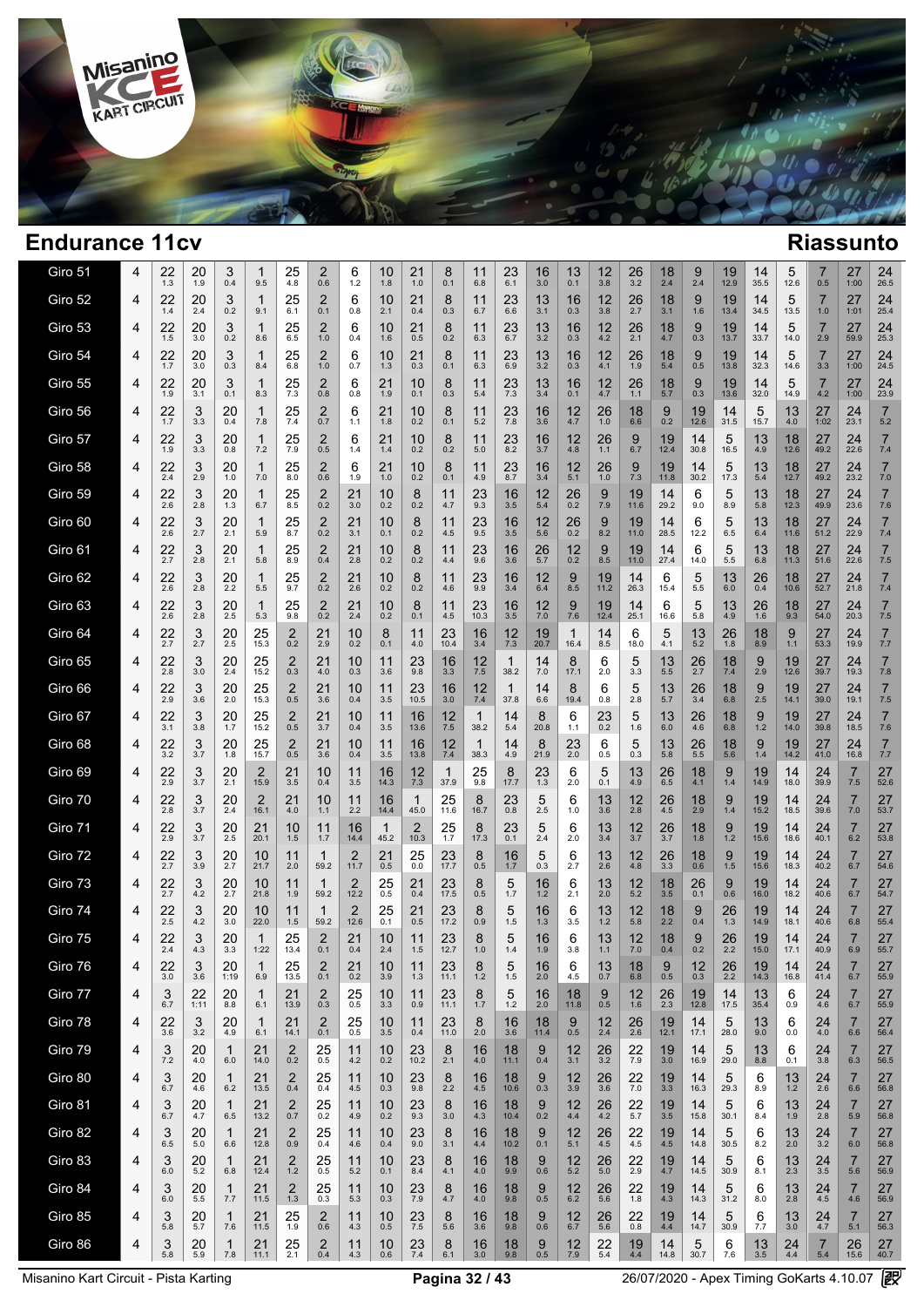

 $\overline{1}$  $\overline{ }$ 

| Giro 87         | 4  | 3<br>5.9   | 20<br>5.9  | 1<br>8.0             | 21<br>11.1             | 25<br>3.2                      | 2<br>0.1              | 11<br>3.5     | 10<br>0.7     | 23<br>7.1     | 8<br>7.5            | 16<br>2.0              | 18<br>9.6     | 9<br>0.4         | 12<br>8.6           | 22<br>4.5        | 19<br>4.7  | 14<br>14.6          | 5<br>30.9     | 6<br>7.6           | 13<br>3.6           | 7<br>10.0  | 26<br>17.8             | 27<br>38.5             | 24<br>16.1 |  |
|-----------------|----|------------|------------|----------------------|------------------------|--------------------------------|-----------------------|---------------|---------------|---------------|---------------------|------------------------|---------------|------------------|---------------------|------------------|------------|---------------------|---------------|--------------------|---------------------|------------|------------------------|------------------------|------------|--|
| Giro 88         | 4  | 3<br>5.8   | 20<br>6.0  | $\mathbf{1}$<br>7.7  | 21<br>11.4             | $\overline{2}$<br>3.6          | 25<br>0.5             | 11<br>2.8     | 10<br>1.1     | 23<br>6.6     | 8<br>7.6            | 16<br>1.9              | 18<br>9.6     | 9<br>0.5         | 12<br>9.5           | 22<br>3.3        | 19<br>5.1  | 14<br>14.3          | 5<br>31.1     | 6<br>7.6           | 13<br>4.1           | 7<br>9.9   | 26<br>18.1             | 27<br>38.1             | 24<br>18.0 |  |
| Giro 89         | 4  | 3<br>5.7   | 20<br>6.2  | 1<br>7.9             | 21<br>11.3             | $\overline{2}$<br>3.9          | 25<br>0.3             | 11<br>2.8     | 10<br>1.1     | 23<br>6.3     | 8<br>8.2            | 16<br>1.7              | 18<br>9.6     | 9<br>0.4         | 12<br>10.7          | 22<br>1.8        | 19<br>5.4  | 14<br>14.2          | 5<br>31.4     | 6<br>7.2           | 13<br>4.5           | 7<br>10.3  | 26<br>18.5             | 27<br>37.5             | 24<br>1:36 |  |
| Giro 90         | 4  | 3<br>5.3   | 20<br>6.6  | $\mathbf{1}$<br>7.8  | 21<br>11.2             | 2<br>4.4                       | 25<br>0.4             | 11<br>2.4     | 23<br>7.7     | 8<br>8.1      | 16<br>1.6           | 18<br>9.7              | 9<br>0.3      | 12<br>11.6       | 22<br>0.6           | 19<br>5.8        | 14<br>14.0 | 10<br>16.7          | 5<br>14.8     | 6<br>7.1           | 13<br>4.5           | 7<br>10.6  | 26<br>18.3             | 27<br>37.9             | 24<br>1:37 |  |
| Giro 91         | 4  | 3<br>4.8   | 20<br>6.9  | 1<br>8.1             | 21<br>11.0             | 2<br>4.7                       | $25$ <sub>0.3</sub>   | 11<br>2.2     | 23<br>7.3     | 8<br>9.1      | 16<br>0.8           | 18<br>9.7              | 9<br>0.4      | 22<br>12.2       | 12<br>0.6           | 19<br>5.8        | 14<br>13.1 | 10<br>18.0          | 5<br>13.8     | 6<br>6.9           | 13<br>5.0           | 7<br>11.1  | 26<br>17.7             | 27<br>37.9             | 24<br>1:37 |  |
| Giro 92         | 4  | 3<br>4.6   | 20<br>7.1  | 1<br>8.3             | 21<br>11.1             | $\overline{2}$<br>5.1          | $25$ <sub>0.2</sub>   | 11<br>1.8     | 23<br>7.4     | 16<br>10.2    | 18<br>9.3           | 9<br>0.5               | 22<br>11.9    | 12<br>$1.1$      | 19<br>5.6           | 14<br>12.8       | 10<br>18.7 | 5<br>13.7           | 8<br>0.8      | 6<br>5.6           | 13<br>5.5           | 7<br>11.4  | 26<br>17.3             | 27<br>37.8             | 24<br>1:38 |  |
| Giro 93         | 4  | 3<br>4.4   | 20<br>7.5  | $\mathbf{1}$<br>8.1  | 21<br>11.1             | $\overline{2}$<br>5.4          | 25<br>0.4             | 11<br>1.3     | 23<br>7.5     | 16<br>10.4    | 18<br>9.2           | 9<br>0.3               | 22<br>11.8    | 12<br>1.5        | 19<br>5.4           | 14<br>12.6       | 10<br>19.2 | 5<br>13.3           | 8<br>1.8      | 6<br>4.6           | 13<br>5.9           | 7<br>11.4  | 26<br>17.2             | 27<br>38.3             | 24<br>1:37 |  |
| Giro 94         | 4  | 3<br>4.1   | 20<br>7.9  | $\mathbf{1}$<br>7.9  | 21<br>11.3             | $\overline{2}$<br>5.2          | 25<br>0.4             | 11<br>1.5     | $^{23}_{7.2}$ | 16<br>10.8    | 18<br>9.0           | 9<br>0.3               | 22<br>11.5    | 12<br>2.4        | 19<br>4.7           | 14<br>12.1       | 10<br>19.6 | 5<br>13.3           | 8<br>2.1      | 6<br>4.1           | 13<br>6.1           | 26<br>29.1 | 27<br>38.3             | 7<br>25.1              | 24<br>1:12 |  |
| Giro 95         | 4  | 3<br>3.8   | 20<br>8.1  | 1<br>8.2             | 21<br>11.1             | $\overline{2}$<br>5.4          | 25<br>0.6             | 11<br>1.1     | 23<br>7.4     | 16<br>10.8    | 9<br>9.6            | 22<br>10.8             | 12<br>3.2     | 19<br>4.2        | 14<br>11.9          | 10<br>20.0       | 5<br>13.1  | 8<br>2.5            | 6<br>3.7      | 13<br>6.6          | 18<br>0.1           | 26<br>29.2 | 27<br>38.1             | $\overline{7}$<br>26.6 | 24<br>1:11 |  |
| Giro 96         | 4  | 3<br>3.7   | 20<br>8.1  | 1<br>8.6             | 21<br>10.7             | $\overline{\mathbf{c}}$<br>5.7 | 25<br>0.5             | 11<br>1.2     | $^{23}_{7.2}$ | 16<br>11.2    | 9<br>9.9            | 22<br>10.1             | 12<br>3.7     | 19<br>4.2        | 14<br>11.3          | 10<br>20.2       | 5<br>13.5  | 8<br>2.5            | 6<br>3.1      | 13<br>6.9          | 18<br>1.2           | 26<br>28.1 | 27<br>38.4             | $\overline{7}$<br>28.3 | 24<br>1:09 |  |
| Giro 97         | 4  | 3<br>3.0   | 20<br>8.2  | 1<br>9.3             | 21<br>9.8              | $\overline{2}$<br>6.3          | 25<br>0.3             | 11<br>1.0     | 23<br>7.2     | 16<br>12.2    | 9<br>9.0            | 22<br>9.8              | 12<br>4.6     | 19<br>3.6        | 14<br>11.0          | 10<br>20.5       | 5<br>13.9  | 8<br>2.2            | 6<br>2.6      | 13<br>7.0          | 18<br>2.7           | 26<br>26.8 | 27<br>38.5             | $\overline{7}$<br>29.2 | 24<br>1:08 |  |
| Giro 98         | 4  | 3<br>2.9   | 20<br>8.8  | 1<br>9.6             | 21<br>8.9              | $\overline{2}$<br>6.6          | 25<br>0.3             | 11<br>1.0     | 23<br>6.9     | 16<br>12.6    | 9<br>8.5            | 22<br>9.7              | 12<br>5.6     | 19<br>3.0        | 14<br>10.7          | 10<br>20.7       | 5<br>14.2  | 8<br>1.9            | 6<br>2.3      | 13<br>7.3          | 18<br>4.0           | 26<br>25.6 | 27<br>38.9             | 7<br>29.5              | 24<br>1:08 |  |
| Giro 99         | 4  | 3<br>2.5   | 20<br>9.2  | 1<br>9.5             | 21<br>9.0              | $\overline{2}$<br>6.8          | 25<br>0.3             | 11<br>0.9     | 23<br>6.5     | 16<br>13.1    | 9<br>8.1            | 22<br>9.7              | 12<br>6.6     | 19<br>2.5        | 14<br>10.3          | 10<br>20.9       | 5<br>14.1  | 8<br>2.0            | 6<br>2.2      | 13<br>7.4          | 18<br>5.0           | 26<br>24.8 | 27<br>39.0             | 7<br>30.4              | 24<br>1:07 |  |
| Giro 100        | 4  | 3<br>2.4   | 20<br>9.5  | 1<br>9.3             | 21<br>9.4              | $\overline{2}$<br>6.7          | 25<br>0.3             | 11<br>2.0     | 23<br>5.1     | 16<br>13.6    | 9<br>7.4            | 22<br>9.7              | 12<br>7.8     | 19<br>1.4        | 14<br>10.4          | 10<br>20.9       | 5<br>14.6  | 8<br>1.6            | 6<br>2.2      | 13<br>7.7          | 18<br>5.2           | 26<br>24.3 | 27<br>39.4             | $\overline{7}$<br>30.1 | 24<br>1:07 |  |
| Giro 101        | 4  | 3<br>2.4   | 20<br>9.8  | 21<br>18.4           | 2<br>7.4               | 25<br>0.3                      | 11<br>1.4             | 23<br>5.2     | 16<br>13.7    | 9<br>7.1      | 22<br>9.7           | $^{12}_{9.5}$          | 19<br>0.6     | 14<br>9.4        | 1<br>2.4            | 10<br>18.8       | 5<br>14.6  | 8<br>1.9            | 6<br>1.8      | 13<br>7.9          | 18<br>5.6           | 26<br>23.9 | 27<br>39.7             | 7<br>30.4              | 24<br>1:07 |  |
| <b>Giro 102</b> | 4  | 3<br>1.8   | 20<br>10.1 | 21<br>18.2           | 2<br>8.5               | 25<br>0.9                      | 11<br>0.3             | 16<br>18.6    | 22<br>16.4    | 19<br>10.9    | 14<br>8.6           | 1<br>4.1               | 10<br>17.4    | 23<br>4.6        | 5<br>10.1           | 8<br>1.7         | 6<br>1.5   | 9<br>8.3            | 13<br>0.3     | 18<br>5.3          | 12<br>18.2          | 26<br>5.3  | 27<br>40.6             | 30.7                   | 24<br>1:06 |  |
| <b>Giro 103</b> | 4  | 3<br>1.5   | 20<br>10.5 | 21<br>17.8           | 2<br>9.1               | 11<br>1.6                      | 25<br>0.3             | 16<br>17.8    | 22<br>16.0    | 14<br>20.0    | 1<br>4.5            | 10<br>16.9             | 23<br>5.6     | 5<br>9.3         | 8<br>1.9            | 6<br>1.2         | 13<br>8.9  | 9<br>0.2            | 18<br>5.4     | 19<br>12.9         | 12<br>6.6           | 26<br>3.5  | 27<br>40.3             | 7<br>31.0              | 24<br>1:07 |  |
| <b>Giro 104</b> | 4  | 3<br>1.0   | 20<br>11.0 | 21<br>17.4           | 2<br>9.9               | 11<br>1.0                      | 25<br>0.4             | 16<br>18.1    | 22<br>15.5    | 14<br>20.1    | 1<br>5.0            | 10<br>16.5             | 23<br>6.0     | 5<br>9.1         | 8<br>1.9            | 6<br>0.8         | 13<br>9.6  | 9<br>0.5            | 18<br>5.8     | 19<br>12.5         | 12<br>6.4           | 26<br>3.5  | 27<br>40.1             | $\overline{7}$<br>31.2 | 24<br>2:23 |  |
| <b>Giro 105</b> | 3  | 20<br>11.1 | 21<br>17.4 | 2<br>10.4            | 11<br>0.8              | 25<br>0.6                      | 16<br>17.7            | 22<br>15.1    | 4<br>1.3      | 14<br>19.1    | $\mathbf{1}$<br>5.2 | 10<br>16.1             | 23<br>6.4     | 5<br>8.9         | 8<br>1.9            | 6<br>0.6         | 13<br>9.7  | 9<br>0.7            | 18<br>6.1     | 19<br>12.1         | 12<br>6.7           | 26<br>3.5  | 7<br>1:12              | 27<br>46.9             | 24<br>1:35 |  |
| <b>Giro 106</b> | 3  | 20<br>11.2 | 21<br>17.2 | 2<br>10.8            | 11<br>0.7              | 16<br>18.7                     | 22<br>14.6            | 4<br>1.7      | 14<br>18.6    | 1<br>5.6      | 10<br>16.0          | 23<br>$6.\overline{3}$ | 25<br>6.2     | 5<br>3.0         | 8<br>1.6            | 6<br>0.3         | 13<br>10.2 | 9<br>0.6            | 18<br>6.4     | 19<br>11.7         | 12<br>7.1           | 26<br>3.9  | 7<br>1:11              | 27<br>48.7             | 24<br>1:34 |  |
| <b>Giro 107</b> | 3  | 20<br>11.5 | 21<br>16.8 | 2<br>11.3            | 11<br>0.7              | 16<br>18.6                     | 22<br>14.2            | 4<br>1.7      | 10<br>40.5    | 23<br>6.7     | 25<br>7.5           | 5<br>1.6               | 8<br>1.4      | 6<br>0.1         | 13<br>10.2          | 9<br>0.8         | 18<br>6.7  | 19<br>11.1          | 12<br>7.5     | 14<br>2.5          | 26<br>1.4           | -1<br>1.8  | 7<br>1:10              | 27<br>49.5             | 24<br>1:33 |  |
| Giro 108        | 3  | 20<br>11.9 | 21<br>16.7 | 11<br>12.2           | 22<br>32.6             | 4<br>1.7                       | 10<br>41.0            | 2<br>0.6      | 23<br>6.0     | 25<br>7.8     | 5<br>1.2            | 8<br>1.3               | 6<br>0.1      | 16<br>4.6        | 13<br>5.6           | 9<br>0.7         | 18<br>7.4  | 19<br>10.4          | 12<br>7.6     | 14<br>2.9          | 26<br>1.2           | -1<br>2.1  | $\overline{7}$<br>1:09 | 27<br>50.3             | 24<br>1:32 |  |
| <b>Giro 109</b> | 3  | 20<br>12.1 | 21<br>16.6 | 11<br>12.4           | 22<br>32.2             | 4<br>1.8                       | 10<br>41.2            | 2<br>1.2      | 23<br>5.8     | 25<br>8.0     | 5<br>0.9            | 8<br>1.3               | 6<br>0.1      | 16<br>5.0        | 13<br>5.1           | 9<br>0.8         | 18<br>7.9  | 19<br>9.7           | 12<br>7.8     | 14<br>2.8          | 26<br>1.5           | -1<br>1.8  | $\overline{7}$<br>1:10 | 27<br>51.1             | 24<br>1:31 |  |
| <b>Giro 110</b> | 3  | 20<br>12.3 | 11<br>29.3 | 22<br>31.8           | 4<br>1.6               | 21<br>29.9                     | 10<br>11.5            | 2<br>1.0      | 23<br>6.3     | 25<br>8.0     | 5<br>0.6            | 8<br>1.6               | 16<br>4.8     | 13<br>5.2        | 9<br>0.8            | 18<br>8.1        | 19<br>9.1  | 12<br>8.4           | 14<br>2.5     | 26<br>1.6          | $\mathbf{1}$<br>1.6 | 6<br>34.2  | 7<br>36.9              | 27<br>51.5             | 24<br>1:30 |  |
| <b>Giro 111</b> | 3  | 20<br>12.6 | 11<br>29.3 | 22<br>31.2           | 4<br>1.7               | 21<br>30.8                     | 10<br>10.9            | 2<br>0.9      | 23<br>6.7     | 25<br>8.0     | 5<br>0.5            | 8<br>1.4               | 16<br>5.0     | 13<br>5.2        | 9<br>1.3            | 18<br>7.9        | 19<br>8.9  | 12<br>9.0           | 14<br>1.9     | 26<br>2.0          | 1<br>1.1            | 6<br>35.4  | 7<br>36.3              | 27<br>52.5             | 24<br>1:29 |  |
| <b>Giro 112</b> | 3  | 20<br>12.9 | 11<br>29.3 | 22<br>30.8           | 4<br>1.8               | 21<br>31.1                     | 10<br>10.9            | 2<br>0.8      | 23<br>7.0     | 25<br>8.2     | 5<br>0.2            | 8<br>1.3               | 16<br>$4.8\,$ | 13<br>5.5        | 9<br>$1.5$          | 18<br>8.0        | 19<br>8.4  | 12<br>9.7           | 14<br>$1.2\,$ | 26<br>2.6          | 0.7                 | 6<br>35.3  | 37.2                   | 27<br>53.2             | 24<br>1:28 |  |
| <b>Giro 113</b> | 20 | 22<br>59.8 | 4<br>1.9   | 3<br>0.9             | 21<br>30.2             | 10<br>10.8                     | $\overline{2}$<br>0.6 | 11<br>1.1     | 23<br>6.5     | 25<br>8.5     | 5<br>0.1            | 8<br>1.0               | 16<br>4.5     | $\frac{9}{7.3}$  | 18<br>8.0           | 19<br>8.5        | 12<br>9.9  | 14<br>0.6           | 26<br>3.1     | $\mathbf 1$<br>0.3 | 6<br>35.7           | 13<br>9.1  | $\overline{7}$<br>28.7 | 27<br>53.4             | 24<br>1:27 |  |
| <b>Giro 114</b> | 22 | 4<br>2.0   | 3<br>$1.2$ | 20<br>13.2           | 21<br>16.8             | 10<br>11.3                     | 2<br>0.2              | 11<br>1.8     | 23<br>6.3     | 25<br>8.6     | 5<br>0.1            | 8<br>0.5               | 16<br>4.4     | 9<br>7.6         | 18<br>8.0           | 19<br>8.3        | 12<br>10.3 | 14<br>0.2           | 26<br>3.5     | $\mathbf 1$<br>0.1 | 6<br>35.6           | 13<br>10.2 | 7<br>28.1              | 27<br>54.1             | 24<br>1:26 |  |
| <b>Giro 115</b> | 22 | 4<br>1.9   | 3<br>1.3   | 20<br>13.9           | 21<br>16.1             | 10<br>11.6                     | $^{2}_{0.2}$          | $11$<br>1.6   | 23<br>6.5     | 5<br>9.0      | 25<br>0.4           | 8<br>0.3               | 16<br>3.8     | $\frac{9}{7.8}$  | $\frac{18}{8.2}$    | $\frac{19}{7.8}$ | 14<br>11.0 | 12<br>0.1           | -1<br>3.4     | 26<br>0.2          | 6<br>35.1           | 13<br>11.5 | $\overline{7}$<br>27.4 | 27<br>54.2             | 24<br>1:27 |  |
| <b>Giro 116</b> | 4  | 3<br>1.4   | 20<br>14.6 | 21<br>15.5           | 10<br>11.7             | 2<br>0.1                       | 11<br>2.0             | 23<br>6.4     | 25<br>9.9     | 8<br>0.4      | 16<br>3.0           | 9<br>8.2               | 22<br>0.5     | 18<br>7.9        | $\frac{19}{7.2}$    | 12<br>11.7       | 14<br>0.1  | 1<br>3.2            | 26<br>0.4     | 5<br>32.6          | 6<br>2.2            | 13<br>11.7 | 7<br>27.4              | 27<br>54.5             | 24<br>1:27 |  |
| <b>Giro 117</b> | 4  | 3<br>1.1   | 20<br>15.2 | 21<br>15.0           | 10<br>12.4             | 2<br>0.2                       | 11<br>1.8             | 23<br>6.3     | 25<br>10.6    | 8<br>0.1      | 16<br>2.4           | 9<br>8.5               | 22<br>0.9     | $\frac{18}{7.7}$ | 19<br>6.8           | 12<br>12.1       | 14<br>0.1  | 1<br>2.8            | 26<br>0.9     | 5<br>33.3          | 6<br>1.2            | 13<br>11.9 | $\overline{7}$<br>27.5 | 27<br>55.0             | 24<br>1:26 |  |
| <b>Giro 118</b> | 4  | 3<br>0.9   | 20<br>15.9 | 21<br>14.6           | 10<br>12.6             | $\overline{2}$<br>0.2          | 11<br>1.6             | 23<br>6.5     | 25<br>10.9    | 8<br>0.1      | 16<br>2.1           | 9<br>8.5               | 22<br>0.7     | 18<br>7.9        | 19<br>6.6           | 12<br>13.0       | 14<br>0.1  | $\mathbf{1}$<br>1.8 | 26<br>1.5     | 5<br>33.1          | 6<br>1.1            | 13<br>12.3 | $\overline{7}$<br>27.5 | 27<br>55.4             | 24<br>1:25 |  |
| <b>Giro 119</b> | 4  | 3<br>0.7   | 20<br>16.2 | $21$<br>14.5         | 10<br>12.9             | $\overline{2}$<br>0.2          | 11<br>1.8             | $23$<br>6.2   | 8<br>11.5     | $^{25}_{0.4}$ | 16<br>1.1           | 9<br>8.7               | $^{22}_{0.8}$ | $18 \n8.2$       | 19<br>6.0           | 14<br>13.6       | 12<br>0.1  | 1<br>1.3            | 26<br>1.6     | 5<br>33.0          | 6<br>1.3            | 13<br>12.4 | $\overline{7}$<br>27.7 | 27<br>55.5             | 24<br>1:25 |  |
| <b>Giro 120</b> | 4  | 3<br>0.6   | 20<br>16.5 | $21$ <sub>14.3</sub> | 10<br>13.5             | $\overline{2}$<br>0.0          | 11<br>1.6             | 23<br>6.7     | 8<br>11.3     | $^{25}_{0.5}$ | 16<br>0.5           | 9<br>9.1               | 22<br>0.7     | 18<br>9.0        | $19$ <sub>5.2</sub> | 14<br>13.7       | 12<br>0.5  | 1<br>0.9            | 26<br>1.9     | 5<br>32.9          | 6<br>1.0            | 13<br>13.2 | 7<br>27.1              | 27<br>56.7             | 24<br>1:24 |  |
| <b>Giro 121</b> | 4  | 3<br>0.3   | 20<br>17.1 | 21<br>13.9           | $\overline{2}$<br>13.8 | 10<br>1.1                      | 11<br>0.9             | 23<br>6.4     | 8<br>11.6     | 16<br>0.7     | 25<br>0.5           | 9<br>8.7               | 22<br>0.4     | 18<br>9.6        | 19<br>4.9           | 14<br>13.5       | 12<br>1.0  | $\mathbf{1}$<br>0.2 | 26<br>2.2     | 5<br>33.0          | 6<br>0.7            | 13<br>13.5 | $\overline{7}$<br>28.4 | 27<br>56.1             | 24<br>1:23 |  |
| <b>Giro 122</b> | 4  | 3<br>0.5   | 20<br>16.8 | 21<br>14.2           | $\overline{2}$<br>13.7 | 10<br>1.5                      | 11<br>0.8             | 23<br>$6.8\,$ | 8<br>11.6     | 16<br>0.3     | 25<br>1.0           | 9<br>8.5               | 22<br>0.3     | 18<br>10.0       | 19<br>4.6           | 14<br>13.2       | -1<br>1.1  | 12<br>0.6           | 5<br>35.0     | 6<br>0.5           | 13<br>14.3          | 26<br>28.8 | 7<br>0.8               | 27<br>55.3             | 24<br>1:22 |  |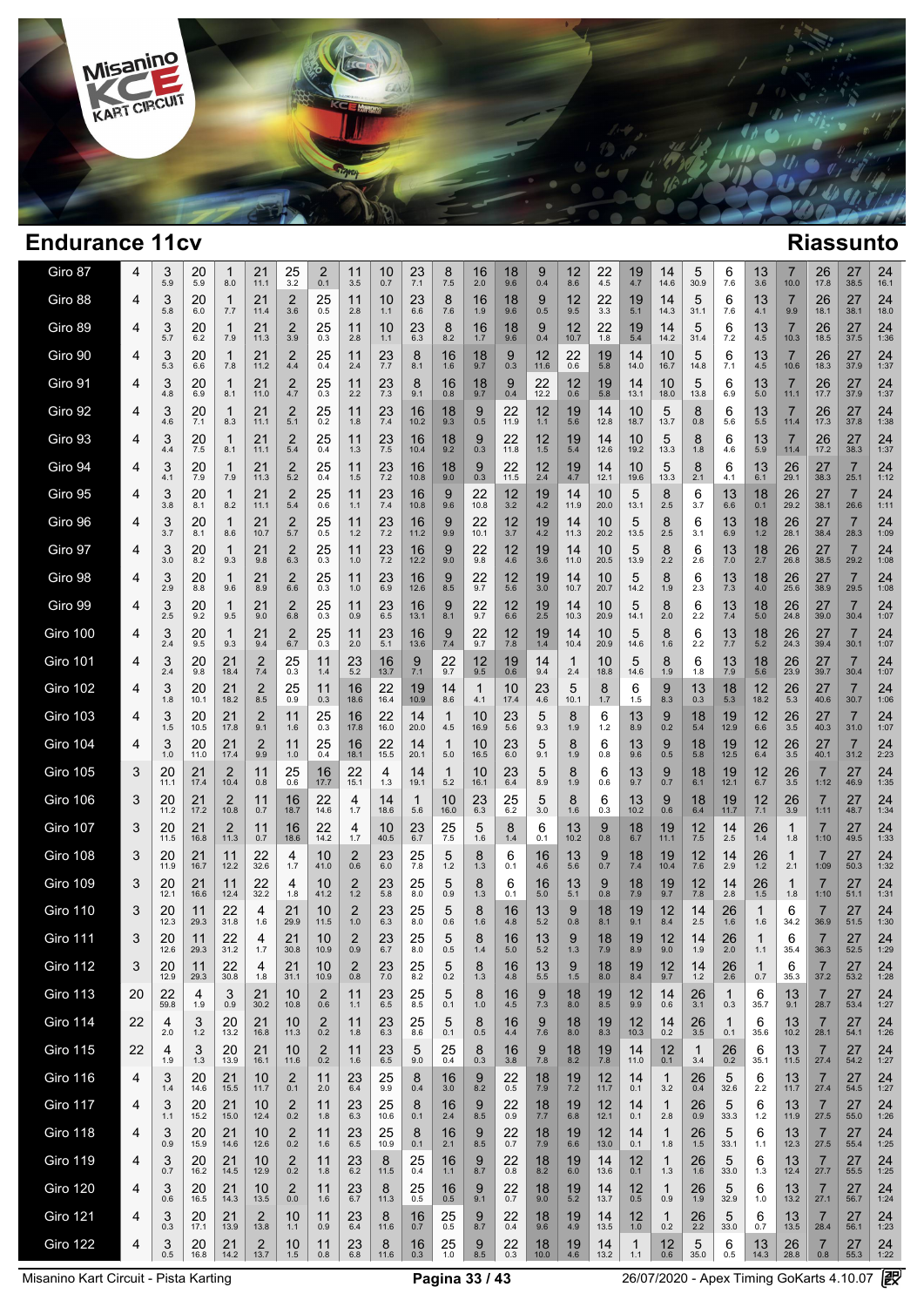

 $\sim$ 

| Giro 123        | 4 | 3<br>0.2   | 20<br>17.4 | 21<br>14.1           | 2<br>13.6              | 10<br>1.6              | 11<br>0.8     | 23<br>7.0     | 16<br>11.6 | 8<br>0.4   | 25<br>1.0  | 9<br>8.3   | 22<br>0.2  | 19<br>15.1          | 14<br>12.7            | 1<br>1.3            | 12<br>1.0       | 5<br>35.0           | 6<br>0.2   | 13<br>14.8 | 18<br>7.2        | 7<br>22.5              | 26<br>0.8              | 27<br>55.3             | 24<br>1:21 |
|-----------------|---|------------|------------|----------------------|------------------------|------------------------|---------------|---------------|------------|------------|------------|------------|------------|---------------------|-----------------------|---------------------|-----------------|---------------------|------------|------------|------------------|------------------------|------------------------|------------------------|------------|
| <b>Giro 124</b> | 3 | 4<br>0.2   | 20<br>17.0 | 21<br>13.9           | 2<br>14.0              | 10<br>1.5              | 11<br>0.7     | 23<br>7.4     | 16<br>11.0 | 8<br>0.5   | 25<br>1.6  | 22<br>8.1  | 9<br>0.1   | 19<br>15.5          | 14<br>12.1            | 1<br>1.3            | 12<br>1.3       | 5<br>34.9           | 6<br>0.1   | 13<br>15.1 | 18<br>8.7        | 7<br>21.2              | 26<br>1.5              | 27<br>55.4             | 24<br>1:19 |
| <b>Giro 125</b> | 3 | 4<br>0.0   | 20<br>16.9 | 21<br>13.8           | 2<br>14.0              | 10<br>2.4              | 11<br>0.6     | 23<br>6.9     | 16<br>11.0 | 8<br>0.4   | 25<br>2.6  | 22<br>7.3  | 9<br>0.1   | 19<br>15.2          | 14<br>12.4            | 1<br>$1.2$          | 12<br>2.3       | 5<br>34.2           | 6<br>0.3   | 13<br>15.2 | 18<br>9.4        | $\overline{7}$<br>21.7 | 26<br>0.6              | 27<br>55.7             | 24<br>1:19 |
| <b>Giro 126</b> | 4 | 3<br>0.1   | 20<br>16.9 | 21<br>13.9           | 2<br>13.7              | 10<br>2.8              | 11<br>0.6     | 23<br>7.0     | 16<br>10.6 | 8<br>0.4   | 22<br>10.0 | 9<br>1.0   | 19<br>14.1 | 14<br>12.9          | $\mathbf{1}$<br>1.0   | 12<br>2.7           | 5<br>33.8       | 6<br>0.3            | 25<br>5.6  | 13<br>10.3 | 18<br>9.1        | 7<br>21.3              | 26<br>1.6              | 27<br>55.2             | 24<br>1:19 |
| <b>Giro 127</b> | 4 | 3<br>0.1   | 20<br>17.2 | 21<br>14.3           | 2<br>13.1              | 10<br>3.0              | 11<br>0.5     | 23<br>7.2     | 16<br>10.3 | 8<br>0.6   | 22<br>10.0 | 9<br>1.2   | 19<br>14.1 | 14<br>12.8          | -1<br>1.1             | 12<br>3.9           | 5<br>32.6       | 6<br>0.4            | 25<br>7.7  | 13<br>8.5  | 18<br>10.5       | 7<br>19.6              | 26<br>$2.\overline{2}$ | 27<br>55.4             | 24<br>1:18 |
| <b>Giro 128</b> | 4 | 3<br>0.1   | 20<br>17.7 | 21<br>14.0           | 2<br>13.1              | 11<br>3.6              | $^{23}_{7.6}$ | 16<br>10.2    | 8<br>0.9   | 22<br>9.7  | 9<br>1.4   | 19<br>14.0 | 14<br>13.3 | 1<br>0.6            | 12<br>4.1             | 10<br>14.1          | 5<br>18.5       | 6<br>0.3            | 25<br>9.4  | 13<br>7.3  | 18<br>10.4       | 7<br>19.8              | 26<br>2.3              | 27<br>57.1             | 24<br>1:16 |
| <b>Giro 129</b> | 4 | 3<br>0.1   | 20<br>19.0 | 21<br>12.9           | 2<br>13.8              | 11<br>3.0              | 23<br>8.0     | 16<br>9.7     | 8<br>1.4   | 22<br>9.3  | 9<br>1.6   | 19<br>13.8 | 14<br>13.3 | 1<br>0.8            | 12<br>4.0             | 10<br>15.3          | 5<br>17.2       | 6<br>0.3            | 25<br>10.3 | 13<br>7.2  | 18<br>10.3       | 7<br>20.1              | 26<br>2.4              | 27<br>57.0             | 24<br>1:16 |
| <b>Giro 130</b> | 3 | 4<br>0.1   | 20<br>19.1 | 21<br>13.0           | 2<br>13.7              | 11<br>2.9              | 23<br>8.2     | 16<br>9.5     | 8<br>1.6   | 22<br>9.6  | 9<br>1.5   | 19<br>13.5 | 14<br>13.3 | 1<br>0.9            | 12<br>4.2             | 10<br>15.6          | 5<br>16.7       | 6<br>0.6            | 25<br>10.6 | 13<br>7.1  | 18<br>10.3       | 26<br>23.3             | 27<br>56.5             | 7<br>17.7              | 24<br>57.8 |
| <b>Giro 131</b> | 3 | 4<br>0.3   | 20<br>19.3 | 21<br>13.4           | 2<br>13.0              | 11<br>3.2              | 23<br>8.5     | 16<br>9.1     | 22<br>11.4 | 9<br>1.5   | 19<br>13.7 | 14<br>13.1 | 1<br>1.0   | 12<br>$5.0\,$       | 10<br>15.2            | 8<br>16.3           | 5<br>0.1        | 6<br>0.5            | 25<br>10.8 | 13<br>7.4  | 18<br>10.2       | 26<br>23.4             | 27<br>56.6             | 19.1                   | 24<br>56.0 |
| <b>Giro 132</b> | 3 | 4<br>0.2   | 20<br>19.3 | 21<br>13.5           | 2<br>13.0              | 11<br>3.3              | 23<br>8.8     | 16<br>9.5     | 22<br>11.0 | 9<br>$1.1$ | 19<br>13.7 | 14<br>12.9 | 1<br>1.0   | 12<br>6.4           | 10<br>14.3            | 5<br>16.1           | 6<br>0.6        | 8<br>0.2            | 25<br>11.4 | 13<br>7.1  | 18<br>10.7       | 26<br>23.1             | 27<br>56.8             | 19.4                   | 24<br>54.5 |
| <b>Giro 133</b> | 3 | 4<br>0.3   | 20<br>19.4 | 21<br>13.6           | 2<br>12.8              | 11<br>3.6              | 23<br>9.4     | 16<br>9.4     | 22<br>10.5 | 9<br>$1.2$ | 19<br>13.5 | 14<br>13.1 | 1<br>1.1   | 12<br>6.6           | 10<br>14.4            | 5<br>15.7           | 6<br>0.7        | 8<br>0.6            | 25<br>11.5 | 13<br>7.3  | 18<br>10.6       | 26<br>23.5             | 27<br>56.5             | $\overline{7}$<br>19.1 | 24<br>54.6 |
| <b>Giro 134</b> | 3 | 4<br>0.4   | 20<br>19.6 | 21<br>13.6           | 2<br>12.6              | 11<br>3.7              | 23<br>9.8     | 16<br>9.2     | 22<br>10.3 | 9<br>1.6   | 19<br>13.3 | 14<br>13.1 | 1<br>1.3   | 10<br>21.1          | 5<br>15.4             | 6<br>0.6            | 8<br>0.8        | 25<br>12.1          | 13<br>7.2  | 18<br>10.4 | 12<br>16.0       | 26<br>8.1              | 27<br>56.4             | 18.8                   | 24<br>53.7 |
| <b>Giro 135</b> | 3 | 4<br>0.4   | 20<br>19.8 | 21<br>13.6           | $\overline{2}$<br>12.3 | 11<br>4.1              | 16<br>19.0    | 22<br>10.4    | 9<br>1.7   | 19<br>13.4 | 14<br>12.9 | 1<br>1.4   | 10<br>21.4 | 23<br>5.9           | 5<br>9.3              | 6<br>0.4            | 8<br>1.0        | 25<br>12.5          | 18<br>17.8 | 12<br>17.1 | 26<br>6.8        | 13<br>52.1             | 27<br>4.5              | 18.7                   | 24<br>53.6 |
| <b>Giro 136</b> | 3 | 4<br>0.4   | 20<br>20.0 | 21<br>13.5           | 2<br>12.1              | 11<br>4.3              | 16<br>19.2    | 22<br>10.4    | 9<br>1.5   | 19<br>13.5 | 14<br>12.9 | 1<br>1.5   | 10<br>21.8 | 23<br>6.5           | 5<br>8.5              | 6<br>0.2            | 8<br>1.8        | 25<br>12.6          | 18<br>17.7 | 12<br>16.8 | 26<br>7.0        | 13<br>52.6             | 27<br>4.4              | $\overline{7}$<br>18.1 | 24<br>53.1 |
| <b>Giro 137</b> | 3 | 4<br>0.4   | 20<br>19.9 | 21<br>13.6           | $\frac{2}{12.3}$       | 11<br>4.2              | 16<br>19.2    | $22$<br>10.5  | 9<br>1.6   | 19<br>13.4 | 14<br>12.8 | 1<br>1.7   | 10<br>21.9 | 23<br>6.1           | 5<br>9.5              | 6<br>0.1            | 8<br>1.4        | 25<br>12.9          | 18<br>17.8 | 12<br>16.9 | 26<br>6.8        | 13<br>52.8             | 27<br>4.8              | 7<br>17.9              | 24<br>52.5 |
| <b>Giro 138</b> | 3 | 4<br>0.5   | 20<br>20.1 | $21$ <sub>13.3</sub> | $\frac{2}{12.1}$       | 11<br>4.5              | 16<br>19.3    | 22<br>10.4    | 19<br>15.3 | 14<br>12.9 | 1<br>1.9   | 10<br>21.9 | 23<br>6.1  | 5<br>9.3            | 6<br>0.2              | 8<br>1.5            | 9<br>8.3        | 25<br>4.9           | 18<br>17.9 | 12<br>17.1 | $\frac{26}{7.2}$ | 13<br>53.0             | 27<br>4.8              | $\overline{7}$<br>17.4 | 24<br>52.9 |
| <b>Giro 139</b> | 3 | 4<br>0.6   | 20<br>20.2 | $21$ <sub>13.5</sub> | 2<br>11.9              | 11<br>4.6              | 16<br>19.3    | 22<br>10.7    | 19<br>15.0 | 14<br>13.2 | 1<br>1.9   | 10<br>22.1 | 23<br>5.7  | 5<br>9.7            | 6<br>0.3              | 8<br>1.2            | 9<br>10.3       | 25<br>3.0           | 18<br>18.2 | 12<br>17.1 | 26<br>22.1       | 13<br>38.1             | 27<br>5.0              | $\overline{7}$<br>17.3 | 24<br>52.2 |
| <b>Giro 140</b> | 3 | 4<br>0.7   | 20<br>20.4 | 21<br>13.5           | 2<br>11.8              | 11<br>4.7              | 16<br>19.3    | 22<br>10.9    | 14<br>28.3 | 1<br>2.0   | 10<br>22.4 | 23<br>5.3  | 5<br>10.0  | 6<br>0.2            | 8<br>1.2              | 9<br>11.5           | 25<br>2.4       | 19<br>10.5          | 18<br>8.0  | 12<br>16.7 | 26<br>25.1       | 13<br>34.8             | 27<br>5.7              | $\overline{7}$<br>17.0 | 24<br>51.4 |
| <b>Giro 141</b> | 3 | 4<br>0.8   | 20<br>20.5 | 21<br>13.4           | 2<br>11.7              | 11<br>5.4              | 16<br>19.0    | 22<br>10.9    | 14<br>28.2 | 1<br>2.8   | 10<br>22.0 | 23<br>5.1  | 6<br>10.3  | 5<br>0.1            | 8<br>1.4              | 9<br>12.1           | 25<br>2.0       | 19<br>12.0          | 18<br>6.6  | 12<br>16.7 | 26<br>26.8       | 13<br>32.5             | 27<br>6.3              | 7<br>16.7              | 24<br>51.1 |
| <b>Giro 142</b> | 3 | 4<br>0.8   | 20<br>20.5 | 21<br>13.7           | 2<br>11.6              | 11<br>5.3              | 16<br>19.1    | 22<br>10.9    | 14<br>28.3 | 1<br>2.9   | 10<br>22.1 | 23<br>5.0  | 5<br>11.2  | 6<br>0.3            | 8<br>0.6              | 9<br>12.7           | 25<br>1.6       | 19<br>12.2          | 18<br>6.6  | 12<br>16.7 | 26<br>27.6       | 13<br>31.3             | 23.2                   | 27<br>1:42             | 24<br>26.2 |
| <b>Giro 143</b> | 3 | 4<br>1.0   | 20<br>20.6 | 21<br>13.9           | 2<br>11.2              | 11<br>5.5              | 16<br>19.2    | 10<br>1:05    | 23<br>4.2  | 5<br>11.3  | 8<br>0.9   | 22<br>5.1  | 9<br>8.8   | 25<br>0.7           | 19<br>12.5            | 18<br>6.6           | 14<br>1.6       | $\mathbf{1}$<br>2.1 | 12<br>14.0 | 6<br>26.6  | 26<br>0.1        | 13<br>30.4             | 7<br>23.8              | 27<br>1:45             | 24<br>24.8 |
| <b>Giro 144</b> | 3 | 20<br>21.8 | 21<br>14.1 | 2<br>11.0            | 11<br>5.7              | 16<br>19.4             | 4<br>5.1      | 10<br>1:00    | 23<br>4.0  | 5<br>11.3  | 8<br>0.9   | 22<br>5.9  | 9<br>9.3   | 25<br>0.2           | 19<br>12.3            | 14<br>8.5           | 1<br>2.0        | 12<br>14.2          | 26<br>26.7 | 6<br>0.5   | 13<br>29.2       | 18<br>3.3              | 7<br>20.5              | 27<br>1:47             | 24<br>25.0 |
| <b>Giro 145</b> | 3 | 20<br>22.2 | 21<br>14.1 | 11<br>16.6           | 16<br>19.3             | 4<br>5.7               | 2<br>45.4     | 10<br>14.6    | 23<br>3.7  | 5<br>11.6  | 8<br>0.7   | 22<br>5.9  | 25<br>9.8  | 9<br>0.6            | 19<br>12.0            | 14<br>8.1           | 1<br>1.4        | 12<br>14.6          | 26<br>27.7 | 6<br>0.3   | 13<br>28.2       | 18<br>5.2              | 7<br>19.1              | 27<br>1:47             | 24<br>25.0 |
| <b>Giro 146</b> | 3 | 20<br>22.0 | 21<br>14.2 | 11<br>16.7           | 4<br>25.3              | 2<br>46.5              | 10<br>13.7    | 23<br>3.8     | 16<br>7.5  | 5<br>4.0   | 8<br>0.8   | 22<br>5.3  | 25<br>10.3 | 9<br>0.9            | 19<br>12.1            | 14<br>7.5           | 1<br>1.1        | 12<br>15.2          | 26<br>27.8 | 6<br>0.8   | 13<br>27.3       | 18<br>6.2              | 18.8                   | 27<br>1:48             | 24<br>25.9 |
| <b>Giro 147</b> | 3 | 20<br>22.7 | 21<br>13.5 | 11<br>16.8           | 4<br>25.4              | 2<br>46.8              | 10<br>13.6    | 23<br>3.9     | 16<br>8.0  | 5<br>3.4   | 8<br>0.9   | 22<br>5.0  | 25<br>11.2 | 9<br>0.8            | 19<br>12.1            | 14<br>6.9           | 1<br>0.7        | 12<br>16.1          | 26<br>28.0 | 6<br>0.9   | 13<br>26.9       | 18<br>6.5              | 7<br>18.3              | 27<br>1:49             | 24<br>25.6 |
| Giro 148        | 3 | 20<br>23.1 | 21<br>13.3 | 11<br>16.7           | 25.5                   | 2<br>47.2              | 10<br>13.5    | 23<br>$3.7$   | 16<br>8.2  | 5<br>3.2   | 8<br>1.1   | 22<br>4.7  | 25<br>11.8 | 9<br>0.9            | 19<br>12.5            | 14<br>6.3           | 0.2             | 12<br>16.8          | 26<br>28.2 | 6<br>1.3   | 13<br>25.9       | 18<br>7.1              | 17.9                   | 27<br>1:49             | 24<br>26.0 |
| <b>Giro 149</b> | 3 | 20<br>23.5 | 11<br>30.2 | 4<br>25.0            | 21<br>33.8             | $\overline{2}$<br>13.7 | 10<br>13.8    | 23<br>4.3     | 16<br>7.6  | 5<br>3.2   | 8<br>1.1   | 22<br>4.2  | 25<br>12.4 | 9<br>0.7            | 19<br>12.5            | 14<br>6.3           | -1<br>0.2       | 12<br>16.9          | 26<br>28.8 | 6<br>0.8   | 13<br>25.3       | 18<br>7.6              | 7<br>17.8              | 27<br>1:50             | 24<br>25.8 |
| <b>Giro 150</b> | 3 | 20<br>23.7 | 11<br>31.2 | 4<br>23.9            | 21<br>35.3             | 2<br>12.9              | 10<br>13.7    | 23<br>5.0     | 16<br>6.9  | 5<br>3.0   | 8<br>$1.4$ | 22<br>3.5  | 25<br>13.6 | 9<br>0.4            | 19<br>12.2            | 1<br>6.5            | 14<br>0.1       | 12<br>17.1          | 26<br>29.1 | 6<br>$1.2$ | 13<br>24.1       | 18<br>8.1              | 7<br>17.7              | 27<br>1:50             | 24<br>25.6 |
| <b>Giro 151</b> | 3 | 20<br>24.0 | 4<br>55.1  | 21<br>36.1           | $\overline{2}$<br>12.3 | 11<br>4.3              | 10<br>9.5     | 23<br>4.7     | 16<br>7.4  | 5<br>2.6   | 8<br>1.7   | 22<br>3.2  | 25<br>13.7 | 9<br>0.8            | 19<br>12.0            | $\mathbf{1}$<br>6.2 | 14<br>0.9       | 12<br>16.8          | 26<br>30.3 | 6<br>0.6   | 13<br>23.3       | 18<br>8.4              | 7<br>17.5              | 27<br>1:51             | 24<br>25.5 |
| <b>Giro 152</b> | 3 | 4<br>4.2   | 20<br>20.8 | 21<br>16.0           | 2<br>11.8              | 11<br>5.2              | 10<br>8.7     | 23<br>4.9     | 16<br>7.4  | 5<br>2.3   | 8<br>2.1   | 22<br>2.5  | 25<br>14.2 | $\frac{9}{1.3}$     | 19<br>11.5            | 1<br>5.7            | 14<br>2.1       | 12<br>16.7          | 26<br>30.5 | 6<br>0.7   | 13<br>22.4       | 18<br>8.5              | 7<br>17.7              | 27<br>1:52             | 24<br>25.5 |
| <b>Giro 153</b> | 3 | 4<br>3.6   | 20<br>21.7 | 21<br>15.2           | $\overline{2}$<br>12.0 | 11<br>$5.4$            | 10<br>8.5     | 23<br>4.7     | 16<br>7.5  | 5<br>2.2   | 8<br>2.6   | 22<br>1.8  | 25<br>14.5 | 9<br>1.7            | 19<br>11.0            | $\mathbf{1}$<br>5.3 | 14<br>2.4       | 12<br>17.1          | 26<br>30.6 | 6<br>0.4   | 13<br>22.1       | 18<br>8.9              | $\overline{7}$<br>17.5 | 27<br>1:52             | 24<br>25.5 |
| <b>Giro 154</b> | 3 | 4<br>3.4   | 20<br>21.9 | 21<br>15.4           | 2<br>12.3              | 11<br>5.2              | 10<br>8.5     | 23<br>4.4     | 16<br>7.7  | 8<br>5.2   | 22<br>1.3  | 25<br>14.8 | 9<br>2.3   | 19<br>10.6          | $\overline{1}$<br>4.6 | 14<br>3.0           | $12 \,$<br>17.2 | 5<br>19.9           | 26<br>11.0 | 6<br>0.2   | 13<br>22.1       | 18<br>9.0              | 7<br>17.5              | 27<br>1:52             | 24<br>25.9 |
| <b>Giro 155</b> | 3 | 4<br>3.1   | 20<br>21.9 | 21<br>15.9           | 2<br>12.2              | 11<br>5.1              | 10<br>8.7     | 23<br>4.0     | 16<br>8.0  | 8<br>5.3   | 22<br>0.9  | 25<br>15.3 | 9<br>3.2   | 19<br>10.0          | $\mathbf{1}$<br>3.9   | 14<br>3.5           | 12<br>17.2      | 5<br>20.7           | 6<br>10.9  | 13<br>21.6 | 18<br>9.0        | $\overline{7}$<br>17.8 | 26<br>27.7             | 27<br>1:25             | 24<br>26.6 |
| <b>Giro 156</b> | 3 | 4<br>2.7   | 20<br>22.1 | 21<br>16.3           | 2<br>12.2              | 11<br>5.0              | 10<br>8.9     | $^{23}_{3.7}$ | 16<br>8.3  | 8<br>5.5   | 22<br>0.3  | 25<br>16.0 | 9<br>3.7   | 19<br>9.4           | $\mathbf{1}$<br>3.2   | 14<br>3.8           | $12 \,$<br>17.3 | 5<br>20.4           | 6<br>11.9  | 13<br>20.7 | 18<br>9.4        | 7<br>17.7              | 26<br>29.1             | 27<br>1:23             | 24<br>26.7 |
| <b>Giro 157</b> | 3 | 4<br>2.5   | 20<br>22.4 | 2<br>28.9            | 11<br>5.2              | 10<br>8.4              | 23<br>3.5     | 16<br>8.4     | 8<br>5.8   | 22<br>0.1  | 25<br>16.4 | 9<br>3.8   | 19<br>9.4  | 21<br>1.8           | $\mathbf{1}$<br>0.6   | 14<br>4.1           | 12<br>17.7      | 5<br>20.0           | 6<br>12.3  | 13<br>20.2 | 18<br>10.1       | $\overline{7}$<br>17.9 | 26<br>28.6             | 27<br>1:24             | 24<br>27.5 |
| <b>Giro 158</b> | 3 | 4<br>2.3   | 20<br>22.5 | 2<br>29.5            | 11<br>5.1              | 10<br>$8.5\,$          | 23<br>3.1     | 16<br>8.6     | 22<br>5.7  | 8<br>0.4   | 25<br>16.5 | 9<br>3.8   | 19<br>9.2  | $\mathbf{1}$<br>1.9 | 21<br>0.5             | 14<br>4.0           | 12<br>17.7      | 5<br>19.6           | 6<br>12.9  | 13<br>20.0 | 18<br>10.4       | $\overline{7}$<br>18.0 | 26<br>28.2             | 27<br>1:24             | 24<br>27.7 |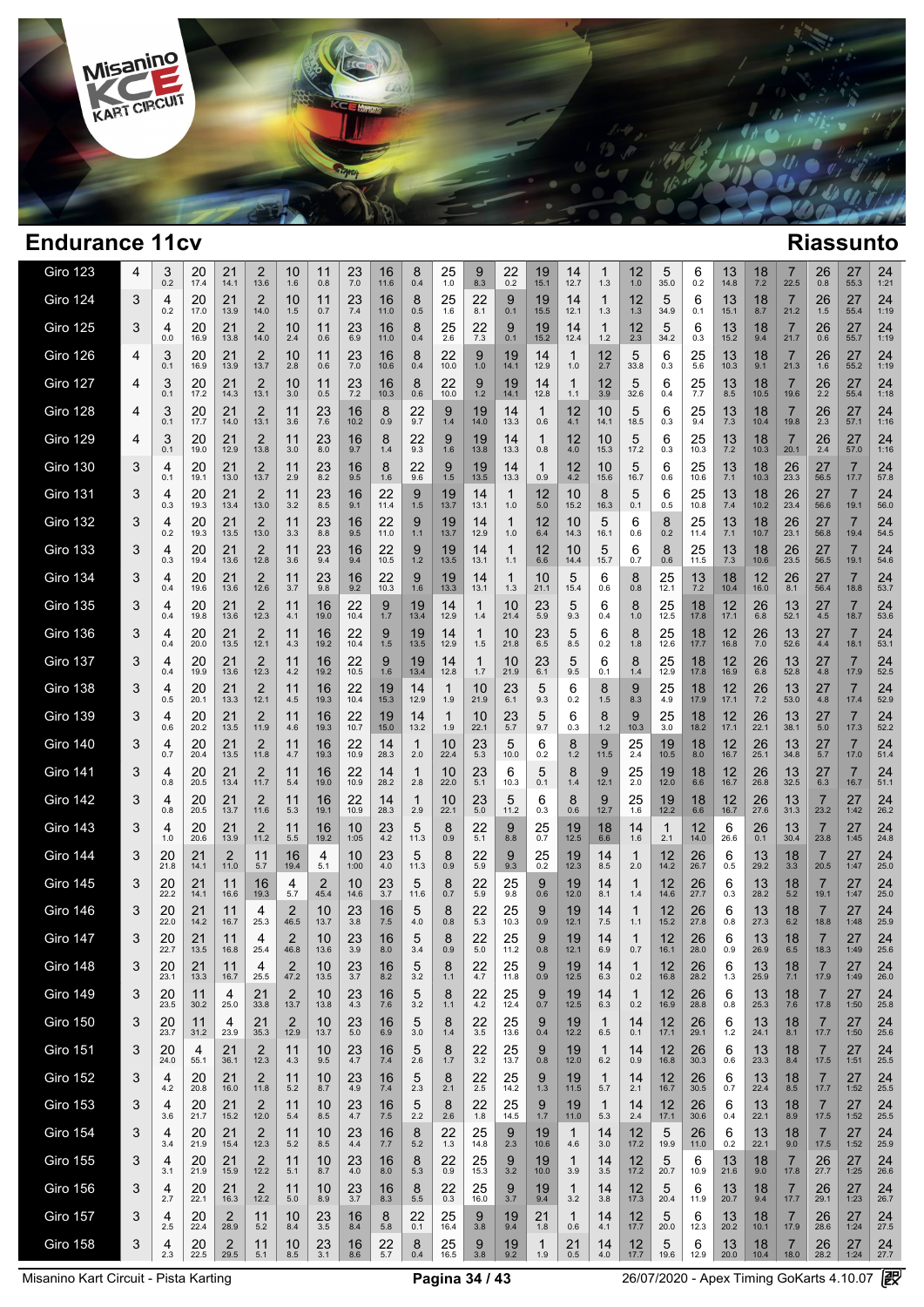

 $\overline{\phantom{a}}$ 

| Giro 159        | 3 | 4<br>2.2   | 20<br>22.4 | 2<br>29.8              | 11<br>5.2  | 10<br>8.7              | 23<br>2.4     | 16<br>9.0  | 22<br>5.4            | 25<br>17.6    | 9<br>4.0               | 19<br>9.5  | 0.8                 | 21<br>0.6           | 14<br>4.3      | 12<br>17.9             | 5<br>19.0      | 8<br>2.2   | 6<br>11.2      | 13<br>19.7 | 18<br>10.6 | 18.1       | 26<br>28.3             | 27<br>1:24 | 24<br>27.9 |
|-----------------|---|------------|------------|------------------------|------------|------------------------|---------------|------------|----------------------|---------------|------------------------|------------|---------------------|---------------------|----------------|------------------------|----------------|------------|----------------|------------|------------|------------|------------------------|------------|------------|
| <b>Giro 160</b> | 3 | 4<br>2.0   | 20<br>22.6 | 2<br>30.3              | 11<br>5.1  | 10<br>8.7              | 23<br>2.4     | 16<br>9.0  | 22<br>5.0            | 25<br>18.2    | 9<br>4.2               | 19<br>9.5  | 1<br>0.1            | 21<br>0.7           | 14<br>4.6      | 12<br>18.0             | 5<br>18.4      | 8<br>3.5   | 6<br>10.8      | 13<br>19.3 | 18<br>10.8 | 7<br>18.0  | 26<br>29.5             | 27<br>1:24 | 24<br>27.2 |
| <b>Giro 161</b> | 3 | 4<br>1.8   | 20<br>22.9 | 2<br>30.4              | 11<br>5.3  | 10<br>8.5              | 23<br>2.1     | 16<br>9.3  | 22<br>4.6            | 25<br>19.0    | 9<br>4.2               | 1<br>9.1   | 19<br>0.5           | 21<br>0.4           | 14<br>4.5      | 12<br>18.2             | 5<br>17.9      | 8<br>4.5   | 6<br>10.6      | 13<br>18.6 | 18<br>12.4 | 7<br>17.2  | 26<br>29.2             | 27<br>1:24 | 24<br>27.3 |
| <b>Giro 162</b> | 3 | 4<br>1.4   | 20<br>23.3 | 2<br>30.7              | 11<br>5.2  | 10<br>8.7              | 23<br>2.3     | 16<br>8.8  | 22<br>4.6            | 9<br>24.2     | $\mathbf{1}$<br>8.2    | 19<br>0.9  | 21<br>0.1           | 14<br>4.5           | 12<br>18.3     | 5<br>17.6              | 8<br>4.7       | 6<br>11.2  | 25<br>6.8      | 13<br>11.2 | 18<br>12.7 | 7<br>16.8  | 26<br>29.8             | 27<br>1:24 | 24<br>28.0 |
| <b>Giro 163</b> | 3 | 4<br>1.2   | 20<br>23.6 | 2<br>31.0              | 11<br>5.2  | 10<br>8.9              | $^{23}_{2.5}$ | 16<br>8.4  | 22<br>4.7            | 9<br>24.8     | 1<br>7.2               | 21<br>1.2  | 19<br>0.4           | 14<br>4.4           | 12<br>18.3     | 5<br>17.3              | 8<br>4.9       | 6<br>12.2  | 25<br>7.7      | 13<br>9.3  | 18<br>12.8 | 7<br>16.8  | 26<br>29.8             | 27<br>1:24 | 24<br>28.8 |
| <b>Giro 164</b> | 3 | 4<br>1.0   | 20<br>23.5 | $\overline{2}$<br>31.4 | 11<br>5.3  | 10<br>9.3              | 23<br>1.7     | 16<br>8.7  | 22<br>4.5            | 9<br>25.9     | $\mathbf{1}$<br>6.0    | 21<br>1.3  | 19<br>0.8           | 14<br>4.3           | 12<br>18.3     | 5<br>16.9              | 8<br>5.3       | 25<br>20.0 | 13<br>9.2      | 18<br>13.2 | 16.7       | 26<br>29.5 | 6<br>1.1               | 27<br>1:23 | 24<br>29.4 |
| <b>Giro 165</b> | 3 | 4<br>0.9   | 20<br>23.7 | 2<br>32.5              | 11<br>4.3  | 10<br>9.6              | 23<br>1.2     | 16<br>9.2  | 22<br>4.0            | 9<br>27.2     | 1<br>4.7               | 21<br>1.8  | 19<br>0.9           | 14<br>3.9           | 12<br>18.5     | 5<br>16.6              | 8<br>6.1       | 25<br>19.3 | 13<br>9.2      | 18<br>13.5 | 26<br>46.4 | 6<br>1.9   | 7<br>45.9              | 27<br>36.4 | 24<br>29.9 |
| <b>Giro 166</b> | 3 | 4<br>1.0   | 20<br>23.6 | 2<br>32.8              | 11<br>4.6  | 23<br>10.3             | 16<br>9.5     | 22<br>3.9  | 9<br>27.7            | 1<br>3.9      | 21<br>2.6              | 19<br>1.1  | 14<br>3.2           | 12<br>18.5          | 10<br>3.5      | 5<br>12.9              | 8<br>6.8       | 25<br>18.9 | 13<br>9.3      | 18<br>13.6 | 26<br>46.9 | 6<br>1.2   | 7<br>46.9              | 27<br>35.7 | 24<br>30.2 |
| <b>Giro 167</b> | 3 | 4<br>1.0   | 20<br>23.5 | $\overline{2}$<br>33.0 | 11<br>4.9  | 23<br>9.7              | 16<br>9.9     | 22<br>3.6  | 9<br>28.8            | 1<br>2.7      | 21<br>3.1              | 19<br>1.6  | 14<br>2.7           | 12<br>18.9          | 10<br>4.7      | 5<br>11.4              | 8<br>6.7       | 25<br>18.9 | 13<br>9.1      | 18<br>15.7 | 26<br>45.1 | 6<br>1.4   | 7<br>47.1              | 27<br>36.1 | 24<br>30.0 |
| <b>Giro 168</b> | 3 | 4<br>0.7   | 20<br>23.8 | 2<br>33.2              | 11<br>5.0  | 23<br>9.4              | 16<br>10.4    | 22<br>3.3  | 9<br>29.5            | 1<br>2.1      | 21<br>3.3              | 19<br>1.9  | 14<br>2.4           | 12<br>19.1          | 10<br>5.1      | 5<br>10.6              | 8<br>6.8       | 25<br>19.1 | 13<br>8.9      | 18<br>16.0 | 26<br>44.5 | 6<br>1.5   | 7<br>47.2              | 27<br>36.8 | 24<br>30.4 |
| <b>Giro 169</b> | 3 | 4<br>0.8   | 20<br>23.9 | $\overline{2}$<br>33.6 | 11<br>4.9  | 23<br>9.3              | 16<br>10.4    | 22<br>2.9  | 9<br>30.4            | 1<br>1.7      | 21<br>3.1              | 14<br>4.4  | 12<br>19.7          | 10<br>4.9           | 5<br>10.2      | 8<br>6.9               | 25<br>19.0     | 13<br>8.8  | 18<br>16.1     | 19<br>14.2 | 26<br>30.1 | 6<br>1.5   | 7<br>47.7              | 27<br>37.0 | 24<br>30.7 |
| <b>Giro 170</b> | 3 | 4<br>0.3   | 20<br>24.0 | $\overline{2}$<br>34.1 | 11<br>4.7  | 23<br>9.9              | 16<br>10.0    | 22<br>2.6  | 1<br>32.2            | 21<br>3.1     | 14<br>4.7              | 10<br>24.6 | 5<br>9.8            | 8<br>7.3            | 25<br>19.5     | 9<br>5.5               | 13<br>2.6      | 18<br>16.2 | 12<br>12.6     | 19<br>2.3  | 26<br>29.4 | 6<br>1.5   | 7<br>47.6              | 27<br>37.8 | 24<br>30.8 |
| <b>Giro 171</b> | 3 | 4<br>0.2   | 20<br>24.5 | $\overline{2}$<br>34.0 | 11<br>4.7  | 23<br>10.0             | 16<br>10.1    | 22<br>2.0  | 1<br>32.3            | 21<br>3.3     | 14<br>4.8              | 10<br>24.9 | 5<br>9.5            | 8<br>7.4            | 25<br>20.0     | 9<br>6.3               | 13<br>$1.2$    | 18<br>16.8 | 12<br>13.7     | 19<br>0.6  | 26<br>29.9 | 6<br>1.1   | 7<br>48.0              | 27<br>39.1 | 24<br>29.8 |
| <b>Giro 172</b> | 3 | 4<br>0.1   | 20<br>24.6 | 2<br>34.0              | 11<br>5.0  | 23<br>9.8              | 16<br>10.4    | 22<br>1.3  | $\mathbf{1}$<br>32.4 | 21<br>3.6     | 14<br>4.9              | 10<br>24.9 | 5<br>9.3            | 8<br>7.9            | 25<br>20.4     | 9<br>6.0               | 18<br>18.5     | 19<br>14.0 | 12<br>0.4      | 26<br>28.9 | 6<br>0.8   | 13<br>14.8 | 7<br>33.9              | 27<br>39.3 | 24<br>29.7 |
| <b>Giro 173</b> | 3 | 4<br>0.3   | 20<br>24.4 | 2<br>34.2              | 11<br>5.4  | 16<br>20.1             | 22<br>0.9     | 32.5       | 21<br>3.6            | 23<br>27.8    | 10<br>2.3              | 5<br>8.6   | 8<br>8.3            | 25<br>20.4          | 9<br>7.0       | 14<br>7.6              | 18<br>10.2     | 19<br>13.9 | 12<br>0.9      | 26<br>28.5 | 6<br>0.8   | 13<br>16.7 | 7<br>32.1              | 27<br>40.2 | 24<br>29.5 |
| <b>Giro 174</b> | 3 | 4<br>0.2   | 20<br>24.5 | $\frac{2}{34.7}$       | 11<br>5.2  | 16<br>20.2             | 22<br>0.4     | 32.7       | 21<br>4.0            | 23<br>28.9    | 10<br>1.1              | 5<br>8.6   | 8<br>8.6            | 25<br>20.3          | 9<br>7.9       | 14<br>7.2              | 18<br>9.5      | 19<br>13.7 | $12 \atop 1.7$ | 26<br>28.0 | 6<br>0.4   | 13<br>17.8 | 7<br>31.5              | 27<br>40.5 | 24<br>29.6 |
| <b>Giro 175</b> | 3 | 4<br>0.2   | 20<br>24.7 | 2<br>35.1              | 11<br>5.3  | 16<br>20.3             | 22<br>0.2     | 32.7       | 21<br>4.0            | 23<br>29.6    | 10<br>0.5              | 5<br>9.2   | 8<br>8.0            | 25<br>20.6          | 9<br>8.8       | 14<br>6.0              | 18<br>9.5      | 19<br>13.6 | 12<br>2.3      | 26<br>27.2 | 6<br>0.4   | 13<br>19.1 | 7<br>30.7              | 27<br>41.1 | 24<br>29.4 |
| <b>Giro 176</b> | 3 | 4<br>0.4   | 20<br>24.7 | 2<br>35.4              | 11<br>5.3  | 22<br>20.3             | 16<br>0.2     | -1<br>32.4 | 21<br>3.9            | 23<br>30.8    | 10<br>0.2              | 5<br>8.2   | 8<br>8.6            | 25<br>20.4          | 9<br>8.9       | 14<br>5.9              | 18<br>9.4      | 19<br>13.6 | 12<br>3.0      | 26<br>26.7 | 6<br>0.3   | 13<br>19.9 | 7<br>30.4              | 27<br>42.3 | 24<br>28.8 |
| <b>Giro 177</b> | 3 | 4<br>0.1   | 20<br>24.8 | 2<br>35.9              | 11<br>5.3  | 22<br>19.8             | 16<br>0.6     | 1<br>32.3  | 21<br>3.9            | 10<br>31.0    | 23<br>0.4              | 5<br>7.7   | 8<br>8.9            | 25<br>20.3          | 9<br>9.2       | 14<br>5.6              | 18<br>9.5      | 19<br>13.2 | 12<br>4.0      | 26<br>26.0 | 6<br>0.3   | 13<br>20.4 | 7<br>30.3              | 27<br>42.3 | 24<br>28.9 |
| <b>Giro 178</b> | 4 | 3<br>0.2   | 20<br>24.8 | 2<br>36.1              | 11<br>5.3  | 22<br>19.4             | 16<br>0.6     | -1<br>32.5 | 21<br>3.9            | 10<br>31.2    | 23<br>$0.\overline{6}$ | 5<br>7.2   | 8<br>8.9            | 25<br>20.5          | 9<br>9.5       | 14<br>5.3              | 18<br>9.6      | 19<br>12.9 | 12<br>4.8      | 26<br>25.4 | 6<br>0.2   | 13<br>21.1 | 7<br>29.9              | 27<br>1:39 | 24<br>48.7 |
| <b>Giro 179</b> | 4 | 3<br>0.4   | 20<br>24.6 | 2<br>36.7              | 11<br>5.1  | 22<br>18.9             | 16<br>0.9     | 1<br>32.5  | 21<br>3.8            | 10<br>31.7    | 23<br>0.7              | 5<br>6.5   | 8<br>9.4            | 25<br>20.6          | 9<br>9.6       | 14<br>5.1              | 18<br>9.6      | 19<br>12.8 | 12<br>5.7      | 26<br>24.7 | 6<br>0.2   | 13<br>21.5 | 7<br>29.8              | 27<br>1:40 | 24<br>48.4 |
| <b>Giro 180</b> | 4 | 3<br>0.4   | 20<br>24.8 | 2<br>36.8              | 11<br>5.1  | 22<br>18.5             | 16<br>1.2     | -1<br>32.3 | 21<br>3.9            | 10<br>31.9    | 23<br>0.8              | 5<br>5.9   | 8<br>9.8            | 25<br>20.5          | 9<br>9.9       | 14<br>6.1              | 19<br>21.3     | 12<br>6.6  | 6<br>24.1      | 26<br>0.2  | 13<br>21.4 | 18<br>11.2 | 7<br>18.4              | 27<br>1:40 | 24<br>49.0 |
| <b>Giro 181</b> | 4 | 3<br>0.3   | 20<br>25.0 | 2<br>37.2              | 11<br>4.9  | 22<br>18.1             | 16<br>1.9     | 21<br>35.8 | 10<br>32.3           | 23<br>0.8     | 5<br>6.4               | 8<br>9.5   | 25<br>20.0          | 1<br>2.4            | 9<br>7.7       | 14<br>6.3              | 19<br>21.0     | 12<br>7.0  | 6<br>25.0      | 26<br>0.4  | 13<br>20.6 | 18<br>11.1 | 7<br>18.2              | 27<br>1:40 | 24<br>48.9 |
| <b>Giro 182</b> | 4 | 3<br>0.6   | 20<br>24.7 | 2<br>37.6              | 11<br>4.9  | 21<br>56.1             | 10<br>32.3    | 23<br>0.8  | 22<br>4.3            | 5<br>1.8      | 16<br>1.9              | 8<br>7.8   | 25<br>19.6          | 1<br>3.3            | 9<br>7.3       | 14<br>6.0              | 19<br>21.1     | 12<br>7.5  | 6<br>24.4      | 26<br>0.6  | 13<br>20.8 | 18<br>10.7 | 7<br>18.8              | 27<br>1:40 | 24<br>48.4 |
| <b>Giro 183</b> | 3 | 20<br>24.6 | 2<br>38.2  | 11<br>4.7              | 4<br>7.0   | 21<br>49.4             | 10<br>32.1    | 23<br>0.9  | 22<br>4.5            | 5<br>1.0      | 16<br>3.4              | 8<br>7.0   | 25<br>19.2          | 1<br>3.7            | 9<br>7.2       | 14<br>5.2              | 19<br>21.4     | 12<br>8.3  | 6<br>23.6      | 26<br>0.9  | 13<br>20.9 | 18<br>10.6 | 7<br>1:36              | 27<br>23.0 | 24<br>48.1 |
| Giro 184        | 3 | 20<br>24.4 | 2<br>38.7  | 11<br>4.6              | 7.6        | 21<br>48.9             | 10<br>32.1    | 23<br>1.1  | 22<br>4.1            | 5<br>0.7      | 16<br>4.5              | 8<br>6.5   | 25<br>19.5          | 3.4                 | 9<br>7.1       | 14<br>$5.5\,$          | 19<br>20.8     | 12<br>9.3  | 6<br>22.8      | 26<br>1.0  | 13<br>21.2 | 18<br>10.2 | 1:37                   | 27<br>21.7 | 24<br>48.1 |
| <b>Giro 185</b> | 3 | 20<br>24.5 | 11<br>43.7 | 4<br>7.5               | 21<br>49.1 | $\overline{2}$<br>15.8 | 10<br>16.3    | 23<br>0.9  | 22<br>4.2            | 5<br>0.2      | 16<br>5.3              | 8<br>6.1   | 25<br>19.5          | -1<br>3.5           | 9<br>7.2       | 14<br>5.2              | 19<br>20.8     | 12<br>9.7  | 6<br>22.1      | 26<br>1.4  | 13<br>21.7 | 18<br>9.3  | 7<br>1:39              | 27<br>20.8 | 24<br>47.7 |
| <b>Giro 186</b> | 3 | 20<br>24.4 | 11<br>44.4 | 4<br>7.3               | 21<br>49.0 | 2<br>17.0              | 10<br>16.0    | 23<br>0.4  | 22<br>3.6            | 5<br>0.2      | 16<br>5.7              | 8<br>6.3   | 25<br>19.1          | -1<br>3.6           | 9<br>7.6       | 14<br>4.8              | 19<br>20.8     | 12<br>10.3 | 6<br>21.4      | 13<br>23.4 | 18<br>9.3  | 26<br>46.9 | 7<br>52.7              | 27<br>20.5 | 24<br>47.7 |
| <b>Giro 187</b> | 3 | 20<br>24.3 | 11<br>44.8 | 4<br>7.3               | 21<br>48.8 | $\overline{2}$<br>17.9 | 10<br>15.3    | 23<br>0.6  | 5<br>3.2             | 22<br>0.2     | 16<br>5.8              | 8<br>6.2   | 25<br>19.2          | $\mathbf{1}$<br>3.4 | 9<br>7.8       | 14<br>4.7              | 19<br>20.8     | 12<br>10.8 | 6<br>21.1      | 13<br>23.7 | 18<br>9.1  | 26<br>48.5 | 7<br>51.2              | 27<br>20.3 | 24<br>47.6 |
| Giro 188        | 3 | 20<br>24.1 | 11<br>45.3 | 4<br>7.2               | 21<br>48.7 | 2<br>18.5              | 10<br>14.8    | 23<br>0.8  | 5<br>2.8             | 22<br>0.2     | 16<br>6.4              | 8<br>6.0   | 25<br>19.1          | -1<br>3.7           | 9<br>7.7       | 14<br>4.6              | 19<br>20.6     | 12<br>11.4 | 6<br>20.3      | 13<br>24.9 | 18<br>8.2  | 26<br>49.8 | 7<br>50.2              | 27<br>20.1 | 24<br>47.0 |
| <b>Giro 189</b> | 3 | 20<br>24.0 | 21<br>1:41 | 2<br>19.1              | 11<br>2.0  | 4<br>5.5               | 10<br>6.7     | 23<br>1.1  | 5<br>2.1             | 22<br>0.4     | 16<br>6.7              | 8<br>6.0   | 25<br>19.3          | $\mathbf{1}$<br>4.1 | 9<br>7.3       | 14<br>4.7              | 19<br>20.3     | 12<br>12.2 | 6<br>19.2      | 13<br>25.3 | 18<br>8.3  | 26<br>50.1 | 7<br>50.4              | 27<br>19.7 | 24<br>47.2 |
| <b>Giro 190</b> | 3 | 20<br>24.0 | 21<br>1:41 | 2<br>19.6              | 11<br>3.6  | 4<br>3.8               | 10<br>6.2     | 23<br>1.3  | 5<br>1.7             | 22<br>0.4     | 16<br>7.6              | 8<br>5.5   | 25<br>20.6          | -1<br>2.3           | 9<br>7.9       | 19<br>24.8             | 12<br>13.4     | 6<br>17.9  | 13<br>25.5     | 14<br>0.3  | 18<br>8.1  | 26<br>50.3 | 7<br>50.3              | 27<br>19.7 | 24<br>46.6 |
| <b>Giro 191</b> | 3 | 20<br>22.9 | 21<br>25.4 | 2<br>20.3              | 4<br>6.7   | 10<br>6.7              | $^{23}_{1.3}$ | 5<br>1.1   | 22<br>0.2            | 16<br>$8.4\,$ | 8<br>$5.2\,$           | 25<br>20.5 | $\mathbf{1}$<br>2.2 | 9<br>8.2            | 11<br>20.4     | 19<br>$4.\overline{3}$ | 12<br>13.9     | 6<br>18.5  | 13<br>24.5     | 14<br>0.5  | 18<br>7.8  | 26<br>51.0 | 7<br>50.1              | 27<br>19.4 | 24<br>46.3 |
| <b>Giro 192</b> | 3 | 20<br>22.2 | 21<br>24.8 | 2<br>21.3              | 4<br>5.7   | 10<br>7.0              | 22<br>2.5     | 16<br>8.9  | 8<br>4.8             | 25<br>20.5    | $\mathbf{1}$<br>2.1    | 9<br>8.2   | 11<br>21.5          | 19<br>3.4           | $23 \atop 5.2$ | 5<br>1.5               | $12 \,$<br>8.0 | 13<br>42.2 | 14<br>0.2      | 18<br>7.9  | 26<br>52.0 | 6<br>9.8   | 7<br>39.6              | 27<br>19.4 | 24<br>46.1 |
| <b>Giro 193</b> | 3 | 20<br>21.8 | 21<br>24.7 | 2<br>21.6              | 4<br>$5.4$ | 10<br>7.2              | 22<br>2.0     | 16<br>10.6 | 8<br>3.6             | 25<br>20.3    | $\mathbf{1}$<br>2.0    | 9<br>8.3   | 11<br>21.5          | 19<br>3.6           | 23<br>6.4      | 5<br>1.4               | 12<br>8.2      | 14<br>41.6 | 18<br>7.5      | 26<br>52.8 | 6<br>11.0  | 13<br>16.4 | $\overline{7}$<br>21.7 | 27<br>18.9 | 24<br>46.0 |
| <b>Giro 194</b> | 3 | 20<br>21.3 | 21<br>24.9 | $\overline{2}$<br>21.8 | 4<br>4.7   | 10<br>7.6              | 22<br>1.7     | 16<br>11.3 | 8<br>3.2             | 25<br>20.3    | $\mathbf{1}$<br>1.5    | 9<br>8.9   | 11<br>21.3          | 19<br>3.5           | 23<br>6.5      | 5<br>1.5               | 12<br>8.9      | 14<br>40.8 | 18<br>7.4      | 26<br>53.7 | 6<br>10.5  | 13<br>17.4 | 7<br>20.9              | 27<br>18.9 | 24<br>45.5 |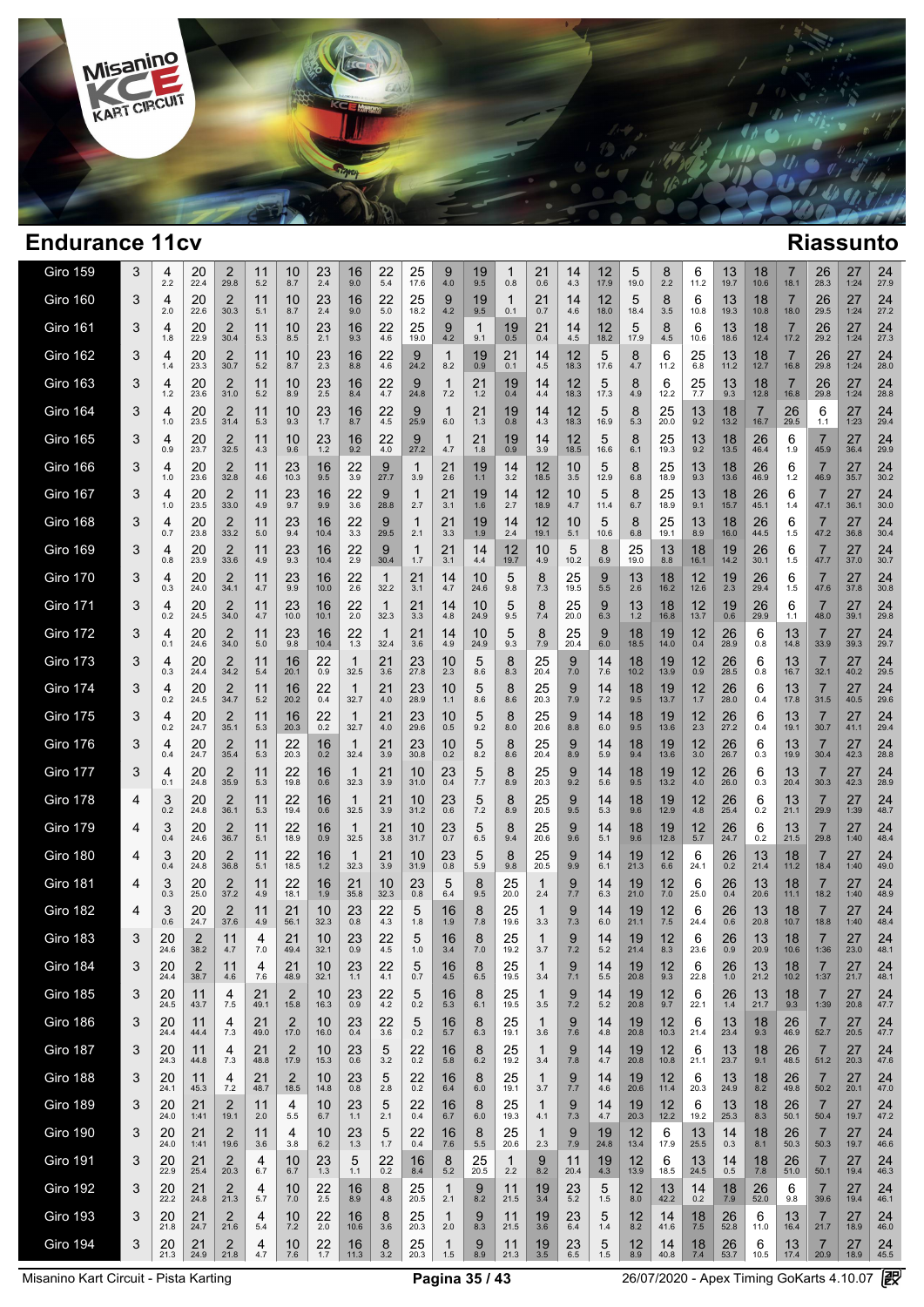

| Giro 195        | 3  | 20<br>20.4 | 21<br>24.9 | 2<br>22.8     | 4<br>3.5   | 10<br>8.0            | 22<br>1.2            | 16<br>11.8 | 8<br>3.1             | 25<br>20.4           | 1.0                  | 9<br>9.7            | 11<br>20.9 | 19<br>3.6            | 23<br>6.5     | 5<br>1.6                | 12<br>9.8                 | 14<br>39.6             | 18<br>7.7  | 26<br>55.1 | 6<br>9.1         | 13<br>17.5             | 20.9                   | 27<br>18.8            | 24<br>45.5 |  |
|-----------------|----|------------|------------|---------------|------------|----------------------|----------------------|------------|----------------------|----------------------|----------------------|---------------------|------------|----------------------|---------------|-------------------------|---------------------------|------------------------|------------|------------|------------------|------------------------|------------------------|-----------------------|------------|--|
| <b>Giro 196</b> | 3  | 20<br>20.5 | 4<br>51.1  | 10<br>8.3     | 22<br>0.9  | 16<br>12.3           | 8<br>3.3             | 25<br>19.6 | $\mathbf{1}$<br>1.5  | 21<br>2.9            | 9<br>6.6             | 11<br>21.1          | 19<br>3.2  | 2<br>3.5             | 23<br>2.8     | 5<br>2.0                | 14<br>48.8                | 18<br>8.2              | 12<br>29.4 | 26<br>26.6 | 6<br>8.0         | 13<br>17.6             | $\overline{7}$<br>21.4 | 27<br>18.3            | 24<br>45.3 |  |
| <b>Giro 197</b> | 20 | 4<br>51.0  | 3<br>4.1   | 10<br>4.3     | 22<br>0.4  | 16<br>12.7           | 8<br>3.9             | 25<br>18.9 | 1<br>1.3             | 21<br>4.2            | 9<br>5.5             | 11<br>21.4          | 19<br>3.0  | 2<br>5.8             | 23<br>0.3     | 5<br>2.4                | 14<br>48.5                | 18<br>8.8              | 12<br>31.7 | 26<br>24.9 | 6<br>7.3         | 13<br>17.5             | $\overline{7}$<br>22.0 | 27<br>17.9            | 24<br>44.9 |  |
| <b>Giro 198</b> | 20 | 4<br>50.9  | 3<br>4.8   | 22<br>4.1     | 10<br>0.2  | 16<br>13.1           | 25<br>22.6           | -1<br>0.8  | 21<br>5.1            | 9<br>5.0             | 11<br>21.0           | 19<br>3.2           | 23<br>6.0  | 2<br>$1.2$           | 5<br>1.2      | 8<br>12.1               | 14<br>36.7                | 18<br>8.5              | 12<br>32.7 | 26<br>25.8 | 6<br>6.0         | 13<br>18.1             | $\overline{7}$<br>21.1 | 27<br>18.1            | 24<br>44.4 |  |
| <b>Giro 199</b> | 20 | 4<br>50.9  | 3<br>4.8   | 22<br>4.0     | 10<br>0.5  | 16<br>13.7           | 1<br>22.8            | 21<br>5.6  | 9<br>4.6             | 11<br>21.2           | 19<br>3.0            | 23<br>5.7           | 2<br>2.3   | 5<br>0.3             | 8<br>13.2     | 25<br>20.9              | 14<br>14.6                | 18<br>8.8              | 12<br>33.7 | 26<br>25.6 | 6<br>5.4         | 13<br>18.4             | 7<br>21.0              | 27<br>17.7            | 24<br>44.4 |  |
| <b>Giro 200</b> | 20 | 4<br>50.9  | 3<br>4.7   | 22<br>4.4     | 10<br>0.7  | 16<br>14.0           | -1<br>22.1           | 21<br>6.3  | 9<br>4.2             | 11<br>21.6           | 19<br>2.8            | 23<br>5.4           | 5<br>3.0   | 2<br>0.6             | 8<br>12.8     | 25<br>22.3              | 14<br>12.9                | 18<br>8.8              | 12<br>34.4 | 26<br>26.1 | 6<br>4.5         | 13<br>18.6             | 7<br>21.0              | 27<br>18.4            | 24<br>43.7 |  |
| <b>Giro 201</b> | 20 | 4<br>50.7  | 3<br>4.4   | 22<br>4.7     | 10<br>0.9  | 16<br>14.2           | 1<br>21.7            | 21<br>6.8  | 9<br>3.8             | 11<br>21.5           | 19<br>2.7            | 23<br>5.4           | 5<br>3.1   | 2<br>1.2             | 8<br>12.4     | 25<br>22.7              | 14<br>12.1                | 18<br>9.0              | 12<br>36.1 | 26<br>25.7 | 6<br>3.5         | 13<br>18.4             | $\overline{7}$<br>21.1 | 27<br>18.2            | 24<br>43.4 |  |
| <b>Giro 202</b> | 20 | 4<br>50.6  | 3<br>4.1   | 22<br>5.2     | 10<br>1.1  | 16<br>14.3           | 1<br>21.7            | 21<br>6.9  | 9<br>3.8             | 11<br>21.3           | 19<br>2.8            | $23$ <sub>5.2</sub> | 5<br>3.6   | 2<br>1.6             | 8<br>11.5     | 25<br>23.3              | 14<br>11.7                | 18<br>8.8              | 12<br>37.5 | 26<br>25.3 | 6<br>3.0         | 13<br>18.7             | 7<br>20.9              | 27<br>18.4            | 24<br>42.8 |  |
| <b>Giro 203</b> | 20 | 4<br>50.9  | 3<br>3.5   | 22<br>5.5     | 10<br>1.5  | 16<br>14.1           | 1<br>21.6            | 21<br>7.3  | 9<br>3.4             | 11<br>21.5           | 19<br>2.5            | 23<br>5.1           | 5<br>4.4   | 8<br>12.7            | 25<br>23.7    | 14<br>11.2              | 18<br>8.9                 | $\overline{2}$<br>31.7 | 12<br>6.7  | 26<br>25.4 | 6<br>2.2         | 13<br>18.9             | 7<br>21.0              | 27<br>17.9            | 24<br>42.8 |  |
| <b>Giro 204</b> | 20 | 4<br>50.8  | 3<br>3.3   | 22<br>5.7     | 10<br>1.7  | 16<br>14.0           | 1<br>21.6            | 21<br>7.6  | 9<br>2.9             | 11<br>21.9           | 19<br>2.5            | 23<br>5.0           | 5<br>4.2   | 8<br>12.6            | 25<br>24.4    | 14<br>10.2              | 18<br>9.0                 | $\overline{2}$<br>32.7 | 12<br>7.5  | 26<br>24.7 | 6<br>1.4         | 13<br>18.9             | 7<br>21.3              | 27<br>17.7            | 24<br>42.8 |  |
| <b>Giro 205</b> | 20 | 4<br>50.8  | 3<br>3.0   | 22<br>6.1     | 16<br>16.4 | 1<br>21.3            | 21<br>7.8            | 9<br>2.6   | 11<br>21.8           | 19<br>2.8            | 23<br>4.7            | 10<br>0.2           | 5<br>4.4   | 8<br>12.3            | 25<br>24.6    | 14<br>9.9               | 18<br>9.1                 | $\overline{2}$<br>33.2 | 12<br>7.9  | 26<br>24.8 | 6<br>1.0         | 13<br>18.7             | $\overline{7}$<br>21.3 | 27<br>18.1            | 24<br>41.8 |  |
| Giro 206        | 20 | 4<br>50.8  | 3<br>2.8   | 22<br>6.3     | 16<br>16.6 | 1<br>20.9            | 21<br>8.6            | 9<br>2.1   | 11<br>21.8           | 23<br>7.5            | 10<br>0.6            | 5<br>4.0            | 8<br>12.4  | 25<br>24.9           | 14<br>9.2     | 18<br>9.9               | 19<br>8.8                 | 2<br>23.9              | 12<br>9.1  | 26<br>24.2 | 6<br>0.7         | 13<br>18.4             | 7<br>21.6              | 27<br>18.0            | 24<br>41.5 |  |
| <b>Giro 207</b> | 20 | 4<br>50.2  | 3<br>3.2   | 22<br>6.2     | 16<br>17.0 | 1<br>20.3            | 21<br>9.0            | 9<br>1.9   | 11<br>21.8           | 23<br>7.2            | 10<br>0.6            | 5<br>4.0            | 8<br>12.6  | 25<br>25.4           | 14<br>8.4     | 18<br>10.0              | 19<br>10.0                | $\overline{2}$<br>22.7 | 12<br>9.9  | 26<br>24.4 | 6<br>0.1         | 13<br>18.7             | 7<br>21.4              | 27<br>17.9            | 24<br>41.1 |  |
| Giro 208        | 20 | 4<br>50.3  | 3<br>3.7   | 22<br>5.6     | 16<br>17.6 | $\mathbf{1}$<br>19.5 | 11<br>33.5           | 23<br>6.9  | 10<br>0.7            | 5<br>4.1             | 8<br>12.6            | 25<br>25.9          | 21<br>2.4  | 9<br>1.2             | 14<br>4.3     | 18<br>10.5              | 19<br>10.0                | $\overline{2}$<br>22.0 | 12<br>11.4 | 6<br>23.6  | 26<br>0.7        | 13<br>17.7             | 7<br>21.5              | 27<br>18.4            | 24<br>40.5 |  |
| <b>Giro 209</b> | 20 | 4<br>50.2  | 3<br>3.5   | 22<br>5.6     | 16<br>18.0 | 1<br>19.3            | 11<br>33.6           | 23<br>6.9  | 10<br>0.5            | 5<br>4.8             | 8<br>12.5            | 25<br>25.8          | 21<br>2.9  | 9<br>1.0             | 14<br>4.1     | 18<br>10.1              | 19<br>10.4                | $\frac{2}{21.4}$       | 12<br>12.2 | 6<br>23.0  | 26<br>2.1        | 13<br>16.5             | 7<br>21.5              | 27<br>18.4            | 24<br>40.1 |  |
| <b>Giro 210</b> | 20 | 4<br>50.3  | 3<br>3.0   | 22<br>5.9     | 16<br>18.2 | 1<br>18.9            | 11<br>34.0           | 23<br>6.8  | 10<br>0.2            | 5<br>5.7             | 8<br>12.4            | 25<br>26.2          | 21<br>2.4  | 9<br>0.8             | 14<br>4.3     | 189.9                   | 19<br>11.4                | $\frac{2}{20.3}$       | 12<br>12.7 | 6<br>22.9  | $\frac{26}{3.5}$ | 13<br>15.3             | 22.2                   | $27$<br>17.4          | 24<br>40.5 |  |
| <b>Giro 211</b> | 20 | 4<br>50.4  | 3<br>2.7   | 22<br>6.3     | 16<br>18.6 | 1<br>18.3            | 11<br>34.6           | 23<br>6.3  | 10<br>0.1            | 5<br>7.2             | 8<br>11.4            | 25<br>26.7          | 21<br>1.9  | 9<br>0.6             | 14<br>4.6     | 18<br>9.9               | 19<br>11.7                | $\overline{2}$<br>19.8 | 12<br>13.6 | 6<br>22.2  | 26<br>4.5        | 13<br>14.4             | 7<br>22.2              | 27<br>17.8            | 24<br>40.0 |  |
| <b>Giro 212</b> | 20 | 4<br>50.3  | 3<br>2.5   | 22<br>6.7     | 16<br>18.8 | 1<br>17.8            | 11<br>35.7           | 23<br>5.6  | 10<br>0.1            | 5<br>7.3             | 8<br>11.8            | 25<br>27.5          | 21<br>0.8  | 9<br>0.7             | 14<br>4.4     | 18<br>10.0              | 19<br>12.4                | 2<br>18.8              | 12<br>14.4 | 6<br>21.7  | 26<br>5.9        | 13<br>13.5             | 7<br>22.1              | 24<br>57.3            | 27<br>18.5 |  |
| <b>Giro 213</b> | 20 | 4<br>50.3  | 3<br>2.8   | 22<br>6.6     | 16<br>19.0 | 1<br>17.5            | 11<br>36.7           | 23<br>4.8  | 10<br>0.3            | 5<br>7.4             | 8<br>11.6            | 25<br>27.9          | 21<br>0.7  | 9<br>0.7             | 14<br>4.0     | 18<br>10.2              | 19<br>12.8                | 2<br>18.3              | 12<br>15.9 | 6<br>20.1  | 13<br>19.7       | 7<br>22.3              | 26<br>42.4             | 24<br>14.4            | 27<br>21.7 |  |
| <b>Giro 214</b> | 20 | 4<br>50.3  | 3<br>2.5   | 22<br>6.9     | 16<br>19.2 | 1<br>16.9            | 11<br>37.3           | 23<br>4.1  | 10<br>0.2            | 5<br>7.8             | 8<br>11.6            | 25<br>28.0          | 21<br>1.0  | 9<br>0.1             | 14<br>4.0     | 18<br>10.6              | 19<br>12.9                | 2<br>17.7              | 12<br>16.3 | 6<br>20.0  | 13<br>20.1       | 7<br>22.2              | 26<br>43.7             | 24<br>12.5            | 27<br>22.8 |  |
| <b>Giro 215</b> | 20 | 4<br>50.4  | 3<br>2.2   | 22<br>7.2     | 16<br>19.9 | -1<br>16.4           | 11<br>38.0           | 23<br>3.3  | 10<br>0.2            | 5<br>8.1             | 8<br>11.7            | 25<br>28.3          | 21<br>1.1  | 9<br>0.5             | 14<br>3.3     | 18<br>10.9              | 19<br>13.3                | 2<br>16.9              | 12<br>17.1 | 6<br>19.3  | 13<br>20.2       | 7<br>22.3              | 26<br>44.2             | 24<br>12.0            | 27<br>23.1 |  |
| <b>Giro 216</b> | 20 | 4<br>50.4  | 3<br>1.9   | $^{22}_{7.5}$ | 16<br>20.3 | 1<br>16.0            | 11<br>38.3           | 23<br>3.0  | 10<br>0.2            | 5<br>8.6             | 8<br>11.7            | 25<br>28.8          | 9<br>1.2   | 21<br>1.0            | 14<br>1.9     | 18<br>11.2              | 19<br>13.5                | 2<br>16.5              | 12<br>18.0 | 6<br>18.6  | 13<br>20.2       | 7<br>22.3              | 26<br>45.4             | 24<br>10.8            | 27<br>23.7 |  |
| <b>Giro 217</b> | 20 | 4<br>50.2  | 3<br>1.6   | 22<br>7.8     | 16<br>20.6 | 1<br>16.0            | 11<br>38.3           | 23<br>2.5  | 10<br>0.4            | 5<br>9.0             | 8<br>11.6            | 25<br>28.9          | 9<br>0.8   | 21<br>1.4            | 14<br>1.6     | 18<br>11.4              | 19<br>13.8                | 2<br>16.1              | 12<br>18.3 | 6<br>18.5  | 13<br>20.3       | 7<br>22.4              | 26<br>45.7             | 27<br>34.4            | 24<br>53.4 |  |
| <b>Giro 218</b> | 20 | 4<br>50.3  | 3<br>1.4   | 22<br>7.8     | 16<br>21.2 | 1<br>15.5            | 11<br>38.6           | 10<br>2.3  | 23<br>0.1            | 5<br>9.4             | 8<br>11.5            | 25<br>30.2          | 9<br>0.1   | 21<br>0.9            | 14<br>1.2     | 19<br>26.1              | 2<br>15.3                 | 12<br>18.8             | 6<br>18.5  | 18<br>9.3  | 13<br>11.0       | 7<br>22.3              | 26<br>46.0             | 27<br>33.9            | 24<br>54.5 |  |
| <b>Giro 219</b> | 20 | 4<br>50.3  | 3<br>1.0   | 22<br>8.0     | 11<br>1:15 | 10<br>1.9            | 23<br>0.4            | 5<br>9.5   | 8<br>11.6            | 16<br>1.1            | 1<br>12.7            | 9<br>16.4           | 25<br>0.2  | 21<br>0.6            | 14<br>1.0     | 19<br>27.0              | 2<br>14.6                 | 12<br>19.3             | 6<br>18.1  | 18<br>9.9  | 13<br>10.8       | 26<br>1:09             | 7<br>31.2              | 27<br>2.0             | 24<br>54.7 |  |
| <b>Giro 220</b> | 20 | 4<br>50.4  | 3<br>0.7   | 22<br>1:23    | 11<br>0.9  | 10<br>1.4            | 23<br>0.6            | 5<br>9.9   | 8<br>11.8            | 16<br>$2.2\,$        | 1<br>12.6            | y<br>15.3           | 25<br>0.2  | 21<br>0.8            | 14<br>0.6     | 19<br>27.6              | 2<br>14.6                 | 12<br>19.1             | 6<br>18.0  | 18<br>9.5  | 13<br>11.3       | 26<br>1:09             | 32.9                   | 27<br>0.2             | 24<br>54.6 |  |
| <b>Giro 221</b> | 20 | 4<br>50.5  | 3<br>0.3   | 22<br>1:24    | 11<br>0.3  | 10<br>1.1            | 23<br>0.4            | 5<br>10.3  | 8<br>12.3            | 16<br>1.9            | 1<br>12.5            | 9<br>15.2           | 25<br>0.7  | 21<br>0.3            | 14<br>0.5     | 19<br>28.3              | $\overline{2}$<br>13.7    | 12<br>19.6             | 6<br>17.8  | 18<br>9.6  | 13<br>11.5       | 26<br>1:10             | 27<br>32.8             | $\overline{7}$<br>0.4 | 24<br>54.0 |  |
| <b>Giro 222</b> | 20 | 4<br>50.2  | 3<br>0.1   | 22<br>1:24    | 11<br>0.2  | 10<br>0.7            | 23<br>0.4            | 5<br>10.9  | 8<br>12.5            | 16<br>$1.7$          | 1<br>12.2            | 9<br>15.3           | 21<br>1.1  | 25<br>0.3            | 14<br>0.1     | 19<br>28.6              | 2<br>13.0                 | 12<br>20.1             | 6<br>17.7  | 18<br>9.2  | 13<br>12.1       | 26<br>1:11             | 27<br>32.7             | $\overline{7}$<br>0.1 | 24<br>53.9 |  |
| <b>Giro 223</b> | 20 | 3<br>50.2  | 4<br>0.6   | 22<br>1:24    | 11<br>0.2  | 10<br>0.4            | 23<br>0.4            | 5<br>11.3  | 8<br>12.5            | 16<br>2.0            | $\mathbf{1}$<br>12.0 | 9<br>15.4           | 21<br>1.2  | 14<br>0.2            | $^{25}_{0.5}$ | 19<br>29.1              | $\overline{2}$<br>11.7    | 12<br>21.4             | 18<br>25.8 | 13<br>12.9 | 6<br>1:05        | 26<br>7.4              | $\frac{27}{31.4}$      | 7<br>0.4              | 24<br>53.1 |  |
| <b>Giro 224</b> | 20 | 3<br>50.4  | 4<br>0.5   | 22<br>1:24    | 11<br>0.2  | 10<br>0.3            | 23<br>0.3            | 5<br>11.5  | 8<br>12.7            | 16<br>1.8            | $\mathbf{1}$<br>12.5 | 15.0                | 14<br>1.1  | 21<br>0.5            | 25<br>0.3     | 19<br>29.0              | $\overline{2}$<br>11.6    | 12<br>22.4             | 18<br>24.8 | 13<br>13.2 | 6<br>1:06        | 26<br>6.6              | 27<br>31.5             | 7<br>0.2              | 24<br>52.5 |  |
| <b>Giro 225</b> | 20 | 3<br>50.4  | 4<br>0.8   | 22<br>1:24    | 11<br>0.1  | 10<br>0.1            | 5<br>12.4            | 8<br>12.9  | 16<br>1.8            | $\mathbf{1}$<br>12.1 | 9<br>15.4            | 14<br>0.8           | 21<br>0.8  | 25<br>0.3            | 23<br>19.3    | 19<br>9.8               | $\overline{2}$<br>11.2    | 12<br>22.9             | 18<br>24.4 | 13<br>13.5 | 6<br>1:07        | 26<br>6.9              | 27<br>30.9             | 7<br>0.2              | 24<br>52.6 |  |
| <b>Giro 226</b> | 20 | 3<br>50.3  | 4<br>0.9   | 11<br>1:25    | 10<br>0.1  | 22<br>0.2            | 5<br>11.9            | 8<br>13.3  | 16<br>1.5            | -1<br>12.0           | 9<br>15.8            | 21<br>1.6           | 25<br>0.1  | 23<br>19.8           | 19<br>9.6     | 2<br>10.6               | 12<br>23.1                | 14<br>12.7             | 18<br>11.4 | 13<br>13.9 | 6<br>1:07        | 26<br>6.9              | 7<br>30.4              | 27<br>0.3             | 24<br>52.7 |  |
| <b>Giro 227</b> | 20 | 3<br>50.1  | 4<br>1.0   | 10<br>1:25    | 11<br>0.2  | $^{22}_{0.2}$        | 5<br>12.0            | 8<br>13.8  | 16<br>1.0            | -1<br>11.9           | 9<br>16.2            | $\frac{25}{1.7}$    | 21<br>0.3  | $23$ <sub>19.3</sub> | 19<br>10.5    | $^{2}_{9.4}$            | 12<br>23.7                | 14<br>13.7             | 18<br>9.9  | 6<br>1:23  | $\frac{13}{8.7}$ | 7<br>27.6              | $^{27}_{0.6}$          | 26<br>48.9            | 24<br>3.9  |  |
| <b>Giro 228</b> | 20 | 3<br>49.9  | 4<br>1:17  | 10<br>9.5     | 11<br>0.7  | 22<br>0.2            | 5<br>11.9            | 8<br>14.2  | 16<br>0.7            | -1<br>11.9           | 9<br>16.4            | 25<br>1.5           | 21<br>0.5  | 23<br>19.5           | 19<br>10.9    | $^{2}_{8.4}$            | 12<br>24.4                | 14<br>13.3             | 18<br>9.7  | 6<br>1:25  | $\frac{13}{7.7}$ | 7<br>26.2              | $^{27}_{1.1}$          | 26<br>51.1            | 24<br>1.6  |  |
| <b>Giro 229</b> | 3  | 20<br>27.1 | 4<br>50.9  | 10<br>8.9     | 22<br>0.8  | 5<br>12.3            | 8<br>14.3            | 16<br>0.6  | $\mathbf{1}$<br>11.9 | 9<br>16.4            | 25<br>1.7            | 21<br>0.6           | 11<br>17.9 | 23<br>1.3            | 19<br>11.4    | $\overline{2}$<br>$7.7$ | 12<br>25.2                | 14<br>13.7             | 18<br>8.4  | 6<br>1:26  | 13<br>7.7        | 7<br>25.6              | 27<br>2.1              | 26<br>51.1            | 24<br>0.9  |  |
| <b>Giro 230</b> | 3  | 20<br>29.1 | 4<br>49.2  | 10<br>8.7     | 22<br>1.0  | 16<br>27.4           | $\mathbf{1}$<br>11.8 | 9<br>17.1  | 25<br>1.4            | 21<br>0.5            | 11<br>18.3           | 23<br>0.9           | 5<br>10.1  | 19<br>2.2            | 2<br>6.7      | 8<br>5.6                | $12 \overline{ }$<br>20.6 | 14<br>13.1             | 18<br>7.7  | 6<br>1:27  | 13<br>7.7        | $\overline{7}$<br>24.7 | 27<br>2.5              | 26<br>51.9            | 24<br>0.1  |  |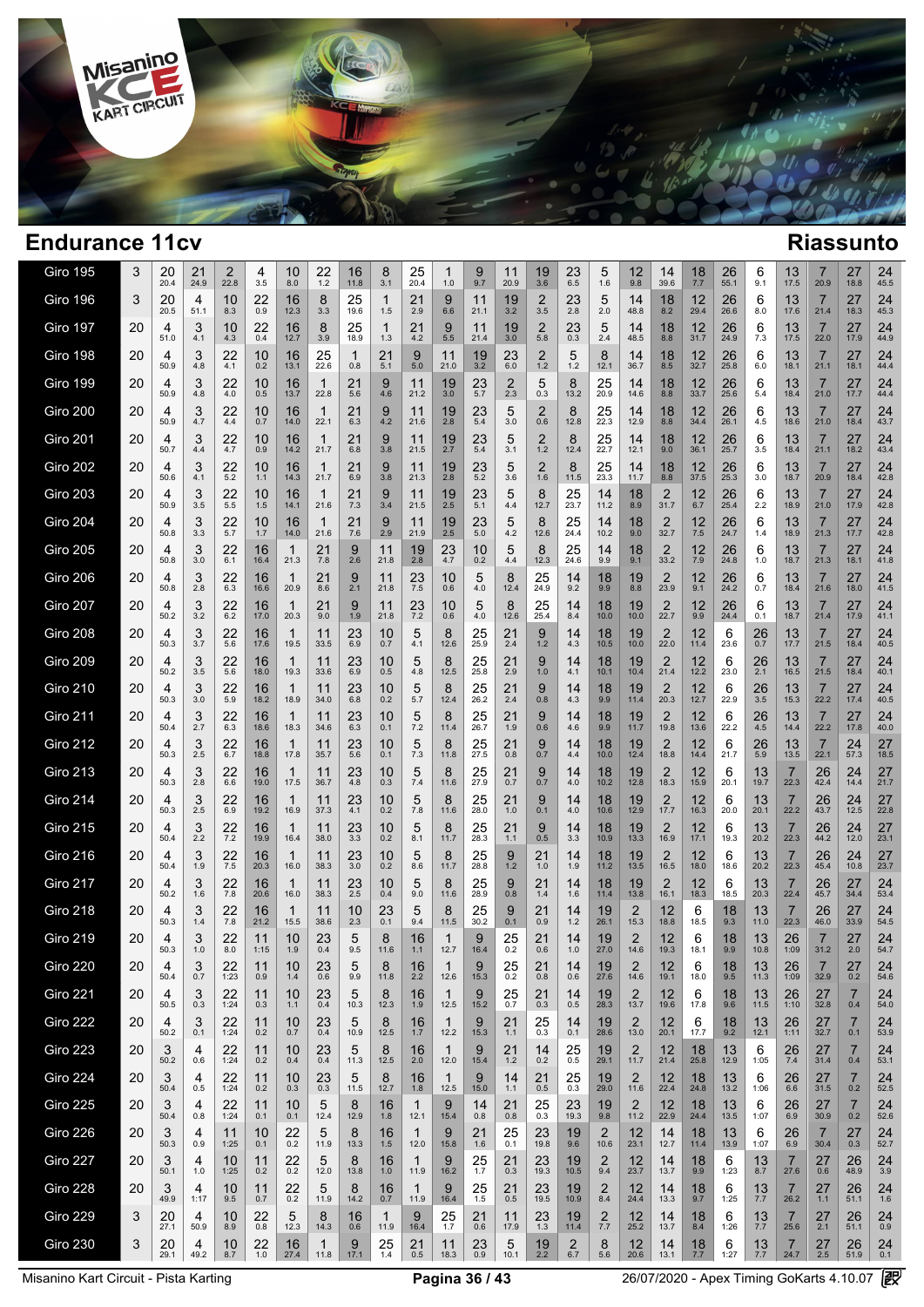

 $\overline{1}$ 

| <b>Giro 231</b> | 3  | 20<br>29.9 | 4<br>49.1  | 10<br>8.4  | 22<br>1.2          | 16<br>27.6           | 1<br>11.7       | 9<br>17.1  | 25<br>1.7           | 21<br>0.4           | 11<br>18.0          | 23<br>1.0     | 5<br>10.7     | 19<br>2.7     | 2<br>5.3              | 8<br>6.7               | 12<br>22.6             | 14<br>10.3 | 18<br>7.6  | 6<br>1:27  | 13<br>7.5        | 7<br>24.2              | 27<br>2.8         | 24<br>53.2       | 26<br>1.1  |  |
|-----------------|----|------------|------------|------------|--------------------|----------------------|-----------------|------------|---------------------|---------------------|---------------------|---------------|---------------|---------------|-----------------------|------------------------|------------------------|------------|------------|------------|------------------|------------------------|-------------------|------------------|------------|--|
| <b>Giro 232</b> | 3  | 20<br>29.8 | 4<br>49.2  | 10<br>8.5  | 22<br>1.0          | 16<br>28.0           | 1<br>11.6       | 9<br>17.1  | 25<br>2.0           | 21<br>0.4           | 11<br>18.1          | 23<br>0.9     | 5<br>10.9     | 19<br>3.1     | 2<br>4.6              | 8<br>7.1               | 12<br>23.8             | 14<br>8.6  | 18<br>7.7  | 6<br>1:28  | 13<br>7.3        | 7<br>23.4              | 27<br>3.6         | 24<br>52.9       | 26<br>2.0  |  |
| <b>Giro 233</b> | 3  | 20<br>30.1 | 4<br>49.2  | 10<br>9.1  | 22<br>0.7          | 16<br>28.2           | 1<br>11.2       | 9<br>17.2  | 25<br>2.2           | 21<br>0.4           | 11<br>17.7          | 23<br>0.9     | 5<br>11.1     | 19<br>3.1     | 2<br>4.5              | 8<br>7.3               | 14<br>32.0             | 18<br>7.7  | 12<br>1:04 | 6<br>24.8  | 13<br>7.3        | 7<br>22.6              | 27<br>4.1         | 24<br>53.1       | 26<br>2.1  |  |
| <b>Giro 234</b> | 3  | 20<br>30.6 | 4<br>49.3  | 10<br>8.6  | 22<br>1.0          | 16<br>28.6           | 1<br>11.0       | 9<br>17.5  | 25<br>2.0           | 21<br>0.5           | 11<br>17.4          | 23<br>0.9     | 5<br>11.1     | 19<br>4.0     | 2<br>3.5              | 8<br>7.3               | 14<br>32.1             | 18<br>7.5  | 12<br>1:06 | 6<br>25.2  | 13<br>6.5        | 7<br>21.6              | 27<br>4.9         | 24<br>53.4       | 26<br>1.9  |  |
| <b>Giro 235</b> | 3  | 20<br>30.8 | 4<br>49.6  | 10<br>8.0  | 22<br>1.2          | 16<br>29.3           | 1<br>10.5       | 9<br>17.5  | 25<br>2.4           | 21<br>0.4           | 11<br>17.4          | 23<br>1.0     | 5<br>11.1     | 19<br>3.9     | 2<br>3.2              | 8<br>7.4               | 14<br>32.9             | 18<br>6.6  | 12<br>1:06 | 6<br>26.4  | 13<br>5.9        | 7<br>20.4              | 27<br>5.3         | 24<br>53.2       | 26<br>2.5  |  |
| <b>Giro 236</b> | 20 | 3<br>44.1  | 4<br>5.4   | 10<br>7.6  | 22<br>1.5          | 16<br>29.8           | 1<br>10.4       | 9<br>17.4  | 25<br>2.3           | 21<br>0.5           | 11<br>17.1          | 23<br>1.1     | 5<br>11.4     | 19<br>4.0     | $\overline{2}$<br>2.7 | 8<br>7.5               | 14<br>32.8             | 18<br>6.6  | 12<br>1:07 | 6<br>26.8  | 13<br>6.1        | 7<br>19.4              | 27<br>6.4         | 24<br>52.5       | 26<br>3.0  |  |
| <b>Giro 237</b> | 20 | 3<br>46.9  | 4<br>2.4   | 10<br>7.6  | 22<br>1.4          | 16<br>30.2           | 1<br>10.4       | 9<br>17.4  | 21<br>2.9           | 11<br>17.0          | 23<br>1.1           | 5<br>11.5     | 19<br>4.6     | 2<br>2.1      | 8<br>7.6              | 14<br>32.8             | 25<br>0.2              | 18<br>7.1  | 12<br>1:06 | 6<br>27.1  | 13<br>5.7        | 7<br>19.0              | 27<br>6.5         | 24<br>53.0       | 26<br>3.2  |  |
| <b>Giro 238</b> | 20 | 3<br>47.6  | 4<br>1.5   | 10<br>7.7  | 22<br>2.5          | 16<br>29.4           | 1<br>10.2       | 9<br>17.8  | 21<br>3.0           | 11<br>16.9          | 23<br>0.6           | 5<br>11.5     | 19<br>5.3     | 2<br>$1.5\,$  | 8<br>8.8              | 14<br>31.6             | 25<br>1.4              | 18<br>6.0  | 12<br>1:07 | 6<br>27.9  | 13<br>5.5        | 7<br>18.1              | 27<br>6.9         | 24<br>52.9       | 26<br>3.9  |  |
| <b>Giro 239</b> | 20 | 3<br>48.6  | 4<br>0.4   | 10<br>7.5  | 22<br>3.1          | 16<br>29.4           | 1<br>10.0       | 9<br>18.1  | 21<br>3.1           | 11<br>16.5          | 23<br>0.6           | 5<br>11.7     | 2<br>6.6      | 8<br>9.5      | 14<br>30.9            | 25<br>1.9              | 18<br>5.6              | 19<br>28.5 | 12<br>39.3 | 6<br>28.0  | 13<br>5.2        | 7<br>17.5              | 27<br>7.7         | 24<br>52.7       | 26<br>4.6  |  |
| Giro 240        | 20 | 4<br>49.2  | 3<br>0.5   | 10<br>6.8  | 22<br>3.1          | 16<br>30.0           | 1<br>9.5        | 21<br>21.2 | 11<br>17.2          | 23<br>0.1           | 5<br>11.5           | 2<br>6.4      | 8<br>9.8      | 9<br>28.0     | 14<br>2.9             | 25<br>1.9              | 18<br>5.3              | 19<br>29.1 | 12<br>39.1 | 6<br>28.5  | 13<br>4.8        | $\overline{7}$<br>16.7 | 27<br>8.3         | 24<br>53.3       | 26<br>4.6  |  |
| Giro 241        | 20 | 4<br>49.1  | 3<br>1.3   | 10<br>5.8  | 22<br>3.2          | 16<br>30.7           | 1<br>9.6        | 21<br>20.9 | 11<br>16.9          | 23<br>0.3           | 5<br>11.9           | 8<br>15.9     | 14<br>31.0    | 9<br>0.0      | 25<br>2.2             | 18<br>4.9              | 2<br>28.4              | 19<br>1.1  | 12<br>39.1 | 6<br>29.2  | 13<br>4.3        | $\overline{7}$<br>15.9 | 24<br>1:02        | 26<br>4.7        | 27<br>20.8 |  |
| <b>Giro 242</b> | 20 | 4<br>49.1  | 3<br>1.9   | 10<br>5.0  | 22<br>3.2          | 16<br>31.5           | 1<br>8.9        | 21<br>21.3 | 11<br>16.6          | 23<br>0.1           | 5<br>12.7           | 8<br>15.5     | 14<br>31.1    | 9<br>1.8      | 25<br>0.5             | 18<br>4.4              | 2<br>29.4              | 19<br>0.4  | 12<br>39.2 | 6<br>29.9  | 13<br>4.1        | 7<br>15.8              | 24<br>1:02        | 26<br>4.9        | 27<br>24.0 |  |
| <b>Giro 243</b> | 20 | 4<br>48.8  | 22<br>10.4 | 16<br>31.7 | 1<br>8.8           | 21<br>21.4           | 3<br>5.8        | 10<br>4.4  | 11<br>6.3           | 23<br>0.4           | 5<br>12.6           | 8<br>15.5     | 14<br>31.5    | 25<br>2.4     | 9<br>0.4              | 18<br>4.1              | 2<br>29.3              | 19<br>0.2  | 12<br>39.1 | 6<br>30.7  | 13<br>3.6        | $\overline{7}$<br>15.7 | 24<br>1:02        | 26<br>5.7        | 27<br>24.9 |  |
| <b>Giro 244</b> | 20 | 4<br>48.5  | 22<br>10.9 | 16<br>31.5 | 1<br>8.8           | 21<br>21.6           | 3<br>6.9        | 10<br>3.8  | 11<br>5.6           | 23<br>0.3           | 5<br>13.6           | 8<br>14.6     | 14<br>31.4    | 25<br>2.9     | 9<br>0.8              | 18<br>3.4              | 2<br>29.2              | 19<br>0.2  | 12<br>39.3 | 6<br>32.1  | 13<br>2.2        | $\overline{7}$<br>15.5 | 24<br>1:02        | 26<br>6.4        | 27<br>24.4 |  |
| <b>Giro 245</b> | 20 | 4<br>48.5  | 22<br>11.0 | 16<br>31.8 | -1<br>8.7          | 21<br>21.8           | 3<br>7.1        | 10<br>3.2  | 11<br>6.0           | 23<br>0.2           | 5<br>13.4           | 8<br>14.7     | 14<br>31.2    | 25<br>3.5     | 9<br>0.9              | $18$ <sub>2.7</sub>    | 2<br>29.6              | 19<br>0.4  | 12<br>39.2 | 6<br>32.4  | 13<br>2.3        | 7<br>14.8              | 24<br>1:02        | $\frac{26}{7.0}$ | 27<br>24.4 |  |
| <b>Giro 246</b> | 20 | 4<br>48.1  | 22<br>11.7 | 16<br>32.7 | $\mathbf 1$<br>7.1 | $21$ <sub>22.3</sub> | 3<br>7.2        | 10<br>2.8  | 23<br>6.8           | 11<br>0.1           | 5<br>12.5           | 8<br>15.0     | 14<br>31.1    | 25<br>3.7     | $\frac{9}{1.3}$       | 18<br>1.8              | 2<br>29.8              | 19<br>0.1  | 12<br>39.6 | 6<br>32.7  | 13<br>2.1        | 7<br>14.8              | 24<br>1:02        | $\frac{26}{7.3}$ | 27<br>24.4 |  |
| <b>Giro 247</b> | 20 | 4<br>47.8  | 22<br>12.1 | 16<br>33.7 | $\mathbf 1$<br>5.9 | 3<br>30.2            | 10<br>2.4       | 23<br>6.7  | 11<br>0.3           | 5<br>12.6           | 8<br>15.5           | 21<br>30.3    | 14<br>0.0     | 25<br>4.0     | $\frac{9}{2.3}$       | 18<br>0.8              | 2<br>29.8              | 19<br>0.3  | 12<br>39.7 | 6<br>33.1  | 13<br>1.7        | $\overline{7}$<br>14.7 | 24<br>1:02        | $\frac{26}{7.5}$ | 27<br>25.0 |  |
| <b>Giro 248</b> | 20 | 4<br>48.0  | 22<br>12.0 | 16<br>34.0 | 1<br>5.7           | 3<br>30.5            | 10<br>1.9       | 23<br>6.7  | 11<br>0.8           | 5<br>12.1           | 8<br>15.7           | 14<br>30.2    | 21<br>2.6     | 25<br>1.6     | 9<br>3.1              | 18<br>0.2              | $\overline{2}$<br>29.5 | 19<br>0.2  | 12<br>41.7 | 6<br>31.8  | 13<br>2.0        | 7<br>13.3              | 24<br>1:03        | 26<br>8.4        | 27<br>24.7 |  |
| <b>Giro 249</b> | 20 | 4<br>47.9  | 22<br>12.0 | 16<br>34.3 | 1<br>5.5           | 3<br>30.8            | 10<br>1.5       | 23<br>6.7  | 11<br>1.2           | 5<br>11.6           | 8<br>15.9           | 14<br>30.1    | 21<br>3.6     | 25<br>0.8     | 9<br>3.9              | 2<br>29.0              | 19<br>0.2              | 12<br>42.0 | 18<br>8.8  | 6<br>23.2  | 13<br>1.6        | 7<br>13.5              | 24<br>1:02        | 26<br>9.2        | 27<br>24.6 |  |
| <b>Giro 250</b> | 20 | 4<br>47.6  | 22<br>12.1 | 16<br>34.6 | 1<br>5.1           | 3<br>31.1            | 10<br>1.3       | 23<br>6.5  | 11<br>1.5           | 5<br>11.5           | 8<br>16.1           | 14<br>29.9    | 21<br>4.4     | 25<br>0.3     | 9<br>4.8              | 2<br>28.0              | 19<br>0.6              | 12<br>41.8 | 18<br>10.1 | 6<br>22.2  | 13<br>1.6        | 7<br>13.7              | 24<br>1:02        | 26<br>10.3       | 27<br>24.1 |  |
| <b>Giro 251</b> | 20 | 4<br>47.3  | 22<br>12.1 | 16<br>35.0 | 1<br>4.6           | 3<br>31.7            | 10<br>0.9       | 23<br>7.9  | 11<br>0.3           | 5<br>11.4           | 8<br>16.1           | 14<br>29.8    | 25<br>5.1     | 21<br>0.1     | 9<br>5.2              | 2<br>27.5              | 19<br>0.2              | 12<br>42.7 | 18<br>10.2 | 6<br>22.1  | 13<br>1.3        | 7<br>13.6              | 24<br>1:02        | 26<br>10.9       | 27<br>24.8 |  |
| <b>Giro 252</b> | 20 | 4<br>46.8  | 22<br>12.4 | 16<br>35.2 | 1<br>4.5           | 3<br>32.0            | 10<br>0.3       | 23<br>8.5  | 11<br>0.1           | 5<br>11.2           | 8<br>16.4           | 14<br>29.7    | 25<br>5.7     | 21<br>0.2     | 9<br>5.9              | 2<br>26.1              | 19<br>0.2              | 12<br>42.8 | 18<br>10.8 | 6<br>21.9  | 13<br>1.0        | 7<br>13.0              | 24<br>1:02        | 26<br>11.3       | 27<br>25.4 |  |
| <b>Giro 253</b> | 20 | 4<br>47.1  | 22<br>11.9 | 16<br>35.5 | 1<br>4.3           | 3<br>32.3            | 10<br>0.1       | 23<br>8.9  | 11<br>0.7           | 5<br>9.9            | 8<br>16.5           | 14<br>29.8    | 25<br>6.1     | 21<br>0.3     | 9<br>6.3              | 2<br>25.1              | 19<br>0.5              | 12<br>42.8 | 18<br>11.5 | 6<br>21.8  | 13<br>0.7        | 7<br>12.9              | 24<br>1:02        | 26<br>11.8       | 27<br>25.5 |  |
| <b>Giro 254</b> | 20 | 4<br>46.6  | 22<br>12.0 | 16<br>35.9 | 1<br>4.1           | 10<br>32.4           | 3<br>0.4        | 11<br>9.8  | 23<br>0.3           | 5<br>9.3            | 8<br>16.4           | 14<br>30.2    | 25<br>5.7     | 21<br>0.8     | 9<br>6.9              | 2<br>23.9              | 19<br>0.3              | 12<br>43.4 | 18<br>11.6 | 13<br>22.6 | 12.7             | 6<br>1:04              | 26<br>10.1        | 27<br>25.8       | 24<br>50.4 |  |
| <b>Giro 255</b> | 20 | 4<br>46.2  | 22<br>12.1 | 16<br>37.2 | -1<br>3.1          | 10<br>32.3           | 3<br>0.5        | 11<br>9.8  | 23<br>0.3           | 5<br>9.2            | 8<br>16.7           | 14<br>29.9    | 25<br>6.1     | 21<br>0.5     | 9<br>8.0              | 2<br>22.8              | 19<br>0.1              | 12<br>45.6 | 18<br>9.9  | 13<br>22.5 | 12.9             | 6<br>1:04              | 26<br>10.0        | 27<br>25.9       | 24<br>50.4 |  |
| Giro 256        | 20 | 4<br>45.8  | 22<br>12.5 | 40.1       | 10<br>32.3         | $\sim$<br>J<br>0.9   | 11<br>9.4       | 23<br>0.3  | 5<br>9.3            | 8<br>16.8           | 16<br>4.5           | 14<br>25.0    | 25<br>6.5     | 21<br>0.6     | 9<br>9.0              | 2<br>22.2              | 19<br>0.2              | 12<br>45.3 | 18<br>10.1 | 13<br>22.6 | 6<br>1:16        | 26<br>10.9             | 2.3               | 27<br>23.8       | 24<br>50.0 |  |
| <b>Giro 257</b> | 4  | 22<br>12.6 | 20<br>17.5 | 10<br>54.8 | 3<br>1.1           | 11<br>9.7            | 23<br>0.1       | 5<br>9.2   | 8<br>17.0           | 16<br>5.3           | $\mathbf{1}$<br>0.9 | 14<br>22.8    | 25<br>7.3     | 21<br>0.4     | 9<br>10.1             | $\overline{2}$<br>20.9 | 19<br>0.3              | 12<br>46.3 | 18<br>9.7  | 13<br>22.4 | 6<br>1:15        | 26<br>12.0             | 7<br>3.7          | 27<br>22.7       | 24<br>49.6 |  |
| <b>Giro 258</b> | 4  | 22<br>12.5 | 20<br>18.2 | 10<br>54.2 | 3<br>1.1           | 11<br>10.4           | 5<br>8.8        | 23<br>1.4  | 8<br>16.0           | 16<br>$5.1$         | $\mathbf{1}$<br>1.7 | 14<br>21.5    | 25<br>7.5     | 21<br>0.4     | 9<br>10.5             | 2<br>20.4              | 19<br>1.3              | 12<br>45.6 | 18<br>10.1 | 13<br>22.1 | 6<br>1:15        | $\overline{7}$<br>16.7 | 27<br>22.9        | 24<br>48.6       | 26<br>4.3  |  |
| <b>Giro 259</b> | 4  | 20<br>30.9 | 10<br>54.1 | 3<br>1.5   | 22<br>1.7          | 11<br>8.6            | 5<br>8.5        | 23<br>1.6  | 8<br>15.9           | 16<br>5.5           | $\mathbf{1}$<br>1.6 | 14<br>21.4    | 25<br>7.6     | 21<br>0.3     | 9<br>10.9             | $\overline{2}$<br>19.9 | 19<br>1.0              | 12<br>46.1 | 18<br>10.5 | 13<br>21.9 | 6<br>1:14        | $\overline{7}$<br>17.6 | $\frac{27}{23.0}$ | 24<br>48.1       | 26<br>6.3  |  |
| Giro 260        | 4  | 20<br>31.1 | 10<br>54.4 | 3<br>1.3   | 22<br>2.7          | 11<br>7.5            | 5<br>8.7        | 23<br>1.3  | 8<br>15.9           | 16<br>6.1           | $\mathbf{1}$<br>1.1 | 14<br>21.4    | 25<br>7.9     | 21<br>0.2     | 9<br>11.7             | 2<br>18.9              | 19<br>1.5              | 12<br>46.2 | 18<br>10.3 | 13<br>21.7 | 6<br>1:14        | $\overline{7}$<br>18.5 | 27<br>23.3        | 24<br>47.2       | 26<br>6.5  |  |
| <b>Giro 261</b> | 4  | 20<br>31.1 | 10<br>54.4 | 3<br>1.4   | 22<br>3.0          | 11<br>7.0            | 5<br>8.8        | 23<br>1.0  | 8<br>16.0           | 16<br>6.4           | $\mathbf{1}$<br>1.1 | 14<br>21.4    | 25<br>8.0     | 21<br>0.3     | 9<br>12.0             | 2<br>18.6              | 19<br>1.3              | 12<br>46.7 | 18<br>10.3 | 6<br>1:35  | $13 \atop 2.2$   | $\overline{7}$<br>16.4 | 27<br>24.0        | 24<br>46.7       | 26<br>7.0  |  |
| <b>Giro 262</b> | 4  | 20<br>31.4 | 10<br>54.2 | 3<br>1.9   | 22<br>2.8          | 11<br>6.9            | 5<br>8.8        | 23<br>0.9  | 8<br>16.1           | 16<br>6.3           | $\mathbf{1}$<br>1.3 | 14<br>21.1    | 25<br>8.4     | 21<br>0.2     | 9<br>12.2             | 2<br>18.4              | 19<br>1.2              | 12<br>47.2 | 18<br>9.9  | 6<br>1:35  | 13<br>3.0        | $\overline{7}$<br>15.6 | 27<br>25.6        | 24<br>45.2       | 26<br>7.3  |  |
| <b>Giro 263</b> | 4  | 20<br>31.6 | 10<br>54.4 | 3<br>2.0   | $22$<br>3.1        | 11<br>6.5            | $\frac{5}{8.7}$ | 8<br>16.9  | 16<br>6.7           | 1<br>1.3            | $\frac{25}{29.5}$   | $^{21}_{0.2}$ | 9<br>13.1     | $^{23}_{9.4}$ | $^{2}_{8.1}$          | 19<br>0.8              | 14<br>36.7             | 12<br>11.0 | 18<br>10.1 | 6<br>1:34  | $\frac{13}{2.7}$ | $\overline{7}$<br>16.0 | 27<br>25.8        | $^{24}_{44.9}$   | 26<br>8.2  |  |
| <b>Giro 264</b> | 4  | 20<br>31.8 | 10<br>54.2 | 3<br>2.2   | 22<br>3.7          | 11<br>6.1            | 5<br>8.6        | 8<br>16.9  | 16<br>6.5           | -1<br>2.0           | 25<br>29.2          | 21<br>0.2     | 9<br>13.9     | $^{23}_{9.0}$ | $\frac{2}{7.9}$       | 19<br>0.5              | 14<br>37.9             | 12<br>10.3 | 18<br>9.7  | 6<br>1:34  | $\frac{13}{2.7}$ | $\overline{7}$<br>16.4 | 27<br>25.9        | 24<br>44.8       | 26<br>8.0  |  |
| <b>Giro 265</b> | 4  | 20<br>31.9 | 10<br>54.2 | 3<br>2.7   | 22<br>3.5          | 11<br>6.1            | 5<br>8.3        | 8<br>16.7  | 16<br>6.6           | $\mathbf{1}$<br>2.0 | 25<br>29.6          | 21<br>0.1     | 9<br>14.7     | 23<br>$7.7\,$ | $\overline{2}$<br>8.1 | 19<br>0.2              | 14<br>38.1             | 12<br>10.8 | 18<br>10.4 | 6<br>1:33  | 13<br>3.2        | $\overline{7}$<br>16.8 | 24<br>1:10        | 26<br>8.1        | 27<br>24.1 |  |
| Giro 266        | 4  | 20<br>31.7 | 10<br>54.1 | 3<br>3.1   | 22<br>3.5          | 11<br>6.5            | 5<br>7.6        | 16<br>23.8 | $\mathbf{1}$<br>1.5 | 21<br>30.3          | 25<br>0.5           | 9<br>14.3     | 23<br>$7.5\,$ | 2<br>8.0      | 19<br>0.1             | 8<br>5.8               | 14<br>32.2             | 12<br>11.3 | 18<br>10.0 | 6<br>1:33  | 13<br>3.0        | $\overline{7}$<br>17.2 | 24<br>1:10        | 26<br>8.5        | 27<br>24.6 |  |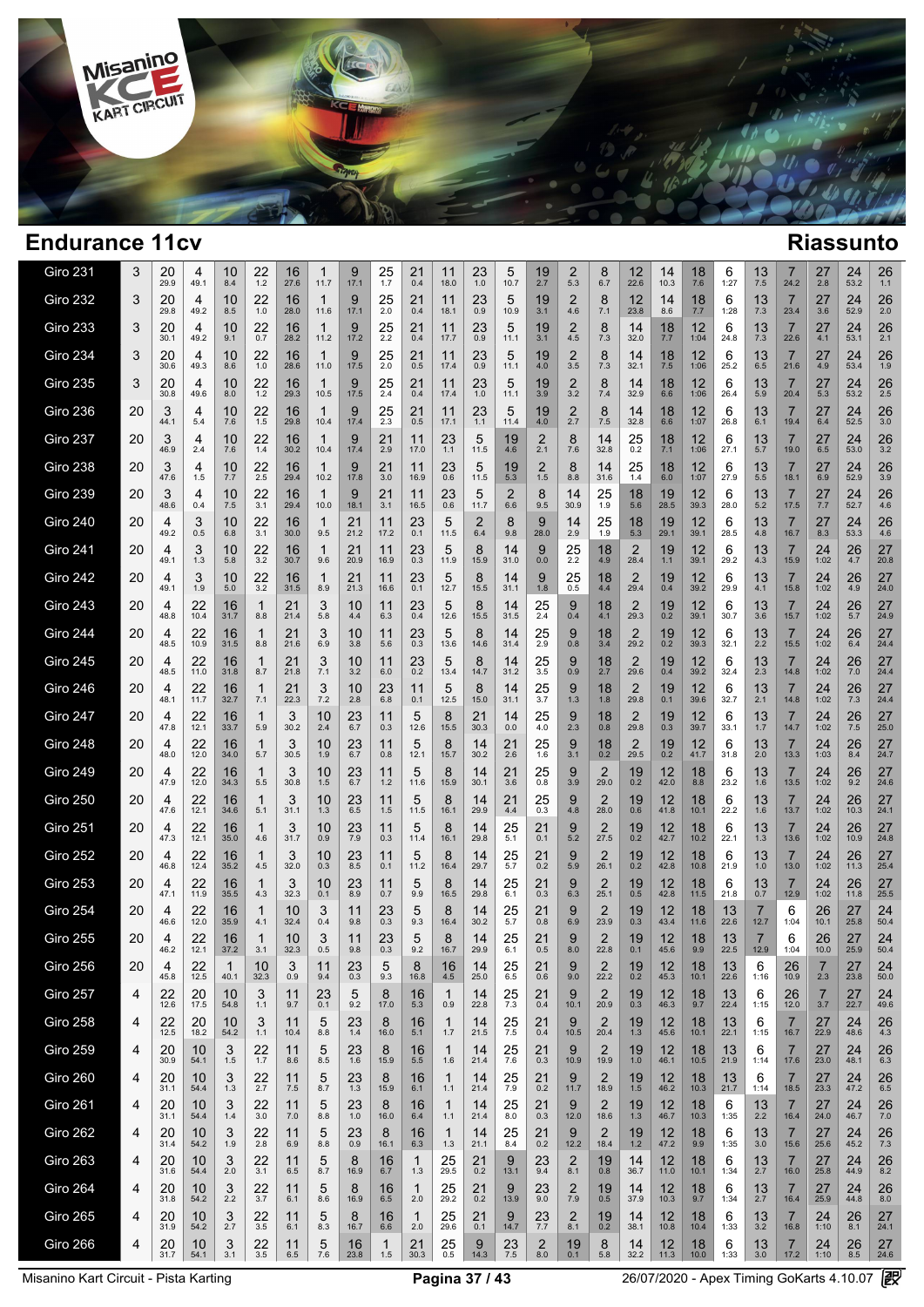

 $\overline{\phantom{a}}$ 

| Giro 267        | 20 | 4<br>43.3      | 10<br>10.6           | 3<br>3.5   | 22<br>3.6  | 5<br>13.9  | 16<br>24.0           | ำ<br>1.3            | 21<br>30.8 | 25<br>0.5   | 11<br>12.1  | 9<br>2.3   | 23<br>7.1                         | 2<br>8.1               | 19<br>0.1             | 8<br>7.9     | 14<br>30.0 | 12<br>11.7 | 18<br>9.6  | 6<br>1:33     | 13<br>3.0              | 17.7                   | 24<br>1:10        | 26<br>9.4  | 27<br>23.8 |  |
|-----------------|----|----------------|----------------------|------------|------------|------------|----------------------|---------------------|------------|-------------|-------------|------------|-----------------------------------|------------------------|-----------------------|--------------|------------|------------|------------|---------------|------------------------|------------------------|-------------------|------------|------------|--|
| <b>Giro 268</b> | 20 | 4<br>44.6      | 10<br>9.9            | 3<br>3.5   | 22<br>3.6  | 16<br>37.8 | $\mathbf{1}$<br>1.5  | 21<br>30.7          | 25<br>0.3  | 11<br>12.9  | 9<br>2.2    | 5<br>6.2   | 23<br>0.2                         | $\overline{2}$<br>8.2  | 19<br>0.2             | 8<br>8.5     | 14<br>29.3 | 12<br>12.1 | 18<br>9.3  | 6<br>1:32     | 13<br>3.1              | 7<br>18.1              | 24<br>1:10        | 26<br>9.6  | 27<br>24.0 |  |
| <b>Giro 269</b> | 20 | 4<br>45.0      | 10<br>9.6            | 3<br>3.8   | 22<br>3.5  | 16<br>37.6 | 1<br>1.7             | 21<br>30.7          | 25<br>0.2  | 11<br>12.7  | 9<br>2.7    | 23<br>5.9  | 5<br>1.1                          | 19<br>7.3              | $\overline{2}$<br>0.3 | 8<br>8.9     | 14<br>28.7 | 18<br>21.8 | 12<br>1:10 | 6<br>22.0     | 13<br>2.8              | 7<br>18.5              | 24<br>1:10        | 26<br>9.8  | 27<br>23.9 |  |
| <b>Giro 270</b> | 20 | 10<br>54.6     | 3<br>4.0             | 22<br>3.5  | 16<br>37.5 | -1<br>1.8  | 4<br>19.2            | 21<br>11.6          | 25<br>0.3  | 11<br>12.4  | 9<br>3.1    | 23<br>5.5  | 5<br>0.9                          | 19<br>7.6              | $\overline{2}$<br>0.2 | 8<br>9.7     | 14<br>28.7 | 18<br>21.1 | 12<br>1:12 | 6<br>20.1     | 13<br>2.3              | 7<br>19.0              | 24<br>1:10        | 26<br>10.3 | 27<br>23.6 |  |
| <b>Giro 271</b> | 20 | 10<br>54.8     | 3<br>4.1             | 22<br>3.3  | 16<br>37.6 | -1<br>2.0  | 4<br>19.8            | 21<br>11.1          | 25<br>0.2  | 11<br>12.4  | 9<br>3.7    | 23<br>5.0  | 5<br>1.0                          | 19<br>7.5              | $\overline{2}$<br>0.2 | 8<br>10.1    | 14<br>28.2 | 18<br>21.2 | 12<br>1:12 | 6<br>19.6     | 13<br>2.6              | 7<br>19.2              | 24<br>1:09        | 26<br>10.8 | 27<br>23.9 |  |
| <b>Giro 272</b> | 20 | 10<br>54.5     | 3<br>4.5             | 22<br>3.1  | 16<br>37.5 | -1<br>2.0  | 4<br>19.9            | 21<br>11.3          | 25<br>0.3  | 11<br>11.9  | 9<br>4.5    | 23<br>4.4  | 5<br>0.7                          | 19<br>7.9              | 2<br>0.1              | 14<br>38.4   | 18<br>21.4 | 8<br>25.5  | 12<br>47.2 | 6<br>18.1     | 13<br>2.7              | 7<br>20.0              | 24<br>1:09        | 26<br>11.0 | 27<br>24.1 |  |
| <b>Giro 273</b> | 20 | 10<br>54.4     | 3<br>4.7             | 22<br>3.3  | 16<br>37.4 | 1<br>1.9   | 4<br>20.0            | 21<br>11.4          | 25<br>0.3  | 11<br>13.0  | 23<br>7.5   | 5<br>0.7   | 19<br>8.0                         | 2<br>0.2               | 14<br>38.3            | 18<br>21.6   | 9<br>2.8   | 8<br>23.2  | 12<br>47.1 | 6<br>17.2     | 13<br>2.6              | 7<br>20.5              | 24<br>1:09        | 26<br>11.5 | 27<br>24.1 |  |
| <b>Giro 274</b> | 20 | 10<br>54.3     | 3<br>5.0             | 22<br>3.2  | 16<br>37.4 | 1<br>1.9   | 4<br>20.2            | 21<br>11.5          | 25<br>0.8  | 11<br>12.2  | 23<br>7.7   | 5<br>0.5   | 19<br>8.5                         | $^{2}_{0.2}$           | 14<br>38.3            | 18<br>21.6   | 9<br>4.3   | 8<br>21.6  | 12<br>47.4 | 6<br>16.6     | 13<br>2.9              | 7<br>20.9              | 24<br>1:08        | 26<br>11.5 | 27<br>24.2 |  |
| <b>Giro 275</b> | 20 | 10<br>54.6     | 3<br>5.1             | 22<br>2.7  | 16<br>37.3 | 1<br>1.9   | 4<br>20.3            | 21<br>12.0          | 11<br>12.1 | 23<br>8.1   | 5<br>0.4    | 19<br>8.9  | $\overline{2}$<br>0.1             | 14<br>38.3             | 25<br>8.3             | 18<br>13.3   | 9<br>4.8   | 8<br>20.8  | 12<br>47.7 | 6<br>15.9     | 13<br>3.2              | $\overline{7}$<br>21.3 | 24<br>1:09        | 26<br>11.0 | 27<br>24.1 |  |
| <b>Giro 276</b> | 20 | 10<br>54.5     | 3<br>5.5             | 22<br>2.8  | 16<br>37.0 | 1<br>1.9   | 4<br>20.5            | 21<br>12.1          | 11<br>11.9 | 23<br>8.3   | 5<br>0.1    | 14<br>47.7 | 25<br>9.8                         | 18<br>12.0             | 9<br>4.9              | 2<br>1.5     | 8<br>18.7  | 19<br>11.7 | 12<br>36.6 | 6<br>15.2     | 13<br>3.2              | $\overline{7}$<br>21.7 | 24<br>1:09        | 26<br>11.4 | 27<br>23.8 |  |
| <b>Giro 277</b> | 20 | 10<br>54.4     | 3<br>6.0             | 22<br>2.4  | 16<br>37.4 | 1<br>1.6   | 4<br>20.6            | 21<br>12.3          | 11<br>11.5 | 5<br>8.7    | 23<br>0.3   | 14<br>47.6 | 25<br>9.6                         | 18<br>12.7             | 9<br>4.8              | 2<br>1.5     | 8<br>17.5  | 19<br>13.1 | 12<br>35.9 | 6<br>14.5     | 13<br>3.2              | $\overline{7}$<br>24.0 | 24<br>1:07        | 26<br>11.5 | 27<br>23.2 |  |
| <b>Giro 278</b> | 20 | 10<br>54.5     | 3<br>6.1             | 22<br>2.5  | 16<br>37.3 | 1<br>1.7   | 4<br>20.5            | 21<br>12.5          | 11<br>11.1 | 5<br>8.9    | 23<br>0.5   | 14<br>47.6 | 25<br>9.8                         | 18<br>13.0             | 9<br>4.8              | 2<br>1.6     | 8<br>17.0  | 19<br>13.3 | 12<br>36.2 | 6<br>13.4     | 13<br>3.2              | 7<br>24.8              | 24<br>1:07        | 26<br>12.0 | 27<br>23.7 |  |
| <b>Giro 279</b> | 20 | 10<br>54.7     | 3<br>6.4             | 22<br>2.6  | 16<br>36.9 | 1<br>1.9   | 4<br>20.5            | 21<br>12.7          | 11<br>11.2 | 5<br>8.4    | 23<br>0.7   | 14<br>47.8 | 25<br>9.8                         | 18<br>13.1             | 9<br>5.1              | 2<br>1.1     | 8<br>16.9  | 19<br>13.7 | 12<br>35.9 | 6<br>12.7     | 13<br>3.4              | $\overline{7}$<br>25.1 | 24<br>1:07        | 26<br>12.0 | 27<br>23.1 |  |
| <b>Giro 280</b> | 20 | 10<br>54.8     | 22<br>9.7            | 16<br>36.5 | 1<br>1.8   | 4<br>20.4  | 21<br>12.8           | 3<br>0.7            | 11<br>10.2 | 5<br>8.9    | 23<br>0.3   | 14<br>48.6 | 25<br>9.0                         | 18<br>13.4             | 9<br>5.3              | 2<br>1.0     | 8<br>16.4  | 19<br>14.5 | 12<br>35.5 | 6<br>12.1     | 13<br>3.4              | $\overline{7}$<br>25.6 | 24<br>1:07        | 26<br>12.5 | 27<br>22.3 |  |
| <b>Giro 281</b> | 20 | 10<br>55.5     | 22<br>9.2            | 16<br>36.4 | 1<br>1.8   | 4<br>20.5  | 21<br>12.9           | 3<br>1.6            | 11<br>9.3  | 5<br>9.2    | 23<br>1.2   | 14<br>47.5 | 25<br>9.1                         | 18<br>14.4             | 9<br>4.9              | 2<br>0.6     | 8<br>16.0  | 19<br>14.8 | 12<br>35.6 | 6<br>11.6     | 13<br>3.4              | 7<br>26.4              | 24<br>1:07        | 26<br>13.1 | 27<br>21.2 |  |
| <b>Giro 282</b> | 20 | 22<br>1:04     | 16<br>36.6           | 1<br>1.7   | 4<br>20.3  | 10<br>8.0  | 21<br>5.1            | 3<br>1.7            | 11<br>9.0  | 5<br>9.1    | 23<br>1.5   | 14<br>47.3 | 25<br>9.0                         | 18<br>15.3             | 9<br>4.3              | $^{2}_{0.3}$ | 8<br>15.8  | 19<br>15.2 | 12<br>35.4 | 6<br>11.2     | 13<br>3.4              | $\overline{7}$<br>26.8 | 24<br>1:07        | 26<br>12.6 | 27<br>21.8 |  |
| <b>Giro 283</b> | 20 | 22<br>1:05     | 16<br>35.9           | 1<br>1.8   | 4<br>20.0  | 10<br>9.6  | 21<br>4.4            | 3<br>1.2            | 11<br>8.4  | 5<br>9.3    | 23<br>1.4   | 14<br>47.4 | 25<br>9.2                         | 18<br>15.5             | 2<br>4.7              | 9<br>0.2     | 8<br>15.4  | 19<br>15.4 | 12<br>35.4 | 6<br>10.6     | 13<br>3.5              | $\overline{7}$<br>27.6 | 24<br>1:07        | 26<br>12.6 | 27<br>21.5 |  |
| <b>Giro 284</b> | 20 | 22<br>1:05     | 16<br>36.4           | 1<br>1.8   | 4<br>19.6  | 10<br>10.4 | 21<br>4.0            | 3<br>1.4            | 11<br>7.9  | 5<br>9.3    | 23<br>1.5   | 14<br>47.4 | 25<br>9.1                         | 18<br>15.8             | $\overline{2}$<br>4.6 | 9<br>0.4     | 8<br>14.6  | 19<br>16.4 | 12<br>35.0 | 6<br>10.0     | 13<br>3.7              | $\overline{7}$<br>27.8 | 24<br>1:08        | 27<br>33.8 | 26<br>56.4 |  |
| <b>Giro 285</b> | 20 | 22<br>1:06     | 16<br>36.3           | 1<br>1.9   | 4<br>19.7  | 10<br>10.8 | 3<br>5.1             | 11<br>7.6           | 5<br>9.4   | 23<br>1.3   | 14<br>47.8  | 21<br>7.8  | 25<br>1.1                         | $\overline{2}$<br>20.6 | 9<br>0.4              | 8<br>14.1    | 19<br>16.8 | 12<br>35.6 | 18<br>5.5  | 6<br>3.6      | 13<br>$3.\overline{7}$ | 7<br>28.2              | 24<br>1:07        | 27<br>33.8 | 26<br>58.0 |  |
| <b>Giro 286</b> | 20 | 22<br>1:06     | 16<br>36.1           | 1<br>2.4   | 4<br>19.1  | 3<br>16.4  | 11<br>7.5            | 5<br>9.3            | 23<br>0.9  | 14<br>48.4  | 10<br>3.8   | 21<br>4.5  | 25<br>0.2                         | $\overline{2}$<br>20.8 | 9<br>0.5              | 8<br>13.6    | 19<br>17.3 | 12<br>35.6 | 18<br>5.8  | 6<br>2.8      | 13<br>3.9              | $\overline{7}$<br>28.4 | 24<br>1:07        | 27<br>33.6 | 26<br>58.8 |  |
| <b>Giro 287</b> | 20 | 22<br>1:06     | 16<br>36.0           | 1<br>2.7   | 4<br>19.0  | 3<br>16.6  | 11<br>7.4            | 5<br>9.1            | 23<br>0.6  | 14<br>48.8  | 10<br>4.9   | 21<br>3.4  | 25<br>0.6                         | $\overline{2}$<br>20.6 | 9<br>0.5              | 8<br>13.2    | 19<br>17.5 | 12<br>35.9 | 18<br>5.4  | 6<br>2.9      | 13<br>4.2              | 7<br>28.4              | 24<br>1:07        | 27<br>34.6 | 26<br>58.7 |  |
| <b>Giro 288</b> | 20 | 22<br>1:06     | 16<br>36.5           | 1<br>2.4   | 4<br>19.0  | 3<br>16.7  | 11<br>7.2            | 5<br>9.1            | 23<br>0.6  | 14<br>49.1  | 10<br>5.1   | 21<br>3.1  | 25<br>0.6                         | $\overline{2}$<br>20.8 | 9<br>0.5              | 8<br>12.9    | 19<br>17.7 | 12<br>36.0 | 18<br>5.0  | 6<br>3.0      | 13<br>4.0              | 29.0                   | 24<br>1:07        | 27<br>34.2 | 26<br>59.0 |  |
| <b>Giro 289</b> | 20 | 22<br>1:06     | 16<br>36.4           | 1<br>2.7   | 4<br>19.4  | 3<br>16.2  | 11<br>6.9            | 5<br>9.2            | 23<br>0.6  | 14<br>49.5  | 10<br>5.0   | 21<br>2.8  | 25<br>0.6                         | $\overline{2}$<br>21.2 | 9<br>0.6              | 8<br>12.3    | 19<br>17.9 | 12<br>36.5 | 18<br>4.3  | 13<br>6.7     | 7<br>29.5              | 6<br>41.1              | 24<br>27.2        | 27<br>33.3 | 26<br>59.5 |  |
| <b>Giro 290</b> | 20 | 22<br>1:06     | 16<br>36.3           | 1<br>2.9   | 4<br>19.6  | 3<br>16.2  | 11<br>6.8            | 5<br>9.0            | 23<br>0.6  | 14<br>49.9  | 10<br>4.8   | 21<br>2.4  | 25<br>0.9                         | $\overline{2}$<br>21.3 | 9<br>0.5              | 8<br>11.9    | 19<br>18.5 | 12<br>37.0 | 18<br>3.9  | 13<br>6.2     | 29.9                   | 6<br>41.8              | 24<br>26.8        | 27<br>32.6 | 26<br>1:00 |  |
| <b>Giro 291</b> | 20 | 22<br>1:07     | 16<br>36.4           | 1<br>3.1   | 4<br>19.4  | 3<br>16.2  | 11<br>6.8            | 5<br>8.9            | 23<br>0.6  | 14<br>50.2  | 10<br>5.2   | 21<br>1.9  | 25<br>1.0                         | 2<br>21.6              | 9<br>0.3              | 8<br>11.5    | 19<br>19.3 | 12<br>36.7 | 18<br>3.6  | 13<br>6.0     | 30.5                   | 6<br>41.4              | 27<br>59.5        | 24<br>46.0 | 26<br>14.3 |  |
| Giro 292        | 20 | 22<br>1:07     | 16<br>36.7           | 3.0        | 4<br>19.1  | J<br>16.6  | 11<br>6.3            | 5<br>9.3            | 23<br>0.5  | 14<br>50.3  | 10<br>5.3   | 21<br>1.6  | 25<br>1.0                         | $\overline{c}$<br>21.7 | $^{9}_{0.3}$          | 8<br>11.4    | 19<br>19.6 | 12<br>36.6 | 18<br>3.3  | 13<br>$6.0\,$ | 30.9                   | 6<br>41.1              | 27<br>59.5        | 24<br>47.1 | 26<br>13.6 |  |
| <b>Giro 293</b> | 20 | 22<br>1:07     | 16<br>36.7           | 1<br>3.5   | 4<br>18.7  | 3<br>16.8  | 11<br>5.8            | 5<br>9.4            | 23<br>0.4  | 10<br>56.1  | 21<br>$1.2$ | 25<br>1.0  | $\overline{2}$<br>22.2            | $^{9}_{0.2}$           | 8<br>10.9             | 19<br>20.3   | 14<br>15.6 | 12<br>21.5 | 18<br>1.9  | 6<br>1:18     | 13<br>4.1              | 7<br>33.3              | 27<br>22.1        | 24<br>48.0 | 26<br>13.3 |  |
| <b>Giro 294</b> | 20 | 22<br>1:07     | $\mathbf{1}$<br>40.6 | 4<br>19.3  | 3<br>16.1  | 11<br>5.5  | 5<br>9.7             | 16<br>21.5          | 10<br>35.2 | 21<br>0.8   | 25<br>1.3   | 23<br>17.5 | 2<br>4.6                          | 9<br>0.2               | 8<br>10.7             | 14<br>36.9   | 12<br>21.0 | 18<br>1.3  | 19<br>38.1 | 6<br>40.3     | 13<br>5.9              | 7<br>32.9              | 27<br>21.2        | 24<br>48.3 | 26<br>12.9 |  |
| <b>Giro 295</b> | 22 | 20<br>8.9      | 4<br>51.0            | 3<br>16.3  | 11<br>5.3  | 5<br>9.9   | 16<br>22.3           | $\mathbf{1}$<br>3.0 | 10<br>31.6 | 21<br>0.3   | 25<br>1.5   | 23<br>18.0 | $\overline{\mathbf{c}}$<br>4.4    | 9<br>0.6               | 8<br>9.8              | 14<br>37.4   | 12<br>20.9 | 18<br>1.0  | 19<br>38.9 | 6<br>39.4     | 13<br>6.6              | 7<br>32.8              | $\frac{27}{20.7}$ | 24<br>49.5 | 26<br>12.3 |  |
| <b>Giro 296</b> | 20 | 4<br>50.0      | 3<br>16.3            | 22<br>0.2  | 11<br>4.8  | 5<br>9.9   | 16<br>22.7           | $\mathbf{1}$<br>3.5 | 10<br>31.1 | 21<br>0.1   | 25<br>1.5   | 23<br>18.2 | $\overline{\mathbf{c}}$<br>4.7    | 9<br>0.3               | 8<br>9.4              | 14<br>37.7   | 12<br>21.0 | 18<br>0.8  | 19<br>39.0 | 6<br>39.2     | $\frac{13}{7.0}$       | $\overline{7}$<br>33.0 | 27<br>20.1        | 24<br>50.5 | 26<br>11.9 |  |
| <b>Giro 297</b> | 4  | 3<br>15.9      | 22<br>0.7            | 11<br>4.0  | 20<br>5.4  | 5<br>4.5   | 16<br>23.5           | $\mathbf{1}$<br>2.7 | 21<br>31.2 | 10<br>0.4   | 25<br>0.9   | 23<br>18.6 | $^{\,2}_{\scriptscriptstyle 4.3}$ | $^{9}_{0.7}$           | 8<br>8.8              | 14<br>38.2   | 12<br>21.0 | 18<br>0.4  | 19<br>39.0 | 6<br>39.2     | $\frac{13}{7.2}$       | $\overline{7}$<br>33.3 | 27<br>19.9        | 24<br>51.1 | 26<br>11.7 |  |
| <b>Giro 298</b> | 4  | 3<br>16.4      | 22<br>0.3            | 11<br>4.2  | 20<br>5.9  | 5<br>3.6   | 16<br>24.0           | $\mathbf{1}$<br>2.1 | 21<br>31.7 | 10<br>0.6   | 25<br>0.8   | 23<br>18.5 | $\overline{c}$<br>4.2             | 9<br>1.3               | 8<br>8.0              | 14<br>38.6   | 12<br>21.0 | 18<br>0.1  | 19<br>39.1 | 6<br>38.9     | 13<br>7.3              | $\overline{7}$<br>33.9 | 27<br>19.5        | 24<br>52.2 | 26<br>11.1 |  |
| <b>Giro 299</b> | 4  | 22<br>17.0     | 3<br>0.2             | 11<br>3.5  | 20<br>6.2  | 5<br>3.1   | 16<br>24.7           | 1<br>1.7            | 21<br>31.7 | 10<br>0.8   | 25<br>0.9   | 23<br>18.4 | $^{2}_{4.1}$                      | 9<br>1.6               | 8<br>7.3              | 14<br>39.0   | 18<br>20.9 | 12<br>0.6  | 19<br>38.4 | 6<br>38.8     | $\frac{13}{7.7}$       | 7<br>34.2              | 27<br>18.9        | 24<br>53.0 | 26<br>11.5 |  |
| <b>Giro 300</b> | 4  | $^{22}_{17.2}$ | 3<br>0.2             | 11<br>3.4  | 20<br>6.4  | 5<br>2.7   | 16<br>25.5           | -1<br>0.7           | 21<br>32.1 | 10<br>0.9   | 25<br>1.1   | 23<br>18.0 | $^{2}_{4.0}$                      | 9<br>2.6               | 8<br>6.5              | 14<br>39.2   | 18<br>20.5 | $12 \n1.2$ | 19<br>38.1 | 6<br>38.7     | $\frac{13}{8.1}$       | $\overline{7}$<br>34.9 | 27<br>18.3        | 24<br>53.3 | 26<br>11.8 |  |
| <b>Giro 301</b> | 4  | 22<br>17.0     | 3<br>0.2             | 11<br>3.2  | 20<br>6.5  | 5<br>2.5   | 16<br>25.9           | -1<br>0.4           | 21<br>32.1 | 10<br>$1.2$ | 25<br>1.5   | 23<br>17.8 | $\overline{2}$<br>3.5             | 9<br>2.9               | 8<br>6.1              | 14<br>39.5   | 18<br>19.9 | 12<br>1.7  | 19<br>37.9 | 6<br>38.6     | 13<br>8.2              | 7<br>35.3              | 24<br>1:12        | 26<br>11.0 | 27<br>14.1 |  |
| <b>Giro 302</b> | 4  | 22<br>16.9     | 3<br>0.3             | 11<br>3.0  | 20<br>6.7  | 5<br>2.3   | $\mathbf{1}$<br>26.0 | 16<br>0.4           | 21<br>32.1 | 10<br>1.6   | 25<br>1.7   | 23<br>17.6 | $\overline{2}$<br>2.9             | 9<br>3.4               | 8<br>5.7              | 14<br>39.7   | 18<br>19.4 | 12<br>2.1  | 19<br>37.9 | 6<br>38.3     | 13<br>8.2              | 7<br>36.3              | 24<br>1:12        | 26<br>11.0 | 27<br>14.8 |  |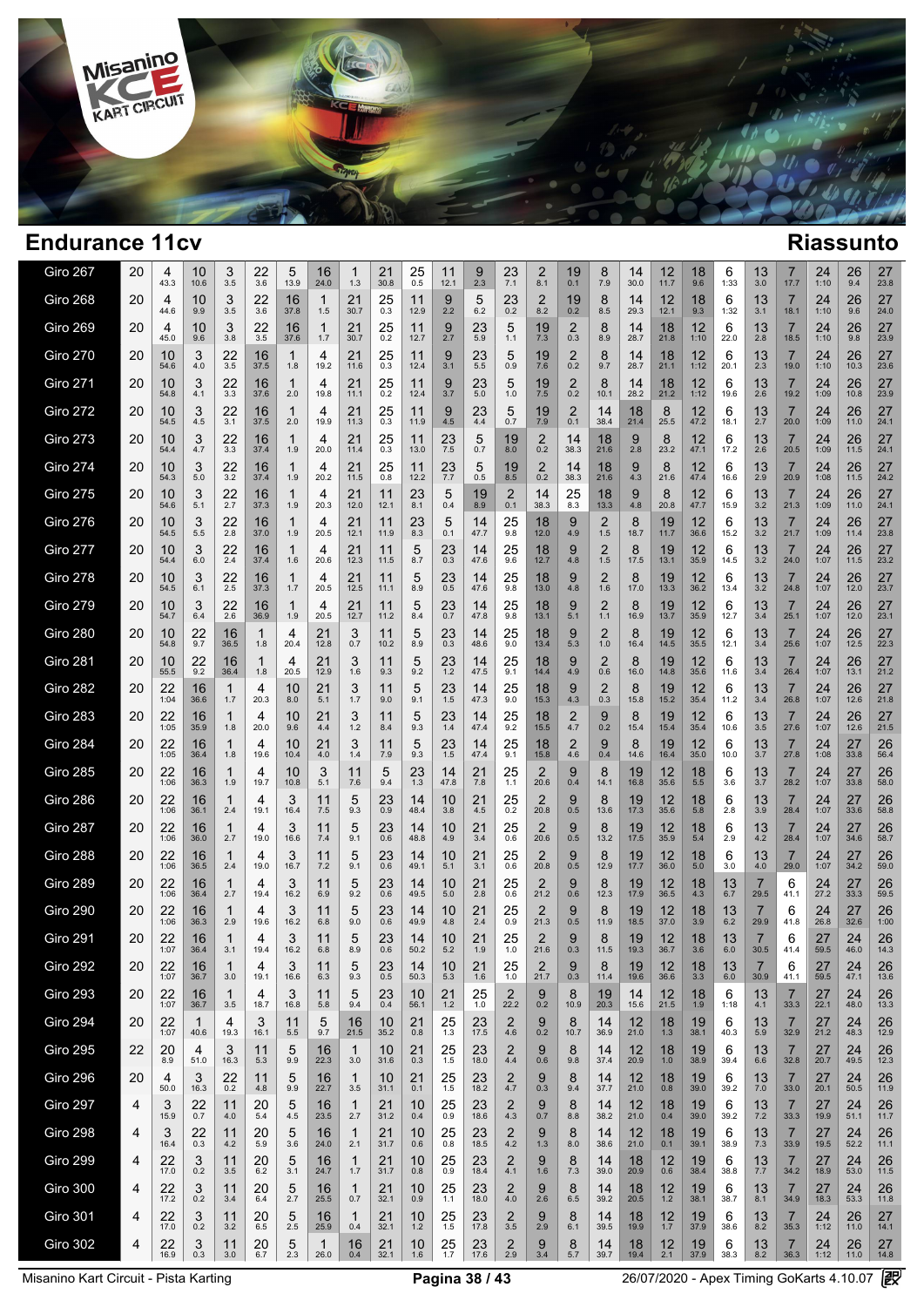

| Giro 303        | 4  | 22<br>17.1           | 3<br>0.3             | 11<br>3.0        | 20<br>6.9  | 5<br>2.1   | 1<br>25.8            | 16<br>0.5         | 21<br>32.1           | 10<br>2.0            | 25<br>2.1              | 23<br>17.1          | 2<br>2.7         | 8<br>9.0     | 14<br>40.0            | 18<br>19.2           | 12<br>2.5            | 9<br>9.3          | 19<br>28.4          | 6<br>38.1                 | 13<br>8.3   | 7<br>37.5              | 24<br>1:11           | 26<br>11.4           | 27<br>14.5       |  |
|-----------------|----|----------------------|----------------------|------------------|------------|------------|----------------------|-------------------|----------------------|----------------------|------------------------|---------------------|------------------|--------------|-----------------------|----------------------|----------------------|-------------------|---------------------|---------------------------|-------------|------------------------|----------------------|----------------------|------------------|--|
| <b>Giro 304</b> | 4  | 22<br>17.2           | 3<br>0.5             | 11<br>2.4        | 20<br>7.0  | 5<br>1.9   | 1<br>25.6            | 16<br>0.8         | 21<br>32.3           | 10<br>2.0            | $25$ <sub>2.1</sub>    | 23<br>17.5          | 2<br>2.1         | 8<br>8.8     | 14<br>40.2            | 18<br>18.9           | 9<br>13.3            | 19<br>27.3        | 6<br>38.2           | 12<br>1.8                 | 13<br>6.3   | 7<br>38.7              | 24<br>1:10           | 26<br>11.3           | 27<br>14.8       |  |
| <b>Giro 305</b> | 4  | 22<br>17.4           | 3<br>0.3             | 11<br>2.4        | 20<br>7.3  | 5<br>1.5   | 1<br>25.4            | 16<br>1.3         | 21<br>32.0           | 10<br>2.4            | 25<br>2.0              | 23<br>18.0          | 2<br>1.6         | 8<br>8.5     | 14<br>40.6            | 18<br>18.5           | 9<br>14.4            | 19<br>26.3        | 6<br>38.4           | 12<br>2.6                 | 13<br>5.3   | 7<br>39.3              | 24<br>1:10           | 26<br>11.5           | 27<br>15.0       |  |
| <b>Giro 306</b> | 4  | 22<br>17.7           | 3<br>0.6             | 20<br>9.2        | -1<br>26.6 | 16<br>1.7  | 21<br>31.8           | 10<br>2.8         | 25<br>2.0            | 11<br>3.6            | 5<br>8.8               | 23<br>4.7           | 2<br>1.7         | 8<br>8.8     | 14<br>41.0            | 18<br>18.0           | 9<br>14.6            | 19<br>26.0        | 6<br>38.6           | 12<br>2.7                 | 13<br>5.2   | 7<br>39.5              | 24<br>1:11           | 26<br>11.0           | 27<br>14.7       |  |
| <b>Giro 307</b> | 4  | 22<br>17.9           | 3<br>0.9             | 20<br>8.7        | -1<br>26.1 | 16<br>2.0  | 21<br>31.6           | 10<br>3.3         | 25<br>2.0            | 11<br>4.7            | 5<br>8.8               | 23<br>3.4           | 2<br>1.4         | 8<br>10.0    | 14<br>40.3            | 18<br>17.4           | 9<br>15.1            | 19<br>25.4        | 6<br>39.2           | 12<br>2.7                 | 13<br>4.8   | 7<br>40.1              | 24<br>1:11           | 26<br>11.4           | 27<br>14.4       |  |
| <b>Giro 308</b> | 4  | 22<br>17.3           | 3<br>0.8             | 20<br>9.5        | 1<br>25.3  | 16<br>2.2  | 21<br>31.4           | 10<br>3.8         | 25<br>1.6            | 11<br>5.4            | 5<br>9.1               | 23<br>2.5           | 2<br>1.6         | 8<br>9.9     | 14<br>40.2            | 18<br>17.4           | 9<br>15.3            | 19<br>25.1        | 6<br>39.5           | 12<br>2.7                 | 13<br>4.8   | 7<br>40.2              | 24<br>1:11           | 26<br>11.7           | 27<br>14.4       |  |
| <b>Giro 309</b> | 22 | 3<br>0.6             | 20<br>10.1           | 1<br>24.4        | 16<br>2.5  | 4<br>19.5  | 21<br>11.7           | 10<br>4.3         | 25<br>1.2            | 11<br>5.7            | 5<br>9.2               | 23<br>2.0           | 2<br>1.3         | 8<br>10.2    | 14<br>40.4            | 18<br>17.1           | 9<br>16.5            | 19<br>24.0        | 6<br>39.8           | 12<br>2.7                 | 13<br>4.4   | 7<br>40.6              | 24<br>1:11           | 26<br>12.0           | 27<br>14.1       |  |
| <b>Giro 310</b> | 22 | 3<br>0.7             | 20<br>10.1           | 1<br>24.0        | 16<br>2.9  | 4<br>20.3  | 21<br>10.6           | 10<br>5.0         | 25<br>0.7            | 11<br>6.5            | 5<br>8.7               | 23<br>1.7           | 2<br>1.3         | 14<br>50.9   | 18<br>17.0            | 9<br>16.8            | 8<br>1.2             | 19<br>22.3        | 6<br>40.3           | 12<br>2.4                 | 13<br>4.3   | 7<br>40.9              | 24<br>1:11           | 26<br>12.0           | 27<br>14.3       |  |
| <b>Giro 311</b> | 22 | 3<br>0.5             | 20<br>10.6           | 1<br>23.4        | 16<br>3.3  | 4<br>20.1  | 21<br>10.8           | 10<br>5.1         | 25<br>0.5            | 11<br>6.6            | 5<br>8.9               | 23<br>1.4           | 2<br>1.1         | 14<br>51.3   | 18<br>16.6            | 9<br>17.2            | 8<br>1.8             | 19<br>21.3        | 6<br>40.6           | 12<br>2.5                 | 13<br>4.8   | 7<br>40.4              | 24<br>1:11           | 26<br>12.2           | 27<br>14.3       |  |
| <b>Giro 312</b> | 22 | 3<br>0.4             | 20<br>11.6           | 1<br>22.4        | 16<br>3.6  | 4<br>20.1  | 21<br>10.6           | 10<br>5.5         | 25<br>0.4            | 11<br>6.5            | 5<br>9.1               | 23<br>1.1           | 2<br>0.9         | 14<br>51.5   | 18<br>17.8            | 9<br>16.0            | 8<br>2.4             | 19<br>20.6        | 6<br>41.6           | 12<br>1.5                 | 13<br>5.0   | 7<br>40.9              | 24<br>1:11           | 26<br>13.6           | 27<br>12.9       |  |
| <b>Giro 313</b> | 22 | 3<br>0.6             | 20<br>12.1           | 1<br>21.6        | 16<br>4.4  | 4<br>19.4  | 21<br>10.7           | 10<br>5.8         | 11<br>6.7            | 5<br>9.4             | 23<br>0.5              | 2<br>1.0            | 14<br>51.8       | 25<br>7.8    | 18<br>9.8             | 9<br>16.3            | 8<br>2.8             | 19<br>19.8        | 6<br>43.0           | 12<br>0.8                 | 13<br>4.5   | 7<br>40.7              | 24<br>1:11           | 26<br>13.9           | 27<br>12.5       |  |
| <b>Giro 314</b> | 22 | 3<br>0.5             | 20<br>12.4           | 1<br>21.3        | 16<br>4.8  | 4<br>19.7  | 21<br>11.4           | 10<br>4.9         | 11<br>6.4            | 5<br>9.4             | 23<br>0.3              | 14<br>53.2          | 25<br>9.5        | 18<br>7.8    | 2<br>6.3              | 9<br>10.4            | 8<br>2.9             | 19<br>19.3        | 6<br>43.0           | 12<br>1.1                 | 13<br>4.8   | 7<br>40.4              | 24<br>1:11           | 26<br>13.7           | 27<br>12.3       |  |
| <b>Giro 315</b> | 22 | 3<br>0.4             | 20<br>12.8           | 1<br>20.8        | 16<br>5.4  | 4<br>19.5  | 21<br>11.3           | 10<br>5.3         | 11<br>6.1            | 23<br>10.2           | 5<br>0.1               | 14<br>52.6          | 25<br>10.1       | 18<br>6.7    | $\overline{c}$<br>7.3 | 9<br>9.9             | 8<br>3.0             | 19<br>18.9        | 6<br>42.8           | 12<br>1.5                 | 13<br>5.1   | 7<br>40.1              | 24<br>1:12           | 26<br>14.2           | 27<br>11.8       |  |
| <b>Giro 316</b> | 22 | 3<br>0.4             | 20<br>13.1           | 1<br>20.5        | 16<br>5.6  | 4<br>19.9  | 21<br>10.6           | 10<br>5.8         | 11<br>6.0            | 23<br>10.2           | 5<br>0.7               | 14<br>51.8          | 25<br>11.3       | 18<br>6.4    | 2<br>6.3              | 9<br>10.2            | 8<br>3.2             | 19<br>18.3        | 6<br>43.4           | 12<br>0.8                 | 13<br>5.4   | 7<br>40.2              | 24<br>1:12           | 27<br>25.4           | 26<br>1:05       |  |
| <b>Giro 317</b> | 22 | 3<br>0.5             | 20<br>13.3           | -1<br>19.8       | 16<br>6.1  | 4<br>19.9  | 21<br>10.1           | 10<br>6.5         | 11<br>5.8            | 23<br>9.9            | 5<br>0.9               | 14<br>52.8          | 25<br>10.9       | 18<br>5.4    | 2<br>6.7              | 9<br>10.5            | 8<br>3.0             | 19<br>17.9        | 6<br>44.1           | 12<br>0.8                 | 13<br>5.0   | 7<br>40.9              | 24<br>1:12           | 27<br>25.3           | 26<br>1:06       |  |
| <b>Giro 318</b> | 22 | 3<br>0.8             | 20<br>13.3           | -1<br>19.0       | 16<br>6.7  | 4<br>19.3  | 21<br>10.7           | 10<br>6.4         | 11<br>5.6            | 23<br>9.6            | 5<br>0.9               | 14<br>53.1          | 25<br>11.1       | 18<br>4.6    | $\frac{2}{7.2}$       | 9<br>10.2            | 8<br>3.1             | 19<br>17.4        | 6<br>44.2           | 12<br>1.2                 | 13<br>5.2   | 7<br>40.8              | 24<br>1:12           | 27<br>25.2           | 26<br>1:06       |  |
| <b>Giro 319</b> | 22 | 20<br>14.1           | 1<br>18.8            | 16<br>7.0        | 4<br>19.3  | 21<br>10.6 | 3<br>6.5             | 10<br>0.2         | 11<br>5.6            | 23<br>9.4            | 5<br>0.8               | 14<br>53.4          | 25<br>11.7       | 18<br>3.8    | $\overline{2}$<br>7.2 | 9<br>10.5            | 8<br>3.3             | 19<br>17.0        | 6<br>44.1           | 12<br>2.1                 | 13<br>4.7   | 7<br>40.8              | 24<br>1:12           | 27<br>24.9           | 26<br>1:08       |  |
| <b>Giro 320</b> | 22 | 20<br>14.1           | 1<br>18.5            | 16<br>7.7        | 4<br>18.8  | 21<br>10.4 | 3<br>7.9             | 10<br>0.2         | 11<br>4.8            | 23<br>9.1            | 5<br>0.5               | 14<br>53.8          | 25<br>12.4       | 18<br>2.8    | $\overline{2}$<br>7.2 | 9<br>10.9            | 8<br>3.1             | 19<br>17.4        | 6<br>43.3           | 12<br>2.7                 | 13<br>4.1   | 7<br>42.3              | 24<br>1:11           | 27<br>24.7           | 26<br>1:10       |  |
| <b>Giro 321</b> | 22 | 20<br>14.6           | 1<br>17.8            | 16<br>8.4        | 4<br>18.5  | 21<br>10.3 | 3<br>8.0             | 10<br>0.6         | 11<br>4.5            | 23<br>9.0            | 5<br>0.4               | 14<br>54.2          | 25<br>13.5       | 18<br>1.2    | $\overline{2}$<br>7.2 | 9<br>11.6            | 8<br>2.9             | 19<br>16.9        | 6<br>43.5           | 12<br>3.9                 | 13<br>3.1   | 7<br>42.3              | 24<br>1:12           | 27<br>23.8           | 26<br>1:11       |  |
| <b>Giro 322</b> | 22 | 20<br>15.0           | 16.8                 | 16<br>9.0        | 4<br>18.2  | 21<br>10.1 | 3<br>8.3             | 10<br>0.7         | 11<br>4.2            | 23<br>9.0            | 5<br>0.2               | 14<br>54.4          | 25<br>13.8       | 2<br>8.0     | 9<br>12.1             | 8<br>3.8             | 19<br>16.4           | 18<br>37.3        | 6<br>5.3            | 12<br>4.0                 | 13<br>3.0   | 7<br>42.5              | 24<br>1:13           | 27<br>23.0           | 26<br>1:12       |  |
| <b>Giro 323</b> | 22 | 20<br>15.1           | 1<br>16.4            | 16<br>9.6        | 4<br>17.9  | 21<br>10.1 | 3<br>8.7             | 10<br>0.8         | 11<br>3.9            | 23<br>9.0            | 5<br>0.2               | 14<br>54.6          | 25<br>14.1       | 2<br>7.3     | 9<br>13.4             | 8<br>2.6             | 19<br>16.4           | 18<br>38.9        | 6<br>3.6            | 12<br>4.5                 | 13<br>2.9   | 7<br>42.6              | 24<br>1:13           | 27<br>22.7           | 26<br>1:13       |  |
| <b>Giro 324</b> | 22 | 20<br>15.1           | 16.2                 | 16<br>10.3       | 4<br>17.3  | 3<br>18.9  | 10<br>1.2            | 11<br>3.9         | 23<br>9.1            | 5<br>0.1             | 21<br>51.7             | 14<br>2.7           | 25<br>14.5       | 2<br>7.0     | 9<br>13.2             | 8<br>2.9             | 19<br>15.8           | 18<br>40.4        | 6<br>2.2            | 12<br>5.0                 | 13<br>2.5   | 7<br>43.9              | 24<br>1:12           | 27<br>22.3           | 26<br>1:13       |  |
| <b>Giro 325</b> | 22 | 20<br>15.3           | 1<br>15.8            | 16<br>10.8       | 4<br>17.0  | 3<br>19.0  | 11<br>5.5            | 23<br>8.4         | 5<br>0.2             | 21<br>52.7           | 14<br>2.4              | 10<br>8.0           | 25<br>6.2        | 2<br>6.3     | 9<br>14.2             | 8<br>2.5             | 19<br>15.4           | 18<br>41.0        | 12<br>6.6           | 13<br>2.6                 | 44.3        | 6<br>37.1              | 24<br>36.3           | 27<br>20.9           | 26<br>1:14       |  |
| <b>Giro 326</b> | 22 | 20<br>14.9           | 15.6                 | 4<br>28.0        | 3<br>19.1  | 11<br>5.5  | 23<br>8.6            | 5<br>0.2          | 16<br>27.6           | 21<br>25.1           | 10<br>10.8             | 2<br>11.5           | 9<br>15.7        | 8<br>1.6     | 19<br>15.0            | 14<br>25.8           | 25<br>14.2           | 18<br>1.8         | 12<br>6.2           | 13<br>2.6                 | 44.5        | 6<br>38.5              | 27<br>55.4           | 24<br>56.7           | 26<br>18.5       |  |
| <b>Giro 327</b> | 22 | 20<br>15.2           | 1<br>15.2            | 4<br>28.3        | 3<br>19.0  | 11<br>5.8  | 23<br>8.3            | 5<br>0.3          | 16<br>28.2           | 21<br>24.7           | 10<br>10.2             | 2<br>11.5           | 9<br>16.4        | 8<br>2.0     | 19<br>13.8            | 14<br>26.6           | 25<br>15.4           | 18<br>1.0         | 12<br>5.6           | 13<br>2.2                 | 44.9        | 6<br>40.8              | 27<br>52.8           | 24<br>57.6           | 26<br>18.1       |  |
| <b>Giro 328</b> | 22 | $^{20}_{14.9}$       | 1<br>14.7            | 4<br>28.6        | 3<br>19.0  | 11<br>6.3  | $23_{8.1}$           | $\frac{5}{0.2}$   | $\frac{16}{28.3}$    | $^{21}_{24.6}$       | 10<br>9.6              | $^{2}_{11.9}$       | 9<br>17.8        | 8<br>0.8     | 19<br>13.6            | $\frac{14}{26.5}$    | 18<br>17.1           | $^{25}_{0.3}$     | $12$ <sub>5.3</sub> | $13 \atop 1.9$            | 45.1        | 6<br>41.9              | 24<br>1:49           | $26$ <sub>18.5</sub> | $27 \atop 1.7$   |  |
| <b>Giro 329</b> | 22 | $20$<br>15.2         | $\mathbf{1}$<br>14.3 | 4<br>28.8        | 3<br>19.2  | $11_{6.4}$ | $^{23}_{7.9}$        | $\frac{5}{0.2}$   | $\frac{16}{29.0}$    | $21$ <sub>24.1</sub> | 10<br>9.0              | $2$ <sub>12.2</sub> | $\frac{9}{19.1}$ | $_{0.1}^{8}$ | $19 \atop 12.9$       | $14$<br>$26.4$       | $18$ <sub>17.9</sub> | $^{25}_{0.9}$     | $^{12}_{4.5}$       | $\frac{7}{46.8}$          | $13 \n30.8$ | 6<br>11.8              | $24$ <sub>1:49</sub> | $26$<br>18.7         | $\frac{27}{2.5}$ |  |
| <b>Giro 330</b> | 22 | 20<br>15.2           | 1<br>13.7            | 4<br>29.1        | 3<br>19.1  | 11<br>6.5  | 5<br>8.2             | 23<br>0.7         | 16<br>28.0           | 21<br>24.1           | 10<br>8.3              | 2<br>12.7           | 8<br>19.7        | 9<br>0.2     | 19<br>12.3            | 14<br>26.3           | 18<br>19.1           | $^{25}_{0.2}$     | $^{12}_{4.7}$       | 13<br>1:18                | 6<br>11.8   | $\overline{7}$<br>33.9 | 24<br>1:14           | 26<br>19.4           | 27<br>$2.5\,$    |  |
| <b>Giro 331</b> | 22 | $20$ <sub>15.4</sub> | $\mathbf{1}$<br>13.5 | 4<br>29.2        | 3<br>19.5  | 11<br>6.2  | $\frac{5}{8.3}$      | $^{23}_{0.7}$     | $\frac{16}{27.6}$    | $21$ <sub>24.3</sub> | 10<br>$8.\overline{0}$ | $\frac{2}{12.8}$    | 8<br>19.9        | $9$ $_{0.3}$ | $\frac{19}{13.3}$     | $14$ <sub>24.8</sub> | $18$ <sub>19.5</sub> | $^{25}_{0.6}$     | $^{12}_{4.6}$       | $13$ <sub>1:18</sub>      | 6<br>12.3   | 7<br>35.3              | $24$ <sub>1:12</sub> | $26$ <sub>19.7</sub> | $^{27}_{2.4}$    |  |
| <b>Giro 332</b> | 22 | $20$ <sub>15.4</sub> | 1<br>12.8            | 4<br>29.8        | 3<br>19.4  | 11<br>6.5  | $\frac{5}{9.3}$      | $\frac{16}{26.8}$ | $21$ <sub>24.8</sub> | 10<br>7.6            | $\frac{2}{13.3}$       | $^{23}_{1.6}$       | 8<br>17.9        | $9$ $_{0.5}$ | 14<br>37.8            | $\frac{18}{20.0}$    | $^{25}_{0.5}$        | $12$<br>4.4       | $19 \atop 32.4$     | 13<br>46.7                | 6<br>12.2   | 7<br>36.4              | $24$ <sub>1:11</sub> | $26$<br>19.5         | $^{27}_{3.4}$    |  |
| <b>Giro 333</b> | 22 | 20<br>15.1           | 4<br>44.3            | $\frac{3}{17.7}$ | 11<br>6.7  | 5<br>9.3   | 1<br>10.7            | $16 \over 15.8$   | $^{21}_{24.9}$       | $\frac{10}{7.1}$     | $\frac{2}{13.6}$       | $^{23}_{2.1}$       | 8<br>17.8        | $9$ $_{0.4}$ | 14<br>37.5            | $25$ <sub>21.1</sub> | $\frac{19}{39.2}$    | $18 \atop 36.9$   | $\frac{13}{7.5}$    | 12<br>8.5                 | 6<br>4.4    | 7<br>36.6              | $24$ <sub>1:10</sub> | $\frac{26}{20.3}$    | 27<br>3.9        |  |
| <b>Giro 334</b> | 20 | 4<br>44.6            | 22<br>15.5           | 3<br>1.8         | 11<br>6.9  | 5<br>9.3   | $\mathbf{1}$<br>11.5 | 16<br>14.5        | 21<br>25.8           | 10<br>5.9            | $\overline{2}$<br>14.1 | 23<br>2.0           | 8<br>18.2        | 9<br>$0.5\,$ | 14<br>37.0            | 25<br>21.3           | 19<br>39.5           | 18<br>37.4        | 13<br>6.9           | 12<br>10.7                | 6<br>2.9    | $\overline{7}$<br>37.4 | 24<br>1:09           | 26<br>20.9           | 27<br>3.2        |  |
| <b>Giro 335</b> | 4  | 22<br>16.1           | 3<br>1.0             | 11<br>7.3        | 20<br>8.2  | 5<br>1.0   | $\mathbf{1}$<br>11.4 | 16<br>14.4        | 21<br>25.9           | 10<br>5.6            | $^{2}_{14.2}$          | $^{23}_{2.2}$       | 8<br>18.1        | 14<br>37.3   | $25$<br>$22.1$        | 9<br>17.9            | $19 \atop 21.2$      | $\frac{18}{37.7}$ | $^{13}_{6.4}$       | $12 \overline{ }$<br>12.3 | 6<br>1.9    | 7<br>39.2              | $24 \atop 1:07$      | $\frac{26}{20.6}$    | 27<br>$4.0\,$    |  |
| Giro 336        | 4  | 22<br>16.1           | 3<br>1.1             | 11<br>7.8        | 20<br>8.5  | 5<br>0.2   | $\mathbf{1}$<br>11.4 | 16<br>14.1        | 21<br>26.8           | 10<br>4.6            | $\overline{2}$<br>14.4 | 23<br>2.0           | 8<br>19.0        | 14<br>37.0   | 25<br>22.1            | 9<br>19.7            | 19<br>19.6           | 18<br>37.6        | 13<br>6.3           | $12 \overline{ }$<br>13.2 | 6<br>1.7    | 7<br>39.0              | 24<br>1:07           | 26<br>20.8           | 27<br>$3.5\,$    |  |
| Giro 337        | 4  | 22<br>15.9           | 3<br>1.1             | 11<br>8.1        | 20<br>8.6  | 5<br>0.1   | $\mathbf{1}$<br>11.9 | 16<br>13.3        | 21<br>27.4           | 10<br>3.7            | $\overline{2}$<br>14.8 | 23<br>1.8           | 8<br>19.2        | 14<br>37.1   | 25<br>22.1            | 9<br>19.9            | 19<br>19.6           | 18<br>37.4        | 13<br>6.2           | $12 \overline{ }$<br>14.0 | 6<br>1.4    | 7<br>38.7              | 24<br>1:07           | 26<br>20.8           | 27<br>4.8        |  |
| <b>Giro 338</b> | 4  | 22<br>15.7           | 3<br>$1.4$           | 11<br>8.3        | 20<br>8.8  | 5<br>0.1   | $\mathbf{1}$<br>11.5 | 16<br>13.4        | 21<br>27.4           | 10<br>3.1            | $\overline{2}$<br>15.2 | 23<br>1.6           | 8<br>20.8        | 14<br>35.5   | 25<br>22.7            | 9<br>20.1            | 19<br>19.3           | 18<br>37.4        | 13<br>$6.3\,$       | 12<br>14.2                | 6<br>1.7    | $\overline{7}$<br>38.0 | 24<br>1:08           | 26<br>20.8           | 27<br>$5.1$      |  |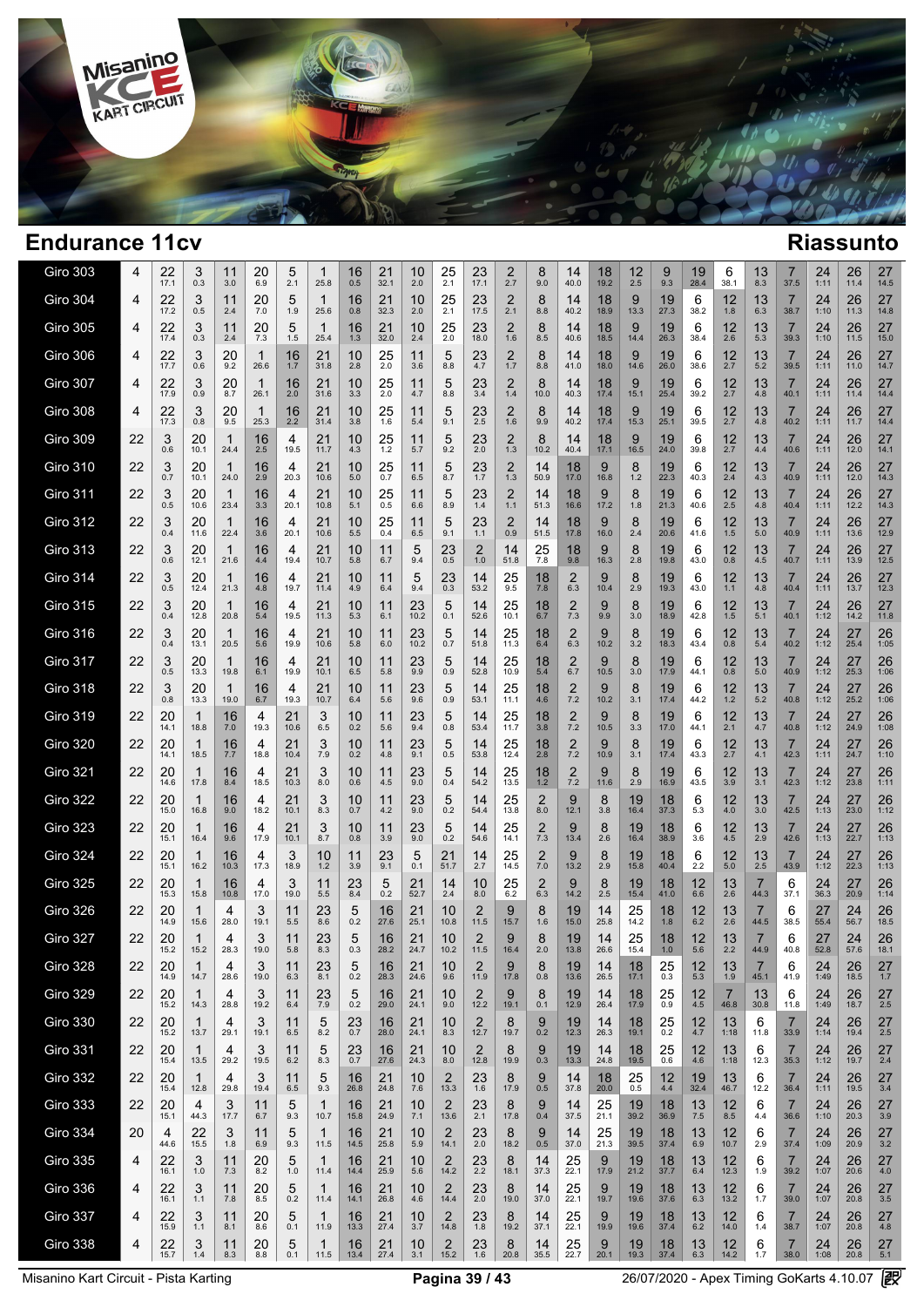

--

| <b>Giro 339</b> | 4  | 22<br>15.6 | 3<br>1.7   | 11<br>8.7            | 20<br>8.4  | 5<br>0.1   | 1<br>11.2           | 16<br>13.6         | 21<br>27.9             | 10<br>2.3             | 2<br>15.6                       | 23<br>1.3              | 8<br>21.2  | 14<br>35.2           | 25<br>23.1           | 9<br>20.6       | 19<br>18.7                | 18<br>37.4       | 13<br>6.3              | 12<br>15.0             | 6<br>1.4               | 38.7                   | 24<br>1:07      | 26<br>21.3 | 27<br>4.6  |  |
|-----------------|----|------------|------------|----------------------|------------|------------|---------------------|--------------------|------------------------|-----------------------|---------------------------------|------------------------|------------|----------------------|----------------------|-----------------|---------------------------|------------------|------------------------|------------------------|------------------------|------------------------|-----------------|------------|------------|--|
| <b>Giro 340</b> | 4  | 22<br>15.6 | 3<br>1.9   | 11<br>9.7            | 5<br>8.2   | 20<br>0.6  | $\mathbf{1}$<br>9.7 | 16<br>13.4         | 21<br>28.5             | 10<br>1.2             | 2<br>16.2                       | 23<br>1.0              | 8<br>21.6  | 14<br>35.0           | 25<br>23.2           | 9<br>20.8       | 19<br>18.9                | 18<br>37.2       | 13<br>6.4              | 12<br>15.9             | 6<br>1.2               | 7<br>38.4              | 24<br>1:07      | 26<br>21.8 | 27<br>4.2  |  |
| <b>Giro 341</b> | 4  | 22<br>15.3 | 3<br>2.6   | 11<br>9.7            | 5<br>8.0   | 20<br>0.6  | 1<br>11.3           | 16<br>11.9         | 21<br>28.5             | 10<br>1.0             | $\overline{2}$<br>16.1          | 23<br>0.9              | 8<br>21.8  | 14<br>34.6           | 25<br>23.9           | 9<br>21.1       | 19<br>18.4                | 18<br>37.5       | 13<br>6.2              | 12<br>16.6             | 6<br>1.3               | 7<br>38.4              | 24<br>1:07      | 26<br>22.2 | 27<br>3.5  |  |
| <b>Giro 342</b> | 4  | 22<br>14.1 | 3<br>2.9   | 11<br>10.1           | 5<br>7.7   | 20<br>0.5  | 1<br>11.2           | 16<br>11.7         | 21<br>28.7             | 10<br>0.5             | 2<br>16.5                       | 23<br>0.6              | 8<br>22.2  | 14<br>34.3           | 25<br>24.8           | 9<br>20.8       | 19<br>18.0                | 18<br>37.8       | 13<br>6.4              | 12<br>17.4             | 6<br>2.4               | 7<br>36.5              | 24<br>1:07      | 26<br>22.9 | 27<br>2.3  |  |
| <b>Giro 343</b> | 4  | 22<br>13.7 | 3<br>3.2   | 5<br>18.0            | 20<br>0.4  | -1<br>11.5 | 16<br>11.3          | 21<br>28.8         | 10<br>0.2              | 11<br>16.6            | $\overline{2}$<br>0.0           | 23<br>0.5              | 8<br>22.7  | 14<br>34.1           | 25<br>25.0           | 9<br>21.3       | 19<br>17.7                | 18<br>38.2       | 13<br>5.7              | 12<br>18.0             | 7<br>38.8              | 6<br>41.0              | 24<br>26.2      | 26<br>1:41 | 27<br>2.2  |  |
| <b>Giro 344</b> | 4  | 22<br>13.3 | 3<br>3.5   | 20<br>18.5           | 1<br>11.3  | 16<br>11.3 | 10<br>28.7          | 21<br>0.4          | 2<br>16.6              | 23<br>0.4             | 11<br>0.7                       | 5<br>5.5               | 8<br>16.8  | 14<br>34.0           | 25<br>24.9           | 9<br>21.4       | 19<br>17.7                | 18<br>38.3       | 13<br>5.7              | 12<br>19.1             | 37.7                   | 6<br>41.8              | 24<br>25.5      | 26<br>1:43 | 27<br>0.7  |  |
| <b>Giro 345</b> | 4  | 22<br>13.0 | 3<br>3.9   | 20<br>18.6           | 1<br>11.1  | 16<br>11.2 | 10<br>28.4          | 21<br>0.9          | $\overline{2}$<br>17.0 | 23<br>0.3             | 11<br>0.6                       | 5<br>6.3               | 8<br>16.2  | 14<br>33.4           | 25<br>25.2           | 9<br>21.6       | 19<br>17.7                | 18<br>38.4       | 13<br>5.5              | 12<br>19.5             | 38.0                   | 6<br>41.1              | 24<br>25.8      | 26<br>1:44 | 27<br>0.1  |  |
| Giro 346        | 4  | 22<br>12.9 | 3<br>4.3   | 20<br>18.4           | -1<br>11.2 | 16<br>10.7 | 10<br>28.4          | 21<br>1.1          | $\overline{2}$<br>17.1 | 23<br>0.7             | 11<br>0.6                       | 5<br>6.3               | 14<br>49.1 | 25<br>25.2           | 8<br>17.5            | 9<br>4.3        | 19<br>17.7                | 18<br>38.3       | 13<br>5.6              | 12<br>20.6             | 37.3                   | 6<br>40.5              | 24<br>26.3      | 27<br>1:45 | 26<br>0.8  |  |
| <b>Giro 347</b> | 4  | 22<br>13.0 | 3<br>4.1   | 20<br>18.5           | 1<br>11.1  | 16<br>10.5 | 10<br>28.1          | 21<br>1.7          | 23<br>18.1             | $\overline{2}$<br>0.1 | 11<br>0.2                       | 5<br>6.8               | 14<br>48.4 | 25<br>25.6           | 8<br>18.4            | 9<br>3.2        | 19<br>17.9                | 18<br>38.3       | 13<br>5.4              | 12<br>21.3             | 37.1                   | 6<br>40.1              | 24<br>26.6      | 27<br>1:46 | 26<br>0.7  |  |
| Giro 348        | 22 | 3<br>3.6   | 20<br>18.4 | 1<br>11.3            | 16<br>10.4 | 4<br>27.6  | 10<br>0.0           | 21<br>2.2          | 23<br>17.9             | $\overline{2}$<br>0.2 | 11<br>0.8                       | 5<br>6.6               | 14<br>47.8 | 25<br>25.7           | 8<br>19.2            | 9<br>2.9        | 19<br>17.7                | 18<br>38.3       | 13<br>5.8              | 12<br>21.5             | 36.7                   | 6<br>39.8              | 24<br>27.2      | 27<br>1:46 | 26<br>1.5  |  |
| <b>Giro 349</b> | 22 | 3<br>3.7   | 20<br>18.6 | $\mathbf{1}$<br>11.2 | 16<br>10.1 | 10<br>27.3 | 4<br>1.2            | 21<br>1.3          | 23<br>17.6             | 2<br>0.3              | 11<br>1.3                       | 5<br>6.6               | 14<br>47.1 | 25<br>26.0           | 8<br>19.9            | 9<br>2.6        | 19<br>17.6                | 18<br>38.2       | 13<br>6.1              | 12<br>21.7             | 7<br>36.6              | 6<br>39.3              | 24<br>27.7      | 27<br>1:46 | 26<br>1.8  |  |
| <b>Giro 350</b> | 22 | 3<br>4.0   | 20<br>18.6 | $\mathbf{1}$<br>11.1 | 16<br>9.8  | 10<br>27.1 | 4<br>2.1            | 21<br>$1.1$        | 23<br>17.1             | 2<br>0.4              | 11<br>2.1                       | 5<br>6.4               | 14<br>46.4 | 25<br>26.2           | 8<br>20.1            | 9<br>3.1        | 19<br>17.4                | 18<br>38.5       | 13<br>5.8              | 12<br>21.8             | 36.7                   | 6<br>39.0              | 24<br>28.2      | 27<br>1:46 | 26<br>2.3  |  |
| <b>Giro 351</b> | 22 | 3<br>4.3   | 20<br>18.8 | 1<br>10.9            | 16<br>9.7  | 10<br>26.7 | 4<br>3.3            | 21<br>0.5          | 23<br>16.6             | 2<br>0.4              | 11<br>2.4                       | 5<br>6.6               | 14<br>46.2 | 25<br>26.3           | 8<br>20.4            | 9<br>3.5        | 19<br>17.1                | 18<br>39.2       | 13<br>5.9              | 12<br>21.1             | 38.4                   | 6<br>37.3              | 24<br>28.4      | 27<br>1:46 | 26<br>2.4  |  |
| <b>Giro 352</b> | 22 | 3<br>4.6   | 20<br>18.9 | 1<br>10.7            | 16<br>9.5  | 10<br>26.3 | 4<br>4.2            | 21<br>0.2          | 23<br>16.3             | 11<br>3.1             | 5<br>7.4                        | 14<br>45.3             | 2<br>20.8  | 25<br>5.4            | 8<br>20.6            | 9<br>3.5        | 19<br>17.6                | 18<br>38.6       | 13<br>6.2              | 12<br>21.3             | 7<br>38.3              | 6<br>37.4              | 24<br>28.4      | 27<br>1:47 | 26<br>2.7  |  |
| <b>Giro 353</b> | 22 | 3<br>4.9   | 20<br>19.0 | 1<br>10.8            | 16<br>9.1  | 10<br>25.9 | 21<br>5.2           | 4<br>0.1           | 23<br>15.5             | 11<br>3.6             | 5<br>7.5                        | 14<br>44.9             | 2<br>22.4  | 25<br>4.1            | 8<br>21.0            | $\frac{9}{3.3}$ | 18<br>56.6                | 13<br>5.8        | 12<br>21.8             | 19<br>9.0              | 29.2                   | 6<br>36.8              | 24<br>1:47      | 27<br>28.6 | 26<br>2.9  |  |
| <b>Giro 354</b> | 22 | 3<br>5.2   | 20<br>19.0 | 1<br>10.7            | 16<br>9.1  | 10<br>25.8 | 21<br>5.4           | 4<br>0.1           | 23<br>15.2             | 11<br>4.1             | 5<br>7.6                        | 14<br>44.3             | 2<br>23.3  | 25<br>3.6            | 8<br>21.0            | $\frac{9}{3.2}$ | 18<br>56.8                | 13<br>5.5        | $12$<br>$22.5$         | 19<br>9.3              | 28.4                   | 6<br>36.7              | 24<br>1:48      | 27<br>28.9 | 26<br>2.5  |  |
| <b>Giro 355</b> | 22 | 3<br>5.9   | 20<br>19.2 | 1<br>10.4            | 16<br>8.6  | 10<br>25.8 | 21<br>5.9           | 4<br>0.7           | 23<br>13.8             | 11<br>4.6             | 5<br>8.1                        | 14<br>43.6             | 2<br>24.2  | 25<br>2.8            | 8<br>21.2            | $\frac{9}{3.4}$ | 13<br>1:02                | 12<br>23.1       | 19<br>8.8              | 7<br>28.5              | 18<br>10.9             | 6<br>25.7              | 24<br>1:48      | 27<br>28.9 | 26<br>3.1  |  |
| <b>Giro 356</b> | 22 | 3<br>6.3   | 20<br>19.5 | 1<br>10.2            | 16<br>8.4  | 10<br>25.6 | 21<br>6.5           | 4<br>0.7           | 23<br>14.1             | 11<br>4.2             | 5<br>8.3                        | 14<br>43.0             | 2<br>24.9  | 25<br>2.7            | 8<br>21.3            | 9<br>3.7        | 13<br>1:01                | 12<br>23.7       | 19<br>8.1              | 7<br>28.7              | 18<br>12.6             | 6<br>23.8              | 24<br>1:48      | 27<br>30.2 | 26<br>2.8  |  |
| <b>Giro 357</b> | 22 | 3<br>6.8   | 20<br>19.6 | 1<br>10.0            | 16<br>8.5  | 10<br>25.3 | 21<br>7.0           | 4<br>0.6           | 23<br>14.0             | 11<br>4.5             | 5<br>8.2                        | 14<br>42.7             | 2<br>25.3  | 25<br>2.6            | 8<br>21.4            | 9<br>3.7        | 13<br>1:01                | 12<br>23.9       | 19<br>8.2              | 28.6                   | 18<br>13.1             | 6<br>23.1              | 24<br>1:48      | 27<br>30.4 | 26<br>3.2  |  |
| <b>Giro 358</b> | 22 | 20<br>26.7 | 1<br>9.9   | 16<br>8.1            | 10<br>25.0 | 21<br>7.6  | 4<br>0.7            | 3<br>4.3           | 23<br>9.2              | 11<br>4.7             | 5<br>8.3                        | 14<br>43.2             | 2<br>24.8  | 25<br>2.9            | 8<br>21.1            | 9<br>3.7        | 13<br>1:01                | 12<br>24.8       | 19<br>7.6              | 28.7                   | 18<br>13.3             | 6<br>22.9              | 24<br>1:48      | 27<br>30.5 | 26<br>3.6  |  |
| <b>Giro 359</b> | 22 | 20<br>27.3 | 1<br>9.9   | 16<br>7.9            | 10<br>24.8 | 21<br>8.0  | 4<br>0.7            | 3<br>4.9           | 23<br>8.0              | 11<br>5.2             | 5<br>8.5                        | 14<br>43.0             | 2<br>25.2  | 25<br>2.8            | 8<br>21.3            | 9<br>3.6        | 13<br>1:01                | 12<br>25.3       | 19<br>7.0              | 7<br>29.2              | 18<br>13.2             | 6<br>22.8              | 24<br>1:48      | 27<br>30.2 | 26<br>3.5  |  |
| <b>Giro 360</b> | 22 | 20<br>27.7 | 1<br>9.9   | 16<br>7.4            | 10<br>24.5 | 21<br>8.6  | 4<br>0.6            | 3<br>5.1           | 23<br>7.7              | 11<br>$5.5$           | 5<br>8.8                        | 14<br>42.4             | 2<br>26.2  | 25<br>2.8            | 8<br>20.9            | 9<br>3.4        | 12<br>1:27                | 19<br>6.2        | 29.6                   | 18<br>13.8             | 13<br>0.2              | 6<br>21.7              | 24<br>1:48      | 27<br>30.6 | 26<br>4.3  |  |
| <b>Giro 361</b> | 22 | 20<br>28.2 | 1<br>9.4   | 16<br>7.4            | 10<br>24.2 | 21<br>9.2  | 4<br>0.6            | 3<br>4.9           | 23<br>7.4              | 11<br>5.9             | 5<br>9.1                        | 14<br>41.7             | 2<br>26.6  | 25<br>2.6            | 8<br>21.0            | 9<br>3.4        | 12<br>1:27                | 19<br>5.5        | 30.8                   | 18<br>13.6             | 13<br>0.5              | 6<br>20.6              | 24<br>1:48      | 27<br>31.2 | 26<br>4.5  |  |
| Giro 362        | 22 | 20<br>28.8 | 1<br>9.1   | 16<br>7.3            | 10<br>23.9 | 21<br>9.8  | 4<br>0.7            | 3<br>4.9           | 23<br>6.7              | 11<br>6.4             | 5<br>9.3                        | 14<br>41.3             | 2<br>26.8  | 25<br>2.7            | 8<br>21.0            | 9<br>3.5        | 12<br>1:29                | 19<br>4.1        | 31.1                   | 18<br>13.8             | 13<br>0.6              | 6<br>20.0              | 24<br>1:49      | 27<br>32.4 | 26<br>3.8  |  |
| <b>Giro 363</b> | 22 | 20<br>29.2 | 1<br>9.0   | 10<br>30.7           | 4<br>11.3  | 3<br>4.5   | 23<br>6.5           | 11<br>6.7          | 5<br>9.5               | 16<br>14.9            | 14<br>25.9                      | 21<br>6.3              | 2<br>20.9  | 25<br>3.1            | 8<br>20.7            | 9<br>3.3        | 12<br>1:29                | 19<br>3.6        | 7<br>31.3              | 18<br>14.3             | 13<br>0.4              | 6<br>19.4              | 24<br>1:49      | 26<br>37.4 | 27<br>1:12 |  |
| Giro 364        | 22 | 20<br>29.6 | 8.7        | 4<br>42.4            | 3<br>4.1   | 23<br>6.0  | 11<br>7.1           | 5<br>9.7           | 16<br>15.6             | 10<br>21.4            | 21<br>11.7                      | 2<br>20.0              | 25<br>2.5  | 8<br>21.0            | 9<br>$3.5\,$         | 14<br>21.0      | 12<br>1:08                | 19<br>3.7        | 30.9                   | 18<br>14.7             | 13<br>0.2              | 6<br>19.3              | 24<br>1:49      | 26<br>38.1 | 27<br>1:13 |  |
| <b>Giro 365</b> | 22 | 20<br>30.0 | 1<br>8.5   | 4<br>42.6            | 3<br>3.7   | 23<br>6.3  | 11<br>6.9           | 5<br>10.1          | 16<br>15.8             | 10<br>22.0            | 21<br>11.4                      | $\overline{2}$<br>19.6 | 8<br>23.7  | 9<br>3.4             | 14<br>21.1           | 25<br>29.5      | 12<br>39.0                | 19<br>3.4        | $\overline{7}$<br>30.7 | 18<br>14.8             | 13<br>0.2              | 6<br>19.0              | 24<br>1:49      | 26<br>39.0 | 27<br>1:13 |  |
| <b>Giro 366</b> | 22 | 20<br>30.6 | 4<br>51.2  | 3<br>3.5             | 23<br>6.1  | 11<br>7.2  | 5<br>10.5           | $\mathbf 1$<br>5.6 | 16<br>9.9              | 10<br>21.8            | 21<br>11.8                      | 2<br>19.0              | 9<br>28.7  | 14<br>19.1           | 25<br>31.4           | 8<br>20.1       | $12 \overline{ }$<br>18.2 | 19<br>2.9        | 7<br>31.0              | 18<br>14.7             | 13<br>1.2              | 6<br>17.5              | 24<br>1:49      | 26<br>39.7 | 27<br>1:13 |  |
| Giro 367        | 22 | 20<br>30.7 | 4<br>51.4  | 3<br>3.1             | 23<br>5.8  | 11<br>7.6  | 5<br>10.9           | $\mathbf 1$<br>6.3 | 16<br>9.1              | 10<br>21.8            | 21<br>12.2                      | 2<br>18.5              | 9<br>29.0  | 14<br>18.6           | $25$ <sub>32.2</sub> | 8<br>20.2       | $19 \atop 21.0$           | $\frac{7}{31.3}$ | $\frac{18}{14.3}$      | 13<br>1.1              | 6<br>17.1              | 12<br>11.2             | 24<br>1:38      | 26<br>40.5 | 27<br>1:13 |  |
| Giro 368        | 22 | 20<br>31.3 | 4<br>51.1  | 3<br>2.7             | 11<br>13.8 | 5<br>10.8  | $\mathbf{1}$<br>6.1 | 10<br>31.1         | 21<br>12.8             | 23<br>5.9             | $2$<br>12.2                     | 16<br>24.3             | 9<br>4.6   | 14<br>18.4           | 25<br>32.5           | 8<br>20.1       | 19<br>21.1                | 18<br>45.6       | $\frac{13}{0.8}$       | 6<br>17.0              | 12<br>12.4             | 7<br>34.6              | 24<br>1:03      | 26<br>41.6 | 27<br>1:13 |  |
| Giro 369        | 22 | 20<br>31.9 | 4<br>51.0  | 3<br>2.3             | 11<br>14.0 | 5<br>11.0  | $\mathbf{1}$<br>5.7 | 10<br>31.2         | 21<br>13.2             | $^{23}_{7.7}$         | $\overline{\mathbf{c}}$<br>10.2 | 16<br>24.9             | 9<br>5.3   | 14<br>16.7           | 25<br>33.8           | 8<br>19.3       | 18<br>1:06                | 13<br>0.7        | 6<br>17.0              | 19<br>11.6             | 12<br>$1.0$            | $\overline{7}$<br>35.4 | 24<br>1:02      | 26<br>43.7 | 27<br>1:11 |  |
| <b>Giro 370</b> | 20 | 22<br>43.4 | 4<br>7.6   | 3<br>1.9             | 11<br>14.2 | 5<br>11.1  | $\mathbf{1}$<br>5.7 | 10<br>31.0         | 21<br>13.5             | 23<br>7.8             | $\overline{2}$<br>10.2          | 16<br>24.9             | 9<br>5.3   | 14<br>16.1           | 25<br>34.2           | 8<br>19.4       | 18<br>1:07                | 13<br>0.2        | 12<br>30.4             | 19<br>0.3              | $\overline{7}$<br>34.6 | 6<br>42.7              | 24<br>18.9      | 26<br>43.9 | 27<br>1:12 |  |
| <b>Giro 371</b> | 20 | 22<br>43.7 | 4<br>7.3   | 3<br>1.4             | 11<br>14.4 | 5<br>11.6  | 1<br>6.3            | 10<br>30.3         | $21$ <sub>13.8</sub>   | $^{23}_{7.7}$         | $\overline{2}$<br>10.1          | 16<br>24.8             | 14<br>21.2 | $25$ <sub>34.6</sub> | 8<br>19.1            | 9<br>5.0        | 13<br>1:03                | 18<br>0.0        | 19<br>30.1             | $\frac{12}{0.3}$       | 7<br>33.8              | 6<br>44.0              | $24 \atop 17.7$ | 27<br>1:56 | 26<br>4.0  |  |
| <b>Giro 372</b> | 20 | 22<br>43.3 | 4<br>7.6   | 3<br>1.1             | 11<br>14.5 | 5<br>11.8  | 1<br>5.9            | 10<br>30.8         | 21<br>13.9             | $^{23}_{7.7}$         | $\overline{2}$<br>9.7           | 16<br>24.9             | 14<br>21.7 | 25<br>34.2           | 8<br>19.0            | $\frac{9}{7.1}$ | 13<br>1:01                | 18<br>0.6        | 19<br>29.8             | 12<br>0.4              | 7<br>33.4              | 6<br>43.8              | 24<br>17.7      | 27<br>1:57 | 26<br>4.6  |  |
| <b>Giro 373</b> | 20 | 22<br>43.2 | 4<br>7.9   | 3<br>0.7             | 11<br>14.5 | 5<br>12.1  | $\mathbf{1}$<br>5.7 | 10<br>30.9         | 21<br>14.4             | 23<br>$7.5\,$         | $\overline{2}$<br>10.2          | 16<br>24.3             | 14<br>21.7 | 25<br>34.3           | 8<br>18.8            | 9<br>7.8        | 13<br>1:01                | 19<br>30.6       | 12<br>0.4              | $\overline{7}$<br>33.3 | 18<br>13.0             | 6<br>30.7              | 24<br>17.8      | 27<br>1:58 | 26<br>4.2  |  |
| <b>Giro 374</b> | 22 | 4<br>7.9   | 3<br>0.4   | 11<br>14.9           | 20<br>9.0  | 5<br>3.1   | 1<br>5.4            | 10<br>30.6         | 21<br>15.2             | 23<br>$7.3$           | $\overline{2}$<br>10.8          | 16<br>23.8             | 14<br>21.3 | 25<br>34.8           | 8<br>18.4            | 9<br>8.4        | 13<br>1:00                | 19<br>30.9       | 12<br>0.3              | $\overline{7}$<br>33.1 | 18<br>14.2             | 6<br>29.4              | 24<br>18.1      | 27<br>1:58 | 26<br>4.1  |  |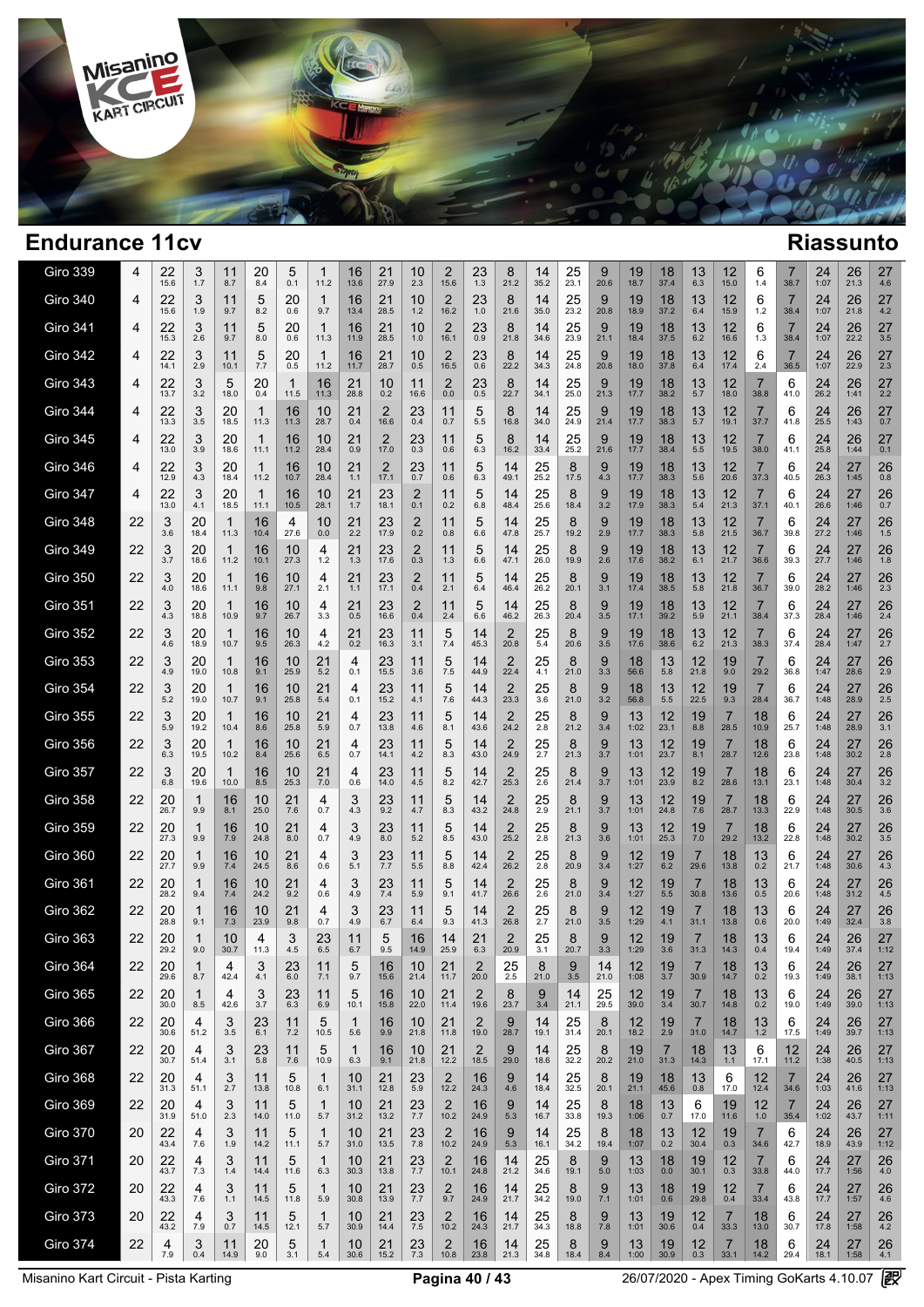

## $\sim$

 $\overline{a}$ 

| <b>Giro 375</b> | 22 | 4<br>8.3     | 3<br>0.1         | 11<br>15.0          | 20<br>10.1 | 5<br>2.2            | 1<br>5.8   | 10<br>30.5 | 21<br>16.5 | 23<br>6.0             | 2<br>10.3              | 16<br>23.8 | 14<br>21.4  | 25<br>34.8 | 8<br>18.1   | 9<br>8.9        | 13<br>1:00   | 19<br>30.9             | 12<br>0.3              | 7<br>32.9              | 18<br>15.1 | 6<br>28.8  | 24<br>17.8           | 27<br>1:58        | 26<br>3.6             |
|-----------------|----|--------------|------------------|---------------------|------------|---------------------|------------|------------|------------|-----------------------|------------------------|------------|-------------|------------|-------------|-----------------|--------------|------------------------|------------------------|------------------------|------------|------------|----------------------|-------------------|-----------------------|
| <b>Giro 376</b> | 22 | 3<br>8.8     | 11<br>14.8       | 20<br>10.1          | 5<br>2.3   | 1<br>5.5            | 10<br>30.8 | 4<br>11.7  | 21<br>5.2  | 23<br>5.6             | $\overline{2}$<br>10.3 | 16<br>23.6 | 14<br>21.6  | 25<br>34.9 | 8<br>17.9   | 9<br>9.0        | 13<br>1:00   | 19<br>31.1             | 12<br>0.6              | 7<br>32.3              | 18<br>15.8 | 6<br>28.6  | 24<br>17.8           | 27<br>1:58        | 26<br>3.5             |
| <b>Giro 377</b> | 22 | 3<br>8.6     | 11<br>15.1       | 20<br>10.3          | 5<br>2.3   | -1<br>5.2           | 10<br>30.8 | 4<br>12.5  | 21<br>4.9  | 23<br>5.5             | $\overline{2}$<br>10.2 | 16<br>23.7 | 14<br>21.3  | 25<br>35.3 | 8<br>17.3   | 9<br>9.1        | 13<br>1:00   | 19<br>31.7             | 12<br>0.2              | $\overline{7}$<br>32.3 | 18<br>16.7 | 6<br>27.5  | 24<br>17.9           | 27<br>1:59        | 26<br>3.2             |
| <b>Giro 378</b> | 22 | 3<br>8.3     | 11<br>15.1       | 20<br>10.6          | 5<br>2.3   | 1<br>4.8            | 10<br>31.0 | 4<br>12.4  | 21<br>5.2  | 23<br>5.5             | 2<br>10.2              | 16<br>23.7 | 14<br>20.9  | 25<br>35.7 | 8<br>16.9   | 9<br>9.5        | 13<br>1:00   | 19<br>32.3             | 12<br>0.3              | 7<br>31.8              | 18<br>19.9 | 6<br>24.8  | 24<br>17.6           | 27<br>1:59        | 26<br>3.0             |
| Giro 379        | 22 | 3<br>8.6     | 11<br>15.2       | 20<br>10.8          | 5<br>2.2   | 1<br>4.6            | 10<br>31.1 | 4<br>12.3  | 21<br>6.1  | 23<br>5.0             | $\overline{2}$<br>10.0 | 16<br>24.0 | 14<br>20.5  | 25<br>36.1 | 8<br>16.7   | 9<br>10.3       | 13<br>59.8   | 19<br>32.2             | 12<br>0.1              | 7<br>31.6              | 6<br>44.8  | 24<br>17.6 | 18<br>34.5           | 27<br>1:27        | 26<br>1.4             |
| <b>Giro 380</b> | 22 | 3<br>8.8     | 11<br>15.2       | 20<br>11.4          | 5<br>1.9   | 1<br>4.5            | 10<br>31.2 | 4<br>11.9  | 21<br>6.7  | 23<br>5.2             | $\overline{2}$<br>9.7  | 16<br>24.5 | 14<br>19.7  | 25<br>36.3 | 8<br>16.5   | 9<br>11.7       | 13<br>58.7   | 19<br>32.7             | 12<br>0.6              | 7<br>30.6              | 6<br>45.1  | 24<br>17.2 | 18<br>35.4           | 27<br>1:26        | 26<br>1.7             |
| Giro 381        | 22 | 3<br>8.7     | 20<br>27.0       | 5<br>1.7            | 1<br>4.3   | 10<br>31.3          | 4<br>11.6  | 21<br>7.2  | 23<br>4.9  | 11<br>3.4             | 2<br>6.5               | 16<br>24.2 | 14<br>19.5  | 25<br>36.8 | 8<br>16.0   | 9<br>11.8       | 13<br>58.7   | 19<br>33.1             | 12<br>0.5              | $\overline{7}$<br>30.5 | 6<br>45.1  | 24<br>17.0 | 18<br>36.0           | 27<br>1:26        | 26<br>1.5             |
| <b>Giro 382</b> | 22 | 3<br>9.0     | 20<br>27.4       | 1<br>5.8            | 10<br>31.4 | 4<br>11.5           | 21<br>7.7  | 23<br>5.1  | 11<br>4.7  | $\overline{2}$<br>5.1 | 5<br>7.4               | 16<br>16.7 | 14<br>18.8  | 25<br>37.3 | 8<br>16.1   | 9<br>11.9       | 13<br>58.5   | 19<br>33.7             | 12<br>0.1              | 7<br>30.1              | 6<br>45.6  | 24<br>16.4 | 18<br>36.2           | 27<br>1:27        | 26<br>1.5             |
| Giro 383        | 22 | 3<br>8.8     | 20<br>27.8       | 1<br>5.5            | 10<br>31.4 | 4<br>11.1           | 21<br>8.4  | 23<br>7.0  | 11<br>2.8  | $\overline{2}$<br>5.0 | 5<br>8.4               | 16<br>15.7 | 14<br>18.3  | 25<br>38.2 | 8<br>15.4   | 9<br>12.1       | 13<br>58.3   | 12<br>34.5             | 29.6                   | 6<br>46.5              | 19<br>13.2 | 24<br>2.3  | 18<br>36.3           | 27<br>1:28        | 26<br>0.9             |
| <b>Giro 384</b> | 22 | 3<br>8.7     | 20<br>28.4       | 1<br>5.2            | 10<br>31.4 | 4<br>10.8           | 21<br>9.2  | 23<br>6.7  | 11<br>3.1  | $\overline{2}$<br>5.1 | 5<br>8.5               | 16<br>15.5 | 14<br>17.8  | 25<br>38.7 | 8<br>14.8   | 9<br>12.6       | 13<br>58.2   | 12<br>34.8             | 29.5                   | 6<br>46.0              | 24<br>15.8 | 19<br>0.5  | 18<br>35.6           | 27<br>1:28        | 26<br>0.4             |
| Giro 385        | 22 | 3<br>8.6     | 20<br>28.6       | $\mathbf{1}$<br>5.2 | 10<br>31.2 | 4<br>10.7           | 21<br>9.8  | 23<br>6.6  | 11<br>3.0  | 2<br>5.1              | 5<br>8.6               | 16<br>15.4 | 14<br>17.0  | 25<br>41.3 | 8<br>12.8   | 9<br>13.1       | 13<br>58.1   | 12<br>34.3             | 7<br>29.6              | 6<br>46.6              | 19<br>18.5 | 18<br>33.2 | 24<br>42.4           | 27<br>46.2        | 26<br>0.5             |
| Giro 386        | 22 | 3<br>8.6     | 20<br>28.9       | 1<br>5.4            | 10<br>30.8 | 4<br>10.5           | 21<br>10.7 | 23<br>6.5  | 11<br>3.1  | 2<br>5.0              | 5<br>8.5               | 16<br>15.8 | 14<br>16.3  | 25<br>42.3 | 8<br>12.0   | 9<br>13.4       | 13<br>57.9   | 12<br>35.0             | 30.2                   | 6<br>45.5              | 19<br>18.7 | 18<br>33.4 | 24<br>43.2           | 27<br>45.4        | 26<br>0.1             |
| <b>Giro 387</b> | 22 | 3<br>8.8     | 20<br>29.3       | 1<br>5.6            | 10<br>30.2 | 4<br>10.4           | 21<br>11.3 | 11<br>10.1 | 2<br>4.3   | 5<br>8.5              | 16<br>16.6             | 14<br>15.3 | 23<br>26.8  | 25<br>16.5 | 8<br>11.4   | 9<br>13.3       | 13<br>57.6   | 12<br>37.0             | 7<br>28.3              | 6<br>45.6              | 19<br>19.0 | 18<br>33.0 | 24<br>43.6           | 26<br>46.3        | 27<br>1:18            |
| Giro 388        | 22 | 3<br>8.8     | 20<br>29.9       | $\mathbf{1}$<br>5.9 | 10<br>29.6 | 4<br>10.3           | 21<br>12.1 | 11<br>9.8  | 5<br>12.8  | 16<br>17.5            | 14<br>14.0             | 23<br>27.7 | 2<br>15.9   | 25<br>0.6  | 8<br>10.4   | 9<br>13.8       | 13<br>57.3   | 12<br>36.9             | 7<br>28.5              | 6<br>45.5              | 19<br>19.3 | 18<br>32.6 | 24<br>44.4           | 26<br>46.7        | 27<br>1:18            |
| <b>Giro 389</b> | 22 | 3<br>9.8     | 20<br>29.4       | 1<br>6.8            | 10<br>28.4 | 4<br>10.3           | 11<br>22.4 | 5<br>12.9  | 16<br>17.5 | 14<br>13.7            | 21<br>22.3             | 23<br>5.8  | 2<br>17.2   | 25<br>0.4  | 8<br>9.0    | 9<br>15.3       | 13<br>55.8   | 12<br>37.2             | 28.2                   | 6<br>45.2              | 19<br>20.4 | 18<br>31.9 | 24<br>44.9           | 26<br>46.8        | 27<br>1:18            |
| <b>Giro 390</b> | 22 | 3<br>9.8     | 20<br>29.8       | 1<br>6.8            | 10<br>28.3 | 4<br>10.0           | 11<br>23.0 | 5<br>13.1  | 16<br>16.9 | 14<br>13.8            | 21<br>23.8             | 23<br>4.1  | 2<br>17.5   | 25<br>0.7  | 8<br>8.5    | 9<br>15.9       | 13<br>55.2   | 12<br>37.1             | 28.2                   | 6<br>45.6              | 19<br>21.0 | 18<br>32.2 | 24<br>44.5           | 26<br>47.1        | 27<br>1:17            |
| Giro 391        | 22 | 3<br>9.5     | 20<br>29.9       | 1<br>7.0            | 10<br>27.9 | 4<br>9.6            | 11<br>23.7 | 5<br>12.7  | 14<br>30.8 | 21<br>24.7            | 23<br>3.1              | 2<br>18.0  | 25<br>0.6   | 8<br>8.2   | 16<br>8.8   | $\frac{9}{7.2}$ | 13<br>55.2   | 12<br>37.1             | 28.2                   | 6<br>45.6              | 19<br>21.4 | 18<br>31.9 | 24<br>45.6           | 26<br>48.6        | 27<br>1:14            |
| <b>Giro 392</b> | 22 | 3<br>9.5     | 20<br>30.1       | 10<br>34.8          | 4<br>10.3  | 11<br>23.7          | 5<br>12.3  | 1<br>2.4   | 14<br>28.1 | 21<br>25.0            | 23<br>3.1              | 2<br>18.1  | 25<br>0.7   | 8<br>7.9   | 16<br>9.5   | 9<br>6.6        | 12<br>1:32   | $\overline{7}$<br>28.2 | 13<br>10.0             | 6<br>35.4              | 19<br>21.8 | 18<br>31.6 | 24<br>46.3           | 26<br>48.0        | 27<br>1:14            |
| <b>Giro 393</b> | 22 | 3<br>9.5     | 20<br>31.1       | 10<br>33.8          | 4<br>10.5  | 11<br>24.0          | 5<br>12.2  | 2.8        | 14<br>27.3 | 21<br>25.3            | 23<br>3.0              | 2<br>18.0  | 25<br>1.0   | 16<br>16.9 | 9<br>7.1    | 8<br>59.5       | 12<br>32.8   | 28.3                   | 13<br>10.9             | 19<br>57.4             | 18<br>31.8 | 6<br>22.0  | 24<br>23.4           | 26<br>47.7        | 27<br>1:15            |
| <b>Giro 394</b> | 22 | 3<br>9.7     | 20<br>31.2       | 10<br>34.0          | 4<br>10.1  | 11<br>24.7          | 5<br>11.7  | 1<br>2.7   | 14<br>27.3 | 21<br>25.5            | 23<br>2.9              | 2<br>18.0  | 25<br>$1.2$ | 16<br>16.5 | 9<br>7.9    | 8<br>1:00       | 12<br>32.2   | 7<br>27.8              | 13<br>10.9             | 18<br>1:29             | 6<br>22.5  | 24<br>22.9 | 19<br>1.8            | 26<br>45.6        | 27<br>1:15            |
| <b>Giro 395</b> | 22 | 3<br>9.8     | 20<br>31.5       | 10<br>33.9          | 4<br>10.0  | 11<br>25.5          | 5<br>11.1  | 1<br>2.8   | 14<br>27.1 | 21<br>25.9            | 23<br>2.8              | 2<br>17.8  | 25<br>1.7   | 16<br>16.0 | 9<br>8.2    | 8<br>1:00       | 12<br>31.1   | 7<br>28.1              | 13<br>11.2             | 18<br>1:29             | 6<br>22.4  | 24<br>23.1 | 19<br>2.5            | 26<br>45.5        | 27<br>1:14            |
| <b>Giro 396</b> | 22 | 3<br>10.0    | 20<br>31.6       | 10<br>33.8          | 4<br>10.2  | 11<br>25.8          | 5<br>10.7  | 1<br>2.8   | 14<br>27.3 | 21<br>26.2            | 23<br>2.4              | 2<br>17.9  | 25<br>1.9   | 16<br>15.4 | 9<br>9.6    | 8<br>1:00       | 12<br>30.5   | 28.4                   | 13<br>10.9             | 18<br>1:30             | 6<br>21.9  | 24<br>24.7 | 19<br>1.2            | 26<br>46.3        | 27<br>1:13            |
| <b>Giro 397</b> | 22 | 20<br>41.9   | 10<br>33.9       | 4<br>10.2           | 3<br>9.6   | 5<br>27.4           | 1<br>2.1   | 14<br>27.4 | 21<br>26.9 | 23<br>1.9             | 11<br>6.6              | 2<br>10.9  | 25<br>2.3   | 16<br>15.3 | 9<br>9.5    | 8<br>1:00       | 12<br>29.8   | 7<br>28.6              | 13<br>10.7             | 18<br>1:31             | 6<br>21.1  | 24<br>25.0 | 19<br>1.7            | 26<br>47.1        | 27<br>1:13            |
| <b>Giro 398</b> | 22 | 20<br>42.4   | 10<br>34.1       | 4<br>9.8            | 3<br>11.1  | 5<br>26.0           | 1<br>2.0   | 14<br>27.2 | 21<br>27.2 | 23<br>1.6             | 11<br>8.2              | 2<br>9.7   | 25<br>2.6   | 16<br>15.6 | 9<br>9.1    | 8<br>1:00       | 12<br>30.8   | 27.9                   | 13<br>10.1             | 18<br>1:33             | 6<br>19.7  | 24<br>25.2 | 19<br>1.9            | 26<br>47.1        | 27<br>1:12            |
| <b>Giro 399</b> | 22 | 20<br>42.9   | 10<br>34.2       | 4<br>9.5            | 3<br>11.8  | 5<br>26.3           | 1<br>1.8   | 14<br>26.5 | 21<br>27.4 | 23<br>1.6             | 11<br>8.5              | 2<br>9.4   | 25<br>3.6   | 16<br>14.5 | 9<br>9.3    | 12<br>1:32      | 7<br>27.3    | 13<br>10.3             | 8<br>6.9               | 18<br>1:26             | 6<br>19.7  | 24<br>26.6 | 19<br>0.5            | 26<br>47.4        | 27<br>1:12            |
| <b>Giro 400</b> | 22 | 20<br>43.2   | 10<br>34.0       | 9.5                 | J<br>12.4  | 5<br>27.5           | 0.9        | 14<br>25.7 | 21<br>27.5 | 23<br>1.6             | 11<br>8.5              | 2<br>9.7   | 25<br>3.9   | 16<br>14.6 | 9<br>9.4    | 12<br>1:31      | 27.5         | 13<br>11.8             | 8<br>$5.8$             | 18<br>1:25             | 6<br>19.5  | 24<br>26.9 | $19$<br>$1.1$        | 27<br>1:59        | 26<br>$3.0\,$         |
| <b>Giro 401</b> | 22 | $20$<br>43.7 | 10<br>34.2       | 4<br>9.0            | 3<br>12.9  | 5<br>27.4           | 1<br>0.8   | 21<br>53.4 | 23<br>2.1  | 11<br>8.0             | $\overline{2}$<br>9.7  | 25<br>3.9  | 16<br>15.0  | 9<br>9.6   | 14<br>$1.4$ | 12<br>1:29      | 13<br>39.0   | 8<br>5.4               | 7<br>1:00              | 18<br>26.5             | 6<br>18.8  | 24<br>27.0 | $19 \atop 1.0$       | 27<br>2:00        | 26<br>4.4             |
| <b>Giro 402</b> | 22 | 20<br>44.1   | 10<br>34.2       | 4<br>8.8            | 3<br>13.6  | 5<br>26.9           | 1<br>0.7   | 21<br>53.5 | 23<br>2.0  | 11<br>7.9             | $\overline{2}$<br>9.8  | 25<br>4.2  | 16<br>14.9  | 9<br>9.4   | 14<br>2.2   | 13<br>2:08      | 8<br>5.1     | 12<br>35.6             | 7<br>26.2              | 18<br>26.0             | 6<br>18.3  | 24<br>27.4 | 19<br>1.0            | 27<br>1:59        | 26<br>6.0             |
| <b>Giro 403</b> | 22 | 20<br>44.3   | $\frac{4}{42.8}$ | 3<br>14.2           | 5<br>27.2  | 1<br>0.6            | 10<br>25.7 | 21<br>27.3 | 23<br>2.0  | $11$<br>7.8           | $\overline{2}$<br>9.9  | 16<br>19.0 | 9<br>9.5    | 14<br>2.8  | 25<br>50.6  | 13<br>1:17      | 8<br>4.7     | 12<br>37.7             | $\overline{7}$<br>24.5 | 18<br>25.9             | 6<br>18.2  | 24<br>28.9 | $^{19}_{0.1}$        | 27<br>1:59        | 26<br>6.4             |
| <b>Giro 404</b> | 22 | 20<br>44.8   | 4<br>43.0        | 3<br>14.3           | 5<br>26.8  | 1<br>0.7            | 10<br>26.0 | 21<br>27.0 | 23<br>1.7  | 11<br>7.8             | $\overline{c}$<br>9.8  | 16<br>19.0 | 14<br>12.9  | 9<br>1:14  | 13<br>53.3  | 25<br>1.7       | 8<br>3.1     | 12<br>39.0             | 7<br>23.5              | 18<br>26.4             | 6<br>17.7  | 19<br>29.6 | 24<br>0.1            | 27<br>1:59        | 26<br>6.0             |
| <b>Giro 405</b> | 22 | 20<br>44.3   | 4<br>42.8        | 3<br>14.5           | 5<br>26.5  | $\mathbf{1}$<br>0.3 | 10<br>26.4 | 21<br>27.1 | 23<br>1.8  | 11<br>7.5             | $\overline{2}$<br>10.1 | 16<br>18.6 | 14<br>13.8  | 9<br>1:14  | 13<br>51.8  | 25<br>3.1       | 8<br>1.8     | 12<br>39.8             | $\overline{7}$<br>23.3 | 18<br>26.3             | 6<br>17.4  | 24<br>30.5 | $19_{0.3}$           | 27<br>1:58        | 26<br>6.4             |
| <b>Giro 406</b> | 22 | 20<br>44.2   | 4<br>42.5        | 3<br>14.9           | 1<br>26.4  | 5<br>0.2            | 10<br>26.3 | 21<br>27.3 | 23<br>1.6  | 11<br>7.7             | $\overline{2}$<br>10.1 | 16<br>18.7 | 14<br>14.1  | 9<br>1:14  | 13<br>51.3  | 25<br>3.7       | 8<br>$1.2$   | 12<br>41.7             | 7<br>22.0              | 18<br>26.0             | 6<br>17.3  | 19<br>32.0 | 24<br>1:17           | 27<br>39.5        | 26<br>6.5             |
| <b>Giro 407</b> | 20 | 22<br>31.6   | 4<br>11.1        | 3<br>14.7           | 1<br>26.1  | 5<br>0.2            | 10<br>26.4 | 21<br>27.5 | 23<br>1.6  | 11<br>7.6             | $\overline{2}$<br>10.5 | 16<br>18.3 | 14<br>14.5  | 9<br>1:14  | 13<br>51.3  | $8_{4.1}$       | $12$<br>42.8 | $\frac{7}{21.4}$       | $^{25}_{11.8}$         | 18<br>14.6             | 6<br>16.9  | 19<br>32.1 | $24$ <sub>1:18</sub> | $\frac{27}{38.4}$ | $\frac{26}{5}$<br>7.1 |
| <b>Giro 408</b> | 20 | 22<br>32.2   | 4<br>10.4        | 3<br>15.3           | 1<br>25.7  | 5<br>0.4            | 10<br>25.8 | 21<br>28.1 | 23<br>1.3  | 11<br>7.6             | $\overline{2}$<br>11.0 | 16<br>18.6 | 9<br>1:29   | 14<br>2.9  | 13<br>48.4  | $8_{4.4}$       | 12<br>42.0   | 7<br>21.5              | $25$ <sub>14.1</sub>   | 18<br>12.6             | 6<br>16.7  | 19<br>1:47 | $\frac{24}{3.3}$     | 27<br>37.9        | $^{26}_{7.4}$         |
| <b>Giro 409</b> | 20 | 22<br>32.4   | 4<br>10.3        | 3<br>15.8           | 1<br>25.1  | 5<br>0.6            | 10<br>25.3 | 21<br>28.9 | 23<br>0.8  | 11<br>7.8             | $\overline{2}$<br>11.3 | 16<br>19.0 | 9<br>1:28   | 14<br>3.3  | 13<br>47.4  | 8<br>4.1        | 12<br>42.5   | $\overline{7}$<br>21.4 | 25<br>14.7             | 6<br>28.9              | 18<br>1:00 | 19<br>48.3 | 24<br>2.1            | 27<br>38.4        | 26<br>6.8             |
| <b>Giro 410</b> | 22 | 4<br>10.4    | 3<br>16.3        | 20<br>17.1          | 1<br>7.4   | 5<br>1.3            | 10<br>24.3 | 21<br>29.2 | 23<br>0.4  | 11<br>8.0             | 2<br>11.3              | 16<br>20.7 | 9<br>1:27   | 14<br>3.1  | 13<br>46.8  | 8<br>4.1        | 12<br>42.7   | $\overline{7}$<br>21.4 | 25<br>15.3             | 6<br>28.2              | 18<br>1:01 | 19<br>47.8 | 24<br>1.9            | 27<br>38.4        | 26<br>7.1             |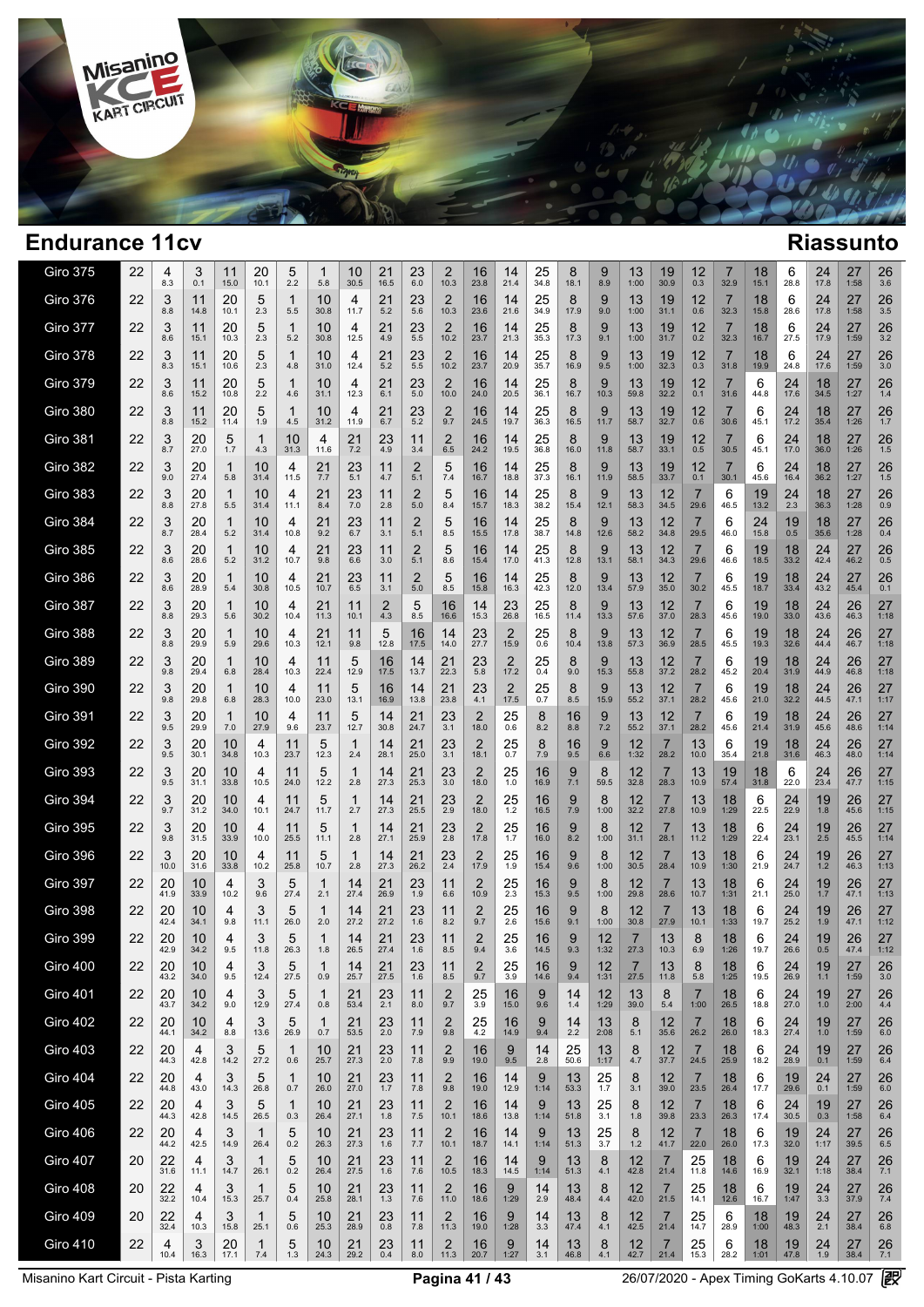

| Giro 411        | 22 | 4<br>10.3  | 3<br>17.2  | 20<br>17.2     | 1<br>6.5            | 5<br>2.4             | 10<br>23.2  | 21<br>29.4    | 23<br>0.1              | 11<br>8.1              | 2<br>11.5  | 16<br>1:38                     | 9<br>10.0        | 14<br>3.0     | 13<br>46.1      | 8<br>4.2                  | 12<br>43.2          | $\prime$<br>21.1       | 25<br>16.0       | 6<br>27.5              | 18<br>1:02        | 19<br>48.0       | 24<br>1.7                 | 27<br>38.1              | 26<br>8.7            |
|-----------------|----|------------|------------|----------------|---------------------|----------------------|-------------|---------------|------------------------|------------------------|------------|--------------------------------|------------------|---------------|-----------------|---------------------------|---------------------|------------------------|------------------|------------------------|-------------------|------------------|---------------------------|-------------------------|----------------------|
| <b>Giro 412</b> | 22 | 4<br>10.2  | 3<br>17.8  | 20<br>16.5     | 1<br>6.5            | 5<br>4.0             | 10<br>21.5  | 21<br>30.1    | 23<br>0.1              | 11<br>7.9              | 2<br>11.8  | 16<br>1:40                     | 9<br>8.8         | 14<br>2.6     | 13<br>45.8      | 8<br>4.1                  | 12<br>43.6          | $\overline{7}$<br>21.1 | 25<br>17.8       | 6<br>25.8              | 18<br>1:02        | 19<br>48.1       | 24<br>1.4                 | 26<br>46.7              | 27<br>1:10           |
| <b>Giro 413</b> | 22 | 4<br>10.3  | 3<br>18.3  | 20<br>16.8     | 1<br>5.8            | 10<br>25.3           | 21<br>30.3  | 23<br>0.2     | 11<br>7.8              | 2<br>12.3              | 5<br>6.1   | 16<br>1:34                     | 9<br>8.8         | 14<br>2.0     | 13<br>46.0      | 8<br>3.7                  | 12<br>44.1          | $\overline{7}$<br>21.0 | 25<br>18.7       | 6<br>25.2              | 18<br>1:02        | 19<br>48.2       | 24<br>1.4                 | 26<br>46.6              | 27<br>1:11           |
| <b>Giro 414</b> | 22 | 4<br>10.3  | 3<br>18.7  | 20<br>16.3     | 1<br>$5.5$          | 10<br>25.2           | 23<br>30.6  | 11<br>8.0     | $\overline{2}$<br>12.6 | 21<br>55.0             | 5<br>27.8  | 16<br>17.1                     | 9<br>9.1         | 14<br>1.9     | 13<br>45.4      | 8<br>3.4                  | 12<br>45.2          | $\overline{7}$<br>20.4 | 25<br>19.1       | 6<br>24.7              | 18<br>1:02        | 19<br>48.6       | 24<br>0.9                 | 26<br>46.8              | 27<br>1:11           |
| <b>Giro 415</b> | 22 | 3<br>30.2  | 20<br>15.5 | 1<br>5.2       | 10<br>24.9          | 4<br>9.0             | 23<br>21.9  | 11<br>7.9     | $\overline{2}$<br>13.4 | 21<br>55.5             | 16<br>44.2 | 9<br>9.1                       | 14<br>1.6        | 13<br>45.1    | 8<br>3.3        | 5<br>0.5                  | 12<br>45.7          | $\overline{7}$<br>19.6 | 25<br>19.7       | 6<br>24.2              | 18<br>1:02        | 19<br>48.6       | 24<br>0.8                 | 26<br>47.1              | 27<br>1:12           |
| Giro 416        | 22 | 20<br>46.0 | 1<br>4.6   | 10<br>25.0     | 4<br>9.8            | 3<br>20.8            | 23<br>0.3   | 11<br>8.0     | $\overline{2}$<br>14.2 | 21<br>54.8             | 16<br>45.4 | 9<br>8.2                       | 14<br>$1.2$      | 13<br>45.1    | 8<br>3.6        | 12<br>46.2                | 19.6                | 5<br>10.5              | 25<br>9.9        | 6<br>23.3              | 18<br>1:02        | 19<br>48.8       | 24<br>0.6                 | 26<br>47.1              | 27<br>1:13           |
| Giro 417        | 22 | 20<br>45.8 | 1<br>4.8   | 10<br>24.9     | 4<br>10.1           | 23<br>20.8           | 3<br>0.3    | 11<br>7.5     | $\overline{2}$<br>14.8 | 21<br>54.7             | 16<br>45.3 | 9<br>8.4                       | 14<br>0.7        | 13<br>45.3    | 8<br>3.1        | 12<br>46.9                | 19.4                | 5<br>11.5              | 25<br>9.1        | 6<br>23.0              | 18<br>1:03        | 19<br>47.4       | 24<br>0.8                 | 26<br>47.5              | 27<br>1:12           |
| <b>Giro 418</b> | 22 | 20<br>45.8 | 4.8        | 10<br>24.8     | 4<br>10.7           | 23<br>20.6           | 3<br>0.5    | 11<br>7.7     | 2<br>15.0              | 21<br>54.6             | 16<br>45.3 | 14<br>9.1                      | 13<br>45.2       | 8<br>2.7      | 9<br>29.2       | 12<br>18.0                | 19.3                | 5<br>12.1              | 25<br>9.5        | 18<br>1:27             | 6<br>14.1         | 19<br>32.5       | 24<br>1.0                 | 26<br>47.4              | 27<br>1:12           |
| Giro 419        | 22 | 20<br>45.8 | 1<br>5.2   | 10<br>24.6     | 4<br>11.1           | 23<br>20.3           | 3<br>0.5    | 11<br>7.6     | 2<br>15.6              | 21<br>54.4             | 16<br>44.9 | 14<br>9.1                      | 13<br>45.0       | 8<br>2.7      | 9<br>31.5       | 12<br>16.2                | 5<br>31.9           | 25<br>9.5              | 7<br>56.3        | 18<br>30.3             | 6<br>15.6         | 19<br>30.8       | 24<br>1.1                 | 26<br>47.9              | 27<br>1:12           |
| <b>Giro 420</b> | 22 | 20<br>46.4 | 4.6        | 10<br>24.5     | 4<br>11.4           | 23<br>20.3           | 3<br>0.8    | 11<br>7.1     | 21<br>1:10             | $\overline{2}$<br>22.8 | 16<br>21.9 | 14<br>8.9                      | 13<br>44.9       | 8<br>2.5      | 9<br>33.0       | 12<br>15.3                | 5<br>32.5           | $\overline{7}$<br>1:06 | 25<br>20.9       | 18<br>8.6              | 6<br>16.1         | 19<br>31.2       | 24<br>0.6                 | 26<br>47.7              | 27<br>1:12           |
| <b>Giro 421</b> | 22 | 20<br>45.2 | 1<br>4.4   | 10<br>24.6     | 4<br>11.9           | 23<br>20.0           | 3<br>0.7    | 11<br>7.2     | 21<br>1:10             | 2<br>23.2              | 16<br>21.4 | 14<br>8.4                      | 13<br>45.1       | 8<br>2.3      | 9<br>35.0       | 5<br>46.4                 | 12<br>46.4          | $\overline{7}$<br>19.8 | 25<br>21.7       | 18<br>9.9              | 6<br>14.0         | 19<br>31.0       | 24<br>0.5                 | 26<br>48.6              | 27<br>1:12           |
| <b>Giro 422</b> | 22 | 20<br>45.3 | 1<br>4.6   | 10<br>24.0     | 4<br>12.4           | 23<br>20.0           | 3<br>0.3    | 11<br>7.3     | 21<br>1:11             | 2<br>23.5              | 16<br>21.2 | 14<br>8.4                      | 13<br>44.9       | 8<br>2.0      | 9<br>36.2       | 5<br>45.8                 | 12<br>48.1          | 7<br>18.4              | 25<br>21.6       | 18<br>9.6              | 6<br>14.2         | 19<br>30.8       | 24<br>0.5                 | 26<br>48.9              | 27<br>1:12           |
| <b>Giro 423</b> | 22 | 20<br>45.5 | 1<br>4.3   | 10<br>24.2     | 4<br>12.7           | 3<br>19.8            | 23<br>0.2   | 11<br>7.4     | 21<br>1:11             | 2<br>22.6              | 16<br>21.2 | 14<br>8.5                      | 13<br>44.6       | 8<br>1.9      | 9<br>37.7       | 5<br>45.4                 | 12<br>47.8          | $\overline{7}$<br>18.2 | 25<br>22.0       | 18<br>9.4              | 6<br>14.0         | 19<br>30.8       | 24<br>0.8                 | 26<br>49.1              | 27<br>1:12           |
| <b>Giro 424</b> | 22 | 20<br>45.6 | 1<br>4.1   | 10<br>24.0     | 4<br>13.1           | 3<br>19.3            | 23<br>0.4   | 11<br>7.6     | 21<br>1:12             | $\overline{2}$<br>21.6 | 16<br>21.5 | 14<br>8.1                      | 13<br>44.4       | 8<br>1.8      | 9<br>38.7       | 5<br>45.1                 | 12<br>48.1          | $\overline{7}$<br>17.9 | 25<br>22.1       | 18<br>9.1              | 6<br>14.1         | 19<br>30.5       | 24<br>1.6                 | 26<br>48.6              | 27<br>1:12           |
| <b>Giro 425</b> | 22 | 20<br>45.4 | 1<br>4.1   | 10<br>23.9     | 4<br>13.5           | 3<br>19.1            | 11<br>8.3   | 23<br>1:08    | 21<br>4.4              | 2<br>21.3              | 16<br>22.1 | 14<br>7.5                      | 13<br>44.3       | 8<br>1.6      | 9<br>39.6       | 5<br>44.6                 | 12<br>48.8          | $\frac{7}{17.2}$       | 25<br>22.4       | 18<br>8.8              | 6<br>14.2         | 19<br>31.1       | 24<br>0.9                 | 26<br>49.3              | 27<br>1:11           |
| <b>Giro 426</b> | 22 | 20<br>45.7 | 1<br>3.9   | 10<br>23.7     | 4<br>13.8           | 3<br>18.8            | 11<br>8.8   | 23<br>1:09    | 21<br>3.6              | $\overline{2}$<br>20.9 | 16<br>22.6 | 14<br>7.2                      | 13<br>44.1       | 8<br>1.7      | 40.4            | 5<br>44.2                 | 12<br>49.3          | $\frac{7}{16.7}$       | 25<br>22.4       | 18<br>8.8              | 6<br>14.4         | 19<br>31.2       | 24<br>0.7                 | 26<br>50.1              | 27<br>1:11           |
| <b>Giro 427</b> | 22 | 20<br>45.6 | 1<br>4.0   | 10<br>23.4     | 4<br>14.1           | 3<br>18.8            | 11<br>8.8   | 23<br>1:09    | 21<br>4.9              | 2<br>19.4              | 16<br>22.8 | 14<br>6.6                      | 13<br>44.5       | 8<br>2.3      | 9<br>40.5       | 5<br>44.1                 | 12<br>49.7          | $\frac{7}{15.7}$       | 25<br>22.3       | 18<br>8.8              | 6<br>14.5         | 19<br>31.1       | 24<br>0.7                 | 27<br>2:01              | 26<br>6.2            |
| <b>Giro 428</b> | 22 | 20<br>46.7 | 10<br>26.0 | 4<br>14.6      | 3<br>18.6           | 1<br>21.9            | 23<br>56.5  | 21<br>5.1     | 11<br>2.2              | 2<br>16.8              | 16<br>23.1 | 14<br>7.1                      | 13<br>43.8       | 8<br>2.6      | 9<br>41.1       | 5<br>43.5                 | 12<br>50.0          | $\overline{7}$<br>15.5 | 25<br>22.4       | 18<br>8.6              | 6<br>14.7         | 19<br>31.1       | 24<br>1.1                 | 27<br>2:00              | 26<br>7.9            |
| <b>Giro 429</b> | 22 | 20<br>46.2 | 10<br>25.7 | 4<br>14.9      | 3<br>18.4           | 1<br>22.9            | 23<br>55.5  | 21<br>5.5     | 11<br>3.0              | 2<br>15.7              | 16<br>23.1 | 14<br>7.4                      | 8<br>46.1        | 9<br>42.9     | 13<br>30.4      | 5<br>11.2                 | 12<br>50.4          | $\overline{7}$<br>15.4 | 25<br>22.3       | 18<br>8.9              | 6<br>14.5         | 19<br>30.8       | 24<br>1.3                 | 27<br>2:00              | 26<br>10.0           |
| <b>Giro 430</b> | 22 | 20<br>47.0 | 10<br>24.7 | 4<br>15.5      | 3<br>17.9           | 1<br>23.2            | 23<br>55.2  | 21<br>5.6     | 11<br>3.2              | 2<br>15.8              | 16<br>23.4 | 14<br>6.7                      | 8<br>45.9        | 9<br>44.0     | 5<br>41.2       | 12<br>51.6                | 13<br>14.2          | $\overline{7}$<br>1.1  | 25<br>21.4       | 18<br>8.5              | 6<br>15.4         | 19<br>30.1       | 24<br>1.6                 | 27<br>1:59              | 26<br>10.7           |
| <b>Giro 431</b> | 22 | 20<br>47.3 | 10<br>24.2 | 4<br>16.0      | 3<br>17.6           | -1<br>23.6           | 23<br>56.4  | 21<br>4.3     | 11<br>3.1              | 2<br>15.5              | 16<br>23.7 | 14<br>6.4                      | 8<br>46.0        | 9<br>46.4     | 5<br>39.0       | 12<br>52.6                | 7<br>14.4           | 13<br>0.2              | 25<br>21.3       | 18<br>8.2              | 6<br>16.1         | 19<br>29.9       | 24<br>1.3                 | 27<br>1:59              | 26<br>12.3           |
| <b>Giro 432</b> | 22 | 20<br>47.5 | 10<br>24.1 | 4<br>16.3      | 3<br>17.3           | 1<br>24.1            | 23<br>56.2  | 21<br>4.9     | 11<br>2.4              | 2<br>15.4              | 16<br>24.2 | 14<br>6.2                      | 8<br>46.6        | 9<br>46.5     | 5<br>38.4       | 12<br>53.6                | 13<br>14.0          | 25<br>21.4             | 18<br>7.6        | 6<br>17.7              | 19<br>28.5        | 7<br>0.7         | 24<br>1.7                 | 27<br>1:58              | 26<br>13.5           |
| <b>Giro 433</b> | 22 | 20<br>47.4 | 10<br>24.2 | 4<br>16.6      | 3<br>17.0           | -1<br>24.4           | 23<br>56.0  | 21<br>5.1     | 11<br>2.1              | 2<br>15.4              | 16<br>24.6 | 14<br>6.4                      | 8<br>46.2        | 9<br>46.9     | 5<br>38.2       | 12<br>53.8                | 13<br>13.7          | 25<br>21.9             | 18<br>6.9        | 6<br>17.9              | 19<br>28.9        | 7<br>2.0         | 24<br>0.4                 | 27<br>1:58              | 26<br>14.1           |
| <b>Giro 434</b> | 22 | 20<br>48.0 | 10<br>23.5 | 4<br>17.2      | 3<br>16.6           | 1<br>24.8            | 23<br>55.6  | 21<br>5.3     | 11<br>2.3              | 2<br>15.0              | 16<br>24.7 | 14<br>6.4                      | 9<br>1:33        | 8<br>29.1     | 5<br>8.6        | 12<br>54.4                | 13<br>13.2          | 25<br>21.8             | 18<br>7.1        | 6<br>17.8              | 19<br>28.9        | 24<br>3.2        | 7<br>1.1                  | 27<br>1:56              | 26<br>14.9           |
| <b>Giro 435</b> | 22 | 20<br>48.3 | 10<br>23.0 | 4<br>17.7      | 3<br>16.2           | $\mathbf 1$<br>25.2  | 23<br>55.4  | 21<br>5.7     | 11<br>2.7              | 2<br>14.4              | 16<br>24.7 | 14<br>1:22                     | 9<br>18.0        | 8<br>29.1     | 5<br>8.2        | 12<br>55.0                | 13<br>12.4          | 25<br>21.9             | 18<br>7.0        | 6<br>18.0              | 19<br>28.7        | 24<br>3.3        | $\overline{7}$<br>1.5     | 27<br>1:56              | 26<br>15.9           |
| <b>Giro 436</b> | 22 | 20<br>48.5 | 10<br>22.7 | 4<br>18.2      | 3<br>16.0           | 25.5                 | 23<br>54.8  | 21<br>6.2     | 11<br>3.0              | 2<br>13.8              | 16<br>25.0 | 14<br>1:23                     | 9<br>18.0        | 8<br>28.6     | $\frac{5}{7.9}$ | 12<br>55.6                | 13<br>12.0          | $25$<br>$21.9$         | 18<br>$6.6\,$    | 6<br>19.0              | 19<br>28.0        | 24<br>3.3        | 1.9                       | 27<br>1:55              | 26<br>16.7           |
| <b>Giro 437</b> | 22 | 20<br>48.5 | 10<br>22.5 | 4<br>18.6      | 3<br>15.8           | -1<br>25.7           | 23<br>54.5  | 21<br>6.6     | 11<br>3.4              | $\overline{2}$<br>13.3 | 16<br>25.1 | 14<br>1:24                     | 9<br>17.4        | 8<br>28.3     | $\frac{5}{7.9}$ | $12 \overline{ }$<br>55.8 | 13<br>11.3          | $25$ <sub>22.2</sub>   | $^{18}_{7.2}$    | 6<br>18.5              | 19<br>29.5        | $^{24}_{2.0}$    | 7<br>$2.0\,$              | 27<br>1:55              | 26<br>17.5           |
| <b>Giro 438</b> | 22 | 20<br>48.6 | 10<br>22.6 | 4<br>18.5      | 3<br>15.7           | $\mathbf{1}$<br>26.1 | 23<br>54.3  | 21<br>6.8     | 11<br>2.9              | $\overline{2}$<br>13.5 | 16<br>25.3 | 14<br>1:25                     | 9<br>16.8        | 8<br>28.3     | 5<br>7.4        | 12<br>56.2                | 13<br>11.1          | 25<br>22.5             | 18<br>8.8        | 6<br>16.6              | 19<br>29.7        | 24<br>1.7        | $\mathbf{7}$<br>2.3       | 27<br>1:54              | 26<br>19.8           |
| <b>Giro 439</b> | 22 | 20<br>48.6 | 10<br>22.9 | 4<br>18.4      | 3<br>15.7           | -1<br>26.1           | 23<br>54.3  | 21<br>6.8     | 11<br>3.1              | $\frac{2}{13.1}$       | 16<br>25.3 | 14<br>1:25                     | 9<br>17.8        | 8<br>27.2     | 5<br>$7.6$      | $12 \overline{ }$<br>56.3 | 13<br>10.7          | $\frac{25}{22.9}$      | 18<br>8.8        | 6<br>16.5              | $\frac{19}{29.8}$ | $^{24}_{1.8}$    | $\frac{7}{2.2}$           | $\frac{2}{\sqrt{1.54}}$ | $26$ <sub>20.5</sub> |
| <b>Giro 440</b> | 22 | 20<br>49.0 | 4<br>41.4  | 3<br>15.6      | -1<br>26.3          | 10<br>15.4           | 23<br>38.7  | $^{21}_{7.2}$ | 11<br>3.2              | $\frac{2}{13.0}$       | 16<br>25.5 | 14<br>1:25                     | 9<br>18.4        | 8<br>26.4     | $\frac{5}{7.7}$ | 12<br>56.8                | 13<br>10.2          | $\frac{25}{22.9}$      | $\frac{18}{8.8}$ | 6<br>16.6              | $\frac{19}{29.6}$ | $^{24}_{2.8}$    | $\overline{7}$<br>1.6     |                         |                      |
| <b>Giro 441</b> | 22 | 4<br>1:30  | 3<br>16.4  | 20<br>18.0     | -1<br>7.5           | 10<br>15.8           | 23<br>38.1  | 21<br>7.8     | 11<br>2.7              | $\frac{2}{13.1}$       | 16<br>25.3 | 14<br>1:25                     | 9<br>19.0        | 8<br>25.9     | 5<br>7.9        | $12 \overline{ }$<br>57.2 | 13<br>10.3          | 25<br>22.9             | 18<br>8.4        | 6<br>16.7              | $\frac{19}{29.5}$ | $^{24}_{3.0}$    | $\overline{7}$<br>$1.5\,$ |                         |                      |
| <b>Giro 442</b> | 22 | 4<br>1:31  | 3<br>16.4  | 20<br>18.5     | $\mathbf{1}$<br>6.9 | 10<br>15.4           | 23<br>38.1  | 21<br>8.1     | 11<br>2.6              | $\overline{2}$<br>13.1 | 16<br>25.5 | 14<br>1:24                     | 9<br>19.4        | 8<br>25.9     | 5<br>$7.7$      | 12<br>57.4                | 13<br>9.8           | 25<br>23.6             | 18<br>8.1        | $\chi$ <sup>16.9</sup> | $\frac{10}{29.2}$ | $\frac{24}{3.3}$ | $\sum_{2.9}$              |                         |                      |
| <b>Giro 443</b> | 22 | 4<br>1:31  | 3<br>16.8  | $^{20}_{17.9}$ | $\mathbf{1}$<br>7.0 | 10<br>15.0           | $23_{38.3}$ | 21<br>9.0     | 11<br>1.7              | $\frac{2}{13.3}$       | 16<br>25.6 | 14<br>1:24                     | 9<br>20.4        | 8<br>25.9     | $\frac{5}{6.9}$ | 12<br>57.7                | $\mathcal{B}_{9.3}$ | $\frac{25}{24.0}$      | $\frac{18}{7.9}$ |                        |                   |                  |                           |                         |                      |
| <b>Giro 444</b> | 22 | 4<br>15.7  | 3<br>16.8  | 20<br>17.7     | $\mathbf{1}$<br>7.3 | 10<br>14.7           | 23<br>38.5  | 21<br>10.5    | 11<br>0.5              | $\overline{2}$<br>13.0 | 16<br>25.6 | 14<br>1:24                     | 9<br>21.0        | 8<br>25.4     | $\frac{5}{6.8}$ | $\chi_{\frac{59.2}{}}$    |                     |                        |                  |                        |                   |                  |                           |                         |                      |
| <b>Giro 445</b> | 22 | 4<br>15.2  | 3<br>17.0  | 20<br>17.4     | $\mathbf{1}$<br>7.7 | 10<br>14.3           | 23<br>38.4  | 21<br>11.0    | 11<br>0.1              | $\overline{2}$<br>13.1 | 16<br>25.6 | 14<br>1:25                     | 9<br>21.9        | $\chi_{25.4}$ | $\sum_{6.1}$    |                           |                     |                        |                  |                        |                   |                  |                           |                         |                      |
| <b>Giro 446</b> | 22 | 4<br>15.3  | 3<br>17.0  | 20<br>17.2     | $\mathbf 1$<br>8.0  | 10<br>13.7           | 23<br>38.6  | 11<br>11.4    | 21<br>$0.3\,$          | $\overline{2}$<br>12.8 | 16<br>25.9 | $\underset{1:25}{\cancel{14}}$ | $\frac{9}{21.7}$ |               |                 |                           |                     |                        |                  |                        |                   |                  |                           |                         |                      |

Misanino Kart Circuit - Pista Karting **Pagina 42 / 43** 26/07/2020 - Apex Timing GoKarts 4.10.07